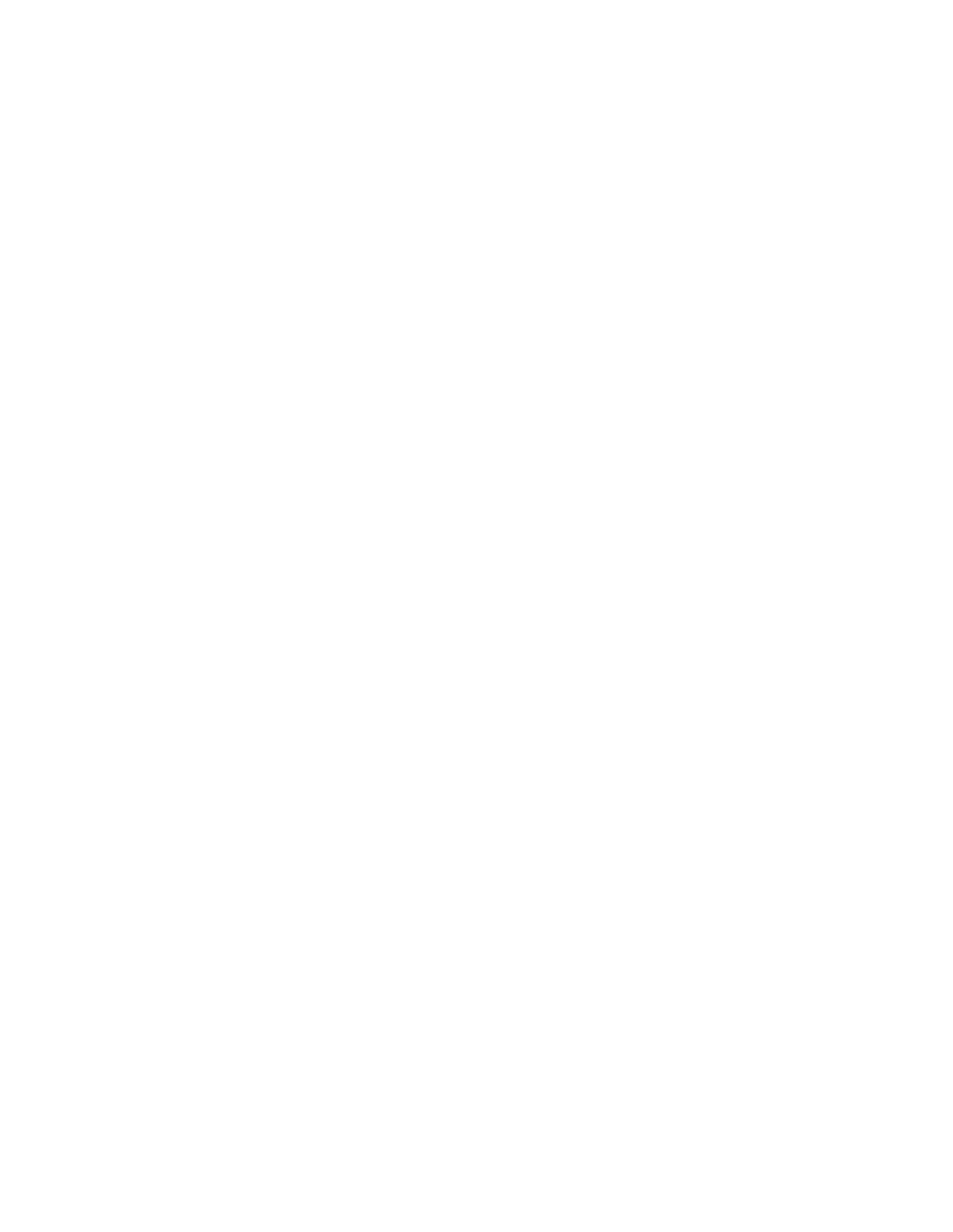Dedicated to Sui Lien Peo and Bernard Ackerman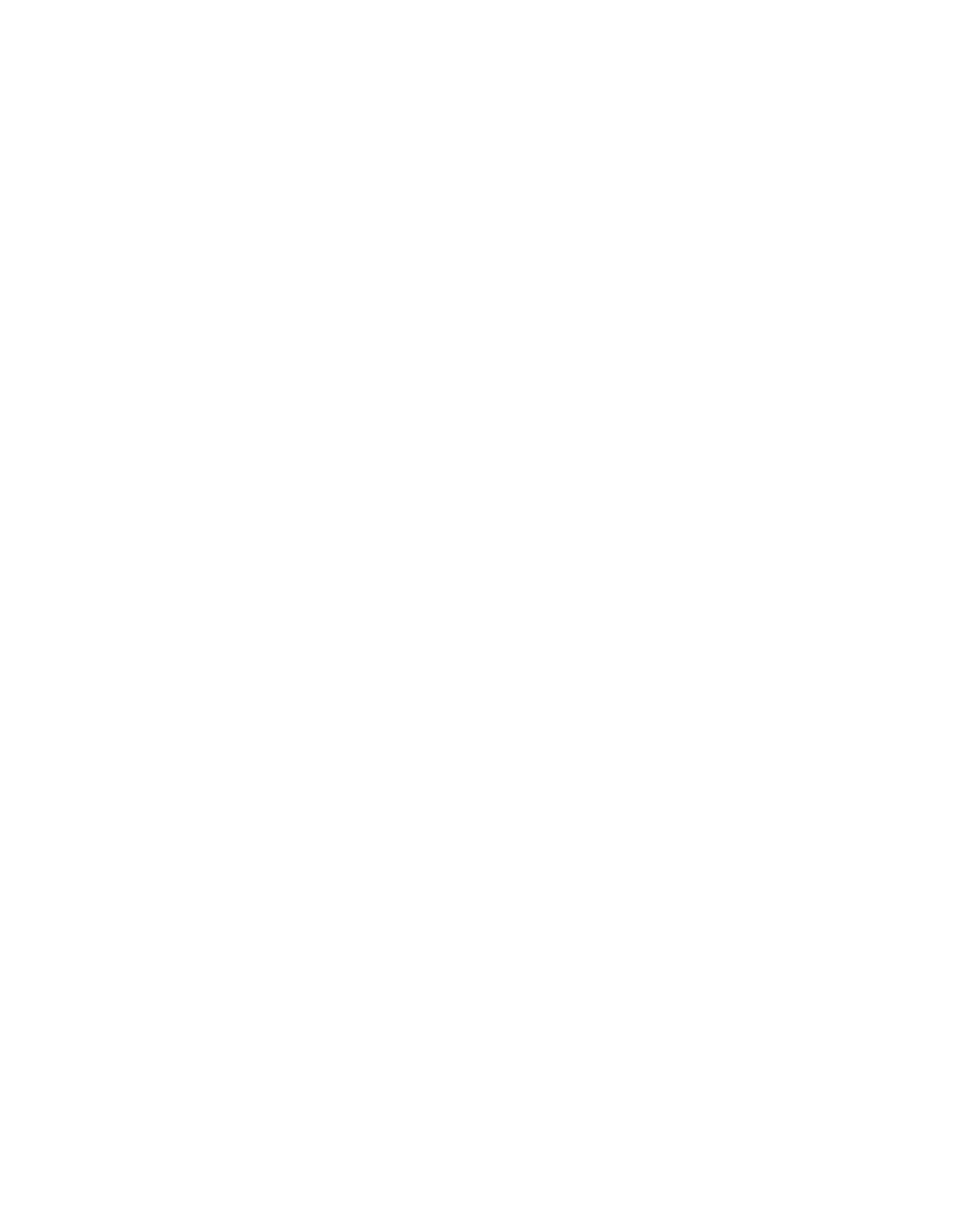# Contents

| Chapter 1. Introduction                                                 | $\mathbf{1}$   |
|-------------------------------------------------------------------------|----------------|
| 1.1.<br>Flashback                                                       | $\,1\,$        |
| 1.2.<br>Atemporal dynamics                                              | $\,1$          |
| Relating a<br>temporal dynamics to traditional dynamics<br>1.3.         | $\overline{2}$ |
| 1.4.<br>Computational questions                                         | 3              |
| 1.5.<br>The torsion group of a nonhalting abelian network               | $\overline{4}$ |
| 1.6.<br>Critical networks                                               | $\overline{4}$ |
| 1.7.<br>Example: Rotor networks and abelian mobile agents               | $\overline{5}$ |
| 1.8.<br>Proof ideas                                                     | $\overline{6}$ |
| Summary of notation<br>1.9.                                             | 6              |
| Chapter 2. Commutative Monoid Actions                                   | 9              |
| Injective actions and Grothendieck group<br>2.1.                        | 9              |
| 2.2.<br>The case of finite commutative monoids                          | 11             |
| Chapter 3. Review of Abelian Networks                                   | 13             |
| Definition of abelian networks<br>3.1.                                  | 13             |
| 3.2.<br>Legal and complete executions                                   | 14             |
| 3.3.<br>Locally recurrent states                                        | 15             |
| 3.4.<br>The production matrix                                           | 16             |
| 3.5.<br>Subcritical, critical, and supercritical abelian networks       | 17             |
| 3.6.<br>Examples: sandpiles, rotor-routing, toppling, etc               | 19             |
| Chapter 4. The Torsion Group of an Abelian Network                      | 27             |
| 4.1.<br>The removal lemma                                               | 27             |
| 4.2.<br>Recurrent components                                            | 29             |
| 4.3. Construction of the torsion group                                  | 36             |
| 4.4.<br>Relations to the critical group in the halting case             | 39             |
| Chapter 5. Critical Networks: Recurrence                                | 43             |
| Recurrent configurations and the burning test<br>5.1.                   | 43             |
| Thief networks of a critical network<br>5.2.                            | 46             |
| The capacity and the level of a configuration<br>5.3.                   | 51             |
| Stoppable levels: When does the torsion group act transitively?<br>5.4. | 54             |
| Chapter 6. Critical Networks: Dynamics                                  | 61             |
| Activity as a component invariant<br>6.1.                               | 61             |
| 6.2.<br>Near uniqueness of legal executions                             | 67             |
| Chapter 7. Rotor and Agent Networks                                     | 71             |
| 7.1.<br>The cycle test for recurrence                                   | 73             |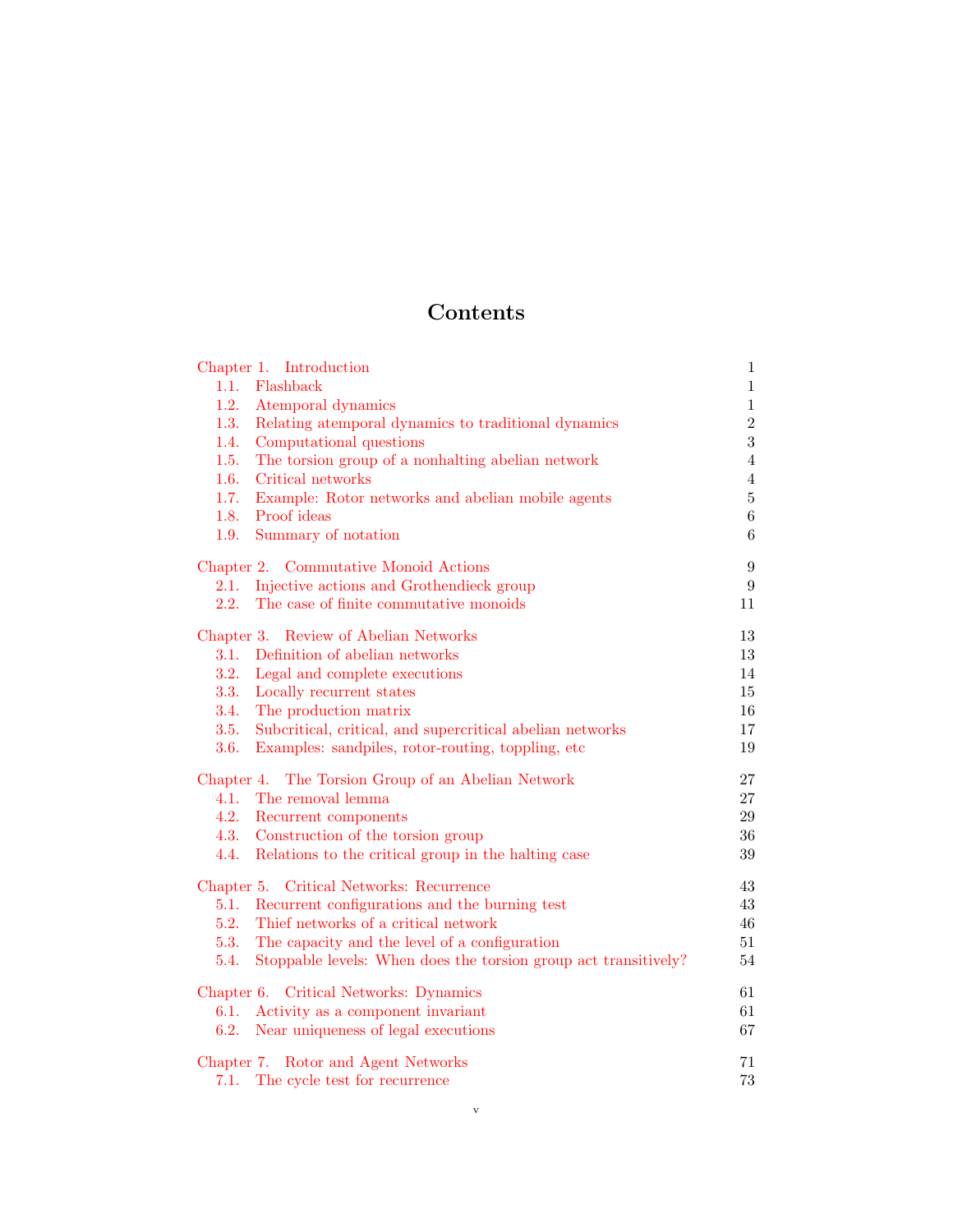| Vl | <b>CONTENTS</b> |
|----|-----------------|
|    |                 |

|              | 7.2. Counting recurrent components<br>7.3. Determinantal generating functions for recurrent configurations | 76<br>77 |
|--------------|------------------------------------------------------------------------------------------------------------|----------|
|              | Chapter 8. Concluding Remarks                                                                              | 81       |
|              | 8.1. A unified notion of recurrence and burning test                                                       | 81       |
|              | 8.2. Forbidden subconfiguration test for recurrence                                                        | 81       |
|              | 8.3. Number of recurrent configurations in a recurrent component                                           | 82       |
| Bibliography |                                                                                                            | 85       |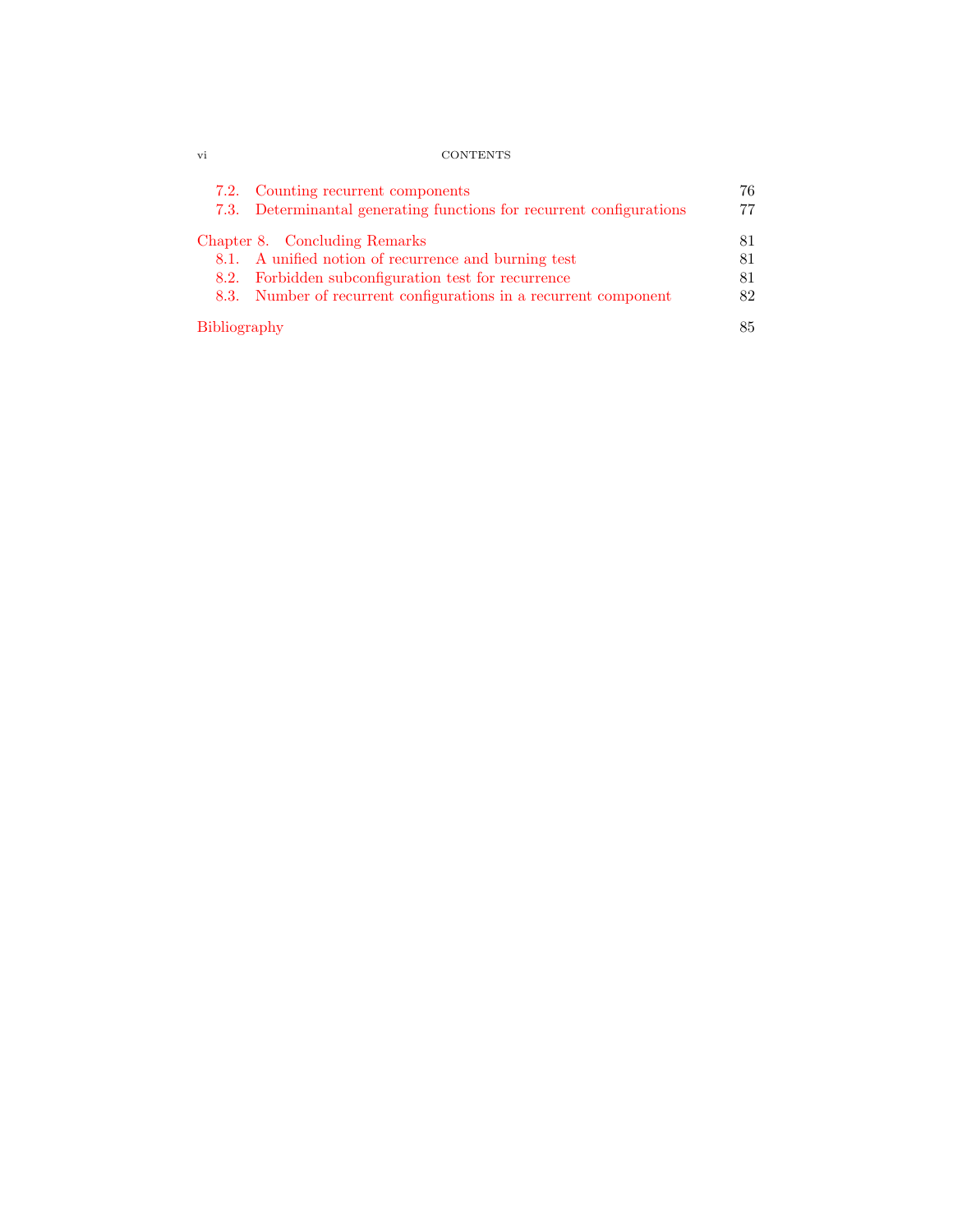## Abstract

An abelian network is a collection of communicating automata whose state transitions and message passing each satisfy a local commutativity condition. In this paper we extend the theory of abelian networks that halt on all inputs [[BL16a,](#page-92-1) [BL16b,](#page-92-2) [BL16c](#page-92-3)] to networks that can run forever. A nonhalting abelian network can be realized as a discrete dynamical system in many different ways, depending on the update order. We show that certain features of the dynamics, such as minimal period length, have intrinsic definitions that do not require specifying an update order.

We give an intrinsic definition of the *torsion group* of a finite irreducible (halting or nonhalting) abelian network, and show that it coincides with the critical group of  $[\text{BL16c}]$  $[\text{BL16c}]$  $[\text{BL16c}]$  if the network is halting. We show that the torsion group acts freely on the set of invertible recurrent components of the trajectory digraph, and identify when this action is transitive.

This perspective leads to new results even in the classical case of sinkless rotor networks (deterministic analogues of random walks). In  $[\text{HLM}^+08]$  $[\text{HLM}^+08]$  $[\text{HLM}^+08]$  it was shown that the recurrent configurations of a sinkless rotor network with just one chip are precisely the unicycles (spanning subgraphs with a unique oriented cycle, with the chip on the cycle). We generalize this result to abelian mobile agent networks with any number of chips. We give formulas for generating series such as

$$
\sum_{n\geq 1} r_n z^n = \det\left(\frac{1}{1-z}D - A\right)
$$

where  $r_n$  is the number of recurrent chip-and-rotor configurations with n chips; D is the diagonal matrix of outdegrees, and A is the adjacency matrix. A consequence is that the sequence  $(r_n)_{n\geq 1}$  completely determines the spectrum of the simple random walk on the network.

Received by the editor April 9, 2018.

<sup>2010</sup> Mathematics Subject Classification. 05C25, 20K01, 20M14, 20M35, 37B15, 37E15 .

Key words and phrases. abelian distributed processors, abelian mobile agents, atemporal dynamics, burning algorithm, chip-firing, commutative monoid action, confluence, critical group, cycle-rooted spanning forest, exchange lemma, Eulerian walkers, Grothendieck group, injective action, removal lemma, rotor walk, sandpile group.

LL was supported by [NSF DMS-1455272](http://www.nsf.gov/awardsearch/showAward?AWD_ID=1455272) and a Sloan Fellowship.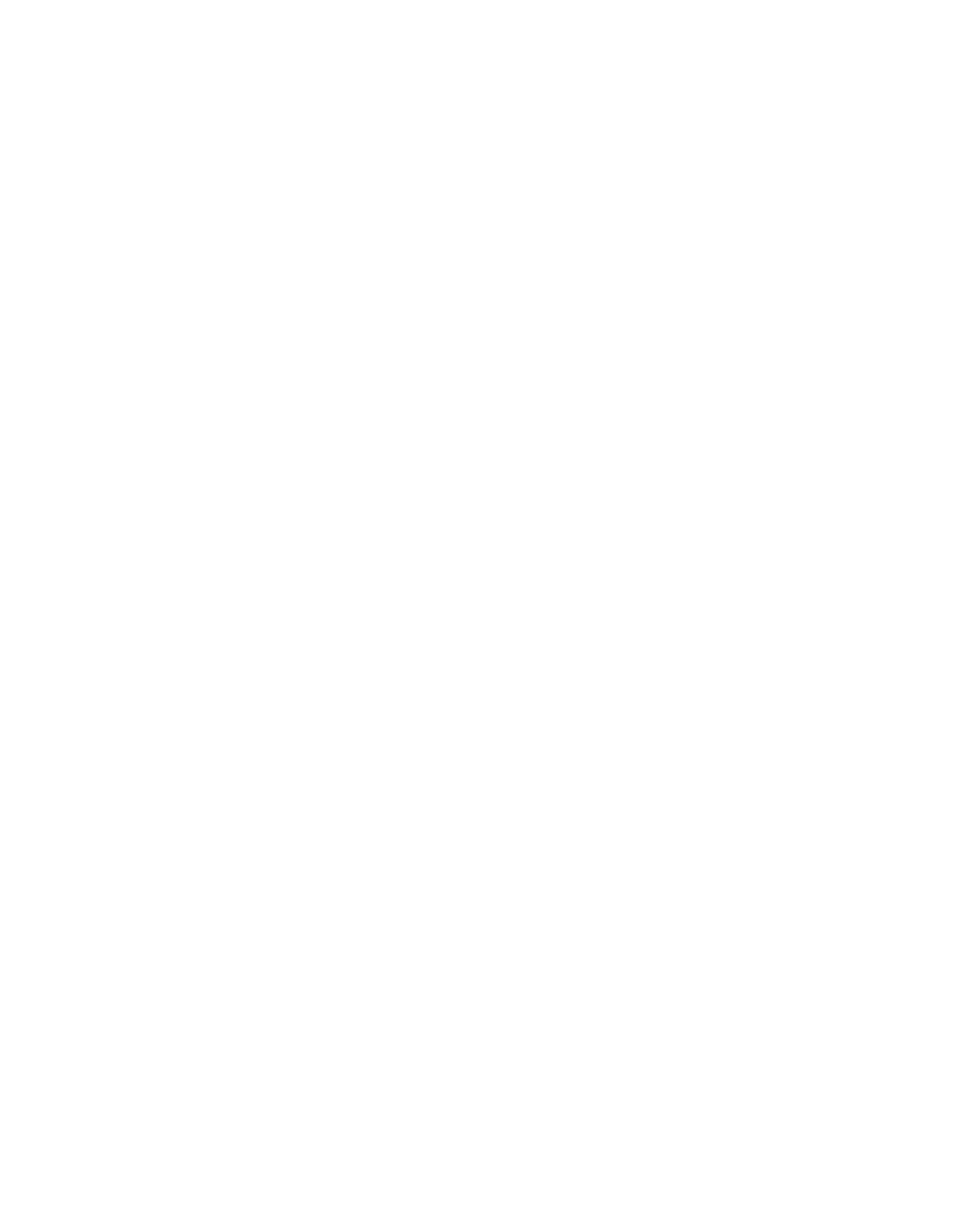## CHAPTER 1

## <span id="page-8-0"></span>**Introduction**

 An abelian network is a collection of communicating automata that live at the vertices of a graph and communicate via the edges, satisfying certain axioms 4 (spelled out in  $\S3.1$ ).

## <span id="page-8-1"></span>1.1. Flashback

 The previous papers in this series developed the theory of halting abelian net- works. To set the stage we recall a few highlights of this theory. It is proved in **[[BL16a](#page-92-1)]** that the output and the final state of a halting abelian network depend only on the input and the initial state (and not on the order in which the automata process their inputs).

 In [[BL16b](#page-92-2)] the halting abelian networks are characterized as those whose pro-12 duction matrix has Perron-Frobenius eigenvalue  $\lambda < 1$ . In [[BL16c](#page-92-3)] the behavior of a halting network on sufficiently large inputs is expressed in terms of a free and transitive action of the finite abelian group

<span id="page-8-3"></span>
$$
(1.1) \t\t\t\t\mathcal{G} := \mathbb{Z}^A / (I - P)K,
$$

15 where A is the total alphabet, I is the  $A \times A$  identity matrix, P is the production matrix, and K is the total kernel of the network (all defined in Chapter 3). This matrix, and  $K$  is the total kernel of the network (all defined in Chapter [3\)](#page-20-0). This 17 group generalizes the sandpile group of a finite graph [[Lor89,](#page-93-1) [Dha90,](#page-92-4) [Big99](#page-92-5)].

## <span id="page-8-2"></span>18 1.2. Atemporal dynamics

19 The protagonists of this paper are the *nonhalting* abelian networks, which come 20 in two flavors: critical  $(\lambda = 1)$  and supercritical  $(\lambda > 1)$ . In either case, there is some input that will cause the network to run forever without halting. Curiously, the quotient group  $(1.1)$  is still well-defined for such a network. In what sense does this group describe the behavior of the abelian network?

 To make this question more precise, we should say what we mean by "behavior" of a nonhalting abelian network. A usual approach would fix an update rule, such as one of the following.

- <sup>27</sup> Parallel update: All automata update simultaneously at each discrete time<br><sup>28</sup> step.
- Sequential update: The automata update one by one in a fixed periodic order.
- Asynchronous update: Each automaton updates at the arrival times of its own independent Poisson process.

Instead, in this paper we take the view that an abelian network is a discrete dynam-

<sup>34</sup> ical system *without a choice of time parametrization*: The trajectory of the system

is not a single path but an infinite directed graph encompassing all possible time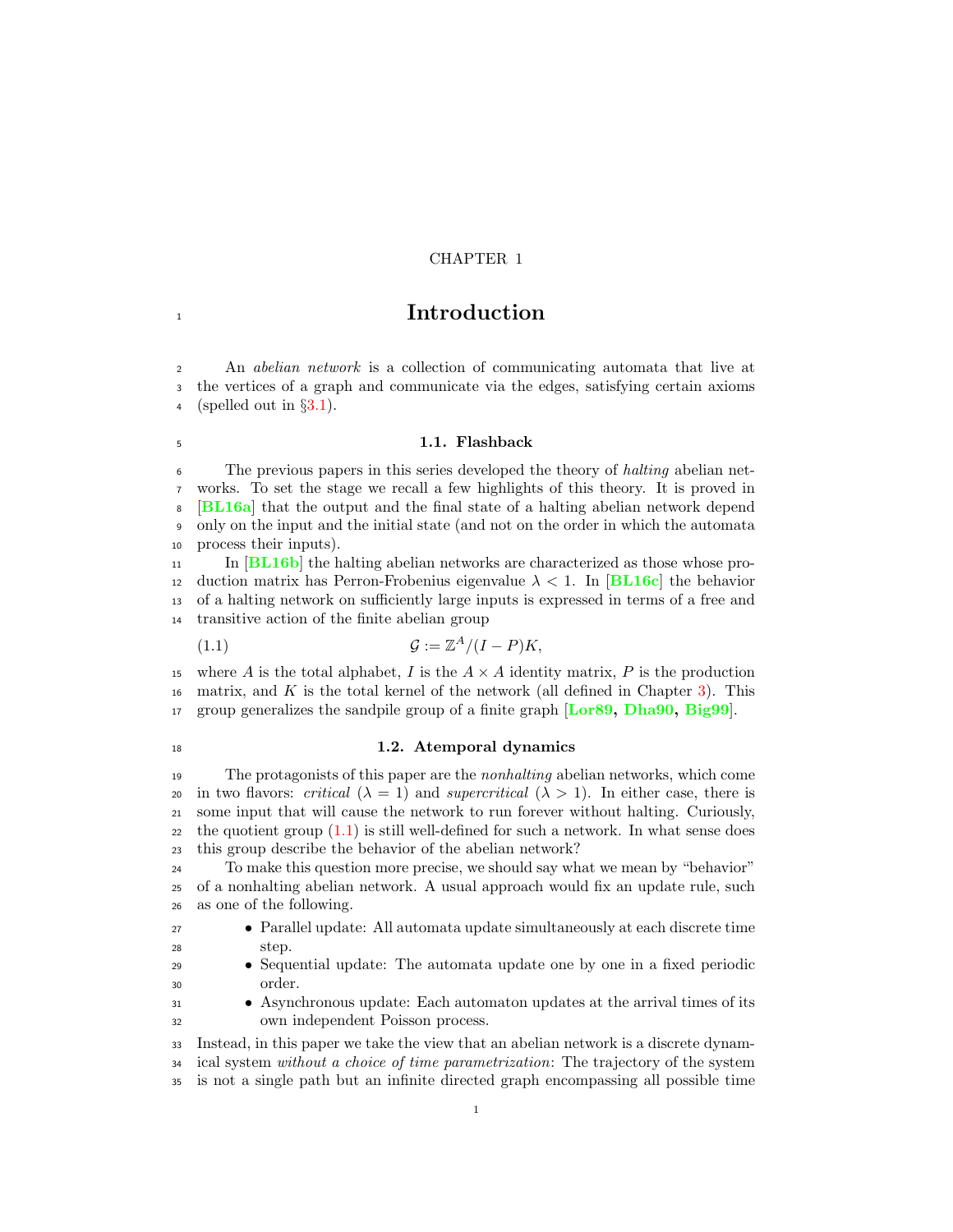2 1. INTRODUCTION



<span id="page-9-1"></span>FIGURE 1.1. A plot of the firing rate of parallel chip-firing on the discrete torus  $\mathbb{Z}_n \times \mathbb{Z}_n$  for  $n = 32$ . Each point  $(x, y)$  represents a random chip configuration with  $xn^2$  chips placed independently with the uniform distribution on the  $n^2$  vertices, and eventual firing rate y.

<sup>1</sup> parameterizations. An update rule assigns to each starting configuration a directed 2 path in this *trajectory digraph*. The study of the digraph as a whole might be called <sup>3</sup> atemporal dynamics: dynamics without time. An example of a theorem of atempo-<sup>4</sup> ral dynamics is Theorem [1.1,](#page-11-2) which identifies a set of weak connected components 5 of the trajectory digraph on which the torsion subgroup of  $G$  acts freely.<br>6 When time is unspecified, what remains of dynamics? Some of the

When time is unspecified, what remains of dynamics? Some of the most fun-<sup>7</sup> damental dynamical questions are atemporal: Does this computation halt? Is this <sup>8</sup> configuration reachable from that one? Are there periodic trajectories, and of what <sup>9</sup> lengths?

### <span id="page-9-0"></span><sup>10</sup> 1.3. Relating atemporal dynamics to traditional dynamics

11 A concrete example is the discrete time dynamical system known as *parallel* 12 update chip-firing on a finite connected undirected graph  $G = (V, E)$ . The state of 13 the system is a *chip configuration*  $\mathbf{x}: V \to \mathbb{Z}$ , and the time evolution is described by by

$$
\mathbf{x}_{t+1}(v) = \mathbf{x}_t(v) - d_v \mathbf{1}\{\mathbf{x}_t(v) \ge d_v\} + \sum_{u \sim v} \mathbf{1}\{\mathbf{x}_t(u) \ge d_u\},\
$$

15 where the sum is over the  $d_v$  neighbors u of vertex v. In words, at each discrete 16 time step, each vertex  $v$  with at least as many chips as neighbors simultaneously 17 *fires* by sending one chip to each of its neighbors.

18 For parallel update chip-firing on discrete torus graphs  $\mathbb{Z}_n \times \mathbb{Z}_n$ , Bagnolli et al. [BCFV03] plotted the average firing rate as a function of the total number of al.  $[**BCFV03**]$  $[**BCFV03**]$  $[**BCFV03**]$  plotted the average firing rate as a function of the total number of 20 chips (placed independently at random to form the initial configuration  $\mathbf{x}_0$ ). They <sup>21</sup> discovered a mode-locking effect: Instead of increasing gradually, the firing rate <sup>22</sup> remains constant over long intervals between which it increases sharply (Figure [1.1\)](#page-9-1). <sup>23</sup> The firing rate "likes" to be a simple rational number. This mode-locking has been 24 proved in a special case, when  $G$  is a complete graph, by relating it to one of the 25 canonical mode-locking systems, rotation number of a circle map  $[\text{Lev11}]$  $[\text{Lev11}]$  $[\text{Lev11}]$ .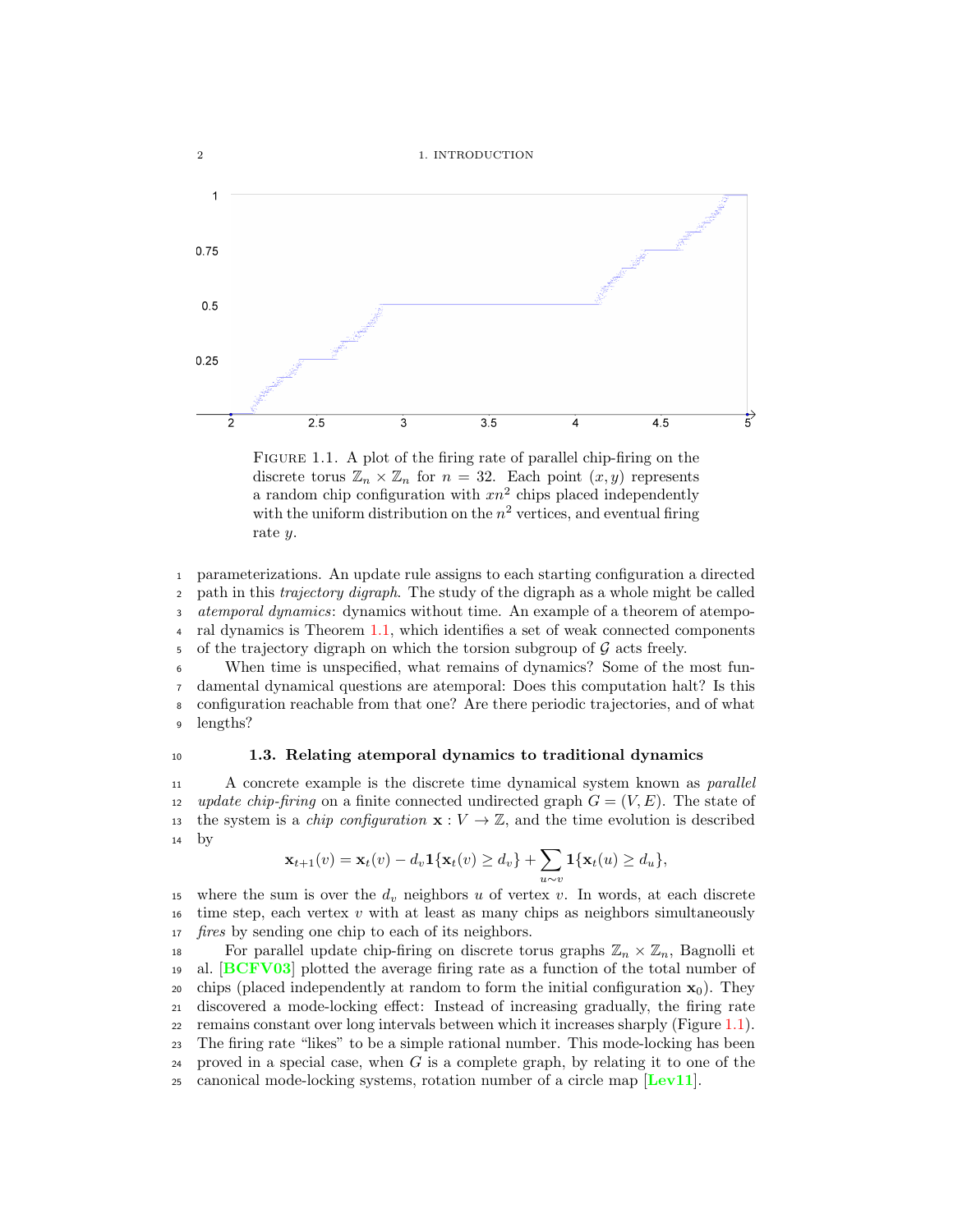since  $\sum_{v} \mathbf{x}_t(v)$  (the total number of chips) is conserved, only finitely many chip 2 configurations are reachable from a given  $\mathbf{x}_0$ , and the sequence  $(\mathbf{x}_t)_{t\geq0}$  is eventually <sup>3</sup> periodic. In practice one very often observes short periods. Exponentially long 4 periods are possible on some graphs  $\text{[KNTG94]}$  $\text{[KNTG94]}$  $\text{[KNTG94]}$ , but not on trees  $\text{[BG92]}$  $\text{[BG92]}$  $\text{[BG92]}$ , cycles  $\overline{\text{5}}$  [[Dal06](#page-92-8)], complete bipartite [[Jia10](#page-93-4)] or complete graphs [[Lev11](#page-93-2)].

<sup>6</sup> Periodic parallel chip-firing sequences are "nonclumpy": if some vertex fires <sup>7</sup> twice in a row, then every vertex fires at least once in any two consecutive time  $\,$  steps  $|{\bf JSZ15}|$  $|{\bf JSZ15}|$  $|{\bf JSZ15}|$ .

 Are mode-locking, short periods, and nonclumpiness inherent in the abelian network; or are they artifacts of the parallel update rule? In this paper we find atemporal vestiges of some of these phenomena. For example, despite its definition involving parallel update, the firing rate is constant on components of the trajectory digraph (Proposition [6.6\)](#page-71-0).

14 Abelian networks have the *confluence* property: any two legal executions are joinable. The Exchange Lemma [4.4](#page-35-0) says that any two legal executions are joinable in the minimum possible number of steps. In the case of a critical network, we show that the number of additional steps needed is upper bounded by a constant that does not depend on the executions (Theorem [6.9\)](#page-74-1).

## <span id="page-10-0"></span><sup>19</sup> 1.4. Computational questions

20 Goles and Margenstern [[GM97](#page-93-6)] showed that parallel update chip-firing on a <sup>21</sup> suitably constructed infinite graph is capable of universal computation. The choice 22 of parallel update is essential for the circuits in  $\lceil GM97 \rceil$  $\lceil GM97 \rceil$  $\lceil GM97 \rceil$ , which rely on the relative <sup>23</sup> timing of signals along pairs of wires. Using the circuit designs of Moore and Nilsson 24 [[MN02](#page-94-0)], Cairns  $\overline{[Cai15]}$  $\overline{[Cai15]}$  $\overline{[Cai15]}$  proved that *regardless of the time parameterization*, chip-<sup>25</sup> firing on the cubic lattice  $\mathbb{Z}^3$  can emulate a Turing machine. Hence, even atemporal <sup>26</sup> questions about chip-firing can be algorithmically undecidable. An example of such <sup>27</sup> a question is: Given a triply periodic configuration of chips on  $\mathbb{Z}^3$  plus finitely many <sup>28</sup> additional chips, will the origin fire infinitely often?

<sup>29</sup> What kinds of computation can be performed in a finite abelian network? In the <sup>30</sup> atemporal viewpoint, a halting abelian network with k input wires and one output wire computes a function  $f : \mathbb{N}^k \to \mathbb{N}$ : If  $x_i$  chips are sent along the *i*th input wire<br>so for each  $i = 1, ..., k$ , then regardless of the order in which the input chips arrive. for each  $i = 1, \ldots, k$ , then regardless of the order in which the input chips arrive, 33 exactly  $f(x_1, \ldots, x_k)$  chips arrive at the end of the output wire. Holroyd, Levine 34 and Winkler [[HLW15](#page-93-7)] classify the functions  $f$  computable by a finite network of <sup>35</sup> finite abelian processors: these are precisely the increasing functions the form

$$
f = L + P,
$$

 $36$  where L is a linear function with rational coefficients, and P is an eventually periodic <sup>37</sup> function. Any such function can be computed by a finite halting abelian network <sup>38</sup> of certain simple gates. An example that shows all gate types is

$$
f(x, y, z) = \max(0, x - 1) + \min(1, y) + \left\lfloor \frac{x + \lfloor 2z/3 \rfloor}{4} \right\rfloor
$$

.

<sup>39</sup> The next subsections survey a few highlights of the paper. We have sacrificed <sup>40</sup> some generality in order to state them with a minimum of notation. The abelian <sup>41</sup> network N in our main results is assumed to be finite and locally irreducible. We 42 also assume that  $N$  is strongly connected for the latter half of the paper (Chapter 43  $5-7$  $5-7$ ).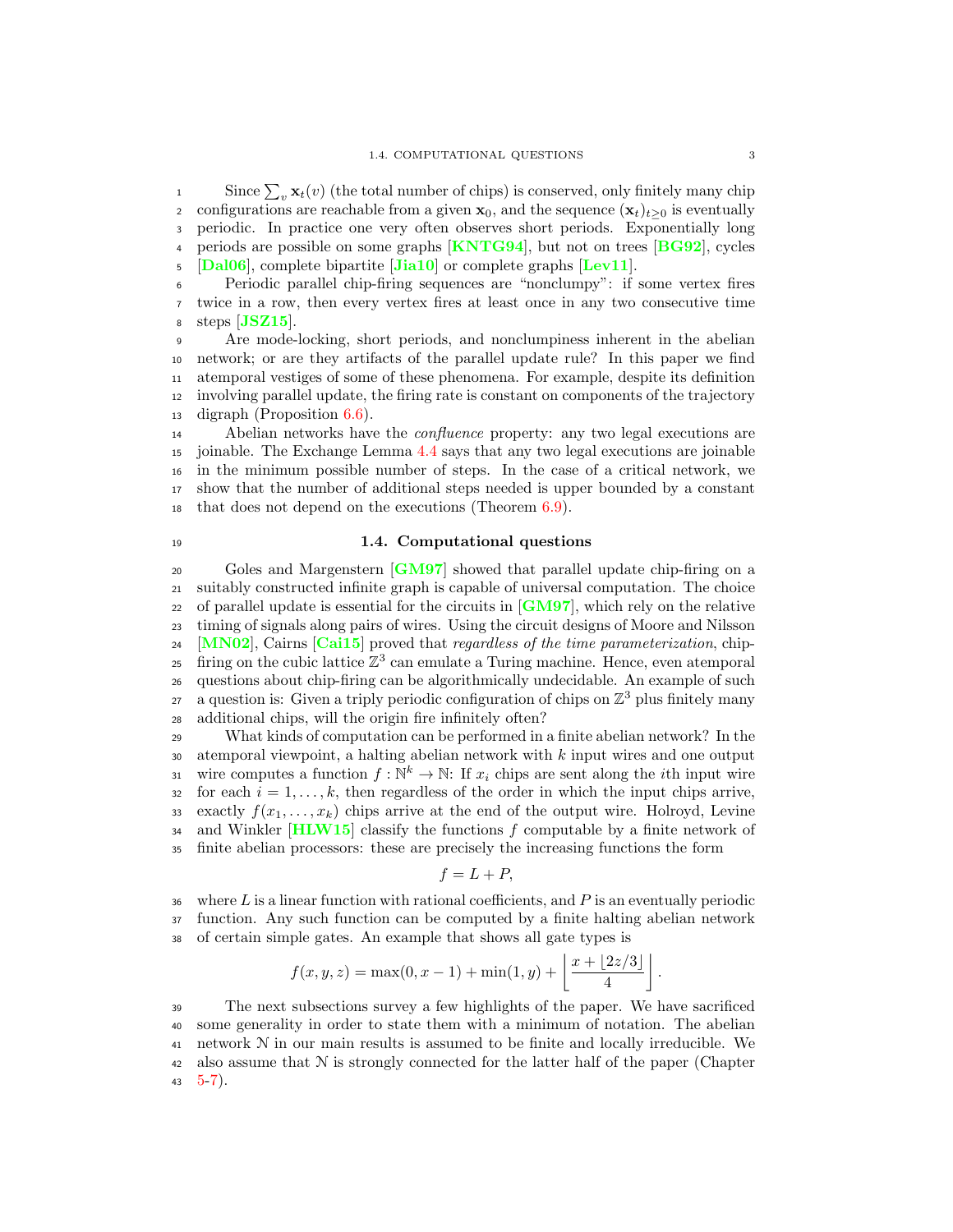### 4 1. INTRODUCTION

## <span id="page-11-0"></span><sup>1</sup> 1.5. The torsion group of a nonhalting abelian network

2 We are going to associate a finite abelian group  $Tor(N)$  to any finite, irreducible 3 abelian network N. In the case N is halting,  $Tor(N)$  coincides with the critical group  $\overline{AB}$  of  $[\overline{BL16c}]$  $[\overline{BL16c}]$  $[\overline{BL16c}]$ , which acts freely and transitively on the recurrent states of N.

5 What does  $Tor(N)$  act on in the nonhalting case? Here it is more natural to <sup>6</sup> work with weak connected components of the trajectory digraph. Sending input  $\tau$  to  $\mathcal N$  can shift it between components, and these shifts are quantified by the *shift* 8 monoid  $\mathcal{M}(\mathcal{N})$ . The torsion group arises from the action of  $\mathcal{M}(\mathcal{N})$  on the *invertible* <sup>9</sup> recurrent components of the trajectory digraph. These are components that contain 10 either a cycle or an infinite path, and such that the inverse action of  $\mathcal{M}(\mathcal{N})$  on these <sup>11</sup> components is well defined (see Definitions [4.8](#page-38-0) and [4.19](#page-43-1) for details).

<sup>12</sup> Now we can answer our motivating question about the dynamical significance 13 of the group  $\mathcal G$  defined in  $(1.1)$ .

<span id="page-11-2"></span>14 THEOREM 1.1.  $\mathcal G$  is isomorphic to the Grothendieck group of the shift monoid<br>15 M(N), and the torsion part of  $\mathcal G$  acts freely on the invertible recurrent components 15 M(N), and the torsion part of  $G$  acts freely on the invertible recurrent components<br>16 of the trajectory digraph. of the trajectory digraph.

<sup>17</sup> Theorem [1.1](#page-11-2) is proved in §[4.3](#page-43-0) as a corollary of Theorem [4.21.](#page-44-0) In the case that <sup>18</sup> N is halting, the invertible recurrent components are in bijection with recurrent <sup>19</sup> states, and this bijection preserves the group action (Theorem [4.28\)](#page-48-0).

## <span id="page-11-1"></span><sup>20</sup> 1.6. Critical networks

21 The critical networks (those with Perron-Frobenius eigenvalue  $\lambda = 1$ ) are par-<sup>22</sup> ticularly interesting. They include sinkless chip-firing, rotor-routing, and their re-<sup>23</sup> spective generalizations, arithmetical networks and agent networks (Figure [3.1\)](#page-26-1).

24 A critical network has a conserved quantity which we call level; for example, <sup>25</sup> the level of a chip-firing configuration is the total number of chips. We define the 26 *capacity* of a critical network as the maximum level of a configuration that halts. A <sup>27</sup> problem mentioned in [[BL16c](#page-92-3)] is to find algebraic invariants that can distinguish 28 between "homotopic" networks (those with the same production matrix  $P$  and total  $29$  kernel K). Capacity is such an invariant: Rotor and chip-firing networks on the 30 same graph have the same  $P$  and  $K$ , but different capacities.

 A halting network has recurrent states, and so far we have generalized this notion to recurrent components of the trajectory digraph. Can we choose a repre- sentative configuration in each component? In the halting case, yes: each recurrent component contains a unique configuration of the form 0.q where q is a recurrent state. In a general nonhalting network it is not clear how to define recurrent con-*figurations* **x.q.** But we are able to define them in the critical case, and show that the recurrent components are precisely the components that contain a recurrent configuration. We then prove a recurrence test, Theorem [5.6,](#page-53-1) for configurations in 39 a critical network, analogous to Dhar's burning test for states [[Dha90](#page-92-4)] (and Speer's 40 extension of it to directed graphs, [[Spe93](#page-94-1)], further extended to halting networks 41 in  $[\text{BL16c}]$  $[\text{BL16c}]$  $[\text{BL16c}]$ . This answers another problem posed at the end of  $[\text{BL16c}]$ .

<sup>42</sup> Our second main result for critical networks is a combinatorial description for <sup>43</sup> the orbits of the action of the torsion group.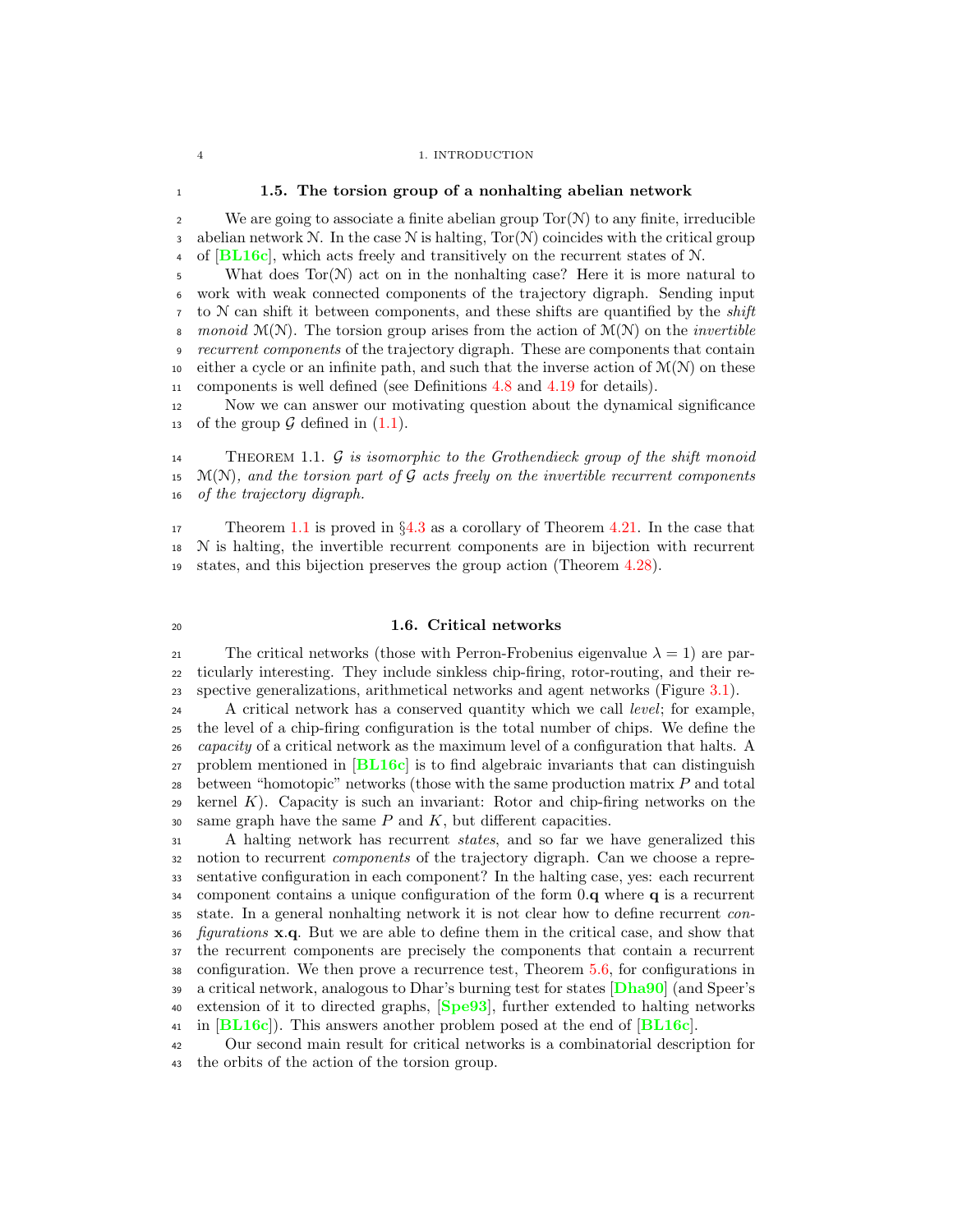<span id="page-12-1"></span>THEOREM 1.2. Let  $N$  be a critical network. Then for all but finitely many positive m the action of the torsion group on the recurrent components of level  $m$ 

$$
Tor(\mathcal{N}) \times \overline{Rec}(\mathcal{N}, m) \to \overline{Rec}(\mathcal{N}, m),
$$

is free and transitive.

Theorem [1.2](#page-12-1) is proved in  $\S 5.4$  $\S 5.4$  as a corollary of Theorem [5.25.](#page-63-0) The exceptional 5 values of m are those for which there exists a halting configuration of level m.

## <span id="page-12-0"></span><sup>6</sup> 1.7. Example: Rotor networks and abelian mobile agents

<sup>7</sup> The critical networks of zero capacity (i.e., those that run forever on any <sup>8</sup> positive input) are precisely the "abelian mobile agents" defined in [[BL16a](#page-92-1)] (see <sup>9</sup> Lemma [7.8\)](#page-83-1).

 In particular these include the sinkless rotor networks, whose defining property is that each vertex serves its neighbors in a fixed periodic order. The walk performed by a single chip input to a sinkless rotor network has variously been called ant walk [[WLB96](#page-94-2)], Eulerian walk [[PDDK96](#page-94-3)], rotor walk [[HP10](#page-93-8)], quasirandom rumor 14 spreading **[DF11](#page-92-10)**, and "deterministic random walk" **[[CDST07](#page-92-11)**].

15 Let  $G = (V, E)$  be a finite, strongly connected directed graph with multiple 16 edges permitted. For each vertex v, fix a cyclic permutation  $t<sub>v</sub>$  of the outgoing 17 edges from v. The role of  $t_v$  is to specify the order in which v serves its neighbors. 18 A *chip-and-rotor configuration* is a pair  $\mathbf{x}.\rho$ , where  $\mathbf{x}: V \to \mathbb{Z}$  indicates the number of chips at each vertex, and  $\rho: V \to E$  assigns an outgoing edge to each 19 number of chips at each vertex, and  $\rho: V \to E$  assigns an outgoing edge to each 20 vertex. The legal moves in a sinkless rotor network are as follows: For a vertex v vertex. The legal moves in a sinkless rotor network are as follows: For a vertex  $v$ 21 such that  $\mathbf{x}(v) \geq 1$ , replace  $\rho(v)$  by  $\rho'(v) := t_v(\rho(v))$ , and then transfer one chip

22 from v to the other endpoint of  $\rho'(v)$ .

23 A cycle of  $\rho$  is a minimal nonempty set of vertices  $C \subset V$  such that  $\rho(v) \in C$  for  $e_1$  all  $v \in C$ . Tóthmérész [T18] Theorem 2.4] proved the following test for recurrence 24 all  $v \in C$ . Tóthmérész [**T18**, Theorem 2.4] proved the following test for recurrence;<br>25 the special case when **x** has just one chip goes back to [**HLM<sup>+</sup>08**. Theorem 3.8]. the special case when **x** has just one chip goes back to  $[\text{HLM}^+0.8]$  $[\text{HLM}^+0.8]$  $[\text{HLM}^+0.8]$ , Theorem 3.8].

<span id="page-12-2"></span><sup>26</sup> Theorem 1.3 (Cycle test for recurrence in a sinkless rotor net-27 WORK,  $[\mathbf{T18}]$ ). A chip-and-rotor configuration **x**. $\rho$  is recurrent if and only if **x**  $\in$ <br>28  $\mathbb{N}^V$  and  $\sum_{x \in G} \mathbf{x}(v) \ge 1$  for every cycle C of  $\rho$ . 28  $\mathbb{N}^V$  and  $\sum_{v \in C} \mathbf{x}(v) \geq 1$  for every cycle C of  $\rho$ .

29 For the general statement when G is not strongly connected, see [T18, Theo-30 rem 2.4]. In  $\S 7.1$  $\S 7.1$  we present a new proof of Theorem [1.3](#page-12-2) that extends to all abelian mobile agent networks (see Theorem 7.4 for details). mobile agent networks (see Theorem [7.4](#page-80-1) for details).

<sup>32</sup> Using the cycle test, it becomes a problem of pure combinatorics to enumer-<sup>33</sup> ate the recurrent chip-and-rotor configurations. Their generating function has a <sup>34</sup> determinantal form resembling the matrix-tree theorem.

<span id="page-12-3"></span>35 THEOREM 1.4. For  $n \geq 1$ , let  $r_n$  be the number of recurrent chip-and-rotor<br>36 configurations with exactly n chips on a finite, strongly connected digraph G. Then  $\emph{configurations with exactly $n$ chips on a finite, strongly connected digraph $G$. Then}$ 37 we have the following identity (in  $\mathbb{C}$  for  $|z| < 1$ , and also in the ring of formal 38 power series  $\mathbb{Z}[[z]]$ :

$$
\sum_{n\geq 1} r_n z^n = \det\left(\frac{D}{1-z} - A\right),\,
$$

 $39$  where D is the diagonal matrix of outdegrees, and A is the adjacency matrix of G.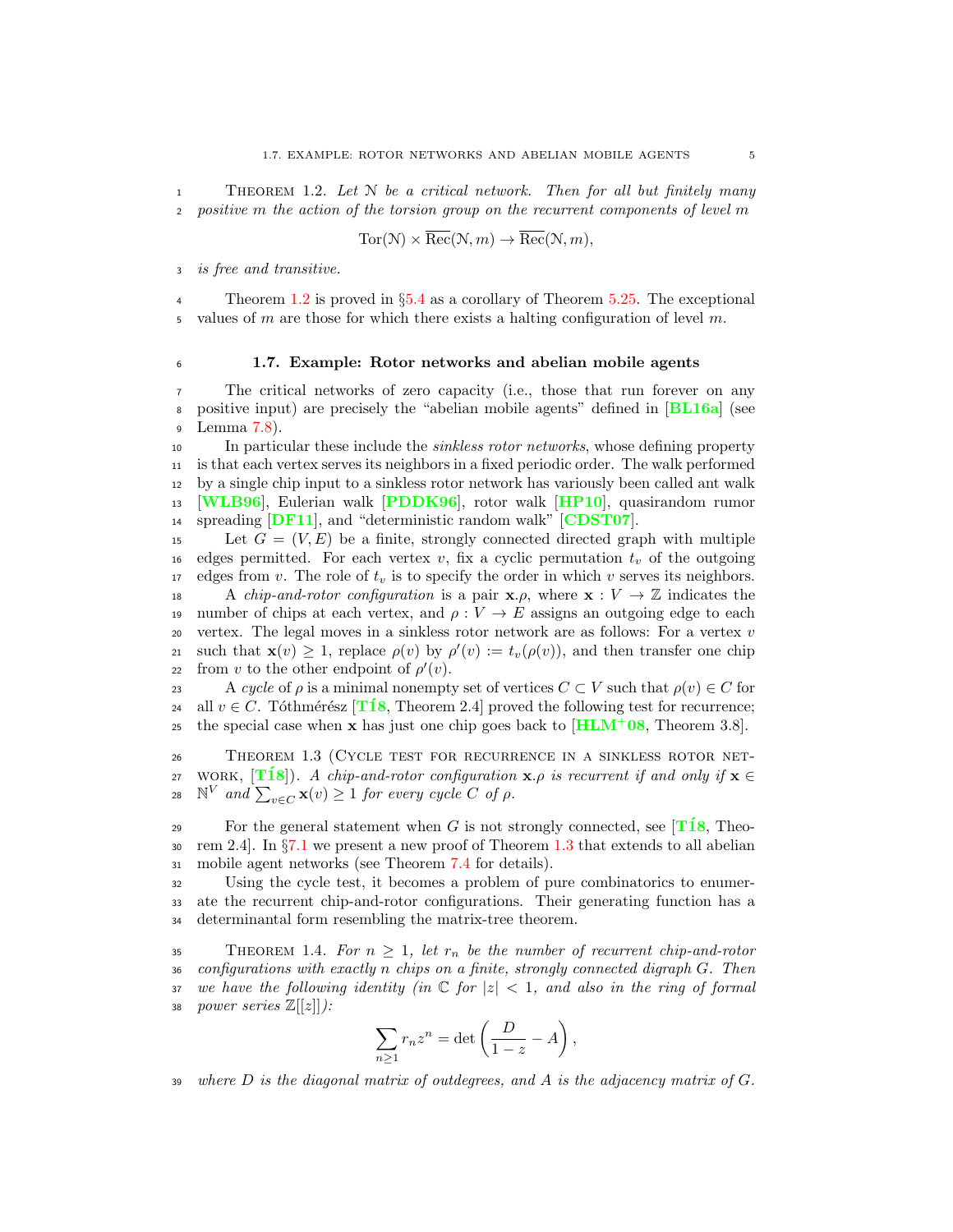## 6 1. INTRODUCTION

1 In particular, it follows from Theorem [1.4](#page-12-3) the sequence  $(r_n)_{n>1}$  determines the characteristic polynomial of the Markov transition matrix  $(AD^{-1})^{\top}$  for random 3 walk on G. A multivariate version (in  $\#V + \#E$  variables) of Theorem [1.4](#page-12-3) is given <sup>4</sup> in Theorem [7.11.](#page-85-0)

## <span id="page-13-0"></span><sup>5</sup> 1.8. Proof ideas

<sup>6</sup> A basic tool underlying many of our results is the Removal Lemma [4.2,](#page-34-2) which  $\tau$  extends both the exchange lemma of Björner, Lovász, and Shor  $[BLS91]$  $[BLS91]$  $[BLS91]$  and the 8 least action principle  $[FLP10, BL16a]$  $[FLP10, BL16a]$  $[FLP10, BL16a]$  $[FLP10, BL16a]$  $[FLP10, BL16a]$ . It implies that if m is the minimal length <sup>9</sup> of a periodic path in the trajectory digraph of a (finite, irreducible) critical abelian 10 network, then any periodic path can be shortened to a periodic path of length  $m$ , 11 and any two periodic paths of length  $m$  have the same multiset of edge labels. <sup>12</sup> One could view this fact as an atemporal version of the short period phenomenon 13 described in  $\S1.2$ .<br>14 The proof of

The proof of Theorem [1.3](#page-12-2) uses an idea of  $[Lev15, Cha18]$  $[Lev15, Cha18]$  $[Lev15, Cha18]$  $[Lev15, Cha18]$  $[Lev15, Cha18]$  relating the chip- firing with sinks to its sinkless counterpart. One motivation for the present paper is to see how far this technique can be generalized. To that end, we introduce thief 17 networks, which are halting networks constructed from a given critical network. We show that the recurrent configurations of an agent network can be determined from the recurrent states of its thief networks, and vice versa (Lemma [7.12\)](#page-85-1).

 The rest of the paper is organized as follows: In Chapter [2](#page-16-0) we discuss the relevant commutative monoid theory that used to construct the torsion group. In 22 Chapter [3](#page-20-0) we review the theory of halting abelian networks from  $[BL16a, BL16b,$  $[BL16a, BL16b,$  $[BL16a, BL16b,$  $[BL16a, BL16b,$ [BL16c](#page-92-3). In Chapter [4,](#page-34-0) Chapter [5,](#page-50-0) Chapter [6,](#page-68-0) and Chapter [7](#page-78-0) we prove the theorems

<sup>24</sup> in §[1.5,](#page-11-0) §[1.6,](#page-11-1) §[1.3](#page-9-0) and §[1.7,](#page-12-0) respectively.

## <span id="page-13-1"></span><sup>25</sup> 1.9. Summary of notation

26

| M                                                      | a commutative monoid                                                |
|--------------------------------------------------------|---------------------------------------------------------------------|
| K                                                      | the Grothendieck group of M                                         |
| $\tau(\mathcal{K})$                                    | the torsion subgroup of $\mathcal K$                                |
| $X^{\times}$                                           | the set of $\tau(\mathcal{K})$ -invertible elements of X (Def. 2.2) |
| F                                                      | a finite commutative monoid                                         |
| e                                                      | the minimal idempotent of $\mathcal{F}$ (Def. 2.6)                  |
| $G=(V,E)$                                              | a directed graph                                                    |
| $A_G$                                                  | the adjacency matrix of $G$                                         |
| $D_G$                                                  | the outdegree matrix of $G$                                         |
| $\mathcal{P}_v$                                        | the processor at vertex $v(\S 3.1)$                                 |
| $A_v$                                                  | the input alphabet of $\mathcal{P}_{v}$ (§3.1)                      |
| $Q_v$                                                  | the state space of $\mathcal{P}_{v}$ (§3.1)                         |
| $\mathcal{N}$                                          | an abelian network $(\S3.1)$                                        |
|                                                        | the total alphabet of $\mathcal{N}(\S 3.1)$                         |
| $\begin{matrix} A & \cr Q & \cr A^* & \cr\end{matrix}$ | the total state space of $N(\S 3.1)$                                |
|                                                        | the free monoid on $A$                                              |
| $\mathbb N$                                            | the set $\{0, 1, 2, \ldots\}$ of nonnegative integers               |
| 0                                                      | the vector in $\mathbb{Z}^A$ with all entries equal to 0            |
| 1                                                      | the vector in $\mathbb{Z}^A$ with all entries equal to 1            |
| m, n                                                   | vectors in $\mathbb{N}^A$                                           |
|                                                        |                                                                     |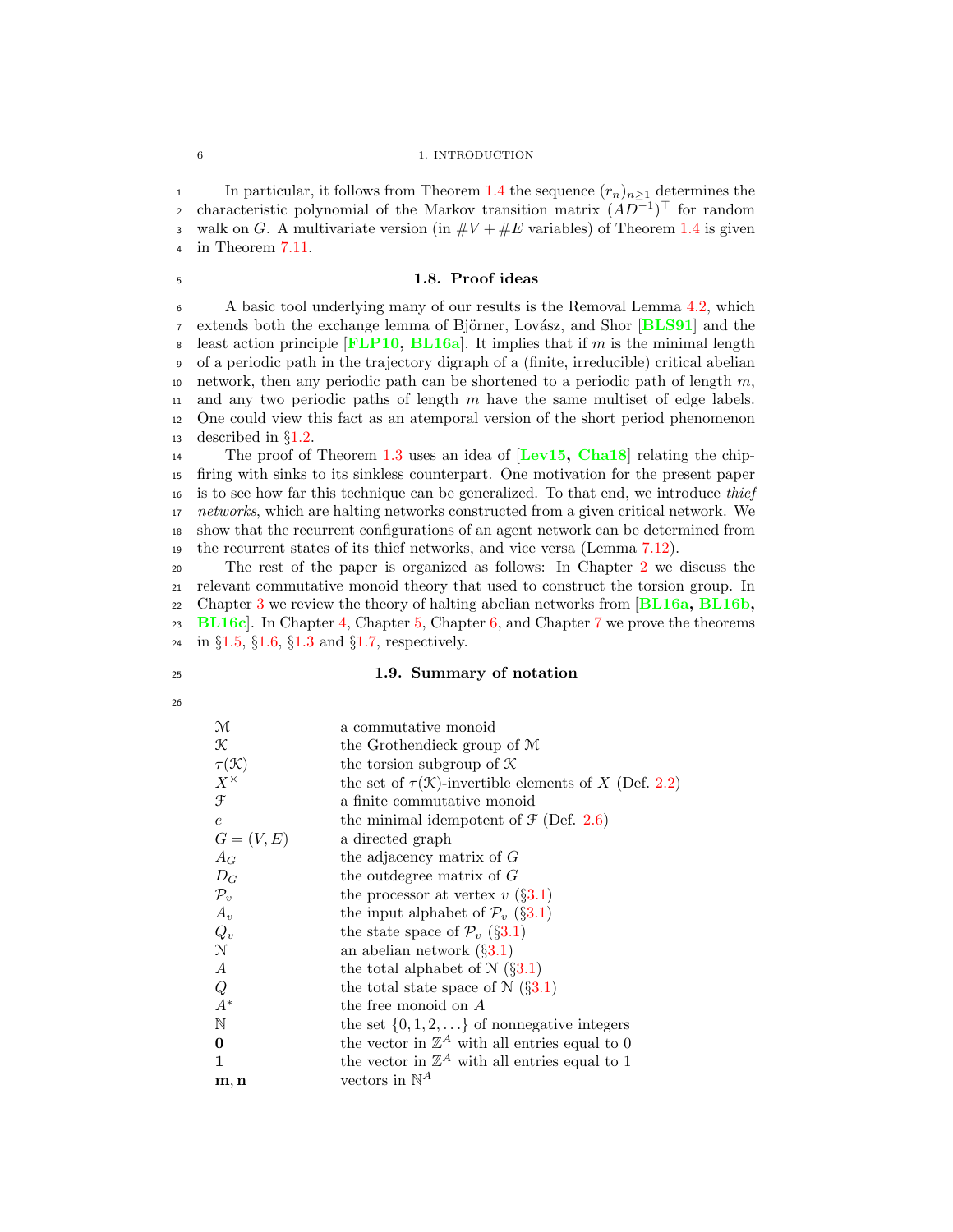| $\mathbf{x},\mathbf{y},\mathbf{z}$                                                        | vectors in $\mathbb{Z}^A$                                                                              |
|-------------------------------------------------------------------------------------------|--------------------------------------------------------------------------------------------------------|
| $\mathbf{x}^+,\mathbf{x}^-$                                                               | the positive and negative part of $\mathbf{x} \in \mathbb{Z}^A$                                        |
| $\boldsymbol{w}$                                                                          | a word in the alphabet $A$                                                                             |
| w                                                                                         | the vector in $\mathbb{N}^A$ counting the number of each letter in w                                   |
| $T_v$                                                                                     | the transition function of vertex $v(\S 3.1)$                                                          |
| $T_{(v,u)}$                                                                               | the message passing function of edge $(v, u)$ (§3.1)                                                   |
| $t_w(\mathbf{q})$                                                                         | the state after N in state <b>q</b> processes w $(\S3.1)$                                              |
| $\mathbf{M}_w(\mathbf{q})$                                                                | the message passing vector of w and $q(\S3.1)$                                                         |
| $\mathbf{p}, \mathbf{q}$                                                                  | states in $Q$                                                                                          |
| $\mathbf{x} \cdot \mathbf{q}$                                                             | a configuration of $\mathcal{N}(\S 3.1)$                                                               |
| $\pi_w(\mathbf{x}.\mathbf{q})$                                                            | the configuration $(\mathbf{x} + \mathbf{M}_w(\mathbf{q}) -  w ) \cdot t_w(\mathbf{q})$                |
| $\mathbf{x} \cdot \mathbf{q} \stackrel{w}{\dashrightarrow} \mathbf{x}' \cdot \mathbf{q}'$ | w is an execution from <b>x</b> .q to <b>x'</b> .q' (§3.2)                                             |
| $\mathbf{x} \cdot \mathbf{q} \longrightarrow \mathbf{x}' \cdot \mathbf{q}'$               | w is a legal execution from <b>x</b> .q to <b>x'</b> .q' (§3.2)                                        |
| $x.q \dashrightarrow x'.q'$                                                               | there exists an execution from $x.q$ to $x'.q'$                                                        |
| $\mathbf{x}.\mathbf{q} \longrightarrow \mathbf{x}'.\mathbf{q}'$                           | there exists a legal execution from $x.q$ to $x'.q'$                                                   |
| Loc(N)                                                                                    | locally recurrent states of $N$ (§3.3)                                                                 |
| е                                                                                         | an idempotent vector of $\mathcal{N}(\S3.3)$                                                           |
| К                                                                                         | the total kernel of $N$ (Def. 3.6)                                                                     |
| $\boldsymbol{P}$                                                                          | the production matrix of $N$ (Def. 3.8)                                                                |
| $\lambda(P)$                                                                              | the spectral radius of P                                                                               |
| supp(x)                                                                                   | the set $\{a \in A \mid \mathbf{x}(a) \neq 0\}$                                                        |
| $w \setminus \mathbf{n}$                                                                  | the removal of <b>n</b> from $w(\S 4.1)$                                                               |
| $x.q - \rightarrow \leftarrow x'.q'$                                                      | $\mathbf{x} \cdot \mathbf{q}$ and $\mathbf{x}' \cdot \mathbf{q}'$ are quasi-legally related (Def. 4.6) |
| $\mathbf{x}.\mathbf{q} \rightarrow \leftarrow \mathbf{x}'.\mathbf{q}'$                    | $\mathbf{x} \cdot \mathbf{q}$ and $\mathbf{x}' \cdot \mathbf{q}'$ are legally related (Def. 4.6)       |
| $\overline{\mathbf{x}.\mathbf{q}}$                                                        | the equivalence class for $\rightarrow \leftarrow$ that contains <b>x</b> . <b>q</b>                   |
| $\overline{\text{Rec}}(\mathcal{N})$                                                      | the set of recurrent components of $N$ (Def. 4.8)                                                      |
| $\mathcal{M}(\mathcal{N})$                                                                | the shift monoid of $N$ (Def. 4.17)                                                                    |
| $\mathcal{K}(\mathcal{N})$                                                                | the Grothendieck group of $\mathcal{N}(\S 4.3)$                                                        |
| Tor(N)                                                                                    | the torsion group of $N$ (Def. 4.18)                                                                   |
| $\text{Rec}(\mathcal{N})^{\times}$                                                        | the set of invertible recurrent components of $N$ (Def. 4.19)                                          |
| S                                                                                         | a subcritical abelian network                                                                          |
| $\mathfrak{F}(\mathcal{S})$                                                               | the global monoid of $\Im$ (§4.4)                                                                      |
| r                                                                                         | the period vector of $N$ (Def. 5.1)                                                                    |
| $\mathcal{N}_R$                                                                           | the thief network on N restricted to $R \subseteq A$ (§5.2)                                            |
| $\mathbf{1}_R$                                                                            | the indicator vector for $R \subseteq A$ in $\mathbb{Z}^A$                                             |
| $\mathbf{x}_R$                                                                            | the vector in $\mathbb{Z}^A$ given by $\mathbf{x}_R(\cdot) := \mathbf{1}_R(\cdot) \mathbf{x}(\cdot)$   |
| S                                                                                         | the exchange rate vector of $N$ (Def. 5.13)                                                            |
| cap                                                                                       | the capacity of an object (Def. $5.14$ )                                                               |
| $\mathop{\rm [vl]}$                                                                       | the level of an object (Def. $5.17$ )                                                                  |
| $\overline{\text{Rec}}(\mathcal{N}, m)$                                                   | the set of recurrent components with level $m$                                                         |
| Stop(N)                                                                                   | the set of stoppable levels of $N$ (Def. 5.21)                                                         |
| $\mathbb{Z}^A_0$                                                                          | the set $\{z \in \mathbb{Z}^A \mid s^\top z = 0\}$                                                     |
| $\varrho_{\bf q}$                                                                         | the rotor digraph of $q$ (Def. 7.1)                                                                    |
| $M_R$                                                                                     | the $A \times A$ matrix $(\mathbf{1}_R(a)M(a,a'))_{a,a' \in A}$                                        |
| Rec(N, n)                                                                                 | the set of recurrent configurations with input <b>n</b>                                                |
| Rec(N, m)                                                                                 | the set of recurrent configurations with level $m$                                                     |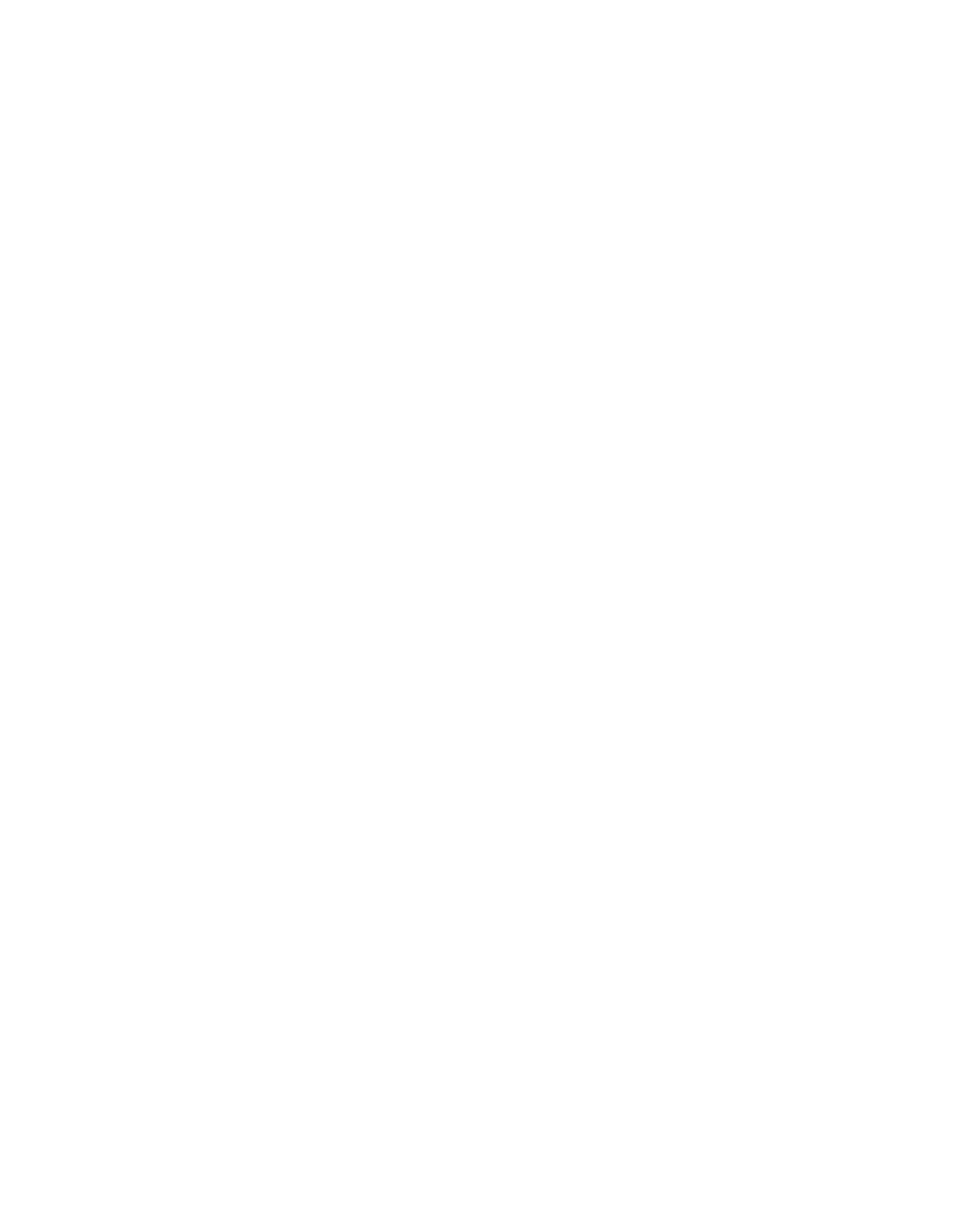## CHAPTER 2

## <span id="page-16-0"></span>1 **1 Commutative Monoid Actions**

<sup>2</sup> In this chapter we review some commutative monoid theory that will be used <sup>3</sup> in Chapter [4](#page-34-0) to construct the torsion group of an abelian network. Parts of this 4 material are covered in greater generality in [[Gri01,](#page-93-11) [Lan02,](#page-93-12) [Gri07,](#page-93-13) [Ste10](#page-94-5)].

<span id="page-16-1"></span>

## <sup>5</sup> 2.1. Injective actions and Grothendieck group

<sup>6</sup> Let M be a commutative monoid, i.e., a set equipped with an associative and 7 commutative operation  $(m, n) \mapsto mn$  with an identity element  $\epsilon \in \mathcal{M}$  satisfying  $\epsilon m = m$  for all  $m \in \mathcal{M}$ . 8  $\epsilon m = m$  for all  $m \in \mathcal{M}$ .<br>9 The *Grothendieck* 

The Grothendieck group  $\mathcal K$  of  $\mathcal M$  is  $\mathcal M \times \mathcal M \setminus \sim$ , where  $(m_1, m'_1) \sim (m_2, m'_2)$  if there is  $m \in \mathcal{M}$  such that  $mm_1m_2' = mm_1'm_2$ . The multiplication of  $\mathcal{K}$  is defined 11 coordinate-wise. The set  $K$  is an abelian group under this operation.

Grothendieck group satisfies the *universal enveloping property*: If  $f : \mathcal{M} \to H$ is a monoid homomorphism into an abelian group  $H$ , then there exists a unique group homomorphism  $f_* : \mathfrak{K} \to H$  such that the following diagram commutes:



12 where  $\iota : \mathcal{M} \to \mathcal{K}$  is the map  $m \mapsto (m, \epsilon)$ .<br>13 An *action* of a monoid M on a set X

An action of a monoid M on a set X is an operation  $(m, x) \mapsto mx$  such that 14  $\epsilon x = x$  and  $m(m'x) = (mm')x$  for all  $x \in X$  and  $m, m' \in \mathcal{M}$ .

15 DEFINITION 2.1 (INJECTIVE ACTION). Let  $M$  be a commutative monoid. An 16 action of M on X is *injective* if, for all  $x, x' \in X$  and all  $m \in \mathcal{M}$ , we have that  $mx = mx'$  implies  $x = x'$ .

<span id="page-16-2"></span><sup>18</sup> Definition 2.2 (Invertible element). Let M be a commutative monoid 19 that acts on X. Let H be a subgroup of the Grothendieck group  $\mathcal K$  of M. An 20 element  $x \in X$  is H-invertible if, for any  $g \in H$ , there exists  $x_g \in X$  such that

$$
mx = m'x_g,
$$

21 for any representative  $(m, m')$  of g. We denote by  $X_H$  the set of H-invertible 22 elements of X.

For any subgroup  $H$  of  $K$ , we define the group action of  $H$  on  $X_H$  by

$$
H\times X_H\to X_H
$$

$$
(g, x) \mapsto x_g,
$$

23 where  $x_g$  is as in Definition [2.2.](#page-16-2) In the next lemma we show that this is a well-24 defined group action if  $M$  acts injectively on  $X$ .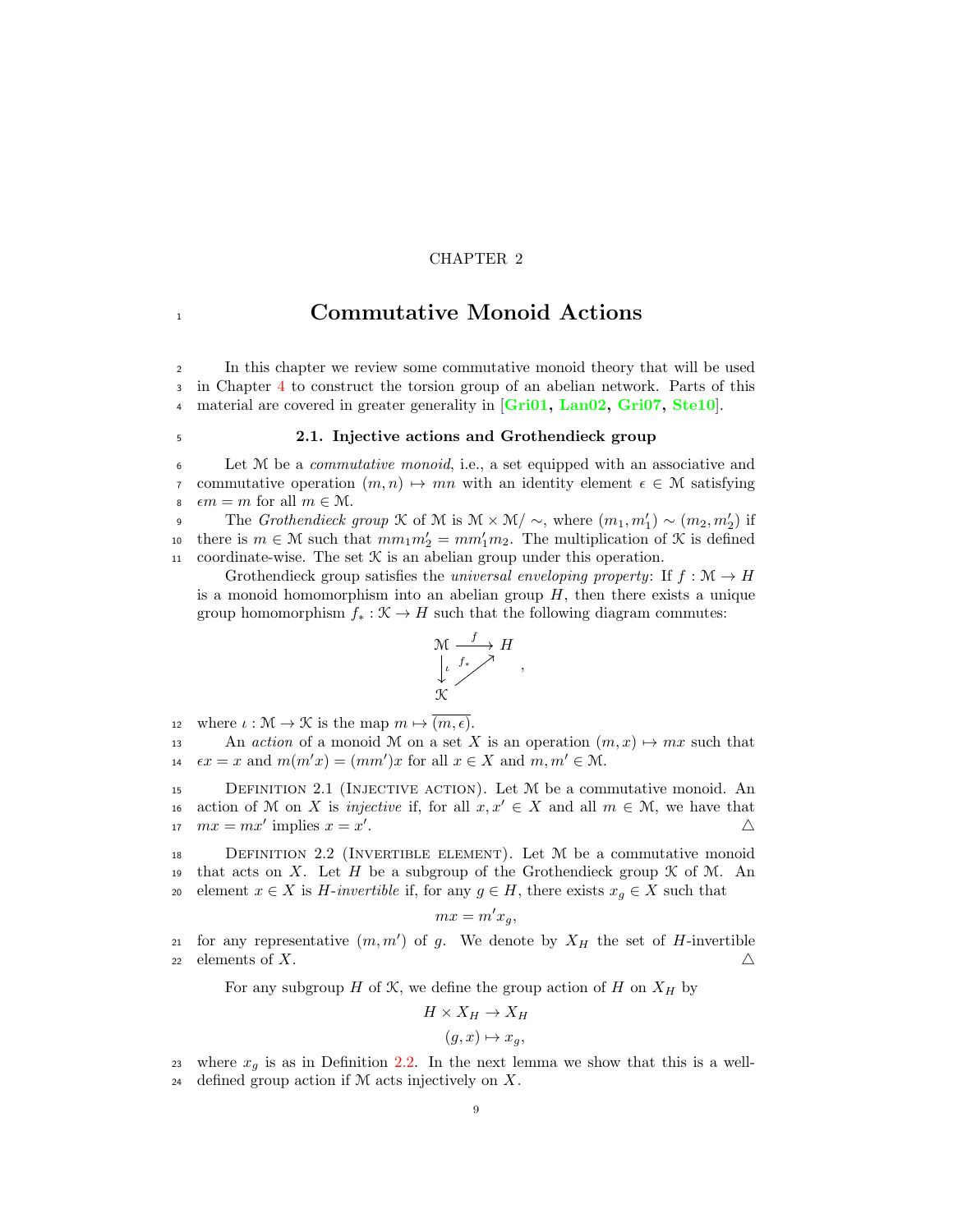<sup>1</sup> Lemma 2.3. Let M be a commutative monoid that acts injectively on X, and 2 let H be a subgroup of the Grothendieck group  $\mathcal K$  of  $\mathcal M$ . For any  $g \in H$  and any  $H$ -invertible element  $x$ .  $H$ -invertible element  $x$ ,

4 (i) The corresponding element  $x_q$  is unique.

5 (ii) The element  $x_g$  is H-invertible.

6 (iii) For any  $h \in H$ , we have  $h(gx) = (hg)x$ .

PROOF. (i) Let  $(m, m')$  be a representative of g and let  $x_1, x_2 \in X_H$  be such that  $mx = m'x_1$  and  $mx = m'x_2$ . This implies that  $m'x_1 = mx = m'x_2$ . Since M 9 acts injectively on X, this implies that  $x_1 = x_2$ . This completes the proof.

10 (ii) Let h be an arbitrary element of H and  $(n, n')$  an arbitrary representative 11 of h. Let  $x_{hg}$  be an element of X such that  $nmx = n'm'x_{hg}$ . Note that  $x_{hg}$  exists because x is H-invertible and  $hg = (nm, n'm') \in H$ . Then

$$
m'n'x_{hg} = n'm'x_{hg} = nmx = nm'x_g = m'nx_g.
$$

13 Since M acts injectively on X, the equation above implies that  $n'x_{hg} = nx_g$ . Since 14 the choice of h and  $(n, n')$  are arbitrary, the claim now follows.

15 (iii) Let  $(n, n') \in h$  and  $x_{hg} \in X$  be such that  $nmx = n'm'x_{hg}$ . It suffices to is show that  $x_{hg}$  satisfies  $nx_g = n'x_{hg}$ , and note that this has been done in the proof  $\Box$  of part (ii).

The action of M on X is free if, for any  $x \in X$  and  $m, m' \in M$ , we have 19  $mx = m'x$  implies that  $m = m'$ .

<span id="page-17-1"></span>20 LEMMA 2.4. Let  $M$  be a commutative monoid that acts injectively on  $X$ , and 21 let H be a subgroup of the Grothendieck group  $\mathcal K$  of  $\mathcal M$ .

22 (i) If M acts freely on X, then H acts freely on  $X_H$ .

23 (ii) If H is finite and X is nonempty, then  $X_H$  is nonempty.

**PROOF.** (i) Suppose that  $\overline{(m_1, m'_1)}$ ,  $\overline{(m_2, m'_2)} \in H$  and  $x \in X_H$  are such that  $\overline{(m_1, m'_1)}x = \overline{(m_2, m'_2)}x$ . Then

$$
m_1 m_2' x = m_1' m_2 x
$$
 (by Definition 2.2)  
\n
$$
\implies m_1 m_2' = m_1' m_2
$$
 (because M acts freely on X)  
\n
$$
\implies \overline{(m_1, m_1')} = \overline{(m_2, m_2')}
$$
 (by the definition of Grothendieck group).

<sup>24</sup> This proves the claim.

25 (ii) Let  $g_1, \ldots, g_k$  be an enumeration of the elements of H. For each  $i \in \{1, \ldots, k\}$ , z<sub>6</sub> choose a representative  $(m_i, m'_i)$  of  $g_i$ , and write  $m_H := m'_1 \cdots m'_k$ . Since X 27 is nonempty, the set  $m_H X$  is also nonempty. Hence it suffices to show that 28  $m_H X \subseteq X_H$ . For any  $i \in \{1, ..., k\}$  and any  $x \in X$ , write  $x_i := m_i m'_1 \cdots m'_k \cdots m'_k x$ . Then

<span id="page-17-0"></span>(2.1) 
$$
m_i m_H x = m_i m'_1 \cdots m'_k x = m'_i m_i m'_1 \cdots \widehat{m'_i} \cdots m'_k x = m'_i x_i,
$$

<sup>30</sup> by the commutativity of the monoid.

Let *i* be an arbitrary element of  $\{1, \ldots, k\}$ , and let  $(n_i, n'_i)$  be an arbitrary representative of  $g_i$ . Since  $(m_i, m'_i)$  and  $(n_i, n'_i)$  are contained in  $g_i$ , there exists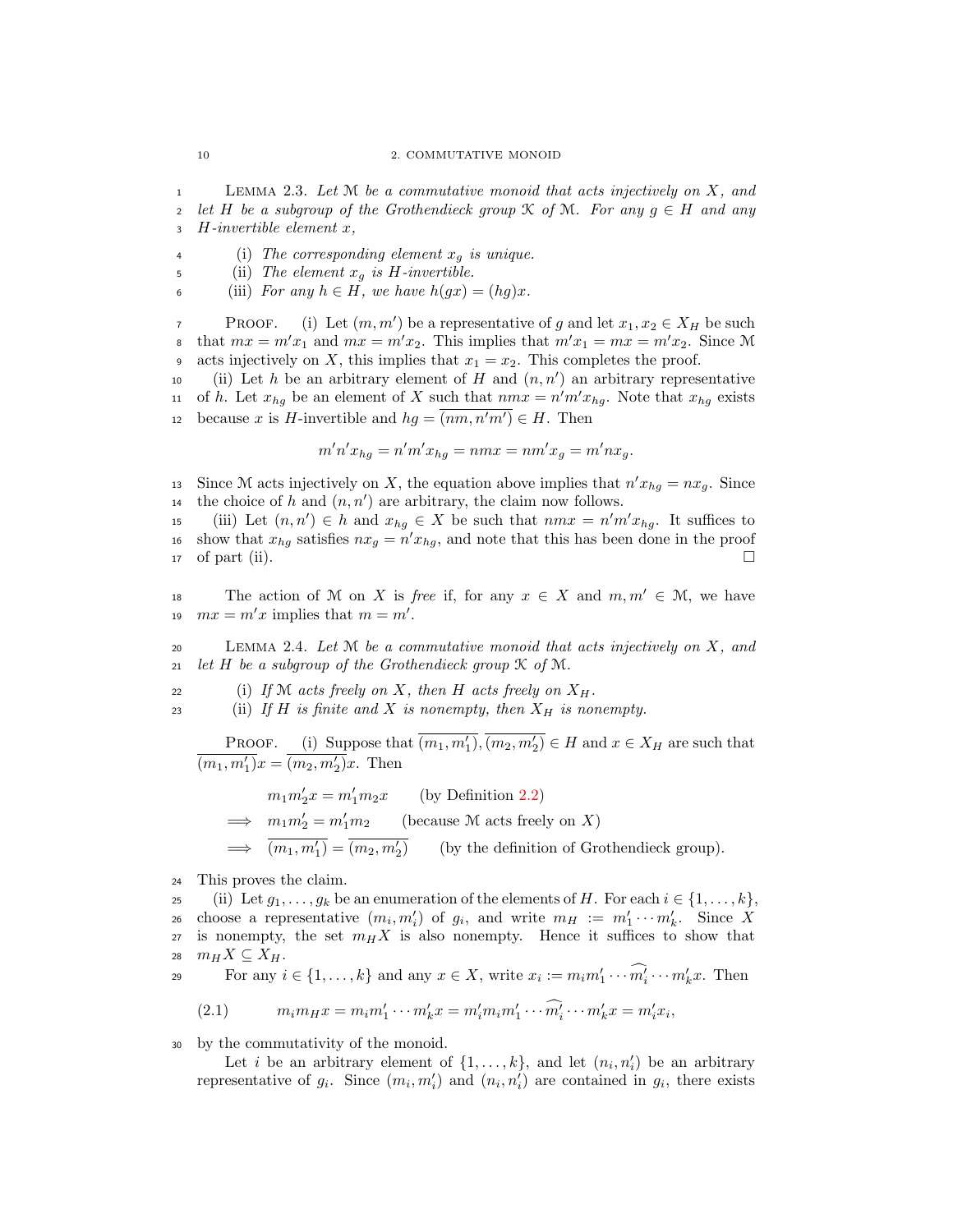$m \in \mathcal{M}$  such that  $mm_i n'_i = mm'_i n_i$ . Then, continuing from equation [\(2.1\)](#page-17-0),

$$
m_i m_H x = m'_i x_i \implies m n'_i m_i m_H x = m n'_i m'_i x_i
$$
  
\n
$$
\implies m m_i n'_i m_H x = m m'_i n'_i x_i \implies m m'_i n_i m_H x = m m'_i n'_i x_i
$$
  
\n
$$
\implies n_i m_H x = n'_i x_i \qquad \text{(because } M \text{ acts injectively)}.
$$

<sup>1</sup> Since the choice of *i* and  $(n_i, n'_i)$  are arbitrary, it then follows from Definition [2.2](#page-16-2) 2 that  $m_H x$  is H-invertible.

3 Let  $\tau(\mathcal{K})$  be the *torsion subgroup* of  $\mathcal{K}$ ,

 $\tau(\mathcal{K}) := \{ g \in \mathcal{K} \mid g \text{ has finite order} \}.$ 

4 The monoid M is *finitely generated* if there is a finite subset  $\vec{A}$  of M such that 5 every  $m \in \mathcal{M}$  can be written as a product of finitely many elements in A. Note<br>6 that  $\tau(\mathcal{K})$  is a finite group if M is finitely generated. We denote by  $X^{\times}$  the set of that  $\tau(\mathcal{K})$  is a finite group if M is finitely generated. We denote by  $X^{\times}$  the set of  $\tau(\mathcal{K})$ -invertible elements of X.

8 The following proposition is a corollary of Lemma [2.4.](#page-17-1)

9 PROPOSITION 2.5. Let  $M$  be a finitely generated commutative monoid that acts freely and injectively on a nonempty set X. Then  $X^{\times}$  is a nonempty set; and  $\tau(\mathcal{K})$ is a finite abelian group that acts freely on  $X^{\times}$ .

## <span id="page-18-0"></span><sup>12</sup> 2.2. The case of finite commutative monoids

<sup>13</sup> Here we refine the results of the previous section to the case when the monoid <sup>14</sup> is finite.

15 Let  $\mathcal F$  be a finite commutative monoid that acts on a set  $Y$ .

<span id="page-18-1"></span><sup>16</sup> Definition 2.6 (Minimal idempotent). The minimal idempotent of a finite 17 commutative monoid  $\mathfrak F$  is

$$
e := \prod_{f \in \mathcal{F}, f f = f} f.
$$

The action of  $\mathcal F$  on Y is *irreducible* if for any  $y, y' \in Y$  there exist  $m, m' \in \mathcal F$ 19 such that  $my = m'y'$ .

<span id="page-18-2"></span>20 LEMMA 2.7 ( $[BL16b, Lemma 2.2, Lemma 2.3, Lemma 2.4]$  $[BL16b, Lemma 2.2, Lemma 2.3, Lemma 2.4]$  $[BL16b, Lemma 2.2, Lemma 2.3, Lemma 2.4]$ ). Let  $\mathcal F$  be a finite 21 commutative monoid that acts on  $Y$ , and let  $e$  be the minimal idempotent of  $\mathcal{F}$ .

<span id="page-18-5"></span>22 (i) The set  $eF$  is a finite abelian group with identity element  $e$ .

<span id="page-18-4"></span>23 (ii) If the action of  $\mathcal{F}$  on Y is irreducible and  $y \in eY$ , then for any  $y' \in Y$ there exists  $m' \in \mathcal{F}$  such that  $m'y' = y$ .<br>25 (iii) For every  $m \in \mathcal{F}$ , the map defined by a

<span id="page-18-3"></span>(iii) For every  $m \in \mathcal{F}$ , the map defined by  $y \mapsto my$  is a bijection from eY to  $eY$ . 26  $eY$ .

27 Let  $X := eY$ , and let  $\eta : \mathcal{F} \to \text{End}(X)$  be the (monoid) homomorphism induced 28 by the action of  $\mathcal F$  on X. We denote by M the image of  $\mathcal F$  under the map  $\eta$ . Just <sup>29</sup> like in §[2.1,](#page-16-1) we denote by K the Grothendieck group of M, and by  $X^{\times}$  the set of 30  $\tau(\mathcal{K})$ -invertible elements of X.

The action of  $\mathcal F$  on Y is *faithful* if there do not exist distinct  $m, m' \in \mathcal F$  such that  $my = m'y$  for all  $y \in Y$ . A set  $Y' \subseteq Y$  is *closed* under the action of  $\mathcal F$  if  $mY' \subseteq Y'$  for all  $m \in \mathcal F$ . 33  $mY' \subseteq Y'$  for all  $m \in \mathfrak{F}$ .

 $34$  PROPOSITION 2.8. Let  $\mathcal F$  be a finite commutative monoid that acts faithfully 35 and irreducibly on a nonempty set Y, and let  $X := eY$ . Then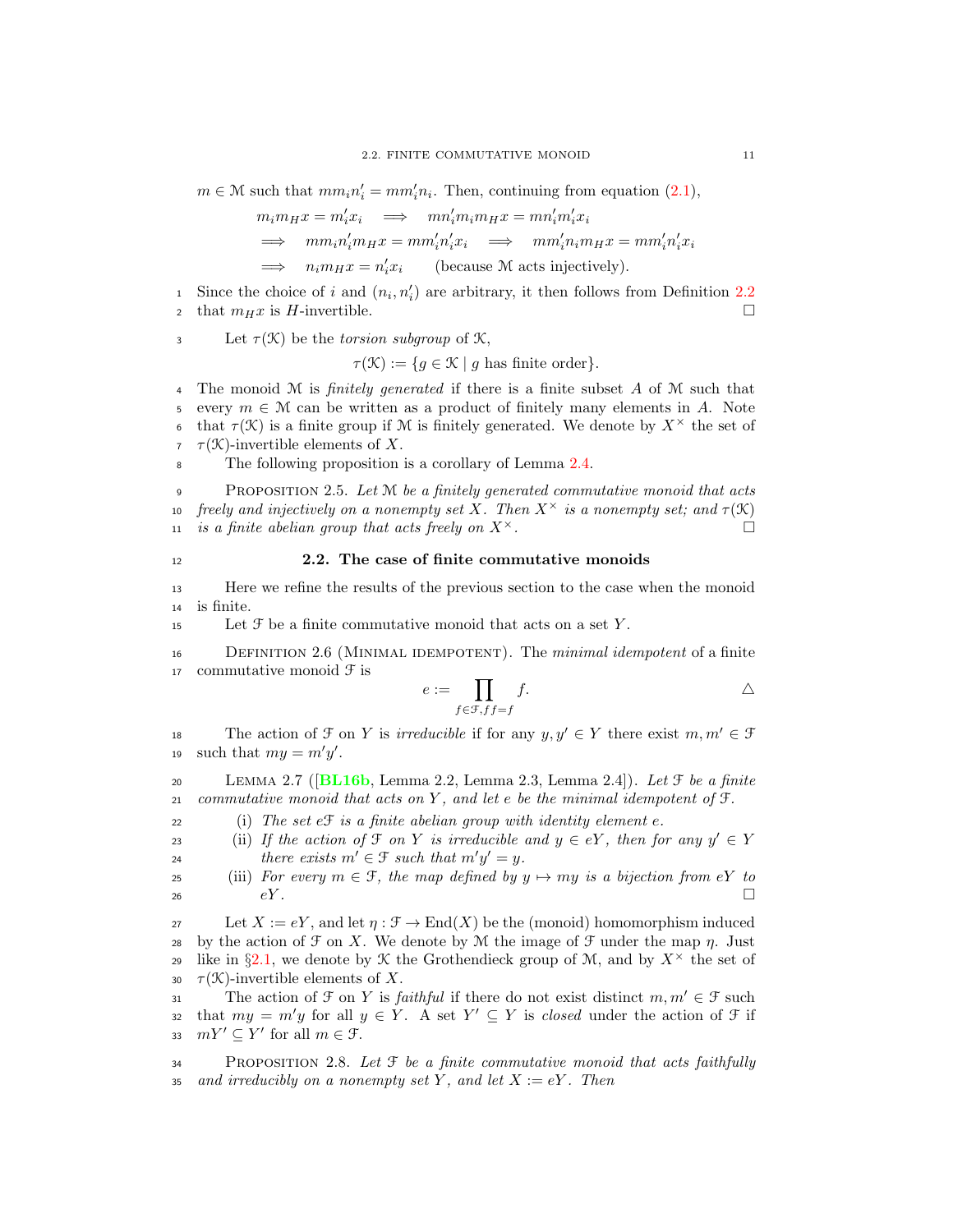### 12 2. COMMUTATIVE MONOID

1 (i) X is the unique nonempty closed subset of Y on which  $\mathcal F$  acts injectively.

2 (ii) The group eff is isomorphic to  $\tau(\mathcal{K})$  by the map  $\varphi : e\mathcal{F} \to \tau(\mathcal{K})$  defined 3 by  $em \mapsto \overline{(\eta(em), \epsilon)}.$ 

4 (iii)  $X^{\times}$  is equal to X.

5 (iv) The isomorphism  $\varphi : e \mathcal{F} \to \tau(\mathcal{K})$  preserves the action of e $\mathcal{F}$  and  $\tau(\mathcal{K})$  on 6  $X = X^{\times}$ .

**PROOF.** (i) The set X is closed since  $mX = m(eY) = e(mY) = eY = X$  by 8 commutativity. The set X is nonempty since Y is nonempty. By Lemma  $2.7(iii)$  $2.7(iii)$ , <sup>9</sup> the action of  $\mathcal{F}$  on  $X = eY$  is injective.

10 Suppose that  $X'$  is another nonempty closed subset of Y such that  $\mathcal F$  acts in injectively on X'. Let x' be an arbitrary element of X'. Note that  $ex' = eex'$  since 12 e is an idempotent. The injectivity assumption then implies that  $x' = e^{x'}$ . This 13 shows that  $X' \subseteq eY = X$ .

Let y be any element of Y, and let  $x'$  be an element of  $X'$  (note that  $x'$  exists is because X' is nonempty). By the irreducibility assumption, there exist  $m, m' \in \mathcal{F}$ 16 such that  $my = m'x'$ . Applying Lemma [2.7\(](#page-18-2)[ii\)](#page-18-4) to  $ey \in eY$  and  $my \in Y$ , there 17 exists  $m'' \in \mathcal{F}$  such that  $m''mv = ey$ . Hence we have

$$
ey = m''my = m''m'x'.
$$

18 Now note that  $m'm'x'$  is in X' since X' is closed. Since the choice of y is arbitrary, we conclude that  $X = eY \subseteq X'$ . This proves the claim.

20 (ii) We first show that the map  $\eta$  sends  $e^{\mathcal{F}}$  to M bijectively. Note that the action 21 of e on  $eY = X$  is trivial as e is idempotent, and hence  $\eta(e)$  is the identity element <sup>22</sup> of M. Then

$$
\eta(e\mathfrak{F}) = \eta(e)\eta(\mathfrak{F}) = \mathfrak{M},
$$

which shows surjectivity. For injectivity, let  $m, m' \in \mathcal{F}$  be such that  $\eta(em) =$  $\eta(em')$ . Then

$$
em(ey) = em'(ey) \quad \forall y \in Y \implies emy = em'y \quad \forall y \in Y.
$$

Since the action of  $\mathcal F$  on  $Y$  is faithful, the equation above implies that  $em = em'.$ 

<sup>24</sup> This shows injectivity.

Since  $e\mathcal{F}$  is a finite group by Lemma [2.7](#page-18-2)[\(i\)](#page-18-5) and  $\eta : e\mathcal{F} \to \mathcal{M}$  is a bijective monoid homomorphism, we conclude that  $M$  is a finite group and  $\eta$  is a group isomorphism. Since M is a group, the map  $\iota : \mathcal{M} \to \mathcal{K}$  is a group isomorphism by the universal enveloping property of Grothendieck group. Since M is finite, we have the group K is finite, and hence  $\mathcal{K} = \tau(\mathcal{K})$ . Now note that



25 Since  $\eta$  and  $\iota$  are group isomorphisms, it follows that  $\varphi$  is a group isomorphism, as <sup>26</sup> desired.

- 27 (iii) Since M is a group, all elements of X are  $\tau(\mathcal{K})$ -invertible, as desired.
- 28 (iv) This follows from the definition of  $\eta$ .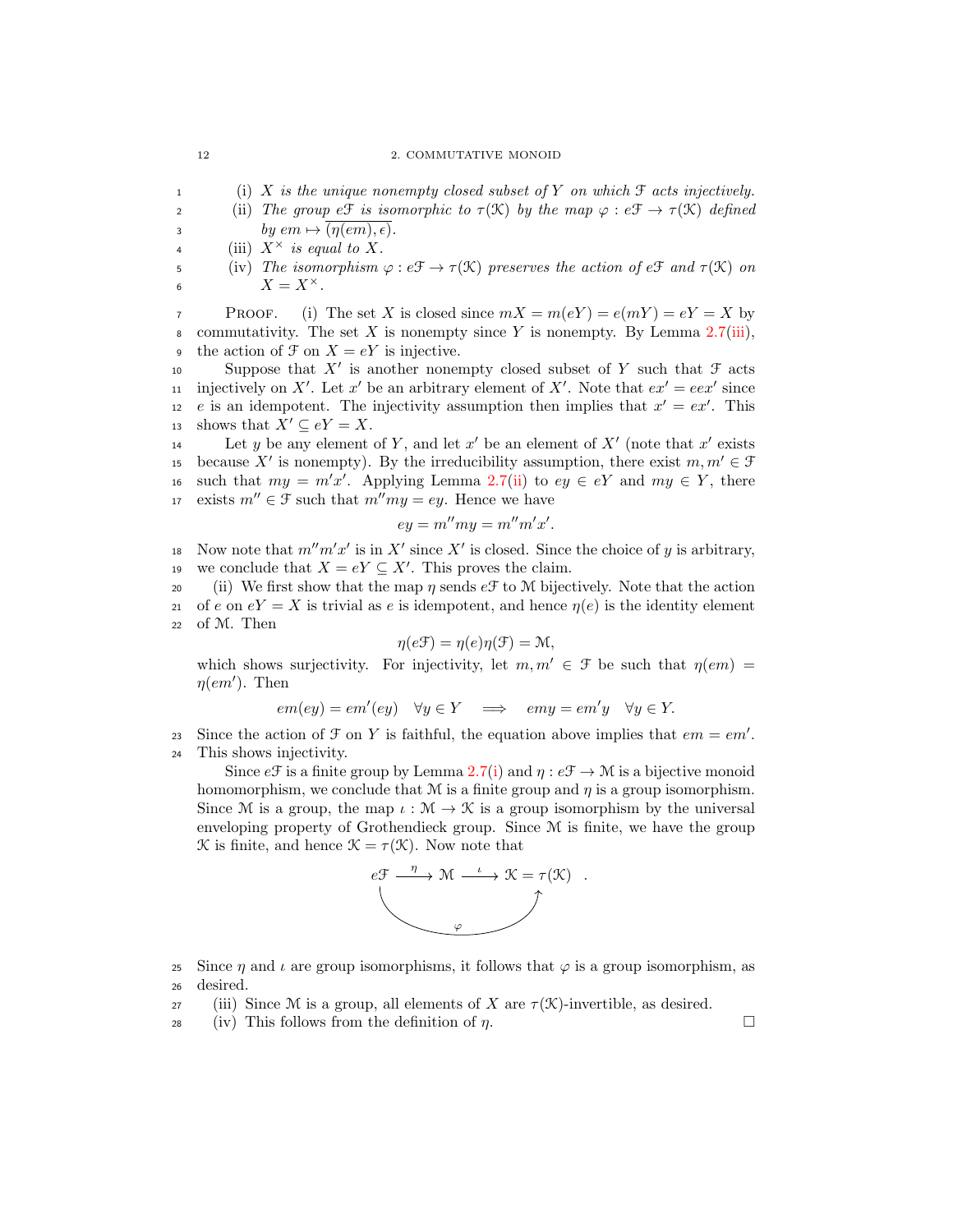## CHAPTER 3

## <span id="page-20-0"></span>1 **1 Review of Abelian Networks**

 The expert reader can skim this section. Here we recall the basic setup abelian networks, referring the reader to [[BL16a,](#page-92-1) [BL16b](#page-92-2)] for details. Sinkless rotor and sinkless sandpile networks (Examples [3.11](#page-27-0) and [3.12\)](#page-27-1) are the basic examples to keep in mind when reading this chapter.

## <span id="page-20-1"></span><sup>6</sup> 3.1. Definition of abelian networks

 $\mathcal{T}$  Let  $G = (V(G), E(G))$  be a directed graph (or a *digraph* for short), which may 8 have self-loops and multiple edges. We will write V and E instead of  $V(G)$  and  $\Phi$  E(G) if the digraph G is evident from the context.

10 In an *abelian network* N with underlying digraph G, each vertex  $v \in V$  has a<br>11 *processor*  $\mathcal{P}_v$ , which is an automaton with input alphabet  $A_v$  and (nonempty) state processor  $\mathcal{P}_v$ , which is an automaton with input alphabet  $A_v$  and (nonempty) state 12 space  $Q_v$ . The data specifying the automaton are:

13 (i) A transition function  $T_a: Q_v \to Q_v$  for each  $a \in A_v$ ; and<br>
14 (ii) A message-passing function  $T_e: Q_v \times A_v \to A_v^*$  for each

14 (ii) A message-passing function  $T_e: Q_v \times A_v \to A_u^*$  for each edge  $e = (v, u)$ ,

<sup>15</sup> where  $A^*_{u}$  denotes the free monoid of all finite words in the alphabet  $A_u$ . In the 16 event that the processor  $\mathcal{P}_v$  in state  $q \in Q_v$  processes a letter  $a \in A_v$ , the automaton<br>17 transitions to the state  $T_a(q)$  and sends the message  $T_e(q, a)$  to  $\mathcal{P}_u$ . 17 transitions to the state  $T_a(q)$  and sends the message  $T_e(q, a)$  to  $\mathcal{P}_u$ .<br>18 We require these functions to satisfy commutativity condition

We require these functions to satisfy commutativity conditions, i.e., for any 19  $a, b \in A_v$  and any  $q \in Q_v$ ,

20 (i)  $T_a \circ T_b = T_b \circ T_a$ ; and<br>
21 (ii) The word  $T_e(a, a)T_e$ 

(ii) The word  $T_e(q, a)T_e(T_a(q), b)$  is equal to  $T_e(q, b)T_e(T_b(q), a)$ , up to per-<sup>22</sup> muting the letters.

23 Described in words, permuting the letters processed by  $\mathcal{P}_v$  does not change the <br>24 resulting state of the processor  $\mathcal{P}_v$ , and may change the output sent to  $\mathcal{P}_v$  only by 24 resulting state of the processor  $\mathcal{P}_v$ , and may change the output sent to  $\mathcal{P}_u$  only by permuting its letters. permuting its letters.

26 The (total) state space is  $Q := \prod_{v \in V} Q_v$ , and the (total) alphabet is  $A :=$ 27  $\sqcup_{v\in V} A_v$ . An *input* of N is a vector  $\mathbf{x} \in \mathbb{Z}^A$ , where  $\mathbf{x}(a)$  indicates the number of 28 a's that are waiting to be processed. A *state*  $q$  of  $N$  is an element of the total state 29 space Q, where  $\mathbf{q}(v)$  indicates the state of the processor  $\mathcal{P}_v$ . A configuration of N is a pair **x.q.** where **x** is an input and **q** is a state of N. is a pair  $x.q$ , where  $x$  is an input and  $q$  is a state of  $N$ .

Let  $a \in A$ , and let  $v \in V$  be such that  $a \in A_v$ . The *(total) transition function*  $t_a: Q \to Q$  is given by

$$
t_a \mathbf{q}(u) := \begin{cases} T_a(\mathbf{q}(u)) & \text{if } u = v; \\ \mathbf{q}(u) & \text{otherwise.} \end{cases}
$$

31 (Note that we write  $t_a\mathbf{q}$  instead of  $t_a(\mathbf{q})$  to simplify the notation.)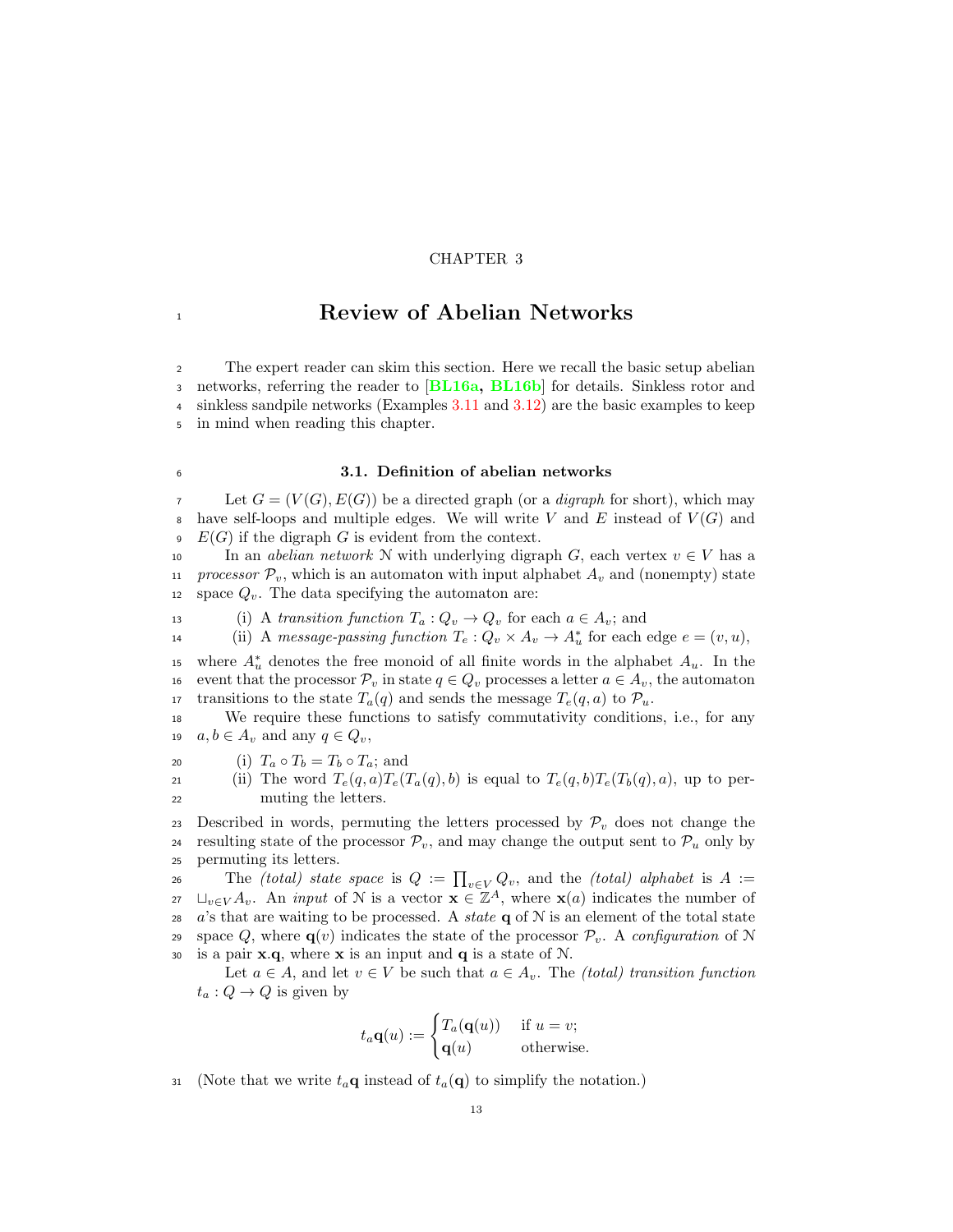The *message-passing vector*  $\mathbf{M}_a: Q \to \mathbb{N}^A$  is given by

$$
\mathbf{M}_a(\mathbf{q}):=\sum_{e\in \mathrm{Out}(v)}|T_e(\mathbf{q}(v),a)|,
$$

where  $|w|$  is the vector in  $\mathbb{N}^A$  such that  $|w|(a)$  is the number of a's in the word w 2 ( $a \in A$ ). (We adopt the convention that N denotes the set  $\{0, 1, ...\}$  of nonnega-3 tive integers.) Described in words,  $\mathbf{M}_a(\mathbf{q})$  is the number of b's produced when 4 network  $N$  in state q processes the letter a.

5 In the event that N processes a copy of the letter a on the configuration  $x.q$ , <sup>6</sup> the following three things happen:

- 7 (i) The state of N changes to  $t_a \mathbf{q} \in Q$ ;<br>(ii)  $\mathbf{M}_-(\mathbf{q})$  many b's are created for
- 8 (ii)  $\mathbf{M}_a(\mathbf{q})$  (b) many b's are created for each  $b \in A$ ; and (iii) The processed letter a is removed from N

(iii) The processed letter  $a$  is removed from  $N$ .

This process can be described formally by the *configuration transition function* 11  $\pi_a: \mathbb{Z}^A \times Q \to \mathbb{Z}^A \times Q$ , given by

$$
\pi_a(\mathbf{x}.\mathbf{q}) := (\mathbf{x} + \mathbf{M}_a(\mathbf{q}) - |a|).t_a\mathbf{q}.
$$

We extend the transition functions defined above to any finite word  $w =$  $a_1 \dots a_\ell$  over A by:

$$
t_w \mathbf{q} := t_{a_\ell} \cdots t_{a_1} \mathbf{q},
$$
  
\n
$$
\mathbf{M}_w(\mathbf{q}) := \sum_{i=1}^{\ell} \mathbf{M}_{a_i} (t_{a_{i-1}} \cdots t_{a_1} \mathbf{q}),
$$
  
\n
$$
\pi_w(\mathbf{x}.\mathbf{q}) := \pi_{a_\ell} \cdots \pi_{a_1}(\mathbf{x}.\mathbf{q}) = (\mathbf{x} + \mathbf{M}_w(\mathbf{q}) - |w|).t_w \mathbf{q},
$$

<sup>12</sup> which encode the state, the generated letters, and the configuration obtained after 13 processing the word  $w$ , respectively.

For any  $\mathbf{x}, \mathbf{y} \in \mathbb{Z}^A$ , we write  $\mathbf{x} \leq \mathbf{y}$  if  $\mathbf{y} - \mathbf{x}$  is a vector with nonnegative entries.

<span id="page-21-1"></span>15 LEMMA 3.1 ( $[BL16a, Lemma 4.1, Lemma 4.2]$  $[BL16a, Lemma 4.1, Lemma 4.2]$  $[BL16a, Lemma 4.1, Lemma 4.2]$ ). Let N be an abelian network, 16 and let  $w, w' \in A^*$ .

<span id="page-21-3"></span>17 (i) (Monotonicity)  $If |w| \le |w'|$ , then  $\mathbf{M}_w(\mathbf{q}) \le \mathbf{M}_{w'}(\mathbf{q})$  for all  $\mathbf{q} \in Q$ .

<span id="page-21-2"></span>
$$
\begin{array}{lll}\n\text{is} & \text{(ii) (Abelian property) } \text{ If } |w| = |w'|, \text{ then } t_w = t_{w'}, \ \pi_w = \pi_{w'}, \text{ and } \mathbf{M}_w = \mathbf{M}_{w'}.\n\end{array}
$$

20 Lemma [3.1](#page-21-1)[\(ii\)](#page-21-2) implies that the function  $t_w, \pi_w$ , and  $\mathbf{M}_w$  depend only on the 21 vector  $|w|$ . Therefore, we can extend these transition functions to any vector  $\mathbf{w} \in$ <br>22  $\mathbb{N}^A$  by 22  $\mathbb{N}^A$  by

 $t_{\mathbf{w}} := t_w, \quad \pi_{\mathbf{w}} := \pi_w, \quad \mathbf{M}_{\mathbf{w}} := \mathbf{M}_w,$ 

23 where w is any word such that  $\mathbf{w} = |w|$ .

## <span id="page-21-0"></span><sup>24</sup> 3.2. Legal and complete executions

An execution is a word  $w \in A^*$ , which prescribes an order in which the letters  $26$  in N are to be processed. We assume that an execution is finite, unless stated <sup>27</sup> otherwise.

Let  $w = a_1 \cdots a_\ell$ , and let **x**.q be a configuration of N. We write  $\mathbf{x}_i \cdot \mathbf{q}_i :=$ 29  $\pi_{a_i} \cdots \pi_{a_1}(\mathbf{x}.\mathbf{q})$  for  $i \in \{0, 1, \ldots, \ell\}$ . We say that w is a legal execution for **x**.q if 30  $\mathbf{x}_{i-1}(a_i) \ge 1$  for all  $i \in \{1, ..., l\}$ . We say that w is a complete execution for **x**.q if  $\mathbf{x}_{\ell}(a) > 0$  for all  $a \in A$ .  $\mathbf{x}_{\ell}(a) > 0$  for all  $a \in A$ .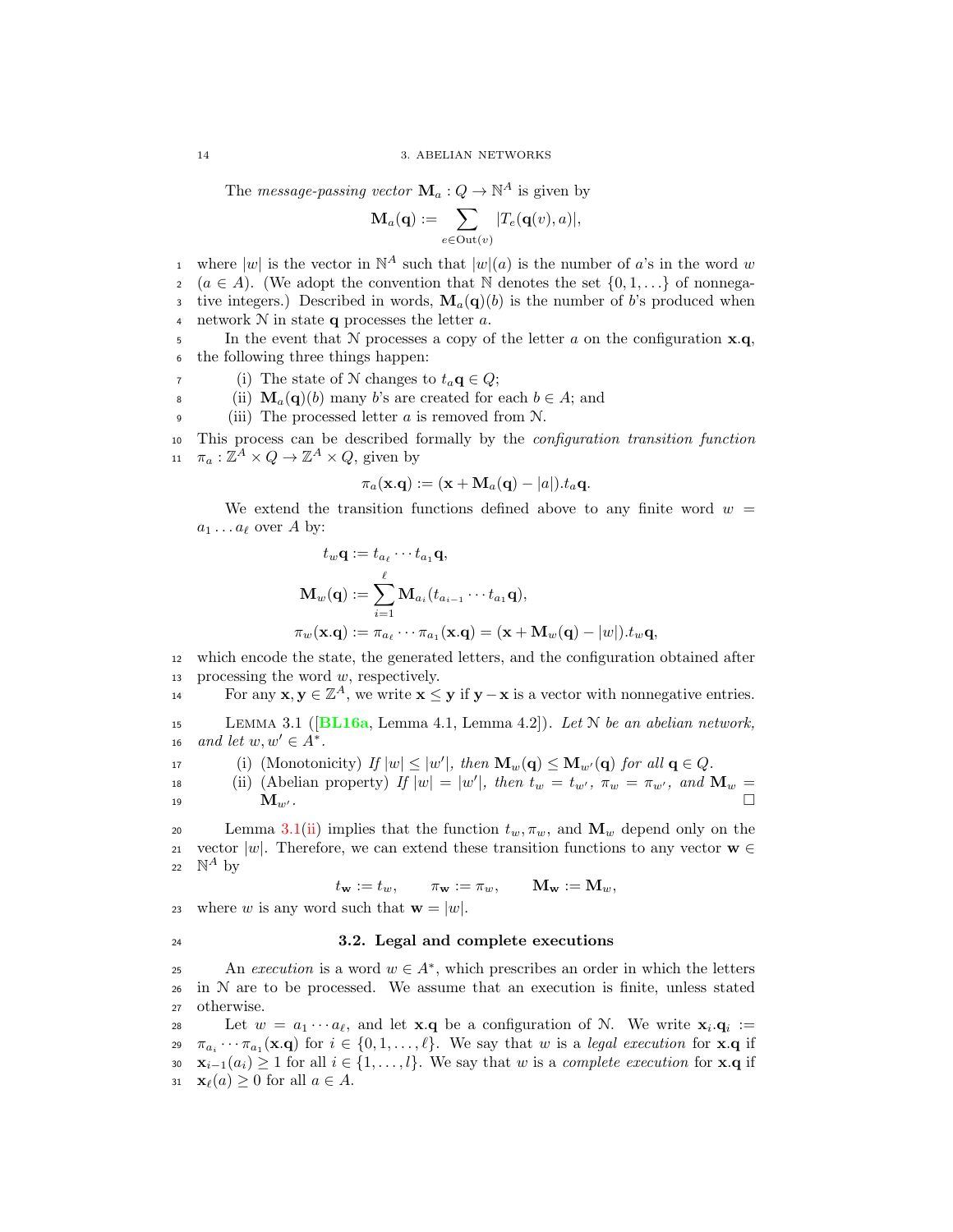DEFINITION 3.2 ( $\rightarrow$  AND  $\rightarrow$ ). Let N be an abelian network. We write 2 **x.q**  $\rightarrow$  **x'.q'** if w is an execution for **x.q** that sends **x.q** to **x'.q'**, and we write  $\mathbf{x} \cdot \mathbf{q} \stackrel{w}{\longrightarrow} \mathbf{x}' \cdot \mathbf{q}'$  if w is a legal execution for  $\mathbf{x} \cdot \mathbf{q}$  that sends  $\mathbf{x} \cdot \mathbf{q}$  to  $\mathbf{x}' \cdot \mathbf{q}'$ .

4 In order to simplify the notation, we will write  $-\rightarrow$  and  $\rightarrow$  when the word w is not a major component of the discussion. We remark that  $\mathbf{x} \cdot \mathbf{a} \rightarrow \mathbf{x} \cdot \mathbf{a}$  since the 5 is not a major component of the discussion. We remark that  $\mathbf{x} \cdot \mathbf{q} \longrightarrow \mathbf{x} \cdot \mathbf{q}$  since the empty word is a legal execution that sends  $\mathbf{x} \cdot \mathbf{a}$  to  $\mathbf{x} \cdot \mathbf{a}$ . empty word is a legal execution that sends  $x.q$  to  $x.q$ .

7 In the next lemma, we list several properties of  $-\rightarrow$  and  $\rightarrow$ . The support of a<br>8 vector  $\mathbf{z} \in \mathbb{Z}^A$  is supp $(\mathbf{u}) := \{a \in A \mid \mathbf{u}(a) \neq 0\}$ .  $\mathbf{s} \quad \text{vector } \mathbf{z} \in \mathbb{Z}^A \text{ is } \text{supp}(\mathbf{u}) := \{a \in A \mid \mathbf{u}(a) \neq 0\}.$ 

9 LEMMA 3.3. Let N be an abelian network.

10 (i) If  $\mathbf{x} \cdot \mathbf{q} \xrightarrow{w} \mathbf{x}' \cdot \mathbf{q}'$ , then  $(\mathbf{x} + \mathbf{z}) \cdot \mathbf{q} \xrightarrow{w} (\mathbf{x}' + \mathbf{z}) \cdot \mathbf{q}'$  for all  $\mathbf{z} \in \mathbb{Z}^A$ .

11 (ii) If  $\mathbf{x} \cdot \mathbf{q} \stackrel{w}{\longrightarrow} \mathbf{x}' \cdot \mathbf{q}'$  and  $\mathbf{z} \in \mathbb{Z}^A$  satisfies  $\mathbf{z}(a) \geq 0$  for all  $a \in \text{supp}(\mathbf{w})$ , then 12  $(\mathbf{x} + \mathbf{z}).\mathbf{q} \longrightarrow (\mathbf{x}' + \mathbf{z}).\mathbf{q}'$ 

13 (iii) For any  $a \in A$ , if  $\mathbf{x} \cdot \mathbf{q} \stackrel{w}{\longrightarrow} \mathbf{x}' \cdot \mathbf{q}'$  and  $|w|(a) > 0$ , then  $\mathbf{x}'(a) \ge 0$ .

14 (iv) If  $\mathbf{x} \cdot \mathbf{q} \stackrel{w}{\longrightarrow} \mathbf{x}' \cdot \mathbf{q}'$  and  $\mathbf{x}' \cdot \mathbf{q}' \stackrel{w'}{\longrightarrow} \mathbf{x}'' \cdot \mathbf{q}''$ , then  $\mathbf{x} \cdot \mathbf{q} \stackrel{ww'}{\longrightarrow} \mathbf{x}'' \cdot \mathbf{q}''$ .

15 PROOF. This follows directly from the definition of  $-\rightarrow$  and  $\rightarrow$ .

## <span id="page-22-0"></span><sup>16</sup> 3.3. Locally recurrent states

17 An abelian processor  $P$  is *finite* if both the alphabet A and the state space<br>18 Q are finite sets. An abelian network N is *finite* if  $P_v$  is finite for all  $v \in V$ . All Q are finite sets. An abelian network N is *finite* if  $\mathcal{P}_v$  is finite for all  $v \in V$ . All <sup>19</sup> abelian networks in this paper are assumed to be finite, unless stated otherwise.

20 We denote by  $M \subseteq \text{End}(Q)$  the *transition monoid*  $\langle t_a \rangle_{a \in A}$ . Note that M is a finite commutative monoid as N is finite. Since M is finite, it has a (unique) a finite commutative monoid as  $N$  is finite. Since  $M$  is finite, it has a (unique) 22 minimal idempotent  $e$  (Definition [2.6\)](#page-18-1).

23 A state  $q \in Q$  is *locally recurrent* if  $q \in eQ$ . We denote by Loc(N) the set <sup>24</sup> of locally recurrent states of N. (For maximum generality we don't assume local <sup>25</sup> recurrence, but the reader will not lose much by restricting the state space of the 26 network to  $Loc(N).$ 

<sup>27</sup> Here we list properties of locally recurrent states that will be used in this paper. 28 We denote by 1 the vector  $(1, \ldots, 1)^\top$  in  $\mathbb{Z}^A$ .

<span id="page-22-1"></span>29 LEMMA 3.4. Let  $N$  be a finite abelian network. Then

<span id="page-22-2"></span>30 (i) There exists  $\mathbf{e} \in \mathbb{N}^A$  such that  $t_{\mathbf{e}} \mathbf{q}$  is locally recurrent for all  $\mathbf{q} \in Q$ .

31 (ii) A state **q** is locally recurrent if there exists  $\mathbf{n} \in \mathbb{N}^A$  such that  $\mathbf{n} \geq 1$  and  $t_{\mathbf{n}}\mathbf{q} = \mathbf{q}$ .

PROOF. (i) The claim follows by taking **e** to be a vector in  $\mathbb{N}^A$  such that  $t_e$  $34$  is the minimal idempotent of M.

35 (ii) Since  $n \geq 1$ , we can without loss of generality assume that  $t_n \in e^M$  (by 36 taking a finite multiple of **n** if necessary). Then  $\mathbf{q} = t_{\mathbf{n}} \mathbf{q} \in t_{\mathbf{n}} Q \subseteq eQ$ , and hence  $\mathbf{q}$  is locally recurrent. <sup>37</sup> is locally recurrent.

38 We call a vector an *idempotent vector* if it satisfies the conclusion of Lemma  $3.4(i)$  $3.4(i)$ .

19 LEMMA 3.5. Let N be a finite abelian network. For any  $\mathbf{n} \in \mathbb{N}^A$ ,

40 (i) The function  $t_n$  restricted to Loc(N) is a bijection from Loc(N) to Loc(N).

(ii) The function  $\pi_{\mathbf{n}}$  restricted to  $\mathbb{Z}^A \times \text{Loc}(\mathcal{N})$  is a bijection from  $\mathbb{Z}^A \times \text{Loc}(\mathcal{N})$ 

42  $to \mathbb{Z}^A \times \text{Loc}(\mathcal{N}).$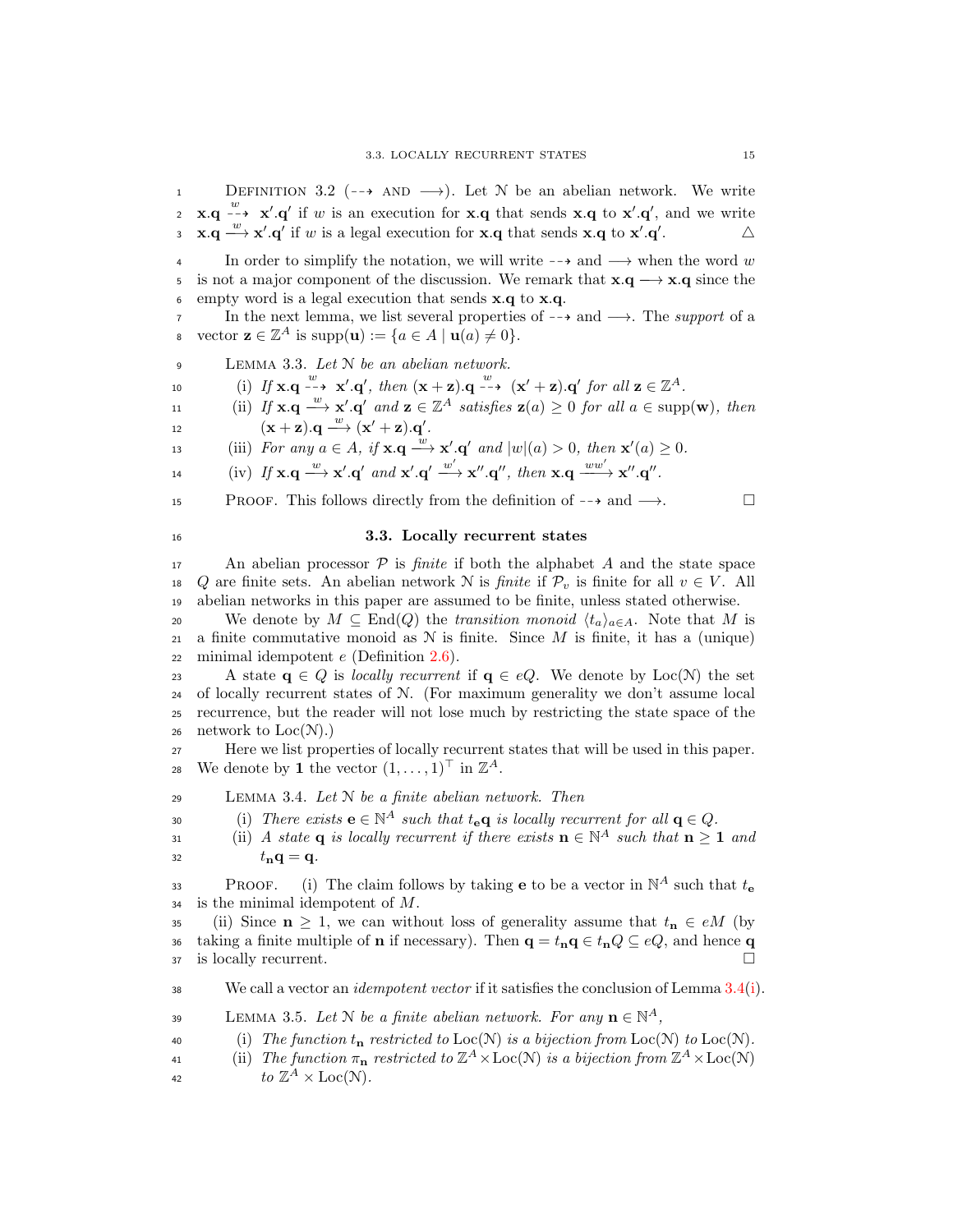<sup>1</sup> Proof. The first part of the lemma follows directly from Lemma [2.7\(](#page-18-2)[iii\)](#page-18-3). The <sup>2</sup> second part of the lemma is a consequence of the first part.

## <span id="page-23-0"></span><sup>3</sup> 3.4. The production matrix

For any vector  $z \in \mathbb{Z}^A$ , the *positive part*  $z^+$  and *negative part*  $z^-$  of x are the 5 unique vectors in  $\mathbb{N}^A$  such that  $\mathbf{z} = \mathbf{z}^+ - \mathbf{z}^-$ .

<span id="page-23-1"></span><sup>6</sup> Definition 3.6 (Total kernel). Let N be a finite abelian network. The *total kernel*  $K \subseteq \mathbb{Z}^A$  is

$$
K:=\{\mathbf{z}\in\mathbb{Z}^A\mid t_{\mathbf{z}^+}\mathbf{q}=t_{\mathbf{z}^-}\mathbf{q}\text{ for all } \mathbf{q}\in\mathrm{Loc}(\mathcal{N})\}.
$$

We say that N is *locally irreducible* if for any  $\mathbf{q}, \mathbf{q}' \in Q$  there exist  $w, w' \in A^*$ 8 9 such that  $t_w \mathbf{q} = t_{w'} \mathbf{q}'$ .

<span id="page-23-3"></span>10 LEMMA 3.7 ( $[BL16b, Lemma 4.5, Lemma 4.6]$  $[BL16b, Lemma 4.5, Lemma 4.6]$  $[BL16b, Lemma 4.5, Lemma 4.6]$ ). Let N be a finite abelian <sup>11</sup> network.

<span id="page-23-4"></span>12 (i) The total kernel K is a subgroup of  $\mathbb{Z}^A$  of finite index.

<span id="page-23-6"></span>13 (ii) If N is locally irreducible, then for any  $q \in Loc(N)$ ,

$$
K \cap \mathbb{N}^A = \{ \mathbf{x} \in \mathbb{N}^A \mid t_{\mathbf{x}} \mathbf{q} = \mathbf{q} \}.
$$

<span id="page-23-5"></span>.

For  $\mathbf{q} \in \text{Loc}(\mathcal{N})$ , we define  $P_{\mathbf{q}} : K \cap \mathbb{N}^A \to \mathbb{Z}^A$  to be

$$
P_{\mathbf{q}}(\mathbf{k}) := \mathbf{M}_{\mathbf{k}}(\mathbf{q}).
$$

The map  $P_{\mathbf{q}}$  extends uniquely to a group homomorphism  $K \to \mathbb{Z}^A$  [[BL16b](#page-92-2), Lemma 16 4.6. Since K is a subgroup of  $\mathbb{Z}^A$  of finite index (by Lemma [3.7](#page-23-3)[\(i\)](#page-23-4)), we get a linear

<sup>17</sup> map  $P_{\mathbf{q}} : \mathbb{Q}^A \to \mathbb{Q}^A$  by tensoring the group homomorphism  $P_{\mathbf{q}}$  with  $\mathbb{Q}$ .<br><sup>18</sup> is locally irreducible, then the matrix  $P_{\mathbf{q}} : \mathbb{Q}^A \to \mathbb{Q}^A$  does not If N is locally irreducible, then the matrix  $P_{\mathbf{q}} : \mathbb{Q}^A \to \mathbb{Q}^A$  does not depend on 19 the choice of  $q$  [[BL16b](#page-92-2), Lemma 4.9].

<span id="page-23-2"></span>20 DEFINITION 3.8 (PRODUCTION MATRIX). Let N be a finite and locally irre-21 ducible abelian network. The *production matrix* of N is the matrix  $P := P_{q}$ , where 22 **q** is any locally recurrent state of N.  $\triangle$ 

23 LEMMA 3.9. Let N be a finite and locally irreducible abelian network. If  $\mathbf{q} \in Q$ <br>24 and  $\mathbf{n} \cdot \mathbf{n}' \in \mathbb{N}^A$  satisfy  $t_{\text{in}} \mathbf{q} = t_{\text{in}} / \mathbf{q}$  then 24 and  $\mathbf{n}, \mathbf{n}' \in \mathbb{N}^A$  satisfy  $t_{\mathbf{n}} \mathbf{q} = t_{\mathbf{n}'} \mathbf{q}$ , then

$$
\mathbf{n} - \mathbf{n}' \in K \qquad \text{and} \qquad \mathbf{M}_{\mathbf{n}}(\mathbf{q}) - \mathbf{M}_{\mathbf{n}'}(\mathbf{q}) = P(\mathbf{n} - \mathbf{n}').
$$

PROOF. By Lemma [3.4](#page-22-1)[\(i\)](#page-22-2), there exists  $\mathbf{e} \in \mathbb{N}^A$  such that  $\mathbf{p} := t_{\mathbf{e}} \mathbf{q}$  is locally 26 recurrent. Write  $\mathbf{p}' := t_{\mathbf{n}} \mathbf{p} = t_{\mathbf{n}'} \mathbf{p}$ . Since N is locally irreducible and  $\mathbf{p} \in \text{Loc}(\mathcal{N})$ , by Lemma [2.7\(](#page-18-2)[ii\)](#page-18-4) there exists  $\mathbf{m} \in \mathbb{N}^A$  such that  $t_{\mathbf{m}} \mathbf{p}' = \mathbf{p}$ .

28 By the abelian property (Lemma  $3.1(ii)$  $3.1(ii)$ ), we have:

(3.1) 
$$
\begin{array}{ccc}\n & \mathbf{q} & \mathbf{t}_{n} \\
 & \downarrow_{t_{\mathbf{e}} & t_{\mathbf{m}}} & \mathbf{q}' \\
 & \downarrow_{t_{\mathbf{e}} & t_{\mathbf{m}}} & \downarrow_{t_{\mathbf{e}}} \\
 & \mathbf{p} & \mathbf{t}_{n'} & \mathbf{p}' & \mathbf{t}_{\mathbf{m}} & \mathbf{p}.\n\end{array}
$$

29 In particular, the bottom row of Diagram  $(3.1)$  above gives us  $t_{\mathbf{n}+\mathbf{m}}\mathbf{p} = t_{\mathbf{n'+m}}\mathbf{p} = \mathbf{p}$ .

30 By Lemma [3.7\(](#page-23-3)[ii\)](#page-23-6) these equations imply that both  $n + m$  and  $n' + m$  are in K, 31 and hence  $\mathbf{n} - \mathbf{n}' \in K$ .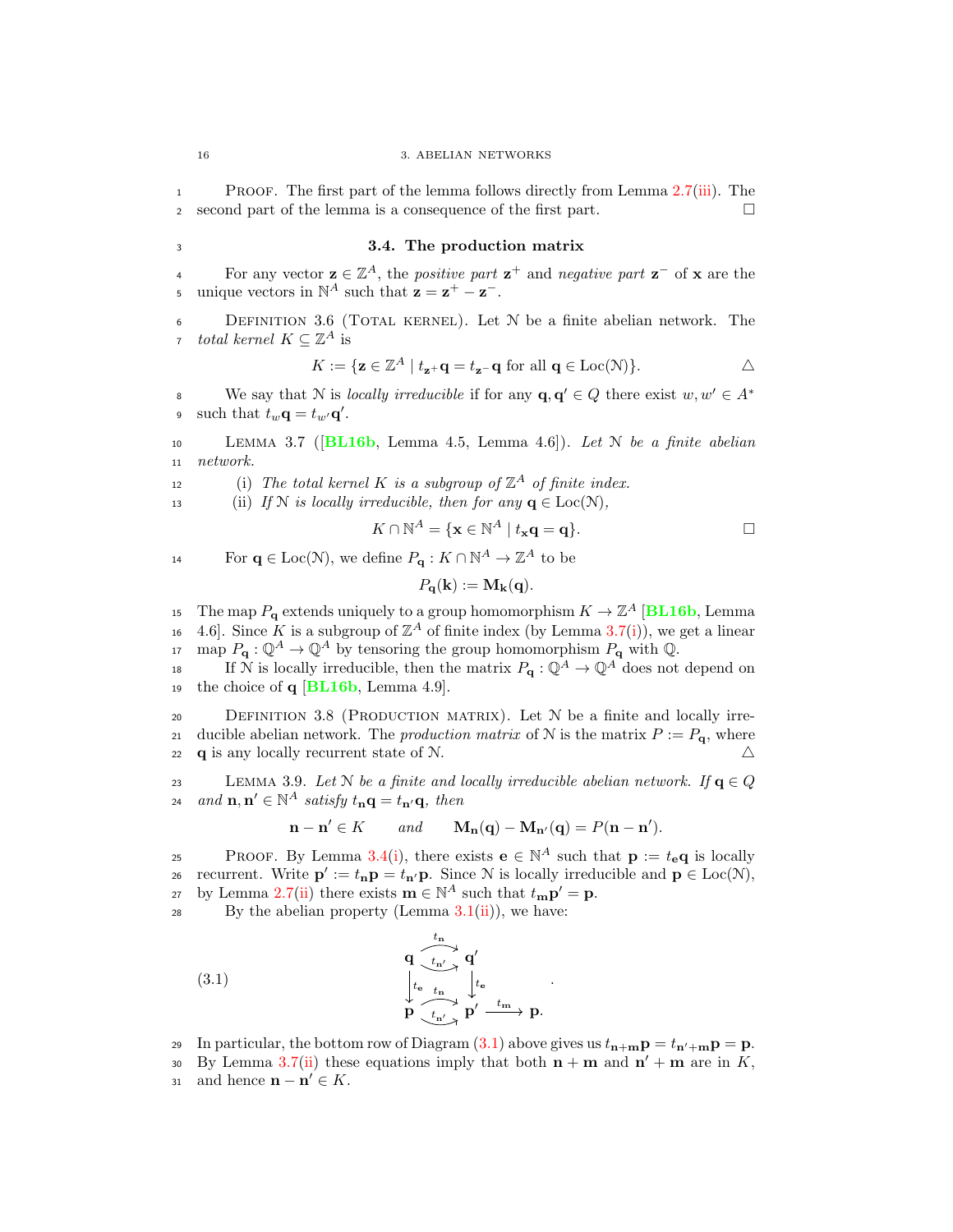By the abelian property and the commutativity of Diagram  $(3.1)$ ,

$$
\mathbf{M_n}(\mathbf{q})+\mathbf{M_{e+m}}(\mathbf{q}')=\!\mathbf{M_e}(\mathbf{q})+\mathbf{M_{n+m}}(\mathbf{p});
$$

$$
\mathbf{M}_{\mathbf{n}'}(\mathbf{q})+\mathbf{M}_{\mathbf{e}+\mathbf{m}}(\mathbf{q}')=\!\mathbf{M}_{\mathbf{e}}(\mathbf{q})+\mathbf{M}_{\mathbf{n}'+\mathbf{m}}(\mathbf{p}).
$$

By subtracting one equation from the other,

$$
\mathbf{M}_{\mathbf{n}}(\mathbf{q}) - \mathbf{M}_{\mathbf{n}'}(\mathbf{q}) = \mathbf{M}_{\mathbf{n}+\mathbf{m}}(\mathbf{p}) - \mathbf{M}_{\mathbf{n}'+\mathbf{m}}(\mathbf{p}).
$$

Since  $\mathbf{n} + \mathbf{m}$  and  $\mathbf{n}' + \mathbf{m}$  are in K and  $\mathbf{p} \in \text{Loc}(\mathcal{N}),$ 

$$
\mathbf{M}_{\mathbf{n}+\mathbf{m}}(\mathbf{p})-\mathbf{M}_{\mathbf{n}'+\mathbf{m}}(\mathbf{p})=P(\mathbf{n}+\mathbf{m})-P(\mathbf{n}'+\mathbf{m})=P(\mathbf{n}-\mathbf{n}').
$$

<sup>1</sup> This completes the proof.

## <span id="page-24-0"></span><sup>2</sup> 3.5. Subcritical, critical, and supercritical abelian networks

3 Let N be a finite and locally irreducible abelian network. The *production di*-4 graph  $\Gamma$  is the directed graph with vertex set A and edge set  $\{(a, b) : P_{ba} > 0\}$ .<br>5 We define an equivalence relation on A by considering a and b to be equival

We define an equivalence relation on  $A$  by considering  $a$  and  $b$  to be equivalent 6 if there exists a directed path from a to b and a directed path from b to a in  $\Gamma$ . The *7* strong components of  $\Gamma$  are the equivalence classes of this relation. A network  $\mathcal N$  is s strongly connected if  $\Gamma$  has only one strong component.

9 The *spectral radius* of the production matrix  $P$  is

 $\lambda(P) := \max\{|\lambda| : \lambda \text{ is an eigenvalue of } P\}.$ 

10 We distinguish (finite, locally irreducible) abelian networks by the value of  $\lambda(P)$ :

- 11 The network N is *subcritical* if  $\lambda(P) < 1$ . Subcritical networks are studied in [BL16b, BL16c]. in  $|BL16b, BL16c|$  $|BL16b, BL16c|$  $|BL16b, BL16c|$  $|BL16b, BL16c|$  $|BL16b, BL16c|$ .
- **•** The network N is *critical* if  $\lambda(P) = 1$ . We will study critical networks in more detail in the latter half of this paper. more detail in the latter half of this paper.
- 15 The network N is *supercritical* if  $\lambda(P) > 1$ .

<sup>16</sup> See Example [3.17](#page-31-0) for a concrete example of each network.

17 Let  $A_1, \ldots, A_s$  be the strong components of Γ. Denote by  $P_i$  the matrix obtained by restricting the production matrix  $P$  to rows and columns from  $A_i$ . We is as subcritical component if  $\lambda(P_i)$  < 1, and a letter  $a \in A$  is sub-<sup>20</sup> critical if it is contained in a subcritical component. Critical and supercritical <sup>21</sup> components/letters are defined analogously.

22 We denote by  $A_{\leq}$  the set of subcritical letters, and by  $A_{\leq}$  the set of subcritical 23 and critical letters. The sets  $A_$ ,  $A_$ , and  $A_$  are defined analogously. Recall that 24 the support of  $\mathbf{u} \in \mathbb{R}^A$  is supp $(\mathbf{u}) := \{a \in A \mid \mathbf{u}(a) \neq 0\}.$ 

 $\Delta$  real matrix P is nonnegative if all its entries are nonnegative, and is positive  $26$  if all of its entries are positive. For all matrices P and Q of the same dimension, 27 we write  $Q \leq P$  if  $P - Q$  is a nonnegative matrix. Nonnegative vectors and positive vectors are defined analogously. *vectors* are defined analogously.

<sup>29</sup> We now present variants of the Perron-Frobenius theorem that will be used in <sup>30</sup> this paper, referring to [[BP79](#page-92-14)] for most of the proof.

<span id="page-24-1"></span><sup>31</sup> Lemma 3.10 (Perron-Frobenius). Let A be a finite set, and let P be an  $32 \quad A \times A$  matrix whose entries are nonnegative rational numbers.

33 (i) P has a nonnegative real eigenvector with eigenvalue  $\lambda(P)$ .

<span id="page-24-2"></span>(ii) If  $\alpha$  is a real number such that  $P\mathbf{u} = \alpha \mathbf{u}$  for some positive vector  $\mathbf{u} \in \mathbb{R}^A$ , 35  $then \alpha = \lambda(P).$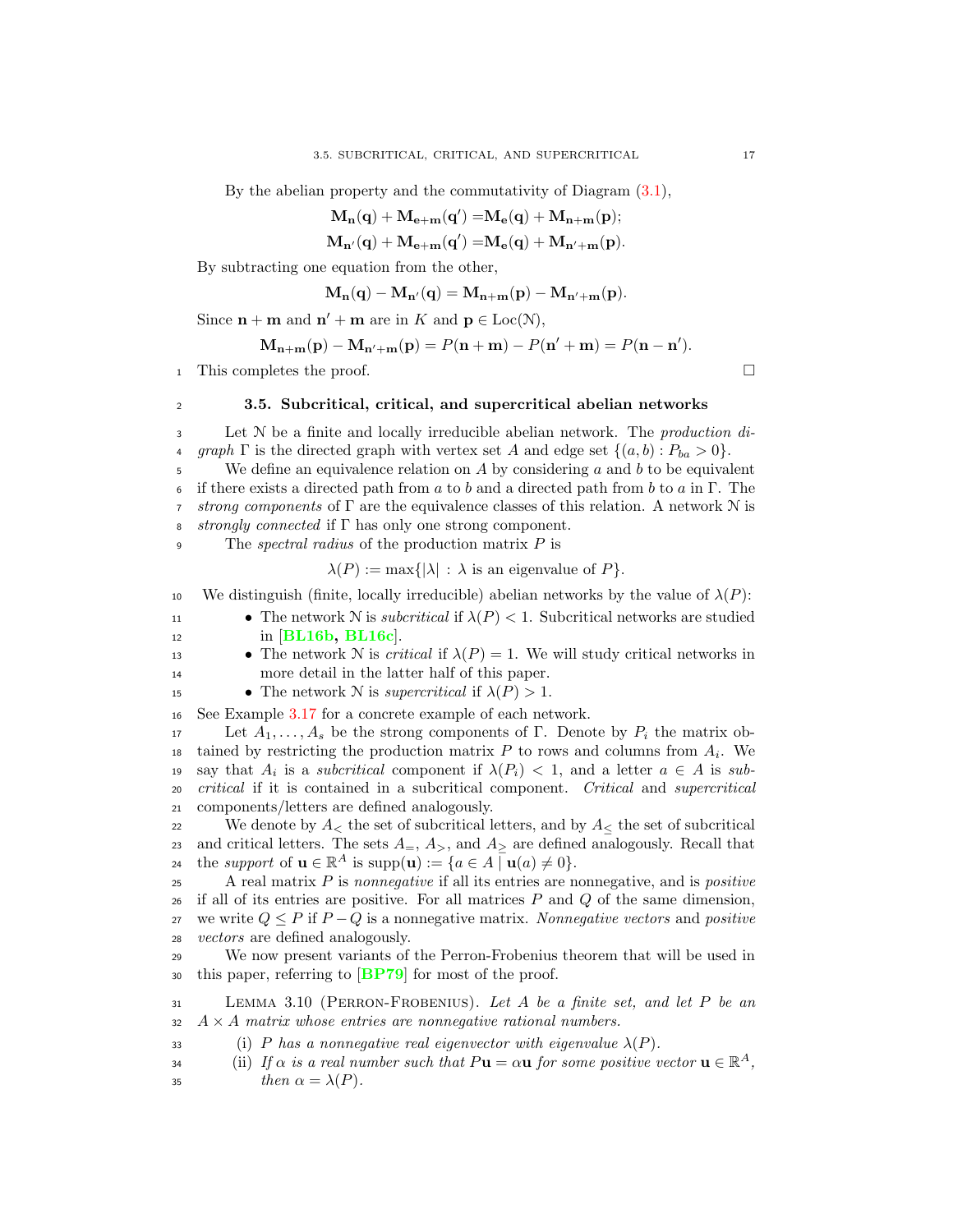### 18 3. ABELIAN NETWORKS

<span id="page-25-3"></span><span id="page-25-2"></span><span id="page-25-1"></span><span id="page-25-0"></span>1 (iii) Let P be strongly connected, and let  $\alpha$  be a real number such that  $P$ **u**  $\geq \alpha$ **u**<br>2 for some nonzero nonnegative vector **u**  $\in \mathbb{R}^A$ . Then  $\lambda(P) \geq \alpha$ , and for some nonzero nonnegative vector  $\mathbf{u} \in \mathbb{R}^A$ . Then  $\lambda(P) \geq \alpha$ , and 3 equality holds if and only if  $P$ **u** =  $\alpha$ **u**. Furthermore, the claim is still true 4 if " $\geq$ " is replaced with " $\leq$ ".<br>5 (iv) If P is strongly connected an (iv) If P is strongly connected and Q is a nonnegative matrix such that  $Q \leq P$ 6 and  $Q \neq P$ , then  $\lambda(Q) < \lambda(P)$ .<br>
(v) If P is strongly connected, then (v) If P is strongly connected, then the eigenspace of  $\lambda(P)$  is spanned by a <sup>8</sup> positive real vector. 9 (vi) If P is strongly connected and  $\lambda(P) \in \mathbb{Q}$ , then the eigenspace of  $\lambda(P)$  is <sup>10</sup> spanned by a positive integer vector. 11 (vii) There exists  $\mathbf{n}, \mathbf{n}', \mathbf{n}'' \in \mathbb{N}^A$  such that 12 •  $\text{supp}(\mathbf{n}) = A_{\leq} \text{ and } P\mathbf{n}(a) \leq \mathbf{n}(a) \text{ for all } a \in A_{\leq}$ ; **•** supp $(\mathbf{n}') = A$ <sub>=</sub> and  $P\mathbf{n}'(a) \ge \mathbf{n}'(a)$  for all  $a \in A$ <sub>=</sub>; and  $\bullet$  supp $(\mathbf{n}'') = A_{>}$  and  $P\mathbf{n}''(a) > \mathbf{n}''(a)$  for all  $a \in A_{>}$ . 15 (viii) There exists  $\mathbf{m} \in \mathbb{N}^A$  such that  $\text{supp}(\mathbf{m}) = A_{\geq}$  and  $P\mathbf{m}(a) \geq \mathbf{m}(a)$  for 16  $all \ a \in A_{>}$ . 17 PROOF. (i) This follows from **[BP79](#page-92-14)**, Theorem 2.1.1. 18 (ii) This follows from  $\boxed{BP79}$  $\boxed{BP79}$  $\boxed{BP79}$ , Theorem 2.1.11. 19 (iii) This follows from  $\overline{BP79}$  $\overline{BP79}$  $\overline{BP79}$ , Theorem 2.1.11. 20 (iv) This follows from  $\overline{BP79}$  $\overline{BP79}$  $\overline{BP79}$ , Theorem 2.1.5(b). 21 (v) This follows from  $\overline{BP79}$  $\overline{BP79}$  $\overline{BP79}$ , Theorem 2.1.4(b). 22 (vi) Since both P and  $\lambda(P)$  are rational, the eigenspace  $\mathcal{E}$  of  $\lambda(P)$  has a basis that consists of integer vectors. It then follows from part (v) that  $\mathcal{E}$  is spanned by 23 that consists of integer vectors. It then follows from part  $(v)$  that  $\mathcal E$  is spanned by<br>24 a positive integer vector. a positive integer vector. <sup>25</sup> (vii) We prove only the subcritical case, as the other two cases are analogous. Let 26  $A_1, \ldots, A_k$  be the subcritical components of Γ. Write  $\lambda_i := \lambda(P_i)$  ( $i \in \{1, \ldots, k\}$ ). 27 Note that  $\lambda_i < 1$  by assumption. 28 It follows from part [\(v\)](#page-25-0) that for each  $i \in \{1, ..., k\}$  there exists a nonnegative<br>29 vector  $\mathbf{u}_i \in \mathbb{R}^A$  such that  $\text{supp}(\mathbf{u}_i) = A_i$  and  $P\mathbf{u}_i(a) = \lambda_i \mathbf{u}_i(a)$  for all  $a \in A_i$ . vector  $\mathbf{u}_i \in \mathbb{R}^A$  such that  $\text{supp}(\mathbf{u}_i) = A_i$  and  $P\mathbf{u}_i(a) = \lambda_i \mathbf{u}_i(a)$  for all  $a \in A_i$ . 30 By scaling and rounding  $\mathbf{u}_i$  if necessary, there exist  $\mathbf{n}_i \in \mathbb{N}^A$  and sufficiently small  $\epsilon_i > 0$  such that  $\text{supp}(\mathbf{n}_i) = A_i$  and  $P\mathbf{n}_i(a) < (1 - \epsilon_i)\mathbf{n}_i(a)$  for all  $a \in A_i$ . By<br>scaling  $\mathbf{n}_1, \ldots, \mathbf{n}_k$  if necessary, we can assume that  $\mathbf{n} := \mathbf{n}_1 + \ldots + \mathbf{n}_k$  satisfies scaling  $\mathbf{n}_1, \ldots, \mathbf{n}_k$  if necessary, we can assume that  $\mathbf{n} := \mathbf{n}_1 + \ldots + \mathbf{n}_k$  satisfies 33  $Pn(a) < n(a)$  for all  $a \in A_{<} = A_1 \sqcup \ldots \sqcup A_k$ . This proves the lemma.  $(0, 0)$  iii) Let  $m := n' + n''$ , where n' and n'' are as in part [\(vii\)](#page-25-1). Then for any  $35$  critical letter  $a$ ,  $(a),$ 

$$
P\mathbf{m}(a) = P\mathbf{n}'(a) + P\mathbf{n}''(a) \ge P\mathbf{n}'(a) \ge \mathbf{n}'(a) = \mathbf{m}(a)
$$

 $36$  and for any supercritical letter  $a$ ,

$$
P\mathbf{m}(a) = P\mathbf{n}'(a) + P\mathbf{n}''(a) \ge P\mathbf{n}''(a) > \mathbf{n}''(a) = \mathbf{m}(a).
$$

 $37$  This proves the lemma.

<sup>38</sup> Remark. We would like to warn the reader that the subcritical variant of part 39 [\(viii\)](#page-25-2) (i.e., there exists  $\mathbf{m} \in \mathbb{N}^A$  such that  $\text{supp}(\mathbf{m}) = A_{\leq}$  and  $P\mathbf{m}(a) \leq \mathbf{m}(a)$  for 40 all  $a \in A_{\leq}$ ) is false. Indeed, let P be the matrix

$$
P = \begin{bmatrix} 1 & 1 \\ 0 & 1 \end{bmatrix}.
$$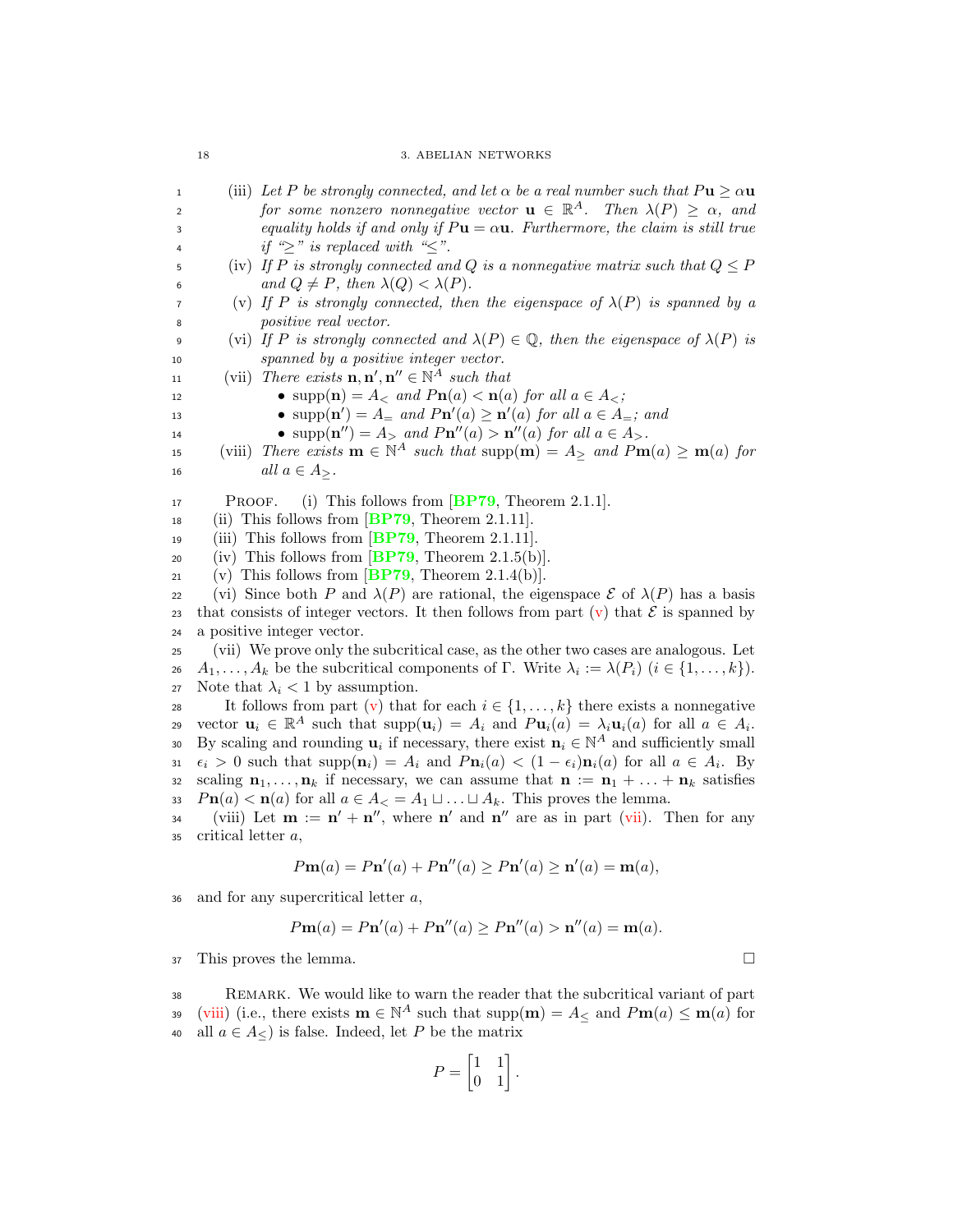3.6. EXAMPLES 19



<span id="page-26-1"></span>FIGURE 3.1. A Venn diagram illustrating several classes of (finite and locally irreducible) abelian networks. The Perron-Frobenius eigenvalue  $\lambda$  increases from left to right. In the middle bubble in the critical column, the capacity (see Definition [5.14\)](#page-58-2) increases from bottom to top. Note that an arithmetical network is equivalent to a strongly connected toppling network with  $\lambda = 1$ ; hence the latter is not listed in the diagram.

1 A direct computation then shows that the inequality  $Pm \le m$  is always false for any positive vector m. any positive vector m.

## <span id="page-26-0"></span><sup>3</sup> 3.6. Examples: sandpiles, rotor-routing, toppling, etc

<sup>4</sup> In this section we present several examples of abelian networks. The relation-5 ship between these networks is illustrated in Figure [3.1.](#page-26-1)

<sup>6</sup> We use the following graph theory terminology throughout this paper. A di-7 rected edge  $e = (v, u)$  is directed from its source vertex v to its target vertex u. An 8 outgoing edge of v is an edge with source vertex v, and the outdegree outdeg(v) of 9 v is the number of outgoing edges of v. We denote by  $Out(v)$  the set of outgoing 10 edges of v. An *out-neighbor* of v is the target vertex of an outgoing edge of v. The 11 *indegree* and the *in-neighbors* of v are defined analogously.

12 A digraph is Eulerian if for all  $v \in V$  the outdegree of v is equal to the indegree 13 of v. Any undirected graph can be changed into a directed graph by replacing each 14 undirected edge  $\{v, u\}$  with a pair of directed edges  $(v, u)$  and  $(u, v)$ . We call such a digraph *bidirected*. a digraph *bidirected*.

The *adjacency matrix*  $A_G$  of G is the matrix  $(a_{v,v'})_{v,v'\in V}$ , where  $a_{v,v'}$  is the 17 number of edges directed from v' to v. The *outdegree matrix*  $D_G$  of G is the  $V \times V$ 18 diagonal matrix with  $D_G(v, v) := \text{outdeg}(v)$   $(v \in V)$ . The Laplacian matrix  $L_G$  of  $G$  is the matrix  $D_G - A_G$ . G is the matrix  $D_G - A_G$ .

20 The digraph G is *strongly connected* if for any  $v, v' \in V$  there exists a directed 21 path in G from  $v$  to  $v'$ .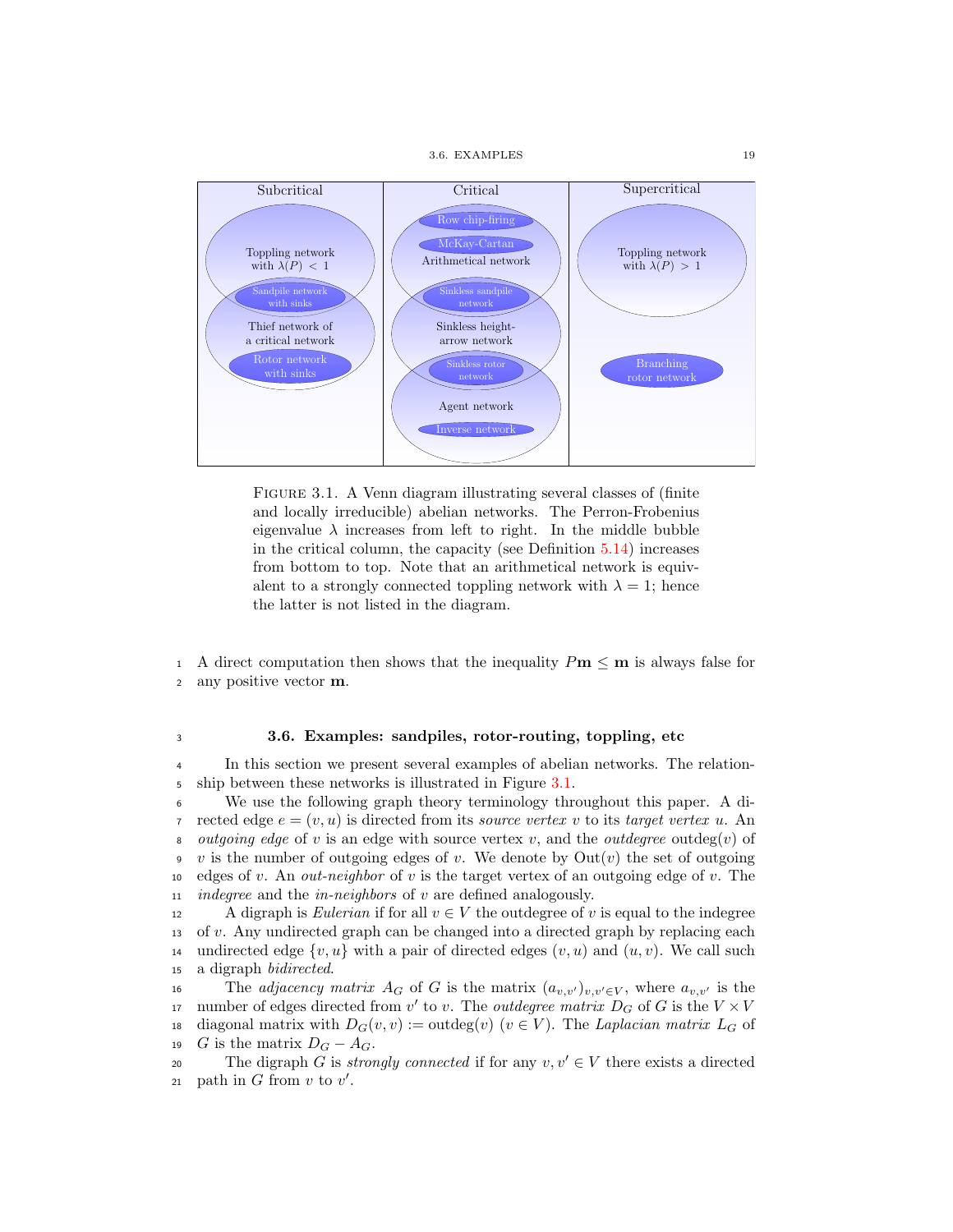

<span id="page-27-2"></span>FIGURE 3.2. A three-step legal execution in the sinkless rotor network on the bidirected cycle  $C_4$ . The number on each vertex records the number of letters waiting to be processed, and the (red) thick outgoing edge records the state of the processor.

<sup>1</sup> The following digraph will be our main running example for the underlying 2 digraph of an abelian network. For  $n \geq 3$ , the bidirected cycle  $C_n$   $(n \geq 3)$  is

$$
V(C_n) := \{v_k \mid k \in \mathbb{Z}_n\}, \qquad E(C_n) := \bigcup_{k \in \mathbb{Z}_n} \{(v_k, v_{k-1}), (v_k, v_{k+1})\}.
$$

<span id="page-27-0"></span>EXAMPLE 3.11 (SINKLESS ROTOR NETWORK [[PDDK96,](#page-94-3) [WLB96,](#page-94-2) [Pro03](#page-94-6)]). For each vertex  $v \in V$ , fix a cyclic list  $Out(v) = \{e_i^v \mid i \in \mathbb{Z}_{outdeg(v)}\}$  of the outgoing edges from v. The alphabet, state space, and state transition of the processor  $\mathcal{P}_v$ are given by

$$
A_v := \{v\}, \qquad Q_v := \text{Out}(v), \qquad T_v(e_i^v) := e_{i+1}^v \quad (i \in \mathbb{Z}_{\text{outdeg}(v)}).
$$

For each edge  $e_j^v = (v, u_j^v)$  in G, the message-passing function is given by

$$
T_{e_j^v}(e_i^v, v) := \begin{cases} u_j^v & \text{if } i = j - 1; \\ \epsilon & \text{otherwise.} \end{cases}
$$

4 A state of the full network is described by a *rotor configurations* of G, that is, 5 a function  $V \to E$  assigning to each vertex v an outgoing edge from v. When a<br>6 chip/letter at vertex v is processed, the edge/state  $e^v$  assigned to v changes to  $e^v_{\text{tot}}$ . • chip/letter at vertex v is processed, the edge/state  $e_i^v$  assigned to v changes to  $e_{i+1}^v$  $7$  (the next edge in the cyclic list), and the processed chip is moved from  $v$  to the a target vertex of  $e_{i+1}^v$ . See Figure [3.2](#page-27-2) for an illustration of the process.

<sup>9</sup> Any sinkless rotor network is locally irreducible, and is strongly connected if the  $10$  underlying digraph G is strongly connected. The production matrix of this network  $i_1$  is  $A_G D_G^{-1}$ , where  $A_G$  is the adjacency matrix of G and  $D_G$  is the outdegree matrix of 12 G. Because  $1A_G D_G^{-1} = 1$ , the Perron-Frobenius theorem (Lemma [3.10\(](#page-24-1)[ii\)](#page-24-2)) implies 13 that  $\lambda(P) = 1$ . Hence this network is a critical network.  $\Delta$ 

<span id="page-27-1"></span>EXAMPLE 3.12 (SINKLESS SANDPILE NETWORK/CHIP-FIRING [[Dha90,](#page-92-4) [BLS91](#page-92-12)]). For each vertex  $v \in V$  of the underlying digraph, the processor  $\mathcal{P}_v$  is given by

$$
A_v := \{v\},
$$
  $Q_v := \{0, 1, \ldots, \text{outdeg}(v) - 1\},$   $T_v(i) := i + 1 \text{ mod } \text{outdeg}(v).$ 

14 For each edge  $e = (v, u)$  in G, the message-passing function is given by

$$
T_e(i, v) := \begin{cases} u & \text{if } i = \text{outdeg}(v) - 1; \\ \epsilon & \text{otherwise.} \end{cases}
$$

15 We can think of each processor  $\mathcal{P}_v$  as a "locker" that can store up to outdeg $(v)$ –<br>16 1 chips, and its state  $q_v$  represents the number of chips it is currently storing. When

1 chips, and its state  $q_v$  represents the number of chips it is currently storing. When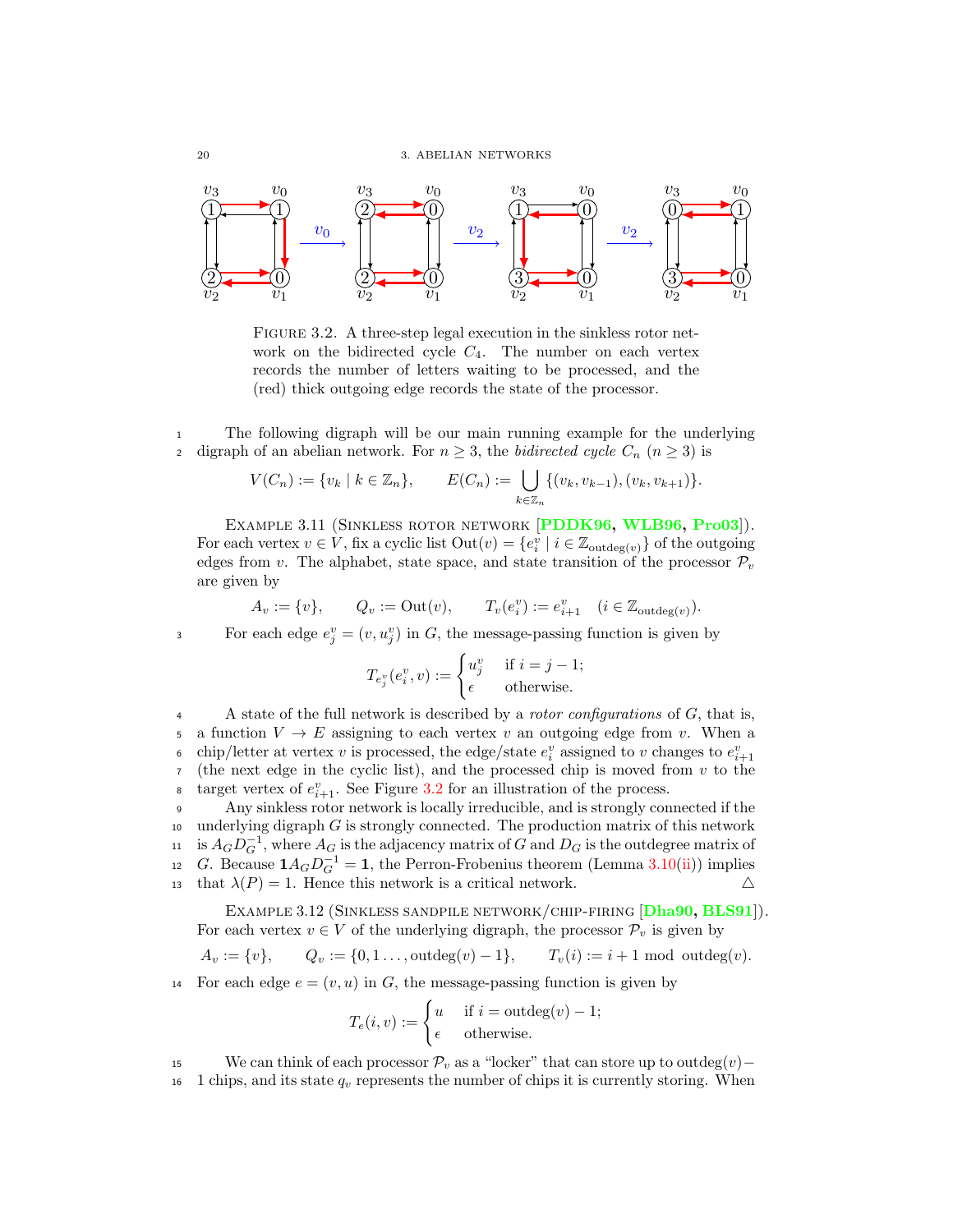3.6. EXAMPLES 21



<span id="page-28-0"></span>FIGURE 3.3. A three-step legal execution in the sinkless sandpile network on the bidirected cycle  $C_3$ . In the figure, the left part of a vertex records the number of letters waiting to be processed, and the right part records the state of the processor.

 $1 \mathcal{P}_v$  receives a new chip, the chip is stored in the locker if it has unallocated space (i.e., if  $\mathbf{q}(v) < \text{outdeg}(v)-1$ ). If the locker is already full (i.e.,  $\mathbf{q}(v) = \text{outdeg}(v)-1$ ), 3 then  $\mathcal{P}_v$  sends all outdeg $(v) - 1$  stored chips plus the extra chip to its neighbors by sending one chip along each outgoing edge from v. See Figure 3.3 for an illustration sending one chip along each outgoing edge from  $v$ . See Figure [3.3](#page-28-0) for an illustration <sup>5</sup> of this process.

<sup>6</sup> A sinkless sandpile network is locally irreducible, and is strongly connected if <sup>7</sup> G is a strongly connected digraph. The production matrix of this network is equal  $A_G D_G^{-1}$ , and hence by the same reasoning as Example [3.11](#page-27-0) it is a critical network.

<sup>9</sup> Remark. We would like to warn the reader that (network) configurations in <sup>10</sup> this paper has a subtle difference when compared to (chip) configurations in the 11 literature. A (chip) configuration in the usual sense is a vector  $\mathbf{c} \in \mathbb{Z}^V$  that records <sup>12</sup> the number of chips at each vertex. By contrast, a (network) configuration in this paper is a pair **x**.q, where the vector  $\mathbf{x} \in \mathbb{Z}^V$  records the number of chips that are 14 not stored in the lockers, and the state  $\mathbf{q} \in \prod_{v \in V} \mathbb{Z}_{\text{outdeg}(v)}$  records the number of <sup>15</sup> chips currently stored in the lockers.

16 Identifying  $\mathbb{Z}_{\text{outdeg}(v)}$  with  $\{0, 1, \ldots, \text{outdeg}(v) - 1\}$ , the chip configuration cor-17 responding to **x**.q is the vector sum  $x + q$ . Note that there is more than one way <sup>18</sup> to represent a chip configuration as a network configuration. 4

EXAMPLE 3.13 (SINKLESS HEIGHT-ARROW NETWORK  $[DR04]$  $[DR04]$  $[DR04]$ ). In this network, each vertex  $v \in V$  of the underlying digraph G is assigned threshold value  $\tau_v \in \{1, \ldots, \text{outdeg}(v)\}\.$  The processor  $\mathcal{P}_v$  is given by

$$
A_v := \{v\},
$$
  
\n
$$
Q_v := \{(d, c) \in \{0, \dots, \text{outdeg}(v) - 1\} \times \{0, \dots, \tau_v - 1\} \mid
$$
  
\n
$$
d \equiv k\tau_v \text{ (mod outdeg}(v) \text{) for some } k \in \mathbb{Z}\},
$$
  
\n
$$
T_v(d, c) := \begin{cases} (d, c + 1) & \text{if } c < \tau_v - 1; \\ (d + \tau_v \mod \text{outdeg}(v), 0) & \text{if } c = \tau_v - 1. \end{cases}
$$

19 For each  $v \in V$ , fix a cyclic list  $\{u_j^v \mid j \in \mathbb{Z}_{\text{outdeg}(v)}\}$  of the target vertices of v. The 20 message-passing function for the edge  $e_j^v = (v, u_j^v)$  is given by

$$
T_{e_j^v}(d,c,v) := \begin{cases} u_j^v & \text{if } c = \tau_v - 1 \text{ and } j - d \in \{1,\ldots,\tau_v\} \pmod{\text{outdeg}(v)}; \\ \epsilon & \text{otherwise.} \end{cases}
$$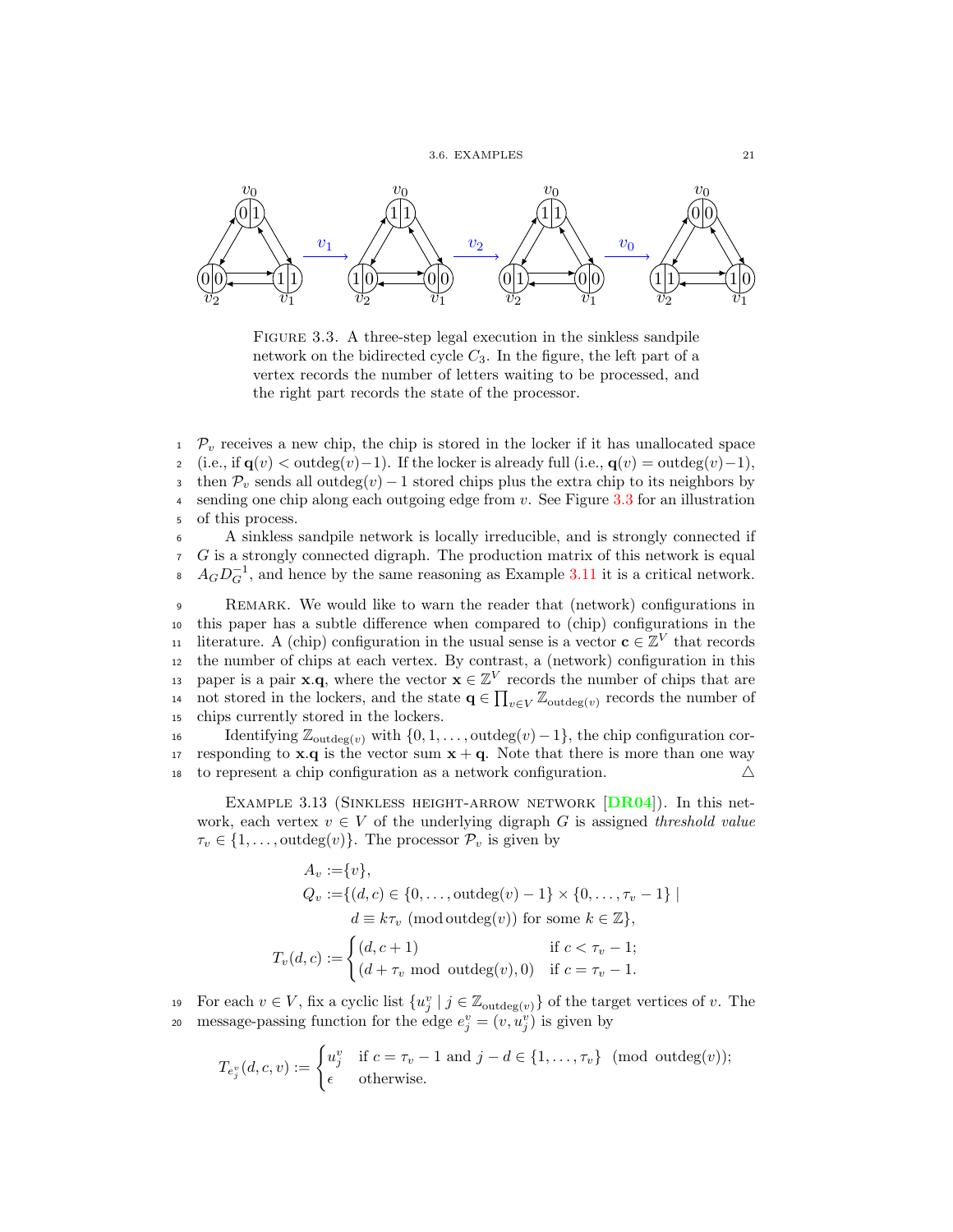

<span id="page-29-0"></span>FIGURE 3.4. A three-step legal execution in a sinkless heightarrow network. For every  $v \in V$ , the threshold  $\tau_v$  is equal to 2, and the cyclic total order on  $\text{Out}(v)$  is the counterclockwise ordering. In the figure, the left part of a vertex records the number of letters waiting to be processed, the right part records the height  $c_v$  of the processor, and the marked (red) outgoing edge records the arrow  $d_v$  of the processor.

1 For each  $v \in V$ , the state  $(d, c)$  of  $\mathcal{P}_v$  represents an arrow pointing from v to  $u^v$ , and with c chips sitting on v. When the vertex v collects  $\tau_v$  chips, the arrow is 2  $u_d^v$ , and with c chips sitting on v. When the vertex v collects  $\tau_v$  chips, the arrow is incremented  $\tau_v$  times, and one chip is sent to each vertex in  $\{u_{d+j}^v \mid 1 \leq j \leq \tau_v\}$ . <sup>4</sup> See Figure [3.4](#page-29-0) for an illustration of this process.

5 Note that sinkless rotor networks are height-arrow networks with  $\tau_v = 1$  for 6 all  $v \in V$ , and sinkless sandpile networks are height-arrow networks with  $\tau_v$  = 7 outdeg(v) for all  $v \in V$ .<br>8 Just like with rotor

Just like with rotor networks and sandpile networks, the production matrix of this network is  $A_G D_G^{-1}$ , and hence it is a critical network.

10 REMARK. Note that height-arrow networks as originally defined in [[DR04](#page-93-14)] 11 have state space  $Q_v = \mathbb{Z}_{\text{outdeg}(v)} \times \mathbb{Z}_{\tau_v}$  instead. Note that this choice of state space 12 is in general not locally irreducible, and our choice of  $Q_v$  restricts the state space 13 to an irreducible component of the network.  $\Delta$ 

<sup>14</sup> Example 3.14 (Height-arrow network with sinks). Fix a nonempty 15 set  $S \subseteq V$  that we designate as *sinks*. For each  $v \in V$ , assign a threshold value<br>16  $\tau_v \in \{1, \ldots, \text{outdeg}(v)\}\$  and a cyclic total order  $\{e_i^v | i \in \mathbb{Z}_{\text{outdeg}(v)}\}\$  to the out-16  $\tau_v \in \{1, \ldots, \text{outdeg}(v)\}\$  and a cyclic total order  $\{e_j^v \mid j \in \mathbb{Z}_{\text{outdeg}(v)}\}\$  to the out-17 going edges of  $v$ .

18 The alphabet  $A_v$ , the state space  $Q_v$ , and the transition function  $T_v$  are the <sup>19</sup> same as in sinkless height-arrow networks. The message-passing function for the 20 edge  $e_j^v = (v, u_j^v)$  is given by

$$
T_{e_j^v}(d,c,v) := \begin{cases} u_j^v & \text{if } c = \tau_v - 1, \ j - d \in \{1, \dots, \tau_v\} \ (\text{mod outdeg}(v)), \ \text{and } v_j \notin S; \\ \epsilon & \text{otherwise.} \end{cases}
$$

<sup>21</sup> This network is identical to the sinkless height-arrow networks, except that letters <sup>22</sup> passing through any edge pointing to the sink are removed from the network. See <sup>23</sup> Figure [3.5](#page-30-0) for an illustration of this process.

<sup>24</sup> Any height-arrow network with sinks is locally irreducible. The production 25 matrix P of this network is equal the matrix  $A_G D_G^{-1}$  with rows corresponding to S 26 replaced with zero vectors. Since  $P \leq A_G D_G^{-1}$  and  $λ(A_G D_G^{-1}) = 1$ , we have by the 27 Perron-Frobenius theorem (Lemma [3.10\(](#page-24-1)[iv\)](#page-25-3)) that  $\lambda(P) < 1$ . Hence this network is <sup>28</sup> subcritical.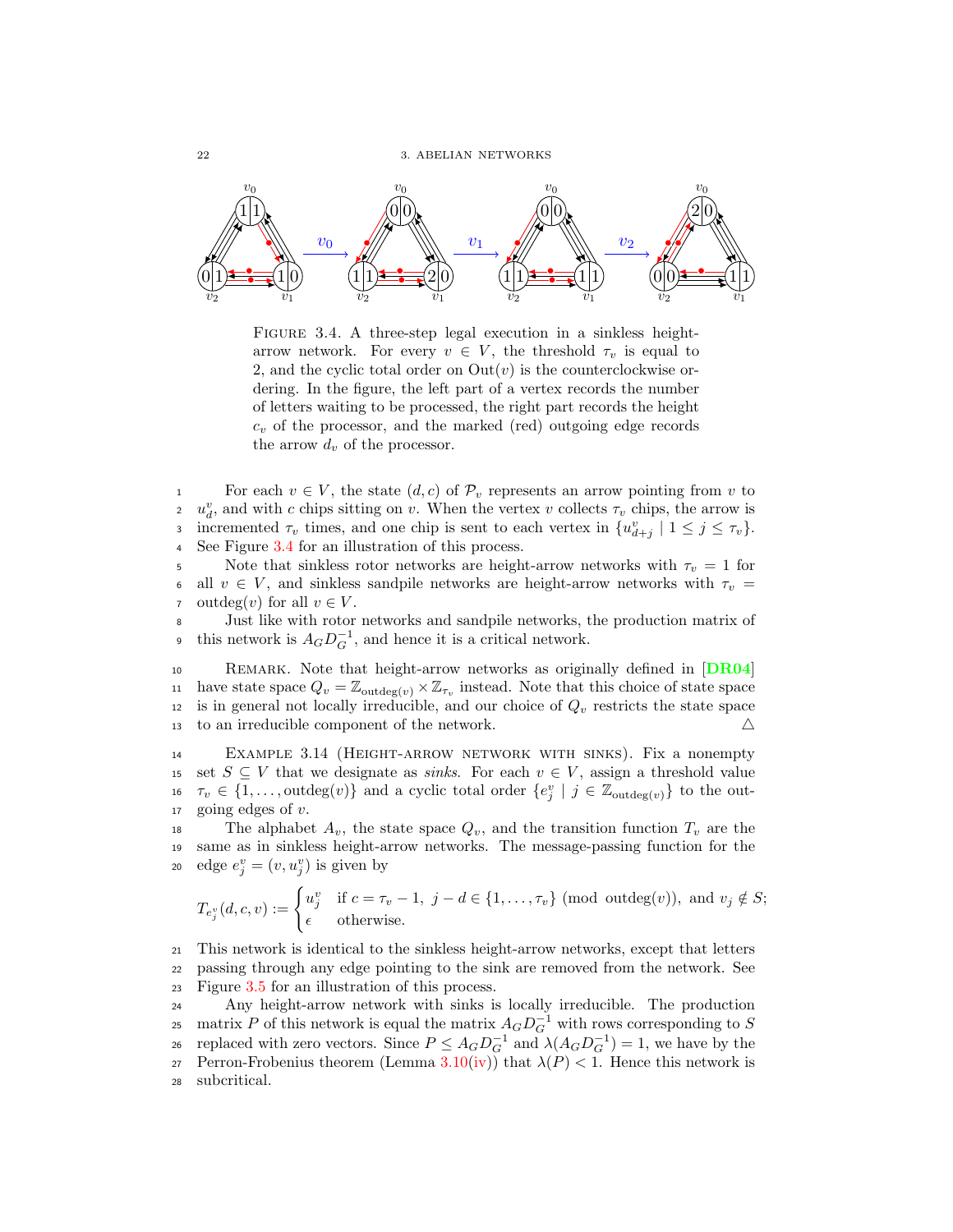

<span id="page-30-0"></span>Figure 3.5. A three-step legal execution in the sandpile network with a sink at  $S = \{v_0\}$ . The incoming edges of a sink are marked with " $\times$ ". (Note that the left part of  $v \in V$  records  $\mathbf{x}(v)$ , while the right part records  $q(v)$ .)



<span id="page-30-1"></span>FIGURE 3.6. A three-step legal execution in a row chip-firing network (i.e.,  $d_{v_1} = 2$  and  $d_{v_2} = 3$ ). In the figure, the left part of a vertex records the number of letters waiting to be processed, and the right part records the state of the processor.

1 REMARK. In  $[BL16a]$  $[BL16a]$  $[BL16a]$  a sink is defined as a processor with one state that sends 2 no messages. However, in this paper we follow the convention from  $[Cha18]$  $[Cha18]$  $[Cha18]$  that 3 places sinks on the *incoming edges* to each  $s \in S$  instead. The user can still opt to send input to s, and the processor  $\mathcal{P}_s$  can still send messages to its out-neighbors. 4 send input to s, and the processor  $P_s$  can still send messages to its out-neighbors.<br>5 This extra flexibility comes in handy when we relate critical and subcritical networks <sup>5</sup> This extra flexibility comes in handy when we relate critical and subcritical networks 6 in §[5.2.](#page-53-0)  $\triangle$ 

<span id="page-30-2"></span><sup>7</sup> Example 3.15 (Arithmetical network [[Lor89](#page-93-1)]). This network is deter-8 mined by the pair  $(D, \mathbf{b})$ , where  $D$  is a diagonal matrix with positive diagonal entries, and **b** is a positive vector in the kernel of  $D - A_G$  that satisfies  $gcd_{n \in V}(\mathbf{b}(v))$  = tries, and **b** is a positive vector in the kernel of  $D-A_G$  that satisfies  $gcd_{v\in V}(\mathbf{b}(v))$  = <sup>10</sup> 1.

For each  $v \in V$  of the underlying digraph G, the processor  $\mathcal{P}_v$  is given by:

$$
A_v := \{v\}, \qquad Q_v := \{0, 1 \dots, d_v - 1\}, \qquad T_v(i) := i + 1 \text{ mod } d_v,
$$

11 where  $d_v$  is the diagonal entry of D that corresponds to v. For each edge  $e = (v, u)$  $12$  in G, the message-passing function is given by

$$
T_e(c, v) := \begin{cases} u & \text{if } c = d_v - 1; \\ \epsilon & \text{otherwise.} \end{cases}
$$

13 Similar to sandpile networks, we can think of each processor  $\mathcal{P}_v$  of this network<br>14 as a locker that can store up to  $d_v - 1$  chips. Once it has  $d_v$  chips, all these  $d_v$ 14 as a locker that can store up to  $d_v - 1$  chips. Once it has  $d_v$  chips, all these  $d_v$ <br>15 chips in  $\mathcal{P}_v$  are removed, and then  $\mathcal{P}_v$  sends one chip along each of its outgoing chips in  $\mathcal{P}_v$  are removed, and then  $\mathcal{P}_v$  sends one chip along each of its outgoing <sup>16</sup> edges to its out-neighbors. Note that the total number of chips in this network may 17 decrease or increase, depending on the quantity outdeg $(v) - d_v$ . See Figure [3.6](#page-30-1) for <sup>18</sup> an example of this process.

19 If  $\mathcal D$  is the outdegree matrix of  $G$ , then  $\mathcal N$  is the sinkless sandpile network on  $G$ . 20 If D is the indegree matrix of G, then N is called the row chip-firing network [[PS04,](#page-94-7)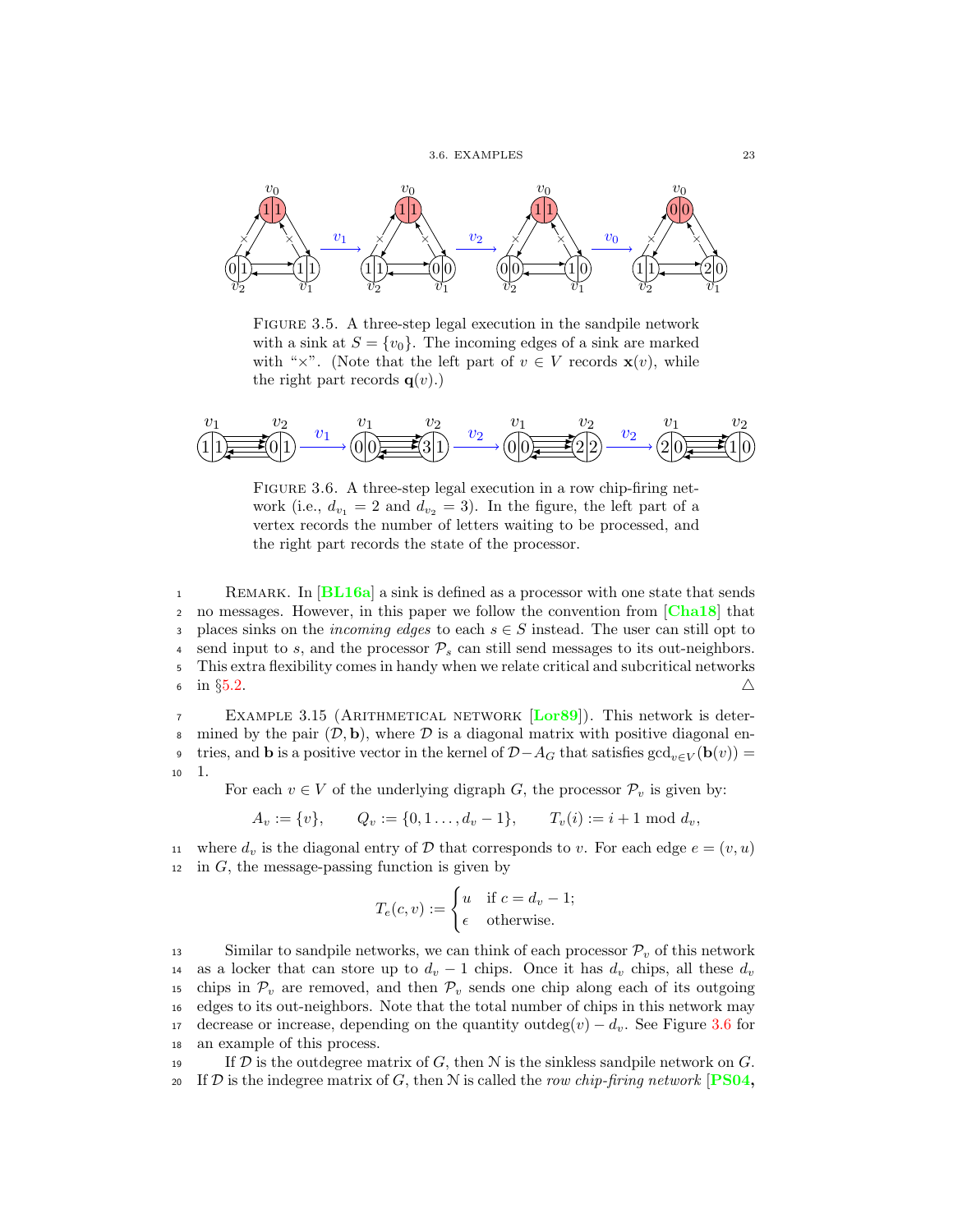1 **[AB10](#page-92-15)** (Note that due to a different convention for matrix indexing,  $N$  is called 2 the column chip-firing network in  $[AB10]$  $[AB10]$  $[AB10]$ .

<sup>3</sup> Any arithmetical network is locally irreducible, and the production matrix is  $P = A_G \mathcal{D}^{-1}$ . Because  $P(\mathcal{D} \mathbf{b}) = \mathcal{D} \mathbf{b}$  by definition, the spectral radius  $\lambda(P)$  is 1 by the Perron-Frobenius theorem (Lemma  $3.10(ii)$  $3.10(ii)$ ). Hence this network is a critical <sup>6</sup> network.

There exist only finitely many arithmetical networks on a fixed strongly connected digraph  $\left[\text{CV18}\right]$  $\left[\text{CV18}\right]$  $\left[\text{CV18}\right]$ . For example, the bidirected cycle  $C_3$  has ten arithmetical structures [[CV18](#page-92-16)], namely all the permutations of these three structures:

$$
\mathcal{D}_1 := \begin{bmatrix} 2 & 0 & 0 \\ 0 & 2 & 0 \\ 0 & 0 & 2 \end{bmatrix}, \ \mathbf{b}_1 := \begin{bmatrix} 1 \\ 1 \\ 1 \end{bmatrix}; \qquad \mathcal{D}_2 := \begin{bmatrix} 1 & 0 & 0 \\ 0 & 3 & 0 \\ 0 & 0 & 3 \end{bmatrix}, \ \mathbf{b}_2 := \begin{bmatrix} 2 \\ 1 \\ 1 \end{bmatrix};
$$

$$
\mathcal{D}_3 := \begin{bmatrix} 1 & 0 & 0 \\ 0 & 2 & 0 \\ 0 & 0 & 5 \end{bmatrix}, \ \mathbf{b}_3 := \begin{bmatrix} 3 \\ 2 \\ 1 \end{bmatrix}.
$$

<sup>7</sup> For a study of arithmetical structures on bidirected paths and cycles, we refer s the reader to [[CV18](#page-92-16)] and [[BCC](#page-92-17)<sup>+</sup>17].  $\triangle$ 

<sup>9</sup> All examples presented so far are either subcritical or critical networks. In the <sup>10</sup> following example we present a family of abelian networks that includes supercritical <sup>11</sup> networks.

EXAMPLE 3.16 (BRANCHING ROTOR NETWORK). Just like for sinkless rotor networks, we assign to each  $v \in V$  a cyclic total order  $\{e_i^v \mid i \in \mathbb{Z}_{\text{outdeg}(v)}\}$  to the outgoing edges of v. The processor  $\mathcal{P}_v$  is given by

$$
A_v := \{v\}, \qquad Q_v := \{e_{2i}^v \mid i \in \mathbb{Z}_{\text{outdeg}(v)}\},
$$
  

$$
T_v(e_{2i}^v) := e_{2i+2}^v \quad (i \in \mathbb{Z}_{\text{outdeg}(v)}).
$$

12 (Note that  $|Q_v|$  is equal to  $\frac{\text{outdeg}(v)}{2}$  if outdeg $(v)$  is even, and is equal to outdeg $(v)$ <sup>13</sup> otherwise.)

14 For each edge  $e_j^v = (v, u_j^v)$  in G, the message-passing function is given by

$$
T_e(e_{2i}^v, v) := \begin{cases} u_j^v & \text{if } 2i - j \in \{1, 2\} \pmod{\mathbb{Z}_{\text{outdeg}(v)}}; \\ \epsilon & \text{otherwise.} \end{cases}
$$

<sup>15</sup> Similar to sinkless rotor networks, the states of this network can be thought as 16 a function  $V \to E$  assigning a vertex v to an outgoing edge of v. When a chip/letter <sup>17</sup> at vertex v is processed, the edge/state  $e_{2i}^v$  assigned to v first moves to  $e_{2i+1}^v$  and <sup>18</sup> then to  $e_{2i+2}^v$ , and drops one chip at the target vertex of every visited edge. Note <sup>19</sup> that branching rotor networks create two new chips for each processed chip. See <sup>20</sup> Figure [3.7](#page-32-0) for an illustration of this process.

<sup>21</sup> Any branching rotor network is locally irreducible, and is strongly connected <sup>22</sup> if the underlying digraph G is strongly connected. The production matrix of this network is  $2A_G D_G^{-1}$ . Because  $1A_G D_G^{-1} = 1$ , the Perron-Frobenius theorem 24 (Lemma [3.10](#page-24-1)[\(ii\)](#page-24-2)) implies that  $\lambda(P) = 2$ , and hence this network is supercriti- $\Delta$  cal.

<span id="page-31-0"></span>EXAMPLE 3.17 (TOPPLING NETWORK [[Gab93,](#page-93-15) [BL16a](#page-92-1)]). In a toppling network, each vertex  $v \in V$  of the underlying digraph G is assigned a threshold  $t_v \in \mathbb{N}$ .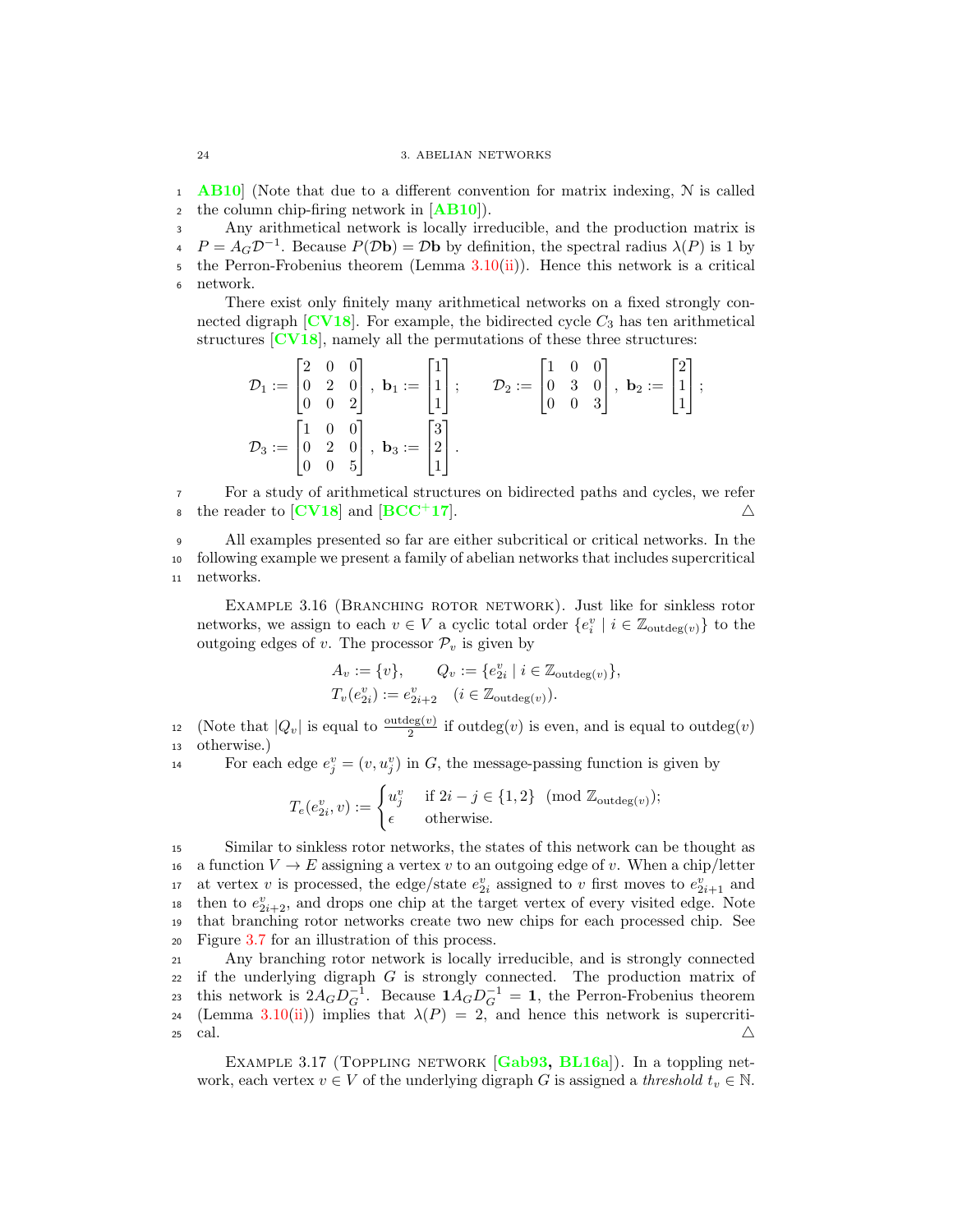

<span id="page-32-0"></span>Figure 3.7. A three-step legal execution in the branching rotor network on the complete digraph with four vertices. Each vertex is assigned the counterclockwise ordering for the cyclic total order on its outgoing edges. Note that the circled number records the number of letters waiting to be processed, and the (red) thick outgoing edge records the state of the processor.

For each  $v \in V$ , the processor  $\mathcal{P}_v$  is given by

$$
A_v := \{v\},
$$
  $Q_v := \{0, 1, \ldots, t_v - 1\},$   $T_v(i) := i + 1 \mod t_v.$ 

1 For each edge  $e = (v, u)$  in G, the message-passing function is given by

$$
T_e(i, v) := \begin{cases} u & \text{if } i = t_v - 1; \\ \epsilon & \text{otherwise.} \end{cases}
$$

Consider now the toppling network on the bidirected cycle  $C_3$  with  $t_{v_0} = t_{v_1} =$  $t_{v_2} =: t$ . The production matrix of this network is given by:

$$
P = \frac{1}{t} \begin{bmatrix} 0 & 1 & 1 \\ 1 & 0 & 1 \\ 1 & 1 & 0 \end{bmatrix}.
$$

4 It follows that  $\lambda(P) = \frac{2}{t}$ , so this network is subcritical if  $t > 2$ , is critical if  $t = 2$ , and is supercritical if  $t = 1$ .

<sup>6</sup> We remark that subcritical toppling networks are also known as avalanche- $\tau$  finite networks, and we refer to [[GK15](#page-93-16)] for more discussions on this network. We <sup>8</sup> also remark that, on a strongly connected digraph, critical toppling networks are 9 equal to arithmetical networks from Example [3.15.](#page-30-2)  $\triangle$ 

<sup>10</sup> The following example is an instance of toppling networks that arises naturally <sup>11</sup> from the representation theory.

12 EXAMPLE 3.18 (MCKAY-CARTAN NETWORK [**[BKR18](#page-92-18)**]). Let  $\mathcal{G}$  be finite group,<br>13 and let  $\gamma : \mathcal{G} \hookrightarrow GL_n(\mathbb{C})$  be a faithful representation. The underlying digraph of the and let  $\gamma : \mathcal{G} \to GL_n(\mathbb{C})$  be a faithful representation. The underlying digraph of the 14 McKay-Cartan network is the  $McKay$  quiver with vertices the complex irreducible 15 characters  $\chi_0, \ldots, \chi_k$  of G, and with  $m_{ij}$  edges from  $\chi_i$  to  $\chi_j$  if

$$
\chi_{\gamma}\chi_i=\sum_{j=0}^k m_{ij}\chi_j,
$$

- 16 where  $\chi_{\gamma}$  is the character of  $\gamma$ . The McKay-Cartan network of  $(\mathcal{G}, \gamma)$  is the toppling 17 network on the McKay quiver with threshold  $n$  for every vertex.
- 18 The production matrix of this network is equal to  $\frac{1}{n}M$ , where  $M := (m_{i,j})_{0 \leq i,j \leq \ell}$
- 19 is the extended McKay-Cartan matrix of  $(\mathcal{G}, \gamma)$ . This network is strongly connected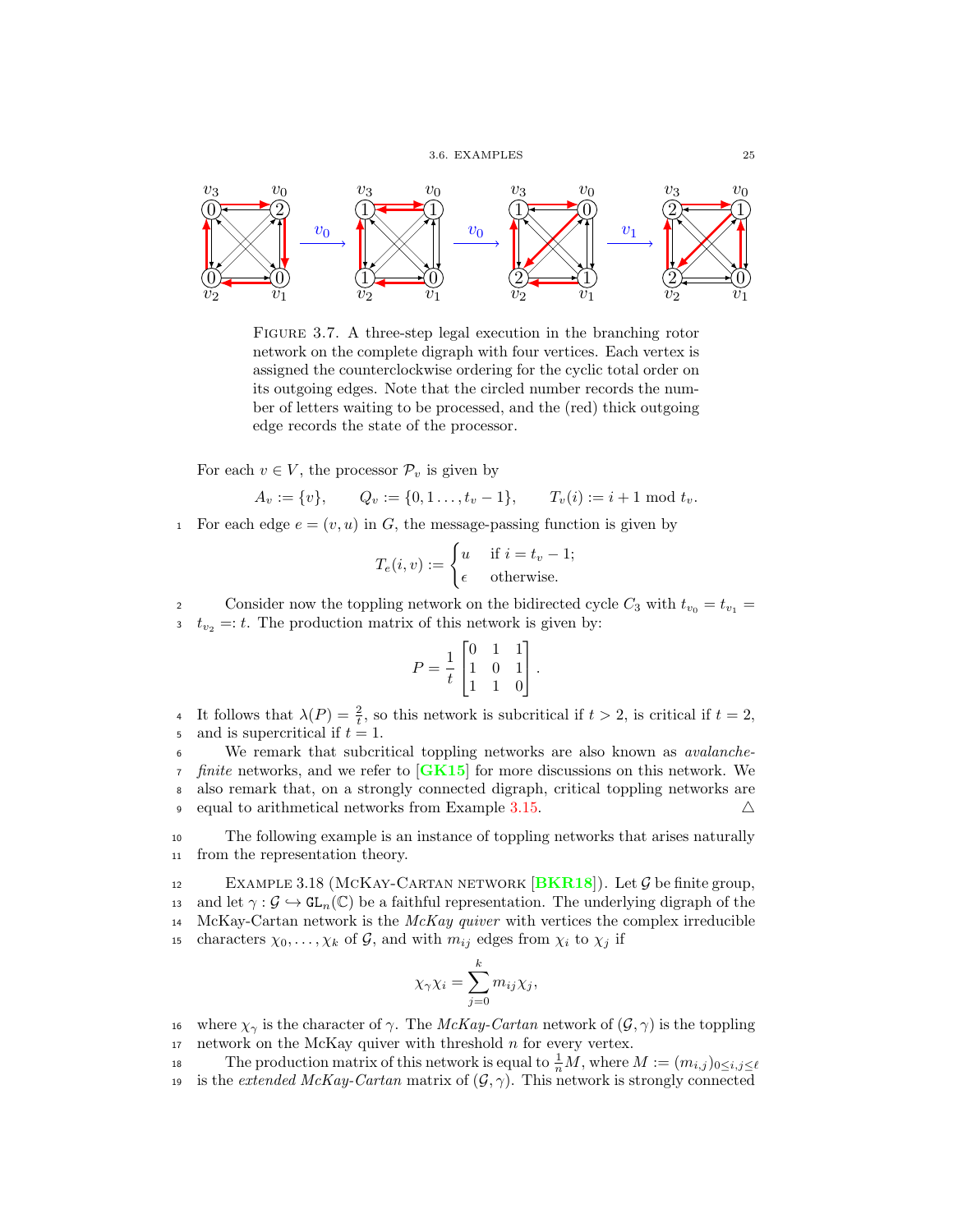Table 3.1. Example of a message-passing function of an inverse network on the digraph with one vertex and one loop. The alphabet is  $\{a, b\}$  and the state space is  $\mathbb{Z}_7$ . The  $(i, \alpha)$ -th entry of the table represents the letter produced when a precessor in state i processes the letter  $\alpha$ . Note that the  $(i, a)$ -th entry is always different from the  $(i + 1, b)$ -th entry.

| Q | $\boldsymbol{0}$ |              | $2\vert$ | 3 <sup>1</sup> | 4            | 5 <sup>1</sup> | 6           |
|---|------------------|--------------|----------|----------------|--------------|----------------|-------------|
| a | a                | $\mathbf{b}$ | a l      | a              | $\mathbf b$  | b              | $\mathbf b$ |
| b | $\mathbf{a}$     | $\mathbf{b}$ | $a-1$    | $\mathbf{b}$   | $\mathbf{b}$ | $\mathbf{a}$   | a           |

1 since  $\gamma$  is faithful [[BKR18](#page-92-18), Proposition 5.3(c)]. Moreover,  $P\mathbf{d} = \mathbf{d}$ , where  $\mathbf{d}(\chi_i)$  is the dimension of  $\chi_i$  [[BKR18](#page-92-18), Proposition 5.3(b)]. Hence this network is a critical <sup>3</sup> network.

4 When  $\gamma$  is a faithful representation of G into the special linear group  $SL_n(\mathbb{C})$ , 5 the torsion group (to be defined in §[4.3\)](#page-43-0) of this network is isomorphic to the abelian-<br>5 ization of G [BKR18, Theorem 1.3]. ization of  $G$  [[BKR18](#page-92-18), Theorem 1.3].

<sup>7</sup> All the examples presented so far are *unary networks*, i.e., the alphabet of <sup>8</sup> each processor contains exactly one letter. In the following example we present a <sup>9</sup> non-unary network.

EXAMPLE 3.19 (INVERSE NETWORK). For each  $v \in V$  of the underlying digraph, fix a positive integer  $m_v$ . The processor  $\mathcal{P}_v$  is given by:

$$
A_v := \{a_v, b_v\}, \qquad Q_v := \mathbb{Z}_{m_v},
$$
  
\n
$$
T_{a_v}(i) := i + 1 \mod m_v, \quad T_{b_v}(i) := i - 1 \mod m_v \quad (i \in \mathbb{Z}_{m_v}).
$$

10 Let  $c_v$  and  $d_v$  be two distinct letters in  $\bigsqcup_{w \in \text{Out}(v)} A_w$ . For each  $i \in \mathbb{Z}_{m_v}$ , fix an 11 element  $x_i$  from  $\{c_v, d_v\}$ . We define  $x_i^*$  to be

$$
x_i^* := \begin{cases} c_v & \text{if } x_i = d_v; \\ d_v & \text{if } x_i = c_v. \end{cases}
$$

12 The processor  $\mathcal{P}_v$  operates as follows:

- Processing the letter  $a_v$  on state *i* produces the letter  $x_i$ ; and <br>• Processing the letter  $b_v$  on state *i* produces the letter  $x_{i-1}^*$ .
- Processing the letter  $b_v$  on state i produces the letter  $x_{i-1}^*$ .

For each  $v \in V$ , note that  $t_{a_v} \circ t_{b_v} = t_{b_v} \circ t_{a_v} = id$ . Also note that, for all  $i \in \mathbb{Z}_m$ ,

$$
\mathbf{M}_{a_v b_v}(i) = \mathbf{M}_{a_v}(i) + \mathbf{M}_{b_v}(t_{a_v}(i)) = |x_i| + |x_i^*| = |c_v| + |d_v|,
$$
  
\n
$$
\mathbf{M}_{b_v a_v}(i) = \mathbf{M}_{b_v}(i) + \mathbf{M}_{a_v}(t_{b_v}(i)) = |x_{i-1}^*| + |x_{i-1}| = |c_v| + |d_v|.
$$

<sup>15</sup> This shows that inverse network is an abelian network.

<sup>16</sup> Any inverse network is locally irreducible, and the production matrix P of this 17 network satisfies  $1P = 1$ . By the Perron-Frobenius theorem (Lemma [3.10\(](#page-24-1)[ii\)](#page-24-2)) the 18 spectral radius  $\lambda(P)$  is equal to 1, and hence this network is critical.  $\Delta$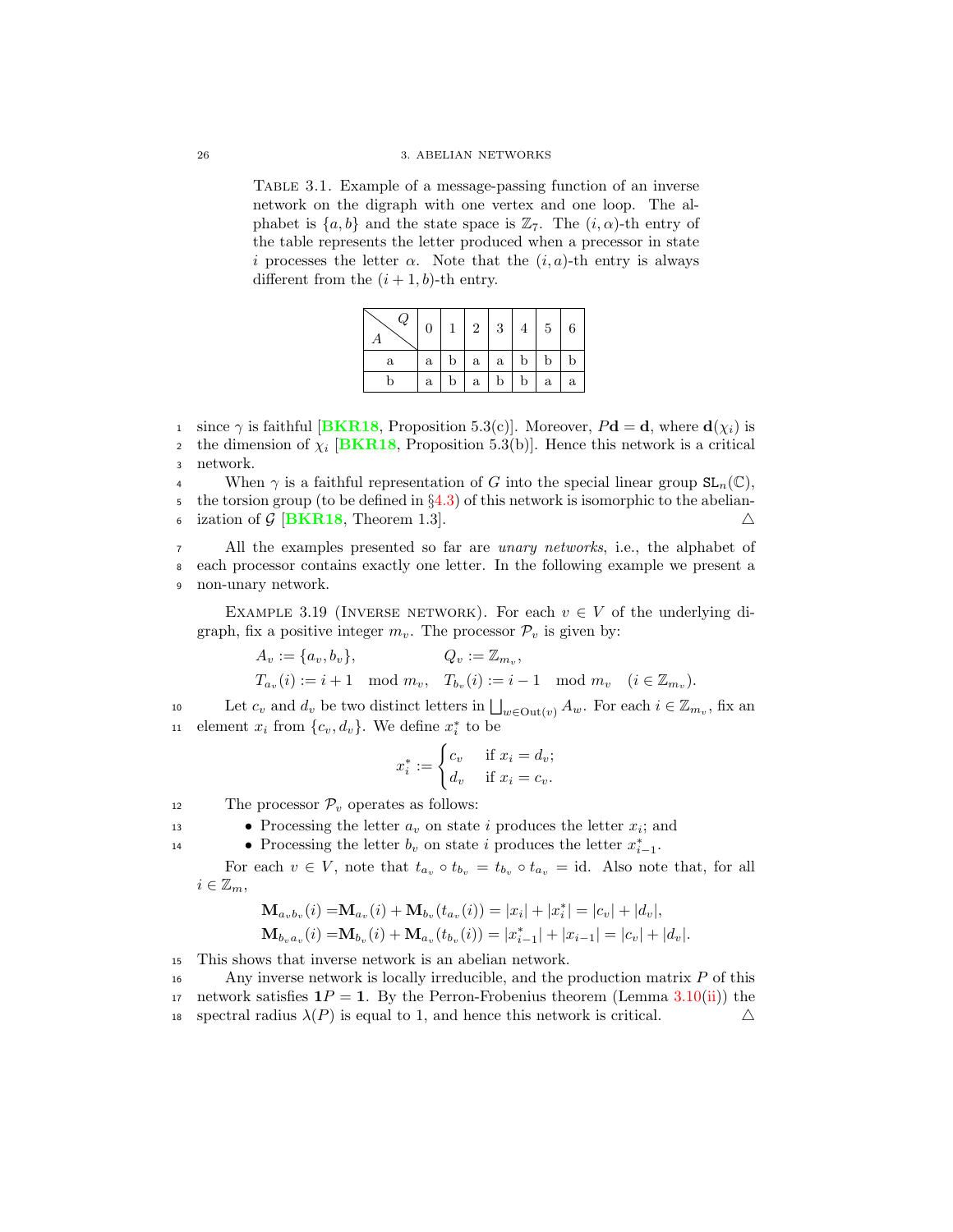## CHAPTER 4

## <span id="page-34-0"></span><sup>1</sup> The Torsion Group of an Abelian Network

 We start this chapter with a fundamental lemma that we call the removal lemma. We then use the removal lemma and the monoid theory from Chapter [2](#page-16-0) to construct the torsion group for any abelian network. Finally, we show that 5 the torsion group is equal to the critical group from [[BL16c](#page-92-3)] if the network is subcritical.

## <span id="page-34-1"></span><sup>7</sup> 4.1. The removal lemma

BEFINITION 4.1 (REMOVAL OF A VECTOR FROM A WORD). For  $w \in A^*$  and **n**  $\in \mathbb{N}^A$ , the removal of **n** from w, denoted  $w \setminus \mathbf{n}$ , is the word obtained from w by 10 deleting the first  $\mathbf{n}(a)$  occurences of a for all  $a \in A$ . (If a appears for less than  $\mathbf{n}(a)$ <br>11 times in w, then delete all occurences of a.) times in w, then delete all occurences of  $a$ .)

12 Recall the definition of  $-\rightarrow$ ,  $\rightarrow$ , and legal executions from §[3.2.](#page-21-0) Also recall that, for any  $w \in A^*$ , we denote by  $|w|$  the vector in  $\mathbb{N}^A$  that counts the number <sup>14</sup> of occurences of each letter in w.

15 The following lemma is called the *removal lemma*, as it removes some letters <sup>16</sup> from a legal execution to get a shorter legal execution. A special case of this lemma 17 when  $N$  is a sinkless sandpile network and  $n$  is the period vector (to be defined in  $18 \quad \text{\{\$\$5.1$}}$  is proved in [[BL92](#page-92-19)].

<span id="page-34-2"></span>19 LEMMA 4.2 (REMOVAL LEMMA). Let N be an abelian network, and let  $\mathbf{x}.\mathbf{q}$  be a configuration of N. Then for any  $\mathbf{n} \in \mathbb{N}^A$  and any legal execution w for **x**.q, the 21 word  $w \setminus \mathbf{n}$  is a legal execution for  $\pi_{\mathbf{n}}(\mathbf{x}.q)$ .

<sup>22</sup> Proof. By induction on the length of the vector n, it suffices to show that, 23 for any  $a \in A$ , the word  $w \setminus |a|$  is a legal execution for  $\pi_a(\mathbf{x}.q)$ .<br>24 Fix  $a \in A$  throughout this proof. Let  $w = a_1 \cdots a_\ell$  be the gi

Fix  $a \in A$  throughout this proof. Let  $w = a_1 \cdots a_\ell$  be the given legal execution<br>25 for **x**.**q**. Let k be equal to the smallest number such that  $a_k = a$  if w contains a. for **x.q.** Let k be equal to the smallest number such that  $a_k = a$  if w contains a, and equal to  $\ell + 1$  if w doesn't contain a. For  $i \in \{0, \ldots, \ell\}$ , we write  $\mathbf{x}_i \cdot \mathbf{q}_i :=$ 27  $\pi_{a_1\cdots a_i}(\mathbf{x}.\mathbf{q})$  and  $\mathbf{y}_i \cdot \mathbf{p}_i := \pi_{a_1\cdots a_i\setminus |a|}(\pi_a(\mathbf{x}.\mathbf{q}))$ . We need to show that  $\mathbf{y}_{i-1}(a_i) \geq 1$ 28 for  $i \in \{1, \ldots, \ell\} \setminus \{k\}.$ 

If *i* ∈ {1, . . . , *k* − 1}, then

$$
\mathbf{y}_{i-1} = \mathbf{x} + \mathbf{M}_{aa_1 \cdots a_{i-1}}(\mathbf{q}) - |a| - \sum_{j=1}^{i-1} |a_j|
$$
  
\n
$$
\geq \mathbf{x} + \mathbf{M}_{a_1 \cdots a_{i-1}}(\mathbf{q}) - |a| - \sum_{j=1}^{i-1} |a_j| \qquad \text{(by the monotonicity property (Lemma 3.1(i)))}
$$
  
\n
$$
= \mathbf{x}_{i-1} - |a|.
$$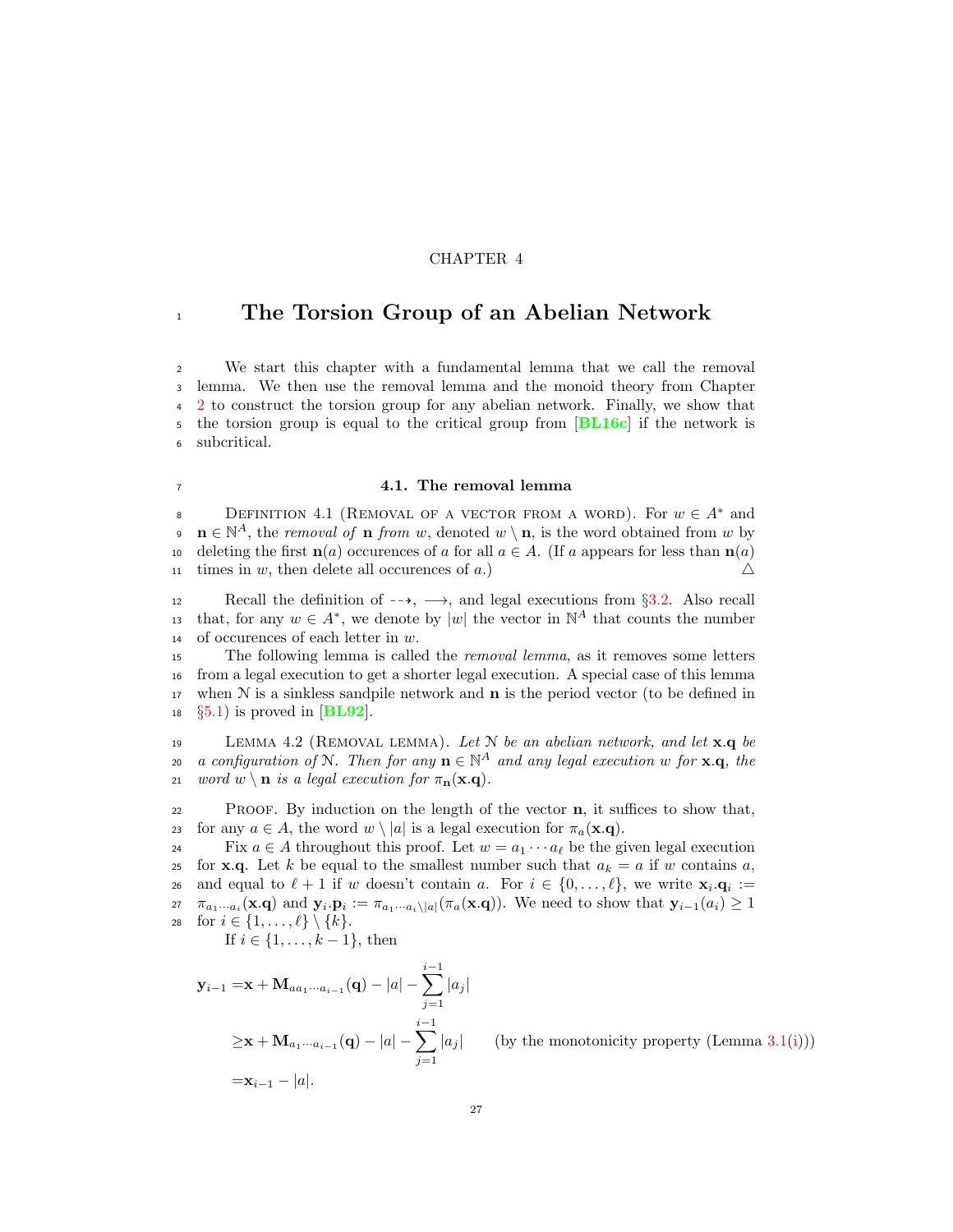1 Note that  $|a|(a_i) = 0$  by the minimality of k, and also note that  $\mathbf{x}_{i-1}(a_i) \ge 1$  since<br>2 w is legal for  $\mathbf{x} \cdot \mathbf{a}$ . Hence  $\mathbf{v}_{i-1}(a_i) \ge \mathbf{x}_{i-1}(a_i) - |a|(a_i) \ge 1$ . w is legal for **x.q.** Hence  $y_{i-1}(a_i) \ge x_{i-1}(a_i) - |a|(a_i) \ge 1$ .

If  $i \in \{k+1,\ldots,\ell\}$ , then

$$
\mathbf{y}_{i-1} = \mathbf{x} + \mathbf{M}_{aa_1 \cdots \widehat{a_k} \cdots a_{i-1}}(\mathbf{q}) - |a| - \sum_{j \in \{1, \ldots, i\} \setminus \{k\}} |a_j|
$$
\n
$$
= \mathbf{x} + \mathbf{M}_{a_1 \cdots a_i}(\mathbf{q}) - \sum_{j=1}^{i-1} |a_j| \qquad \text{(by the abelian property (Lemma 3.1(ii)))}
$$
\n
$$
= \mathbf{x}_{i-1}.
$$

3 Then  $y_{i-1}(a_i) = x_{i-1}(a_i) \ge 1$  since w is legal for **x**.q. This completes the proof.  $\Box$ 

<sup>4</sup> Described using a diagram, the removal lemma says that

$$
\begin{array}{ccccc}\n\mathbf{x}.\mathbf{q} & \xrightarrow{w} & \pi_w(\mathbf{x}.\mathbf{q}) & \mathbf{x}.\mathbf{q} & \xrightarrow{w} & \pi_w(\mathbf{x}.\mathbf{q}) \\
\downarrow_{\mathbf{n}} & & & \downarrow_{\mathbf{n}} & & \downarrow_{\mathbf{n}} \setminus |w| & \\
\pi_{\mathbf{n}}(\mathbf{x}.\mathbf{q}) & & & \pi_{\mathbf{n}}(\mathbf{x}.\mathbf{q}) & \xrightarrow{w \setminus \mathbf{n}} & \pi_{\max(|w|,\mathbf{n})}(\mathbf{x}.\mathbf{q})\n\end{array}
$$

where  $\max(\mathbf{x}, \mathbf{y})$  of two vectors  $\mathbf{x}, \mathbf{y} \in \mathbb{Z}^A$  denotes the coordinatewise maximum of  $7 \times$  and  $v$ .

<sup>8</sup> Despite the apparent simplicity of the removal lemma, its consequences are <sup>9</sup> very useful. One such consequence is the least action principle.

<sup>10</sup> Recall the definition of complete execution from §[3.2.](#page-21-0)

11 COROLLARY 4.3 (LEAST ACTION PRINCIPLE  $[BL16a, \text{Lemma } 4.3]$  $[BL16a, \text{Lemma } 4.3]$  $[BL16a, \text{Lemma } 4.3]$ ). Let N be 12 an abelian network. If w is a legal execution for  $\mathbf{x} \cdot \mathbf{q}$  and w' is a complete execution 13 for **x**.**q**, then  $|w| \leq |w'|$ .

**PROOF.** Since w is legal for **x**.q, the removal lemma implies that  $w \setminus |w'|$  is 15 a legal execution for  $\pi_{w}(\mathbf{x},\mathbf{q})$ . On the other hand, the only legal execution for 16  $\pi_{w'}(\mathbf{x}.q)$  is the empty word since w' is complete for **x**.q. Hence  $w \setminus |w'|$  is the empty word, which implies that  $|w| \le |w'|$ .

<sup>18</sup> The second consequence of the removal lemma is the exchange lemma, presented <sup>19</sup> below.

<span id="page-35-0"></span>20 LEMMA 4.4 (EXCHANGE LEMMA, C.F. [[BLS91](#page-92-12), Lemma 1.2]). Let N be an 21 abelian network. If  $w_1$  and  $w_2$  are two legal executions for  $\mathbf{x} \cdot \mathbf{q}$ , then there exists 22  $w \in A^*$  such that  $w_1w$  is a legal execution for  $\mathbf{x} \cdot \mathbf{q}$  and  $|w_1| + |w| = \max(|w_1|, |w_2|)$ .

23 PROOF. This follows from the removal lemma by taking w to be  $w_2 \setminus |w_1|$ .

<sup>24</sup> Described using a diagram, the exchange lemma says that



<sup>25</sup> The exchange lemma is named after a similar property of antimatroids with 26 repetition  $[BZ92]$  $[BZ92]$  $[BZ92]$ . It was proved by Björner, Lovász and Shor  $[BLS91, Lemma 1.2]$  $[BLS91, Lemma 1.2]$  $[BLS91, Lemma 1.2]$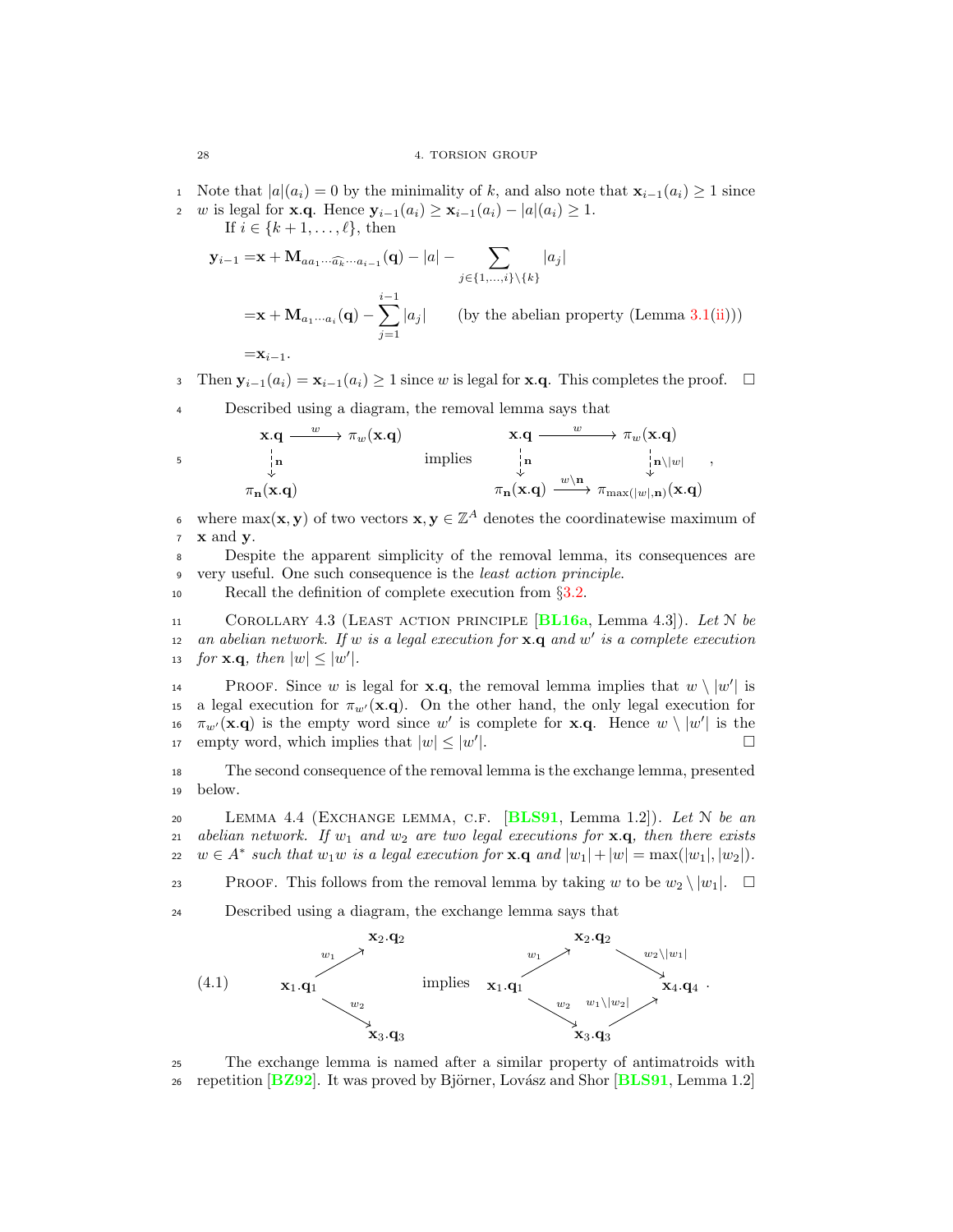<sup>1</sup> for sandpile networks on undirected graphs, and extended to directed graphs by 2 Björner and Lovász  $[\text{BL92}, \text{Proposition 1.2}].$  $[\text{BL92}, \text{Proposition 1.2}].$  $[\text{BL92}, \text{Proposition 1.2}].$ 

<sup>3</sup> One consequence of the exchange lemma is that all abelian networks are con-4 *fluent* in the sense of Huet [[Hue80](#page-93-0)]: that is, any two legal executions  $w_1$  and  $w_2$ <sup>5</sup> for the same configuration x.q can be extended to longer legal executions that are  $\epsilon$  equal up to a permutation of their letters (see Diagram  $(4.1)$  for an illustration). 7 Furthermore, if the abelian network  $\mathcal N$  is critical, then we will show that the ex-8 tended execution can be taken to be of length  $\max(|w_1|, |w_2|) + C$  for a constant C <sup>9</sup> that depends only on the network (see Theorem [6.9\)](#page-74-0).

#### <span id="page-36-1"></span><sup>10</sup> 4.2. Recurrent components

<sup>11</sup> In this section we discuss recurrent components, which will be an integral ingre-<sup>12</sup> dient in the construction of the torsion group. The reader can use the illustrations <sup>13</sup> in Figure [4.1](#page-37-0) to develop intuition when reading this section.

<sup>14</sup> We start with the definition of recurrent components, which requires the notion <sup>15</sup> of the trajectory digraph given below.

DEFINITION 4.5 (TRAJECTORY DIGRAPH). Let  $N$  be an abelian network. The trajectory digraph of  $N$  is the digraph with edges labeled by  $A$  given by

<span id="page-36-0"></span>
$$
V := \{ \mathbf{x} \cdot \mathbf{q} \mid x \in \mathbb{Z}^{A}, \mathbf{q} \in Q \};
$$
  
\n
$$
E := \bigsqcup_{a \in A} E_{a};
$$
  
\n
$$
E_{a} := \{ (\mathbf{x} \cdot \mathbf{q}, \mathbf{x}' \cdot \mathbf{q}') \mid \mathbf{x} \cdot \mathbf{q} \stackrel{a}{\longrightarrow} \mathbf{x}' \cdot \mathbf{q}' \} \quad (a \in A).
$$

<span id="page-36-2"></span>16 DEFINITION 4.6 (QUASI-LEGAL AND LEGAL RELATION). Let  $N$  be an abelian 17 network. Two configurations  $\mathbf{x}_1 \cdot \mathbf{q}_1$  and  $\mathbf{x}_2 \cdot \mathbf{q}_2$  of N are quasi-legally related, denoted 18  $x_1 \cdot q_1$   $\rightarrow$   $\rightarrow$   $\leftarrow$   $x_2 \cdot q_2$ , if there exists  $x_3 \cdot q_3$  such that  $x_1 \cdot q_1$   $\rightarrow$   $x_3 \cdot q_3$  and  $x_2 \cdot q_2$   $\rightarrow$ 19  $\mathbf{x}_3.\mathbf{q}_3$ . Two configurations  $\mathbf{x}_1.\mathbf{q}_1$  and  $\mathbf{x}_2.\mathbf{q}_2$  are legally related, denoted  $\mathbf{x}_1.\mathbf{q}_1 \rightarrow \leftarrow$ <br>20  $\mathbf{x}_2.\mathbf{q}_3$ , if there exists  $\mathbf{x}_3.\mathbf{q}_3$  such that  $\mathbf{x}_1.\mathbf{q}_1 \rightarrow \mathbf{x}_3.\mathbf{q}_3$  and  $\mathbf{x}_2.\mathbf{q}_2$ , if there exists  $\mathbf{x}_3.\mathbf{q}_3$  such that  $\mathbf{x}_1.\mathbf{q}_1 \longrightarrow \mathbf{x}_3.\mathbf{q}_3$  and  $\mathbf{x}_2.\mathbf{q}_2 \longrightarrow \mathbf{x}_3.\mathbf{q}_3$ .

<sup>21</sup> The symmetry and reflexivity of these two relations follow from the definition. 22 The transitivity of  $\rightarrow \leftarrow$  follows from the exchange lemma (Lemma [4.4\)](#page-35-1), because



<sup>23</sup> The transitivity of the quasi-legal relation is proved by an analogous diagram. <sup>24</sup> Hence both relations are equivalence relations on the configurations of N.

<span id="page-36-3"></span><sup>25</sup> Definition 4.7 (Component of the trajectory digraph). Let N be 26 an abelian network. A *component* of the trajectory digraph of  $N$  is an induced <sup>27</sup> subgraph of the trajectory digraph formed by an equivalence class for the legal  $\triangle$  relation.  $\triangle$ 

<sup>29</sup> See Figure [4.1](#page-37-0) for an illustration.

30 A forward infinite walk in N is an infinite legal execution of the form  $\mathbf{x}_0 \cdot \mathbf{q}_0 \xrightarrow{a_1}$ 31  $\mathbf{x}_1 \cdot \mathbf{q}_1 \xrightarrow{a_2} \cdots (a_i \in A)$ . A backward infinite walk is an infinite legal execution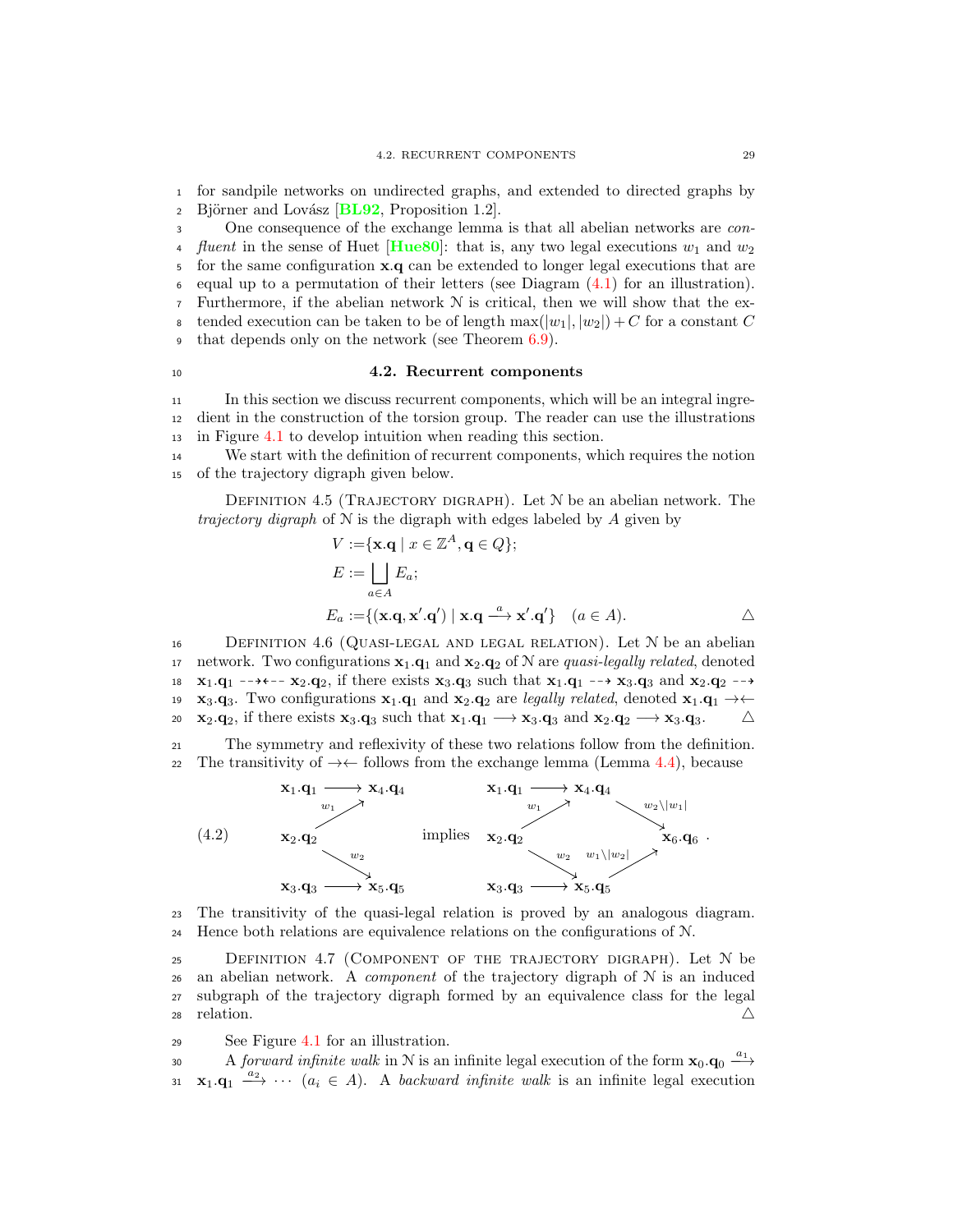

<span id="page-37-0"></span>Figure 4.1. Three different toppling networks on the bidirected cycle  $C_3$ . In each case, a portion of one component of the trajectory graph is shown. The presence of a backward infinite path / cycle / forward infinite path shows that the component is recurrent.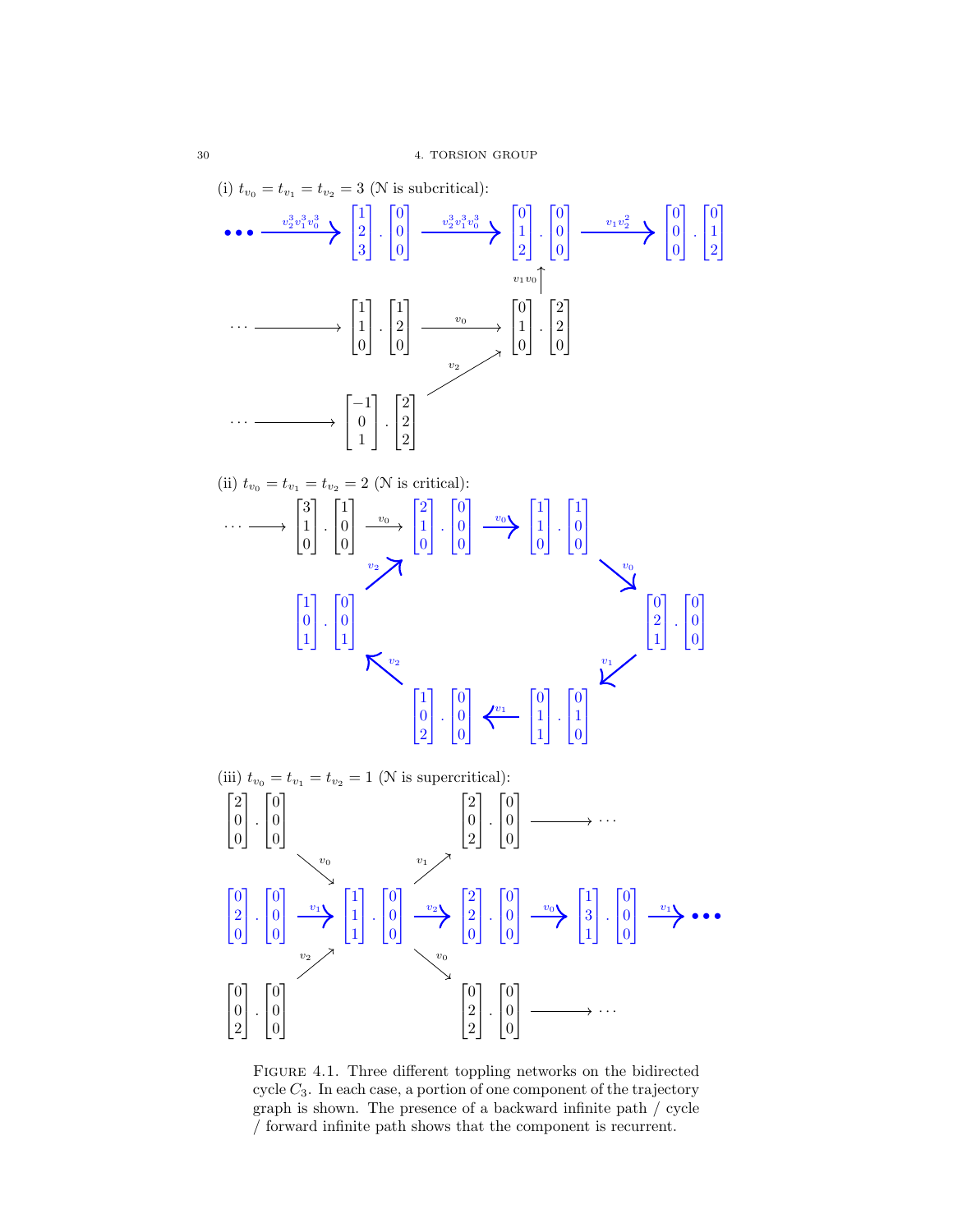$\cdots \longrightarrow {\bf x}_{-1} \cdot {\bf q}_{-1} \longrightarrow {\bf x}_0 \cdot {\bf q}_0$ . A *bidirectional infinite walk* is an infinite legal execution  $\cdots \longrightarrow_{\infty}^{\infty} \mathbf{x}_0 \cdot \mathbf{q}_0 \longrightarrow \cdots$  A bidirectional infinite walk is a cycle if there is a positive k such that  $\mathbf{x}_{i+k} \cdot \mathbf{q}_{i+k} = \mathbf{x}_i \cdot \mathbf{q}_i$  and  $a_{i+k} = a_i$  for all  $i \in \mathbb{Z}$ . An *infinite walk* 4 in N means either one of those three walks, i.e., a sequence  $\cdots \xrightarrow{a_i} \mathbf{x}_i \cdot \mathbf{q}_i \xrightarrow{a_{i+1}} \cdots$ 5 indexed by I, where I is either  $\mathbb{Z}_{\leq 0}$ ,  $\mathbb{Z}_{\geq 0}$ , or  $\mathbb{Z}$ . An *infinite path* is an infinite walk 6 in which all  $\mathbf{x}_i \cdot \mathbf{q}_i$ 's are distinct.

<span id="page-38-8"></span><sup>7</sup> Definition 4.8 (Recurrent component). Let N be an abelian network. 8 An infinite walk indexed by a set I is *diverse* if for all  $a \in A$  the set  $\{i \in I \mid a_i = a\}$ <br>9 is infinite. A component of the trajectory digraph is a *recurrent component* if it is infinite. A component of the trajectory digraph is a recurrent component if it 10 contains a diverse infinite walk.  $\triangle$ 

11 We denote by  $\overline{\text{Rec}}(\mathcal{N})$  the set of recurrent components of  $\mathcal{N}$ , and by  $\overline{\mathbf{x}.\mathbf{q}}$  the 12 component of the trajectory digraph that contains the configuration  $x.q$ .

<sup>13</sup> Assume throughout the rest of this section that N is finite and locally irre-<sup>14</sup> ducible. The first main result of this section is that, assuming recurrence, we have <sup>15</sup> the quasi-legal relation implies the legal relation.

<span id="page-38-0"></span>16 PROPOSITION 4.9. Let  $N$  be a finite and locally irreducible abelian network. If 17  $\mathbf{x}_1 \cdot \mathbf{q}_1$  and  $\mathbf{x}_2 \cdot \mathbf{q}_2$  are configurations such that  $\overline{\mathbf{x}_1 \cdot \mathbf{q}_1}$  and  $\overline{\mathbf{x}_2 \cdot \mathbf{q}_2}$  are recurrent compo-18 nents, then  $\mathbf{x}_1.\mathbf{q}_1 \dashrightarrow \leftarrow \mathbf{x}_2.\mathbf{q}_2$  implies  $\mathbf{x}_1.\mathbf{q}_1 \rightarrow \leftarrow \mathbf{x}_2.\mathbf{q}_2$ .

<sup>19</sup> We remark that Proposition [4.9](#page-38-0) for the special case of sinkless rotor networks 20 was proved in  $[T18,$  Proposition 3.7.

<sup>21</sup> The second main result of this section is a trichotomy of the recurrent compo-22 nents of N that depends on the value of  $\lambda(P)$ .

<span id="page-38-4"></span>PROPOSITION 4.10. Let  $N$  be a finite, locally irreducible, and strongly connected <sup>24</sup> abelian network. Then the following are equivalent:

- <span id="page-38-5"></span> $25$  (i) N is a subcritical network;
- <span id="page-38-6"></span>26 (ii) All recurrent components of  $N$  contain a diverse backward infinite path; 27 and
- <span id="page-38-7"></span>28 (iii) There exists a recurrent component of  $N$  that contains a diverse backward <sup>29</sup> infinite path.

<sup>30</sup> Furthermore, the same statement holds if subcritical is replaced with critical (resp. <sup>31</sup> supercritical) and diverse backward infinite path is replaced with diverse cycle (resp. <sup>32</sup> diverse forward infinite path).

<sup>33</sup> An illustration of recurrent components for each case (subcritical, critical, su-<sup>34</sup> percritical) is shown in Figure [4.1.](#page-37-0)

<sup>35</sup> We now build towards the proof of Proposition [4.9.](#page-38-0)

36 Recall from §[3.5](#page-24-0) that  $A_{\leq}$  denotes the set of subcritical letters of N, and  $A_{\geq}$ denotes the set of critical and supercritical letters of N. We say that  $\mathbf{v}, \mathbf{w} \in \mathbb{N}^A$  are <sup>38</sup> extendable vectors of N if

<span id="page-38-1"></span>39 (E1)  $\text{supp}(\mathbf{v}) = A_<$  and  $P\mathbf{v}(a) \leq \mathbf{v}(a)$  for all  $a \in A_<$ ;<br>40 (E2)  $\text{supp}(\mathbf{w}) = A_>$  and  $P\mathbf{w}(a) > \mathbf{w}(a)$  for all  $a \in A_>$ 

<span id="page-38-2"></span>(E2)  $\text{supp}(\mathbf{w}) = A_{\geq}$  and  $P\mathbf{w}(a) \geq \mathbf{w}(a)$  for all  $a \in A_{\geq}$ ; and

<span id="page-38-3"></span>41 (E3) **v** and **w** are contained in  $K$ .

Note that extendable vectors always exist. Indeed, there exist  $\mathbf{v}, \mathbf{w} \in \mathbb{N}^A$  that 43 satisfy  $(E1)$  and  $(E2)$  by the Perron-Frobenius theorem (Lemma [3.10\(](#page-24-1)[vii\)](#page-25-0)-[\(viii\)](#page-25-1)). 44 Since the total kernel K is a subgroup of  $\mathbb{Z}^A$  of finite index (by Lemma [3.7\(](#page-23-0)[i\)](#page-23-1)), we

45 can assume that  $\mathbf{v}, \mathbf{w}$  satisfy [\(E3\)](#page-38-3) (by taking their finite multiple if necessary).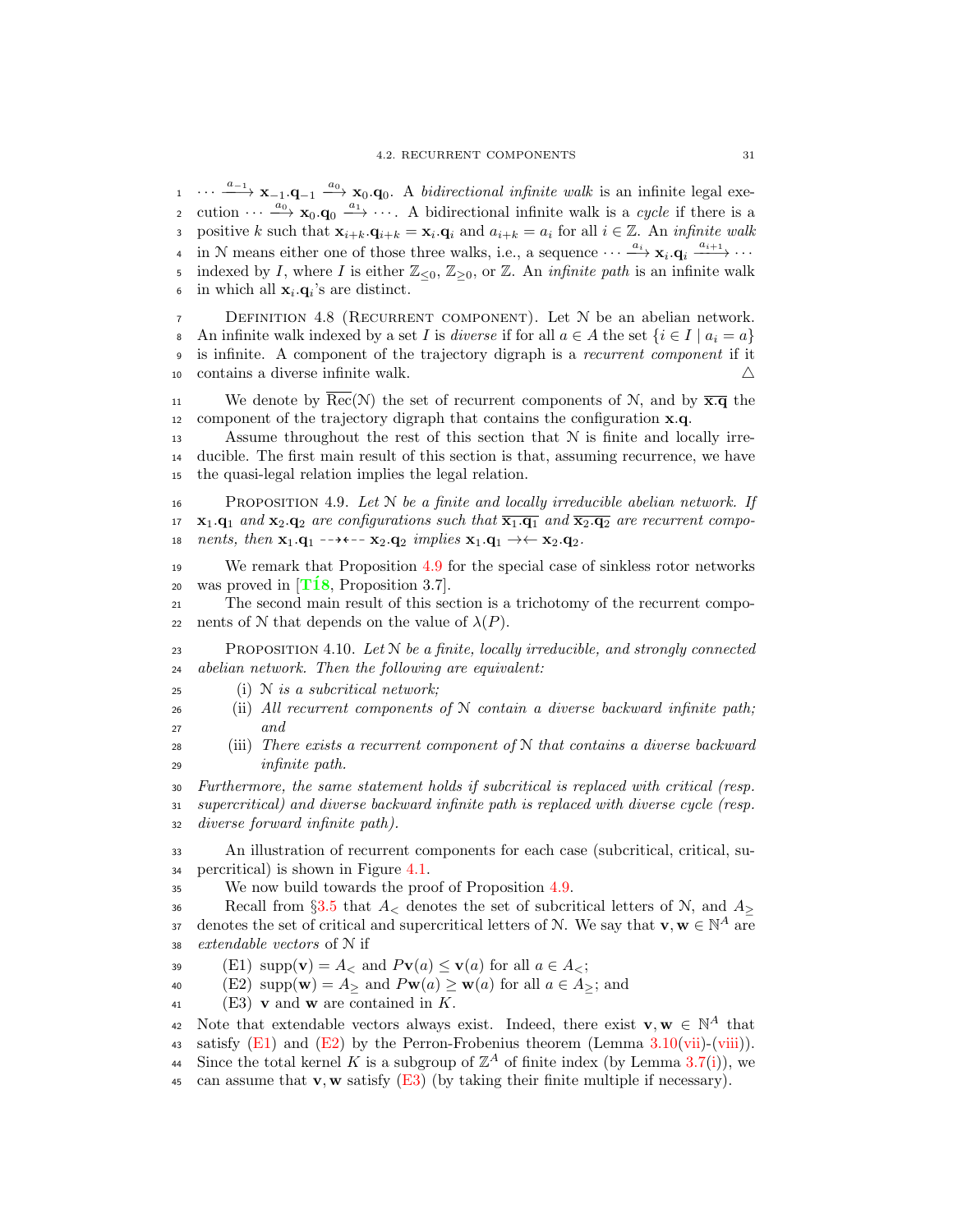1 Let  $e \in \mathbb{N}^A$  be an idempotent vector from Lemma [3.4\(](#page-22-0)[i\)](#page-22-1). The following lemma <sup>2</sup> provides a method to construct diverse infinite walks.

<span id="page-39-2"></span>3 LEMMA 4.11. Let N be a finite and locally irreducible abelian network. Let  $\mathbf{v}, \mathbf{w}$ be extendable vectors of N, Let **x**.**q** and **x'**.**q'** be configurations of N, and let  $u \in A^*$ 4 be a word such that  $\mathbf{x}' \cdot \mathbf{q}' \stackrel{u}{\longrightarrow} \mathbf{x} \cdot \mathbf{q}$ .

<span id="page-39-0"></span>6 (i) If  $|u| \geq \mathbf{v} + \mathbf{e}$ , then there exist  $v \in A^*$  and  $\mathbf{x}_{-1}, \mathbf{x}_{-2}, \ldots \in \mathbb{Z}^A$  such that  $|v| = \mathbf{v}$  and the infinite execution

$$
\cdots \xrightarrow{v} \mathbf{x}_{-2}.\mathbf{q} \xrightarrow{v} \mathbf{x}_{-1}.\mathbf{q} \xrightarrow{v} \mathbf{x}.\mathbf{q},
$$

<span id="page-39-1"></span><sup>8</sup> is legal.

(ii) If  $|u| \geq w + e$ , then there exist  $w \in A^*$  and  $\mathbf{x}_1, \mathbf{x}_2, ... \in \mathbb{Z}^A$  such that 10  $|w| = \mathbf{w}$  and the infinite execution

$$
\mathbf{x}.\mathbf{q} \stackrel{w}{\longrightarrow} \mathbf{x}_1.\mathbf{q} \stackrel{w}{\longrightarrow} \mathbf{x}_2.\mathbf{q} \stackrel{w}{\longrightarrow} \cdots,
$$

 $11$  is legal.

<sup>12</sup> Proof. We present only the proof of [\(i\)](#page-39-0), as the proof of [\(ii\)](#page-39-1) is analogous. <sup>13</sup> Write

$$
v := u \setminus (|u| - \mathbf{v}); \qquad \mathbf{y} \cdot \mathbf{p} := \pi_{|u| - |v|}(\mathbf{x}' \cdot \mathbf{q}'); \qquad \mathbf{x}_{-i} := \mathbf{x} + i(\mathbf{y} - \mathbf{x}) \quad (i \ge 0).
$$

14 Note that  $|v| = \mathbf{v}$  since  $|u| \geq \mathbf{v}$ . It suffices to show that  $\mathbf{x}_{-(i+1)} \cdot \mathbf{q} \stackrel{v}{\longrightarrow} \mathbf{x}_{-i} \cdot \mathbf{q}$  for all 15  $i \geq 0$ .<br>16 Si

Since  $|u| - |v| \ge$  e and  $\mathbf{p} = t_{|u| - |v|}(\mathbf{q}')$ , it follows from Lemma [3.4](#page-22-0)[\(i\)](#page-22-1) that **p** is locally recurrent. Since  $\pi_v(\mathbf{y} \cdot \mathbf{p}) = \pi_u(\mathbf{x}' \cdot \mathbf{q}') = \mathbf{x} \cdot \mathbf{q}$  and  $\mathbf{v} \in K$ , we then have 18  $\mathbf{q} = t_{\mathbf{v}}(\mathbf{p}) = \mathbf{p} \in \text{Loc}(\mathcal{N})$  and  $\mathbf{y} - \mathbf{x} = (I - P)\mathbf{v}$ . Then for all  $i \geq 0$ ,

$$
\pi_v(\mathbf{x}_{-(i+1)}.\mathbf{q}) = (\mathbf{x}_{-(i+1)} - (I - P)\mathbf{v}).\mathbf{q} = \mathbf{x}_{-i}.\mathbf{q}.
$$

19 Since  $\mathbf{x}' \cdot \mathbf{q}' \stackrel{u}{\longrightarrow} \mathbf{x} \cdot \mathbf{q}$  and  $\pi_{|u|-|v|}(\mathbf{x}' \cdot \mathbf{q}') = \mathbf{y} \cdot \mathbf{q}$ , the removal lemma (Lemma [4.2\)](#page-34-0) 20 implies that  $y.q \xrightarrow{v} x.q$ . Also note that  $(y-x)(a) = ((I-P)v)(a) \ge 0$  for all 21  $a \in \text{supp}(\mathbf{v})$  by [\(E1\)](#page-38-1). It then follows from Lemma [3.3\(](#page-22-2)[ii\)](#page-22-3) that

$$
\mathbf{x}_{-(i+1)}.\mathbf{q} = (\mathbf{y} + i(\mathbf{y} - \mathbf{x})).\mathbf{q} \xrightarrow{v} (\mathbf{x} + i(\mathbf{y} - \mathbf{x})).\mathbf{q} = \mathbf{x}_{-i}.\mathbf{q},
$$

22 for all  $i \geq 0$ . This completes the proof.

<sup>23</sup> As a consequence of Lemma [4.11,](#page-39-2) we show that recurrent components always <sup>24</sup> exist.

<span id="page-39-3"></span>25 COROLLARY 4.12. Let  $N$  be a finite and locally irreducible abelian network. 26 Then the set  $\overline{\text{Rec}}(\mathcal{N})$  is nonempty.

PROOF. Let  $\mathbf{q}' \in Q$  and let  $\mathbf{x}' := \max(\mathbf{v}, \mathbf{w}) + \mathbf{e}$ , where  $\mathbf{v}, \mathbf{w}$  are extendable 28 vectors of N. Let u be a word such that  $|u| = \mathbf{x}'$ . Write  $\mathbf{x} \cdot \mathbf{q} := \pi_u(\mathbf{x}' \cdot \mathbf{q}')$ , and note 29 that  $\mathbf{x}' \cdot \mathbf{q}' \stackrel{u}{\longrightarrow} \mathbf{x} \cdot \mathbf{q}$  since  $|u| = \mathbf{x}'$ .

 $30$  Since **v**, **w** are extendable vectors, it follows from Lemma [4.11](#page-39-2) that there exist 31  $v, w \in A^*$  and vectors  $\mathbf{x}'_i$   $(i \in \mathbb{Z} \setminus \{0\})$  such that  $|v| = \mathbf{v}$ ,  $|w| = \mathbf{w}$ , and the following <sup>32</sup> infinite execution

$$
\cdots \stackrel{\upsilon}{\longrightarrow} x'_{-1}.q' \stackrel{\upsilon}{\longrightarrow} x'.q' \stackrel{\upsilon}{\longrightarrow} x'_1.q' \stackrel{\upsilon}{\longrightarrow} \cdots,
$$

<sup>33</sup> is legal. It follows from the construction that the infinite execution above is a 34 diverse infinite walk in  $\overline{\mathbf{x}.q}$ . Hence  $\overline{\mathbf{x}.q}$  is a recurrent component, which shows that

 $\overline{\text{Rec}}(\mathcal{N})$  is nonempty.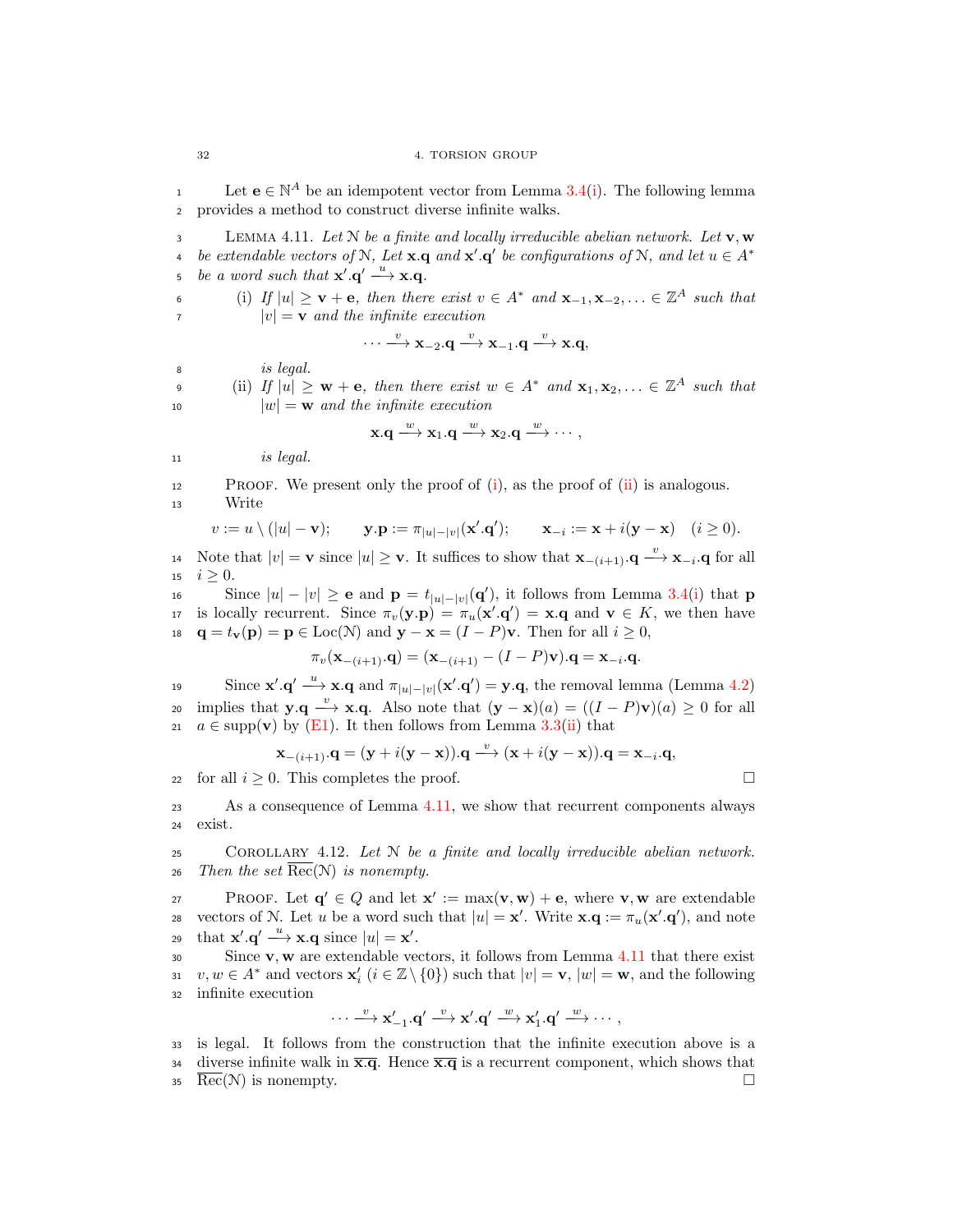1 A strongly diverse infinite walk in  $N$  is a sequence of legal executions

$$
\cdots \xrightarrow{v} x_{-2}.q \xrightarrow{v} x_{-1}.q \xrightarrow{v} x_0.q_0 \xrightarrow{w} x_1.q \xrightarrow{w} x_2.q \xrightarrow{w} \cdots
$$

<sup>2</sup> such that

<sup>3</sup> (i) The state q is locally recurrent;

4 (ii)  $\text{supp}(|v|) = A_<$  and  $P|v|(a) \le |v|(a)$  for all  $a \in A_<$ ; and

5 (iii)  $\text{supp}(|w|) = A_{\geq}$  and  $P|w|(a) \geq |w|(a)$  for all  $a \in A_{\geq}$ .

<span id="page-40-0"></span>6 LEMMA 4.13. Let  $N$  be a finite and locally irreducible abelian network. A com-<sup>7</sup> ponent of the trajectory digraph is a recurrent component if and only if it contains <sup>8</sup> a strongly diverse infinite walk.

<sup>9</sup> Proof. It suffices to prove the only if direction, as the if direction follows from <sup>10</sup> the fact that a strongly diverse infinite walk is also diverse.

11 Let  $\cdots \xrightarrow{a_i} \mathbf{x}_i \cdot \mathbf{q}_i \xrightarrow{a_{i+1}} \cdots (i \in I)$  be a diverse infinite walk in the recurrent 12 component. Since the walk is diverse, there exist  $j \in I$  and  $k \geq 1$  such that 13  $u := a_{j+1} \cdots a_k$  satisfies  $|u| \ge \max(\mathbf{v}, \mathbf{w}) + \mathbf{e}$ , where  $\mathbf{v}, \mathbf{w}$  are extendable vectors of 14  $\mathcal{N}$ .  $\mathcal{N}$ .

15 Write  $\mathbf{x}' \cdot \mathbf{q}' := \mathbf{x}_j \cdot \mathbf{q}_j$  and  $\mathbf{x} \cdot \mathbf{q} := \mathbf{x}_{j+k} \cdot \mathbf{q}_{j+k}$ , and note that  $\mathbf{x}' \cdot \mathbf{q}' \stackrel{u}{\longrightarrow} \mathbf{x} \cdot \mathbf{q}$ . Also 16 note that we have  $\mathbf{q} = t_u \mathbf{q}_i$  is locally recurrent by Lemma [3.4](#page-22-0)[\(i\)](#page-22-1) since  $|u| \ge \mathbf{e}$ .

By Lemma [4.11,](#page-39-2) there exist  $v, w \in A^*$  and  $\mathbf{x}_i$   $(i \in \mathbb{Z} \setminus \{0\})$  such that  $|v| = \mathbf{v}$ ,  $|w| = \mathbf{w}$ , and the following infinite execution

$$
\cdots \xrightarrow{v} \mathbf{x}_{-2}.\mathbf{q} \xrightarrow{v} \mathbf{x}_{-1}.\mathbf{q} \xrightarrow{v} \mathbf{x}.\mathbf{q} \xrightarrow{w} \mathbf{x}_1.\mathbf{q} \xrightarrow{w} \mathbf{x}_2.\mathbf{q} \xrightarrow{w} \cdots
$$

<sup>19</sup> is legal. This infinite execution is a strongly diverse infinite walk in the given <sup>20</sup> recurrent component, which proves the claim.

<sup>21</sup> We now present the proof of Proposition [4.9.](#page-38-0)

22 PROOF OF PROPOSITION [4.9.](#page-38-0) By Lemma [4.13](#page-40-0) and the transitivity of  $-\rightarrow$ and  $\rightarrow \leftarrow$ , we can without loss of generality assume that  $x_i \cdot q_i$  is contained in a 24 strongly diverse infinite walk for  $i \in \{1, 2\}$  (by taking another configuration in the <br>25 recurrent component if necessary). In particular, each  $\alpha_i$  is a locally recurrent state. recurrent component if necessary). In particular, each  $q_i$  is a locally recurrent state. For  $i \in \{1,2\}$  let  $\mathbf{v}_i, \mathbf{w}_i \in \mathbb{N}^A$  and  $\mathbf{x}_3. \mathbf{q}_3$  be configurations such that  $\text{supp}(\mathbf{v}_i)$ 27  $A_{\leq}$ , supp $(\mathbf{w}_i) = A_{\geq}$ , and  $\mathbf{x}_i \cdot \mathbf{q}_i$   $\stackrel{\mathbf{v}_i + \mathbf{w}_i}{\dashrightarrow}$   $\mathbf{x}_3 \cdot \mathbf{q}_3$ . (Note that  $\mathbf{v}_i, \mathbf{w}_i$ , and  $\mathbf{x}_3 \cdot \mathbf{q}_3$ 28 exist because  $\mathbf{x}_1 \cdot \mathbf{q}_1 \rightarrow \cdots \rightarrow \mathbf{x}_2 \cdot \mathbf{q}_2$ . By the abelian property (Lemma [3.1](#page-21-0)[\(ii\)](#page-21-1)) and 29 Lemma [3.5\(](#page-22-4)[ii\)](#page-22-5), there exist (unique)  $\mathbf{x}'_i \cdot \mathbf{q}'_i$  with  $\mathbf{q}'_i \in \text{Loc}(\mathcal{N})$   $(i \in \{1, 2, 3\})$  such that <sup>30</sup> this diagram commutes.

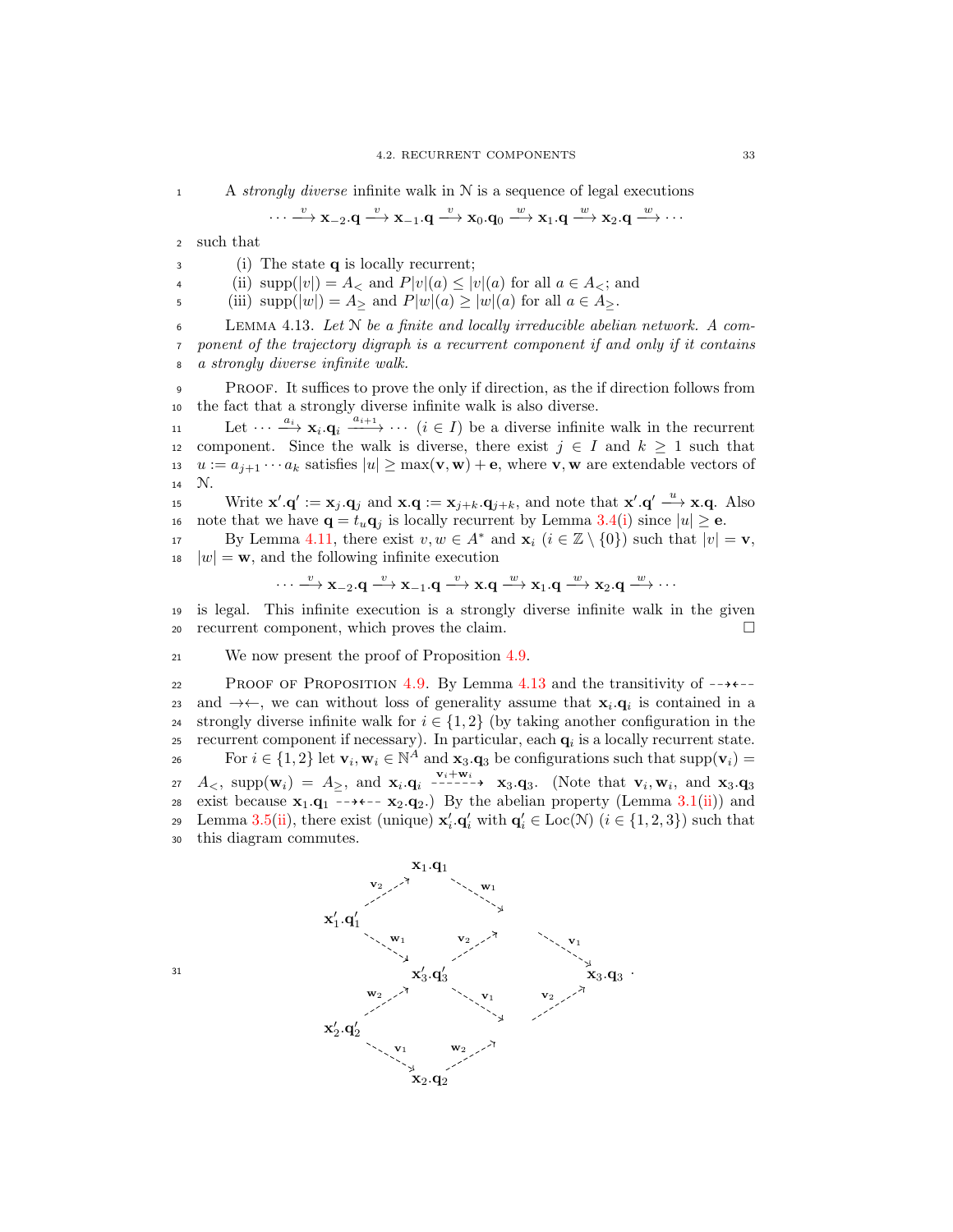For  $i \in \{1,2\}$ , there exist  $v_i, v'_i, w'_i \in A^*$ ,  $\mathbf{y}_i, \mathbf{y}'_i \in \mathbb{Z}^A$ , and  $\mathbf{p}_i, \mathbf{p}'_i \in \text{Loc}(\mathcal{N})$  such 1 <sup>2</sup> that (details are given after Diagram [\(4.3\)](#page-41-0)):



Indeed, let *i*, *j* be distinct elements in  $\{1, 2\}$ . By the assumption that  $\mathbf{x}_i \cdot \mathbf{q}_i$  is contained in a strongly diverse infinite walk, we get the solid arrow  $\frac{v'_i}{\longrightarrow}$ , where  $v'_i$ 4 is a word such that  $|v'_i| \geq \mathbf{v}_j$ . Similarly, we get the solid arrow  $\frac{w'_i}{\longrightarrow}$ , where  $w'_i$  is a • word such that  $|w'_i| \geq w_i$ . By the removal lemma (Lemma [4.2\)](#page-34-0) and the assumption that  $|w'_i| \geq \mathbf{w}_i$ , we get the solid arrow  $\frac{w'_i \setminus \mathbf{w}_i}{\cdot}$  in Diagram [\(4.3\)](#page-41-0). By the abelian s property, the assumption that  $|v'_i| \geq \mathbf{v}_j$ , and Lemma [3.5](#page-22-4)[\(ii\)](#page-22-5), we get the dashed 9 arrow  $\frac{v'_i \setminus v_j}{1 - v_j}$  in Diagram [\(4.3\)](#page-41-0). Write  $v_j := v'_i \setminus (|v'_i| - v_j)$ . Note that  $|v_j| = v_j$ 10 because  $|v'_i| \geq \mathbf{v}_j$ , and in particular supp $(|v_j|) = A_{\leq}$ . By the removal lemma, we 11 get the solid (cyan) arrow  $\stackrel{v_j}{\longrightarrow}$  in Diagram [\(4.3\)](#page-41-0). By the removal lemma and the 12 fact that supp $(|v_j|) = A_<$  and supp $(\mathbf{w}_i) = A_{\geq}$  are disjoint sets, we get the solid 13 (yellow) arrow  $\stackrel{v_j}{\longrightarrow}$  in Diagram [\(4.3\)](#page-41-0).

<sup>14</sup> The conclusion of the lemma now follows from Diagram [\(4.3\)](#page-41-0) and the transi-15 tivity of the legal relation (Diagram  $(4.2)$ ).

<sup>16</sup> We now build towards the proof of Proposition [4.10.](#page-38-4) We start by checking [\(i\)](#page-38-5) <sup>17</sup> implies [\(ii\)](#page-38-6) for subcritical and supercritical case.

<span id="page-41-1"></span><sup>18</sup> Lemma 4.14. Let N be a finite, locally irreducible, and strongly connected sub-19 critical (resp. supercritical) network. Then any strongly diverse infinite walk in  $N$ <sup>20</sup> is a diverse backward (resp. forward) infinite path.

<sup>21</sup> Proof. We present only the proof of the subcritical case, as the proof of the <sup>22</sup> supercritical case is analogous.

23 Since  $N$  is subcritical, a strongly diverse infinite walk of  $N$  is of the form

$$
\cdots \xrightarrow{v} \mathbf{x}_{-2}.\mathbf{q} \xrightarrow{v} \mathbf{x}_{-1}.\mathbf{q} \xrightarrow{v} \mathbf{x}.\mathbf{q},
$$

24 where v is a word such that supp( $|v|$ ) = A. Note that the infinite execution above<br>25 is a diverse backward infinite walk. Hence it suffices to show that this infinite walk <sup>25</sup> is a diverse backward infinite walk. Hence it suffices to show that this infinite walk <sup>26</sup> is a path.

<sup>27</sup> Suppose to the contrary that this infinite walk is not a path. Then there exists a configuration  $\mathbf{x}' \cdot \mathbf{q}'$  and a nonempty word w such that the execution  $\mathbf{x}' \cdot \mathbf{q}' \xrightarrow{w} \mathbf{x}' \cdot \mathbf{q}'$ 28

<span id="page-41-0"></span>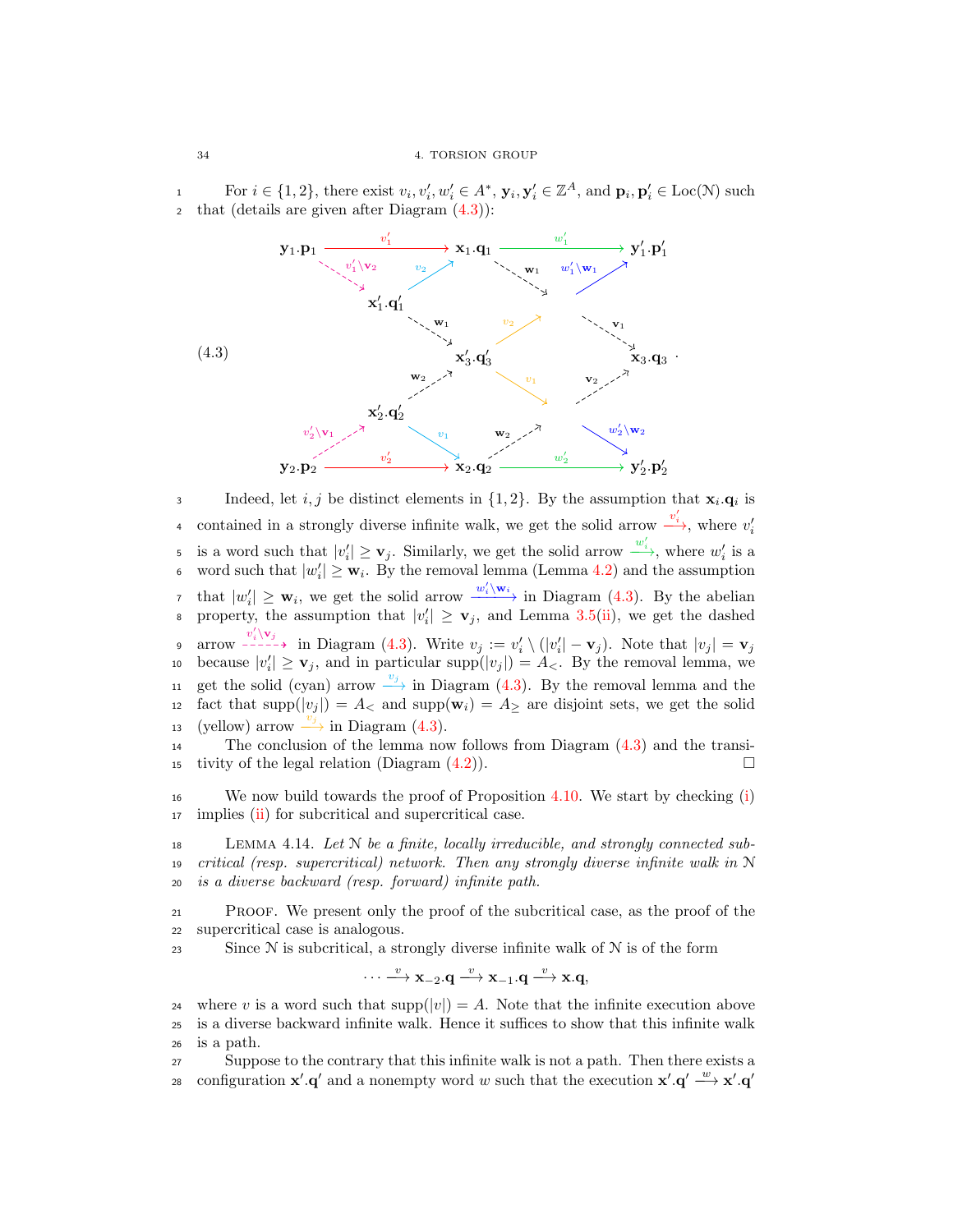<sup>1</sup> is legal and is a subsequence of the infinite walk above. By Lemma [3.9,](#page-23-2) we then <sup>2</sup> have:

$$
P|w| = \mathbf{x}' + |w| - \mathbf{x}' = |w|.
$$

3 The Perron-Frobenius theorem (Lemma [3.10\(](#page-24-1)[iii\)](#page-25-2)) then implies that  $\lambda(P) = 1$ , con-4 tradicting the assumption that  $N$  is subcritical. This proves the claim.  $\Box$ 

<sup>5</sup> We will use the following version of Dickson's lemma to check [\(i\)](#page-38-5) implies [\(ii\)](#page-38-6) 6 for critical case. A sequence of vectors  $x_1, x_2, \ldots$  in  $\mathbb{Z}^A$  has a lower bound if there v exists  $\mathbf{x} \in \mathbb{Z}^A$  such that  $\mathbf{x}_i \geq \mathbf{x}$  for all  $i \geq 1$ .

8 LEMMA 4.15 ( $[\text{Dic13}, \text{ Dickson's lemma}])$  $[\text{Dic13}, \text{ Dickson's lemma}])$  $[\text{Dic13}, \text{ Dickson's lemma}])$ . Let  $\mathbf{x}_1, \mathbf{x}_2, \ldots$  be a sequence of vec- $\quad$  tors in  $\mathbb{Z}^A$  that has a lower bound. Then there exist integers  $j, k \geq 1$  such that 10  $\mathbf{x}_j \leq \mathbf{x}_{j+k}$ .

11 Denote by **0** the vector in  $\mathbb{Z}^A$  with all entries being equal to 0.

<span id="page-42-0"></span> $12$  LEMMA 4.16. Let N be a finite, locally irreducible, and strongly connected crit-13 ical network. Then any strongly diverse infinite walk in  $N$  is a diverse cycle.

**PROOF.** Since  $N$  is critical, a strongly diverse infinite walk of  $N$  is of the form

$$
x.q\stackrel{w}{\longrightarrow}x_1.q\stackrel{w}{\longrightarrow}x_2.q\stackrel{w}{\longrightarrow}\cdots
$$

15 where w is a word such that  $\text{supp}(|w|) = A$ . Hence it suffices to show  $\mathbf{x}_1 = \mathbf{x}$ .<br>
16 By Lemma 3.3(iii), the sequence  $\mathbf{x}_0, \mathbf{x}_1, \dots$  is lower bounded by the ve

By Lemma [3.3\(](#page-22-2)[iii\)](#page-22-6), the sequence  $x_0, x_1, \ldots$  is lower bounded by the vector  $x \in \mathbb{Z}^A$  given by  $\mathbf{x}(a) := \min\{\mathbf{x}_0(a), 0\}$   $(a \in A)$ . By Dickson's lemma, there exist 18 integers  $j, k \geq 1$  such that  $\mathbf{x}_i \leq \mathbf{x}_{i+k}$ .

19 Since  $\mathbf{x}_j \cdot \mathbf{q}_j \xrightarrow{w^k} \mathbf{x}_{j+k} \cdot \mathbf{q}_{j+k}$  and  $\mathbf{q}_{j+k} = \mathbf{q}_j$ , we have by Lemma [3.9](#page-23-2) that

$$
(P - I)|w| = \frac{\mathbf{x}_{j+k} - \mathbf{x}_j}{k} \ge \mathbf{0}.
$$

<sup>20</sup> Since N is strongly connected and critical, it follows from the Perron-Frobenius 21 theorem (Lemma [3.10\(](#page-24-1)[iii\)](#page-25-2)) that  $(P - I)|w| = 0$ . This implies that

$$
\mathbf{x}_1 - \mathbf{x} = (P - I)|w| = \mathbf{0},
$$

22 as desired.  $\square$ 

<sup>23</sup> We now present the proof of Proposition [4.10.](#page-38-4)

24 PROOF OF PROPOSITION  $4.10.$  [\(i\)](#page-38-5) implies [\(ii\)](#page-38-6): This follows from Lemma  $4.13$ , <sup>25</sup> Lemma [4.14,](#page-41-1) and Lemma [4.16.](#page-42-0)

<sup>26</sup> [\(ii\)](#page-38-6) implies [\(iii\)](#page-38-7) is straightforward.

<sup>27</sup> [\(iii\)](#page-38-7) implies [\(i\)](#page-38-5): We present only the proof of the subcritical case, as the proof <sup>28</sup> of the other two cases are analogous.

29 By  $(iii)$ , there exists a diverse infinite path in  $N$  of the form

$$
\cdots \xrightarrow{v_3} \mathbf{x}_{-2}.\mathbf{q} \xrightarrow{v_2} \mathbf{x}_{-1}.\mathbf{q} \xrightarrow{v_1} \mathbf{x}.\mathbf{q},
$$

where  $v_1, v_2 \dots$  are words such that  $\text{supp}(|v_i|) = A$ . Note that  $\mathbf{x}_i \neq \mathbf{x}_j$  for distinct  $31$  *i* and *j* since the infinite walk above is a path.

- Since  $\mathbf{x}_{-(i+1)}\cdot \mathbf{q} \xrightarrow{v_{i+1}} \mathbf{x}_{-i}\cdot \mathbf{q}$  and supp $(|v_{i+1}|) = A$  for any  $i \geq 0$ , we have by
- 133 Lemma [3.3](#page-22-2)[\(iii\)](#page-22-6) that  $\mathbf{x}_{-i}$  is a nonnegative vector for any  $i \geq 0$ . By Dickson's lemma,
- there exist integers  $j, k \geq 1$  such that  $\mathbf{x}_{-j} \leq \mathbf{x}_{-(j+k)}$ .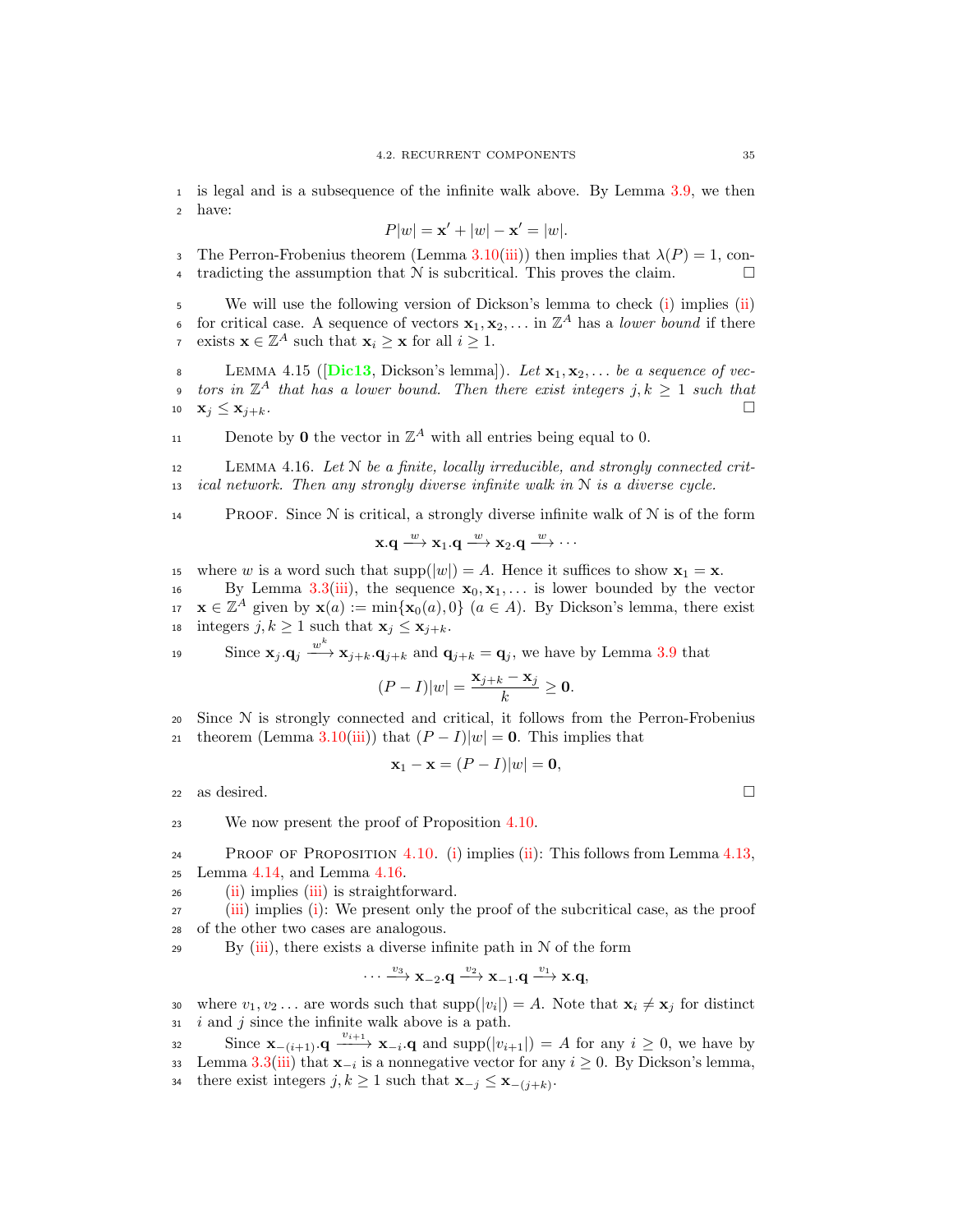1 Write  $v := v_k v_{k-1} \dots v_{j+1}$ . Now note that

$$
(I - P)|v| = \mathbf{x}_{-(j+k)} - \mathbf{x}_{-j} \ge \mathbf{0},
$$

2 where the first equality is due to Lemma [3.9.](#page-23-2) Also note that  $(I - P)|v| = \mathbf{x}_{-(j+k)} -$ <br>3  $\mathbf{x}_{-i}$  is not equal to 0 since  $\mathbf{x}_{-(j+k)} \neq \mathbf{x}_{-i}$  by assumption. Since N is strongly  $\mathbf{x}_{-j}$  is not equal to 0 since  $\mathbf{x}_{-(j+k)} \neq \mathbf{x}_{-j}$  by assumption. Since N is strongly <sup>4</sup> connected, it then follows from the Perron-Frobenius theorem (Lemma [3.10](#page-24-1)[\(iii\)](#page-25-2)) 5 that  $\lambda(P)$  is strictly less than 1, as desired.

### <span id="page-43-3"></span><sup>6</sup> 4.3. Construction of the torsion group

<sup>7</sup> In this section we define the torsion group for any abelian network by building 8 on results from  $\S4.2$ . The reader can use the networks from Example [3.17](#page-31-0) to develop intuition when reading this section. intuition when reading this section.

<span id="page-43-0"></span>DEFINITION 4.17 (SHIFT MONOID). Let  $N$  be an abelian network. The monoid  $\mathbb{N}^A$  acts on  $\overline{\text{Rec}}(\mathcal{N})$  by

$$
\phi : \mathbb{N}^A \to \text{End}(\overline{\text{Rec}}(\mathcal{N}))
$$

$$
\phi(\mathbf{n})(\overline{\mathbf{x}.\mathbf{q}}) := \overline{(\mathbf{x} + \mathbf{n}).\mathbf{q}}.
$$

10 The *shift monoid* is the monoid  $\mathcal{M}(\mathcal{N}) := \phi(\mathbb{N}^A)$ .

11 It follows from Lemma [3.3\(](#page-22-2)[ii\)](#page-22-3) that  $\overline{(x + n)q}$  does not depend on the choice of 12 x.q, and is a recurrent component if  $\overline{x}.\overline{q}$  is recurrent. Hence the monoid action in <sup>13</sup> Definition [4.17](#page-43-0) is well-defined.

14 Note that  $\mathcal{M}(\mathcal{N})$  is generated by the set  $\{\phi(|a|) \mid a \in A\}$ , and hence is a 15 finitely generated commutative monoid. We denote by  $\mathcal{K}(\mathcal{N})$  the Grothendieck 16 group (see §[2.1\)](#page-16-0) of M. We remark that  $\mathcal{M}(\mathcal{N})$ ,  $\mathcal{K}(\mathcal{N})$ , and  $\overline{\text{Rec}}(\mathcal{N})$  can be infinite;<br>17 see Example 4.22(ii). see Example  $4.22(i)$  $4.22(i)$ .

<span id="page-43-4"></span>18 DEFINITION 4.18 (TORSION GROUP). Let  $N$  be an abelian network. The tor-19 *sion group* of  $N$  is

$$
Tor(\mathcal{N}) := \tau(\mathcal{K}(\mathcal{N})),
$$

20 the torsion subgroup of the Grothendieck group of  $\mathcal{M}(\mathcal{N})$ .

<span id="page-43-1"></span>21 DEFINITION 4.19 (INVERTIBLE RECURRENT COMPONENT). Let  $N$  be an abelian 22 network. A recurrent component  $\overline{\mathbf{x} \cdot \mathbf{q}}$  is *invertible* if, for any  $g \in \text{Tor}(\mathcal{N})$  and any 23  $\mathbf{n}, \mathbf{n}' \in \mathbb{N}^A$  such that  $g = \overline{(\phi(\mathbf{n}), \phi(\mathbf{n}'))}$ , there exists  $\overline{\mathbf{x}', \mathbf{q}'} \in \overline{\text{Rec}}(\mathcal{N})$  such that

$$
\overline{(\mathbf{x} + \mathbf{n}) \cdot \mathbf{q}} = \overline{(\mathbf{x'} + \mathbf{n'}) \cdot \mathbf{q'}}
$$

.

24 We denote by  $\overline{\text{Rec}}(\mathcal{N})^{\times}$  the set of invertible recurrent components of  $\mathcal{N}$ .  $\Delta$ 

25 Note that not all recurrent components are invertible; see Example [4.22\(](#page-44-0)[ii\)](#page-44-1).

26 Assume throughout the rest of this section that  $N$  is a finite and locally irre-<sup>27</sup> ducible abelian network, unless stated otherwise.

<span id="page-43-2"></span>DEFINITION 4.20 (ACTION OF Tor(N) ON  $\overline{\text{Rec}}(\mathcal{N})^{\times}$ ). Let N be a finite and locally irreducible abelian network. The group  $Tor(N)$  acts on  $\overline{\text{Rec}}(N)^{\times}$  by

$$
Tor(\mathcal{N}) \times \overline{Rec}(\mathcal{N})^{\times} \to \overline{Rec}(\mathcal{N})^{\times}
$$

$$
(g, \overline{\mathbf{x}.\mathbf{q}}) \mapsto \overline{\mathbf{x}^{\prime}.\mathbf{q}^{\prime}},
$$

where  $\overline{\mathbf{x}',\mathbf{q}'}$  is as in Definition [4.19.](#page-43-1)  $\triangle$ 

$$
36
$$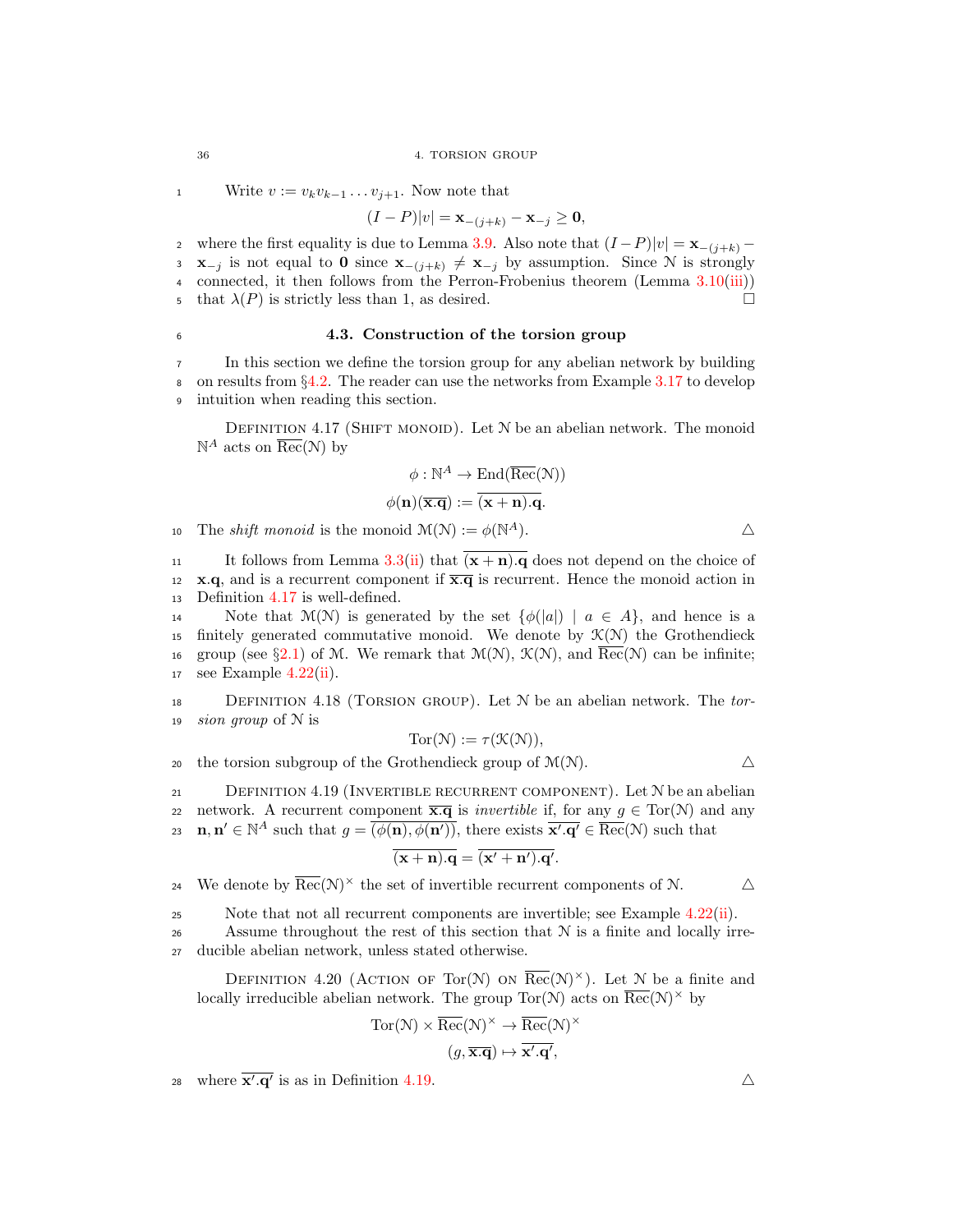<sup>1</sup> We will show later in Lemma [4.23\(](#page-45-0)[iii\)](#page-45-1) that this group action is well-defined. 2 Note that the action of  $Tor(N)$  is not defined for recurrent components that are not <sup>3</sup> invertible.

<sup>4</sup> We now state the main result of this section. Recall the definition of the total 5 kernel K (Definition [3.6\)](#page-23-3) and the production matrix  $P$  (Definition [3.8\)](#page-23-4). Recall that the action of a monoid M on a set X is free if, for any  $x \in X$  and  $m, m' \in M$ , we have  $mx = m'x$  implies that  $m = m'$ . The action of M on X is transitive if X is s nonempty and for any  $x, x' \in X$  there exists  $m \in \mathcal{M}$  such that  $x' = mx$ .

<span id="page-44-2"></span>9 THEOREM 4.21. Let N be a finite and locally irreducible abelian network. Then

- <span id="page-44-3"></span>10 (i)  $\overline{\text{Rec}}(\mathcal{N})^{\times}$  is nonempty.
- <span id="page-44-4"></span>11 (ii)  $Tor(N)$  is a finite abelian group that acts freely on  $\overline{Rec}(N)^{\times}$ .

<span id="page-44-5"></span>(iii) The map  $\phi : \mathbb{N}^A \to \text{End}(\text{Rec}(\mathbb{N}))$  induces an isomorphism of abelian arouns <sup>13</sup> groups

$$
\mathcal{K}(\mathcal{N}) \simeq \mathbb{Z}^A / (I - P)K.
$$

<sup>14</sup> We remark that Theorem [1.1,](#page-11-0) stated in the introduction, is a direct corollary <sup>15</sup> of Theorem [4.21.](#page-44-2)

16 Note that the action of the torsion group on  $\overline{\text{Rec}}(\mathcal{N})^{\times}$  is in general not transitive; 17 see Example [4.22](#page-44-0)[\(ii\)](#page-44-1). In §[4.4.](#page-46-0) The torsion group is a generalization of the critical <sup>18</sup> group for halting networks as defined in [[BL16c](#page-92-1)]. We will discuss this in more <sup>19</sup> details in §[4.4.](#page-46-0)

<span id="page-44-0"></span>20 EXAMPLE 4.22. Consider the toppling network  $\mathcal{N}_t$  (Example [3.17\)](#page-31-0) on the bidi-21 rected cycle  $C_3$  with threshold  $t_{v_0} = t_{v_1} = t_{v_2} =: t$ .

(i) If  $t = 3$  (note that  $\mathcal{N}_3$  is subcritical), then

$$
Tor(\mathcal{N}_3) = \mathbb{Z}^V / \left\langle \begin{bmatrix} 3 \\ -1 \\ -1 \end{bmatrix}, \begin{bmatrix} -1 \\ 3 \\ -1 \end{bmatrix}, \begin{bmatrix} -1 \\ -1 \\ 3 \end{bmatrix} \right\rangle_{\mathbb{Z}} = \mathbb{Z}_4 \oplus \mathbb{Z}_4.
$$

 $22 \text{ N}_3$  has sixteen recurrent components, namely all permutations of these five:

$$
\left\{\overline{\mathbf{x}.\mathbf{q}} \middle| \mathbf{x} = \begin{bmatrix} 0 \\ 0 \\ 0 \end{bmatrix}, \mathbf{q} \in \left\{ \begin{bmatrix} 0 \\ 1 \\ 2 \end{bmatrix}, \begin{bmatrix} 1 \\ 1 \\ 2 \end{bmatrix}, \begin{bmatrix} 0 \\ 2 \\ 2 \end{bmatrix}, \begin{bmatrix} 1 \\ 2 \\ 2 \end{bmatrix}, \begin{bmatrix} 2 \\ 2 \\ 2 \end{bmatrix} \right\} \right\}.
$$

23 All sixteen recurrent components of  $\mathcal{N}_3$  are invertible, and the action of Tor( $\mathcal{N}_3$ )

24 on  $\overline{\text{Rec}}(\mathcal{N}_3)^{\times}$  is free and transitive.

<span id="page-44-1"></span>(ii) If  $t = 2$  (note that  $\mathcal{N}_2$  is critical), then:

$$
Tor(N_2) = \tau \left( \mathbb{Z}^V / \left\langle \begin{bmatrix} 2 \\ -1 \\ -1 \end{bmatrix}, \begin{bmatrix} -1 \\ 2 \\ -1 \end{bmatrix}, \begin{bmatrix} -1 \\ -1 \\ 2 \end{bmatrix} \right\rangle_{\mathbb{Z}} \right)
$$

$$
= \tau(\mathbb{Z}_3 \oplus \mathbb{Z}) = \mathbb{Z}_3.
$$

25 The recurrent components of  $\mathcal{N}_2$  are given by

$$
\overline{{\rm Rec}}(\mathcal{N}_2)=\bigsqcup_{m\geq 3}\overline{{\rm Rec}}(\mathcal{N}_2,m),
$$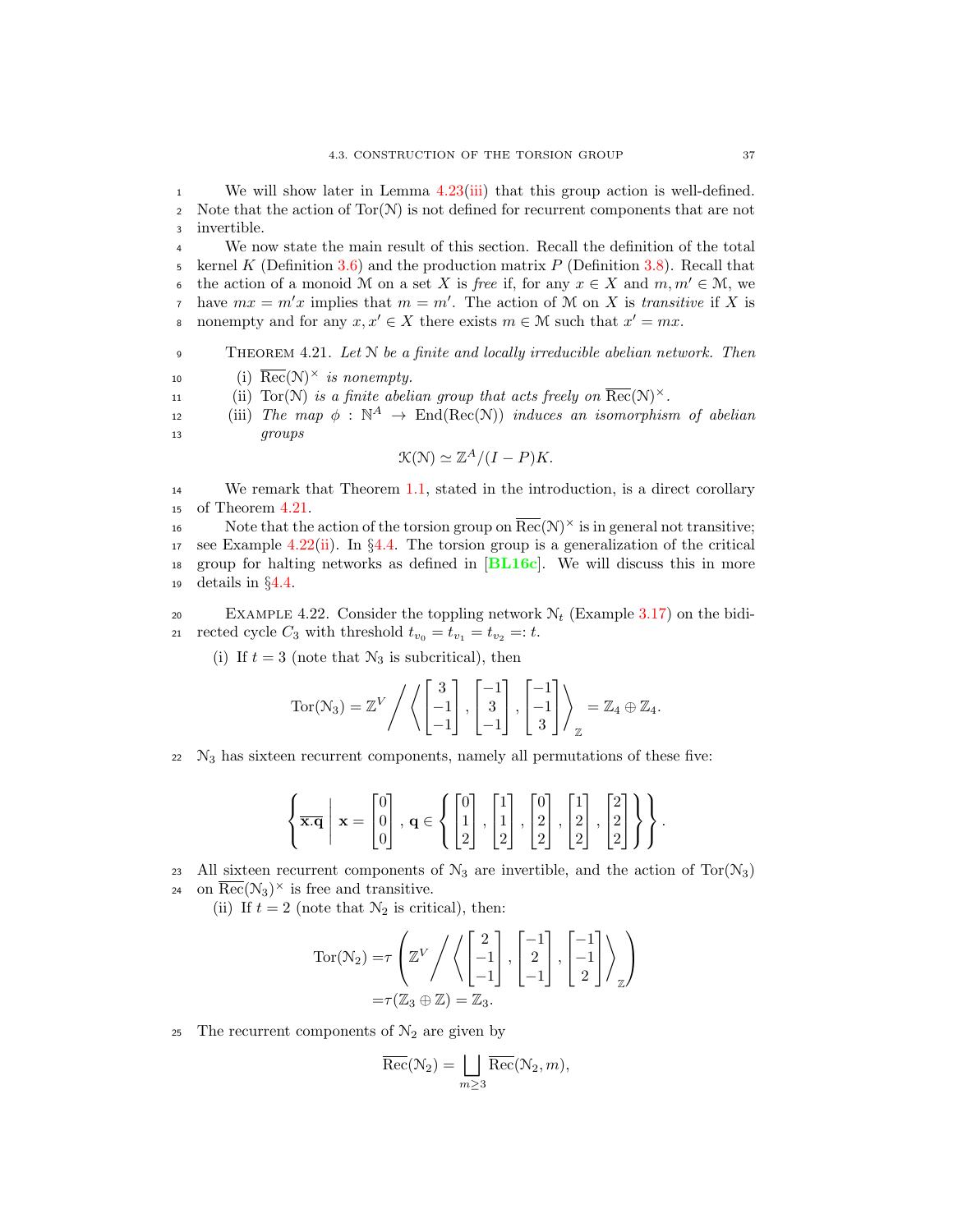where

$$
\overline{\text{Rec}}(\mathcal{N}_2,3) = \left\{ \overline{\mathbf{x}.\mathbf{q}} \middle| \mathbf{q} = \begin{bmatrix} 0 \\ 0 \\ 0 \end{bmatrix}, \mathbf{x} \in \left\{ \begin{bmatrix} 0 \\ 1 \\ 2 \end{bmatrix}, \begin{bmatrix} 0 \\ 2 \\ 1 \end{bmatrix} \right\} \right\},
$$

and, for  $m \geq 4$ ,

$$
\overline{\text{Rec}}(\mathcal{N}_2, m) = \left\{ \overline{\mathbf{x}.q} \middle| \mathbf{q} = \begin{bmatrix} 0 \\ 0 \\ 0 \end{bmatrix}, \mathbf{x} \in \left\{ \begin{bmatrix} 0 \\ 1 \\ m-1 \end{bmatrix}, \begin{bmatrix} 0 \\ 2 \\ m-2 \end{bmatrix}, \begin{bmatrix} 1 \\ 1 \\ m-2 \end{bmatrix} \right\} \right\}.
$$

1 The invertible recurrent components of  $\mathcal{N}_2$  are given by:

$$
\overline{\text{Rec}}(\mathcal{N}_2)^{\times} = \bigsqcup_{m \ge 4} \overline{\text{Rec}}(\mathcal{N}_2, m).
$$

- 2 In particular, the two recurrent components in  $\overline{\text{Rec}}(\mathcal{N}_2, 3)$  are not invertible, and <sup>3</sup> hence the torsion group does not act on them.
- Note that the action of  $Tor(N_2)$  on  $\overline{Rec}(N_2)^\times$  is free but not transitive, as each  $\overline{\text{Rec}}(\mathcal{N}_2, m)$  for  $m \geq 4$  is an orbit of this action.

(iii) If  $t = 1$  (note that  $\mathcal{N}_1$  is supercritical), then

Tor(N<sub>1</sub>) = 
$$
\mathbb{Z}^V / \left\langle \begin{bmatrix} 1 \\ -1 \\ -1 \end{bmatrix}, \begin{bmatrix} -1 \\ 1 \\ -1 \end{bmatrix}, \begin{bmatrix} -1 \\ -1 \\ 1 \end{bmatrix} \right\rangle_{\mathbb{Z}} = \mathbb{Z}_2 \oplus \mathbb{Z}_2.
$$

 $\mathcal{N}_1$  has four recurrent components:

$$
\left\{\overline{\mathbf{x}.\mathbf{q}} \middle| \mathbf{q} = \begin{bmatrix}0\\0\\0\end{bmatrix}, \mathbf{x} \in \left\{\begin{bmatrix}1\\0\\0\end{bmatrix}, \begin{bmatrix}0\\1\\0\end{bmatrix}, \begin{bmatrix}0\\0\\1\end{bmatrix}, \begin{bmatrix}1\\1\\1\end{bmatrix}\right\} \right\}.
$$

6 All four recurrent components of  $\mathcal{N}_1$  are invertible, and the action of Tor $(\mathcal{N}_1)$  on  $\overline{\text{Rec}}(\mathcal{N}_1)^{\times}$  is free and transitive.  $\triangle$ 

<sup>8</sup> Our strategy of proving Theorem [4.21](#page-44-2) is to apply Proposition [2.5](#page-18-0) to the setting 9 of Theorem [4.21.](#page-44-2) In order to do so, we need to check that the action of  $\mathcal{M}(\mathcal{N})$  on  $10 \text{ Rec}(\mathcal{N})$  satisfies the conditions in Proposition [2.5,](#page-18-0) and that requires the following <sup>11</sup> technical lemma.

<sup>12</sup> Recall the definition of injective action from Definition [2.1.](#page-16-1)

<span id="page-45-0"></span><sup>13</sup> Lemma 4.23. Let N be a finite and locally irreducible abelian network. Then

<span id="page-45-2"></span>14 (i) For any  $\mathbf{n}, \mathbf{n}' \in \mathbb{N}^A$ , we have  $\phi(\mathbf{n}) = \phi(\mathbf{n}')$  if and only if  $\mathbf{n} - \mathbf{n}' \in (I - P)K$ ;

<span id="page-45-4"></span>15 (ii) The action of  $\mathcal{M}(\mathcal{N})$  on  $\overline{\text{Rec}}(\mathcal{N})$  is free and injective; and

<span id="page-45-1"></span>16 (iii) The action of  $Tor(N)$  on  $\overline{Rec}(N)^{\times}$  in Definition [4.20](#page-43-2) is well defined.

PROOF. Let **x**.q be any configuration such that  $\overline{\mathbf{x}.q}$  is recurrent. For any  $\mathbf{n}, \mathbf{n}' \in \mathbb{N}^A,$ 

<span id="page-45-3"></span>(4.4)  
\n
$$
\begin{array}{rcl}\n(\mathbf{x} + \mathbf{n}).\mathbf{q} \rightarrow \leftarrow (\mathbf{x} + \mathbf{n}').\mathbf{q} \\
\iff & (\mathbf{x} + \mathbf{n}).\mathbf{q} \rightarrow \leftarrow - (\mathbf{x} + \mathbf{n}').\mathbf{q} \quad \text{(by Proposition 4.9)} \\
\iff & \mathbf{n} - \mathbf{n}' \in (I - P)K \quad \text{(by Lemma 3.9)}.\n\end{array}
$$

17 Since the choice of **x**.q is arbitrary, we then conclude that  $\phi(\mathbf{n}) = \phi(\mathbf{n}')$  if and only 18 if  $\mathbf{n} - \mathbf{n}' \in (I - P)K$ . This proves part [\(i\)](#page-45-2).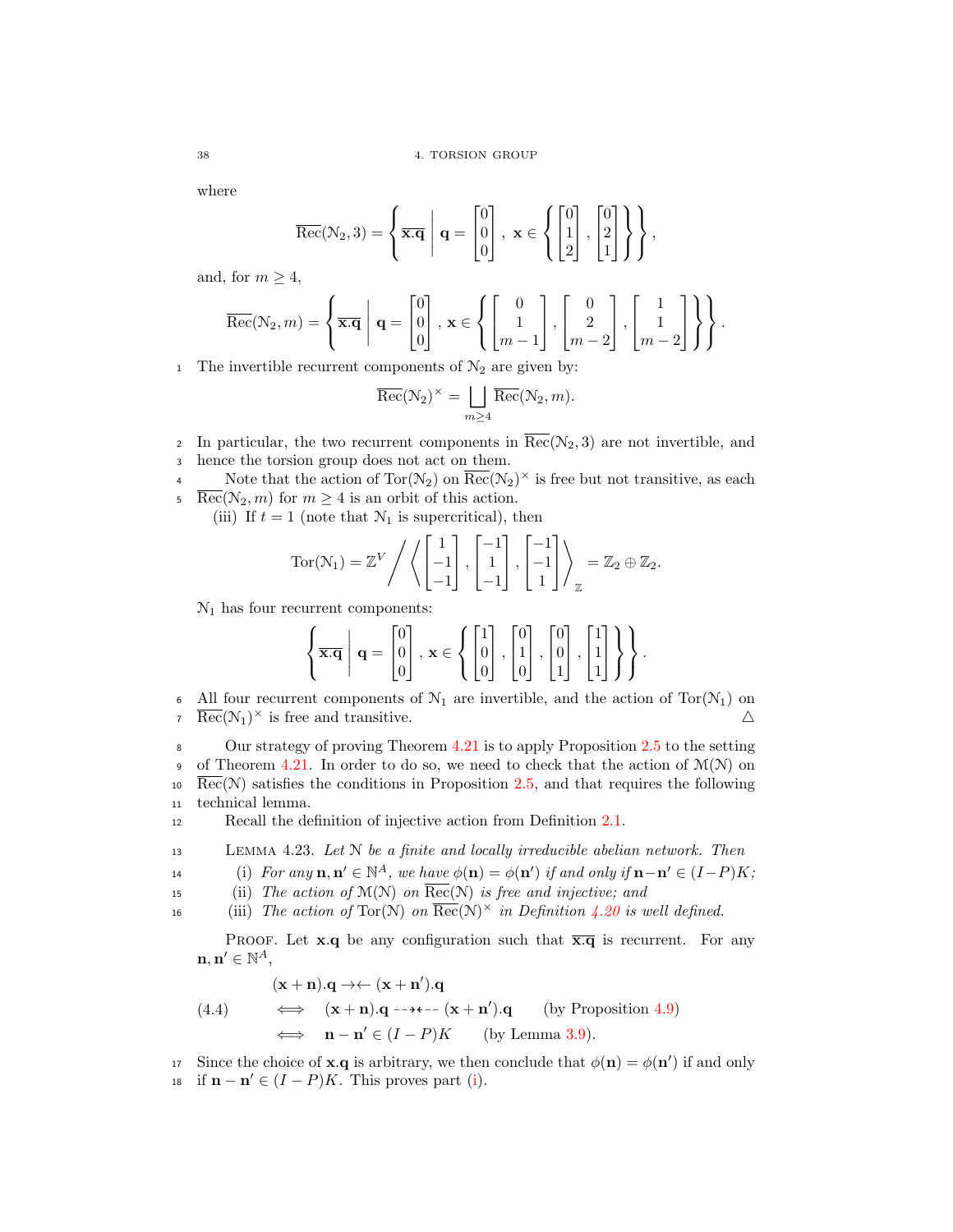Let **x**.q and **x'**.q' be any configurations such that  $\overline{\mathbf{x} \cdot \mathbf{q}}$  and  $\overline{\mathbf{x}' \cdot \mathbf{q}'}$  are recurrent. For any  $\mathbf{n} \in \mathbb{N}^A$ ,

$$
(\mathbf{x} + \mathbf{n}).\mathbf{q} \rightarrow \leftarrow (\mathbf{x}' + \mathbf{n}).\mathbf{q}'
$$
  
\n
$$
\implies (\mathbf{x} + \mathbf{n}).\mathbf{q} \rightarrow \leftarrow \leftarrow (\mathbf{x}' + \mathbf{n}).\mathbf{q}'
$$
  
\n
$$
\implies \mathbf{x}.\mathbf{q} \rightarrow \leftarrow \mathbf{x}'.\mathbf{q}' \qquad \text{(by Lemma 3.3(i))}
$$
  
\n
$$
\implies \mathbf{x}.\mathbf{q} \rightarrow \leftarrow \mathbf{x}'.\mathbf{q}' \qquad \text{(by Proposition 4.9)}.
$$

Hence the action of  $\mathcal{M}(\mathcal{N})$  on  $\overline{\text{Rec}}(\mathcal{N})$  is injective. For any  $\mathbf{n}, \mathbf{n}' \in \mathbb{N}^A$ ,

$$
(\mathbf{x} + \mathbf{n}).\mathbf{q} \rightarrow \leftarrow (\mathbf{x} + \mathbf{n}').\mathbf{q}
$$
  
\n
$$
\implies \mathbf{n} - \mathbf{n}' \in (I - P)K \qquad \text{(by equation (4.4))}
$$
  
\n
$$
\implies (\mathbf{x}' + \mathbf{n}).\mathbf{q}' \rightarrow \leftarrow (\mathbf{x}' + \mathbf{n}').\mathbf{q}' \qquad \text{(by equation (4.4))}.
$$

i Since the choice of  $\mathbf{x}' \cdot \mathbf{q}'$  is arbitrary, we then conclude that  $\phi(\mathbf{n})(\mathbf{x}.q) = \phi(\mathbf{n}')(\mathbf{x}.q)$ implies that  $\phi(\mathbf{n}) = \phi(\mathbf{n}')$ . Hence the the action of  $\mathcal{M}(\mathcal{N})$  on  $\overline{\text{Rec}}(\mathcal{N})$  is free. This <sup>3</sup> proves part [\(ii\)](#page-45-4).

4 Since  $\mathcal{M}(\mathcal{N})$  acts on Rec( $\mathcal{N}$ ) injectively by part [\(ii\)](#page-45-4), it follows from Lemma [2.3](#page-17-0) that the group action in Definition [4.20](#page-43-2) is well-defined. This proves part [\(iii\)](#page-45-1).  $\Box$ 

<sup>6</sup> We now present the proof of Theorem [4.21.](#page-44-2)

**PROOF OF THEOREM [4.21.](#page-44-2)** Note that action of  $\mathcal{M}(\mathcal{N})$  on  $\overline{\text{Rec}}(\mathcal{N})$  is free and in-8 jective (by Lemma [4.23\(](#page-45-0)[ii\)](#page-45-4)), and that  $\text{Rec}(\mathcal{N})$  is a nonempty set (by Corollary [4.12\)](#page-39-3). <sup>9</sup> Part [\(i\)](#page-44-3) and [\(ii\)](#page-44-4) now follow directly from Proposition [2.5.](#page-18-0)

10 For part [\(iii\)](#page-44-5), note that  $\mathbb{Z}^A$  is the Grothendieck group of  $\mathbb{N}^A$  and  $\mathcal{K}(\mathcal{N})$  is the 11 Grothendieck group of  $\mathcal{M}(\mathcal{N})$ . Also note that  $\phi : \mathbb{N}^A \to \mathcal{M}(\mathcal{N})$  is a surjective monoid 12 homomorphism. By the universal property of the Grothendieck group, the map  $\phi$ is induces a surjective group homomorphism  $\phi : \mathbb{Z}^A \to \mathcal{K}(\mathcal{N})$ . Also note that

$$
\ker(\phi) = \{ \mathbf{z} \in \mathbb{Z}^A \mid \phi(\mathbf{z}^+) = \phi(\mathbf{z}^-) \},\
$$

14 where  $z^+$  and  $z^-$  are the positive part and the negative part of z, respectively. The 15 claim now follows from Lemma [4.23\(](#page-45-0)[i\)](#page-45-2).  $\square$ 

# <span id="page-46-0"></span><sup>16</sup> 4.4. Relations to the critical group in the halting case

<sup>17</sup> Consider a finite, locally irreducible, and subcritical abelian network S. In this <sup>18</sup> section we show that the torsion group of S is isomorphic to the critical group 19 defined in  $|BL16c|$  $|BL16c|$  $|BL16c|$ .

20 We start by quoting a useful theorem from  $[BL16c]$  $[BL16c]$  $[BL16c]$ . A configuration  $x.q$  is 21 stable if  $\mathbf{x}(a) \leq 0$  for all  $a \in A$ . A configuration  $\mathbf{x} \cdot \mathbf{q}$  halts if there exists a stable  $\text{conf}$  configuration  $\mathbf{x}' \cdot \mathbf{q}'$  such that  $\mathbf{x} \cdot \mathbf{q} \longrightarrow \mathbf{x}' \cdot \mathbf{q}'$ . 22 configuration  $\mathbf{x}' \cdot \mathbf{q}'$  such that  $\mathbf{x} \cdot \mathbf{q} \longrightarrow \mathbf{x}' \cdot \mathbf{q}'$ .

<span id="page-46-1"></span>23 THEOREM 4.24 ( $[BL16b, Theorem 5.6]$  $[BL16b, Theorem 5.6]$  $[BL16b, Theorem 5.6]$ ). Let S be a finite, locally irreducible, 24 and subcritical abelian network. Then every configuration  $x.q$  in S is a halting 25 configuration.  $\Box$ 

<sup>26</sup> Lemma 4.25. Let S be a finite, locally irreducible, and subcritical abelian net-<sup>27</sup> work. Then every component of the trajectory digraph contains a unique stable <sup>28</sup> configuration.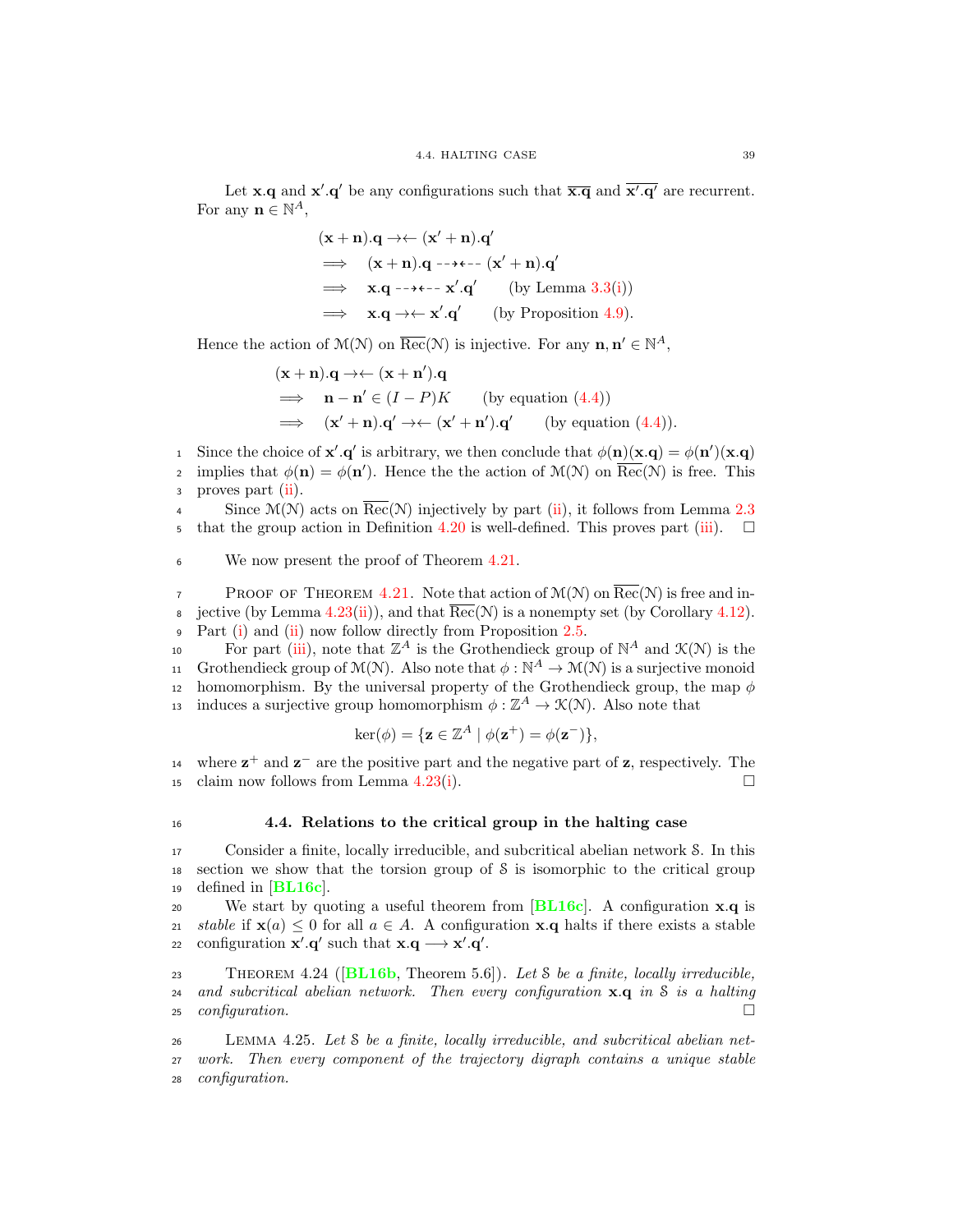**1** PROOF. Let C be an arbitrary component of the trajectory digraph. By The-<br>2 orem 4.24, there exists a stable configuration  $\mathbf{x} \cdot \mathbf{a}$  in C. 2 orem [4.24,](#page-46-1) there exists a stable configuration  $\mathbf{x} \cdot \mathbf{q}$  in C.<br>3 We now prove that  $\mathbf{x} \cdot \mathbf{q}$  is unique. Let  $\mathbf{x}' \cdot \mathbf{q}'$  be and

We now prove that  $\mathbf{x} \cdot \mathbf{q}$  is unique. Let  $\mathbf{x}' \cdot \mathbf{q}'$  be another stable configuration in 4 C. Then there exists y.p such that  $\mathbf{x} \cdot \mathbf{q} \longrightarrow \mathbf{y} \cdot \mathbf{p}$  and  $\mathbf{x}' \cdot \mathbf{q}' \longrightarrow \mathbf{y} \cdot \mathbf{p}$ . Since  $\mathbf{x}(a) \leq 0$ 5 for all  $a \in A$ , it is necessary that  $\mathbf{x} \cdot \mathbf{q} = \mathbf{y} \cdot \mathbf{p}$ . By symmetry  $\mathbf{x}' \cdot \mathbf{q}' = \mathbf{y} \cdot \mathbf{p}$ , and hence 6  $\mathbf{x} \cdot \mathbf{q} = \mathbf{x}' \cdot \mathbf{q}'$ .

<sup>7</sup> We define the *stabilization*  $ST(\mathcal{C})$  of a component  $\mathcal{C}$  to be the unique stable 8 configuration in  $\mathcal{C}$ . Let  $\mathcal{Q}$  be the set:

$$
\mathcal{Q} := \{ \mathcal{C} \mid \mathsf{ST}(\mathcal{C}) = \mathbf{0}.\mathbf{q} \text{ for some } \mathbf{q} \in Q \}.
$$

9 The set Q is in one-to-one correspondence with the state space Q via  $\overline{0.9} \mapsto q$ , and <sup>10</sup> in particular Q is finite.

The monoid  $\mathbb{N}^A$  acts on  $\mathcal Q$  by:

$$
\Phi:\mathbb{N}^A\to\mathrm{End}(\mathfrak{Q})
$$

$$
\Phi(\mathbf{n})(\overline{\mathbf{0}.\mathbf{q}}):=\overline{\mathbf{n}.\mathbf{q}}.
$$

11 Note that  $ST(\overline{n.q}) = 0.q'$  for some  $q' \in Q$  since  $n \ge 0$ , and hence  $\overline{n.q}$  is contained <sup>12</sup> in Q.

The global monoid in the sense of  $[\textbf{BL16c}]$  $[\textbf{BL16c}]$  $[\textbf{BL16c}]$  is the monoid  $\mathcal{F}(\mathcal{S}) := \Phi(\mathbb{N}^A)$ . Note 14 that  $\mathcal{F}(\mathcal{S})$  is a finite commutative monoid as Q is finite.

15 Let  $e \in \mathcal{F}(\mathcal{S})$  be the minimal idempotent of  $\mathcal{F}(\mathcal{S})$  (see Definition [2.6\)](#page-18-1). The 16 *critical group* of N in the sense of  $|BL16c|$  $|BL16c|$  $|BL16c|$  is the group  $e\mathcal{F}(\mathcal{S})$ .

<span id="page-47-1"></span>17 DEFINITION 4.26 (RECURRENT STATE). Let S be a finite and locally irreducible 18 subcritical network. An element of Q is *recurrent* in the sense of  $|BL16c|$  $|BL16c|$  $|BL16c|$  if it is 19 contained in eQ. A state  $\mathbf{q} \in Q$  is recurrent if its corresponding component in Q is a recurrent component. <sup>20</sup> a recurrent component. 4

<sup>21</sup> We now explain how these objects from [[BL16c](#page-92-1)] fit into our work. Recall that  $\text{Rec}(S)$  is the set of recurrent components of S (see Definition [4.8\)](#page-38-8).

<span id="page-47-0"></span><sup>23</sup> Lemma 4.27. Let S be a finite, locally irreducible, and subcritical abelian net-24 work. Then  $Rec(S)$  is a closed subset of Q under the action of  $\mathcal{F}(S)$ .

25 PROOF. We first show that the set  $\overline{\text{Rec}}(\mathcal{S})$  is a subset of Q. Let C be any 26 recurrent component of S, and let  $\mathbf{x} \cdot \mathbf{q} := \mathsf{ST}(\mathcal{C})$ . Since S is subcritical and C is<br>27 recurrent, by Lemma 4.13 there exist a configuration  $\mathbf{x}' \cdot \mathbf{q}'$  and  $w \in A^*$  such that recurrent, by Lemma [4.13](#page-40-0) there exist a configuration  $\mathbf{x}' \cdot \mathbf{q}'$  and  $w \in A^*$  such that 28  $\mathbf{x}' \cdot \mathbf{q}' \longrightarrow \mathbf{x} \cdot \mathbf{q}$  and  $|w| \geq 1$ . By Lemma [3.3](#page-22-2)[\(iii\)](#page-22-6) and the fact that  $\mathbf{x} \cdot \mathbf{q}$  is stable, we 29 conclude that that  $\mathbf{x} = \mathbf{0}$ . This then implies that C is in Q.<br>20 Let **n** be any nonnegative vector and let  $\overline{\mathbf{x}.\mathbf{a}}$  be any

Let **n** be any nonnegative vector and let  $\overline{\mathbf{x}.q}$  be any recurrent component. 31 It follows from Lemma [3.3\(](#page-22-2)[ii\)](#page-22-3) and the definition of recurrence that  $(x + n)$ . q is a 32 recurrent component. This shows that  $Rec(S)$  is closed under the action of  $\mathcal{F}(S)$ .  $\square$ 

33 Let  $\eta : \mathfrak{F}(\mathcal{S}) \to \text{End}(\overline{\text{Rec}}(\mathcal{S}))$  be the monoid homomorphism induced by the 34 action of  $\mathcal{F}(S)$  on  $\overline{\text{Rec}}(S)$ . Note that the shift monoid  $\mathcal{M}(S)$  from Definition [4.17](#page-43-0) is 35 the image of the global monoid  $\mathcal{F}(S)$  under the map *n*. We denote by  $\epsilon$  the identity 36 of element of  $\mathcal{M}(\mathcal{S})$ .

 $37$  Recall that the torsion group  $Tor(S)$  is the torsion subgroup of the Grothendieck 38 group of  $\mathcal{M}(S)$ , and  $Tor(S)$  acts on the set of invertible recurrent components 39  $\overline{\text{Rec}}(\mathcal{S})^{\times}$  (see Definition [4.19\)](#page-43-1).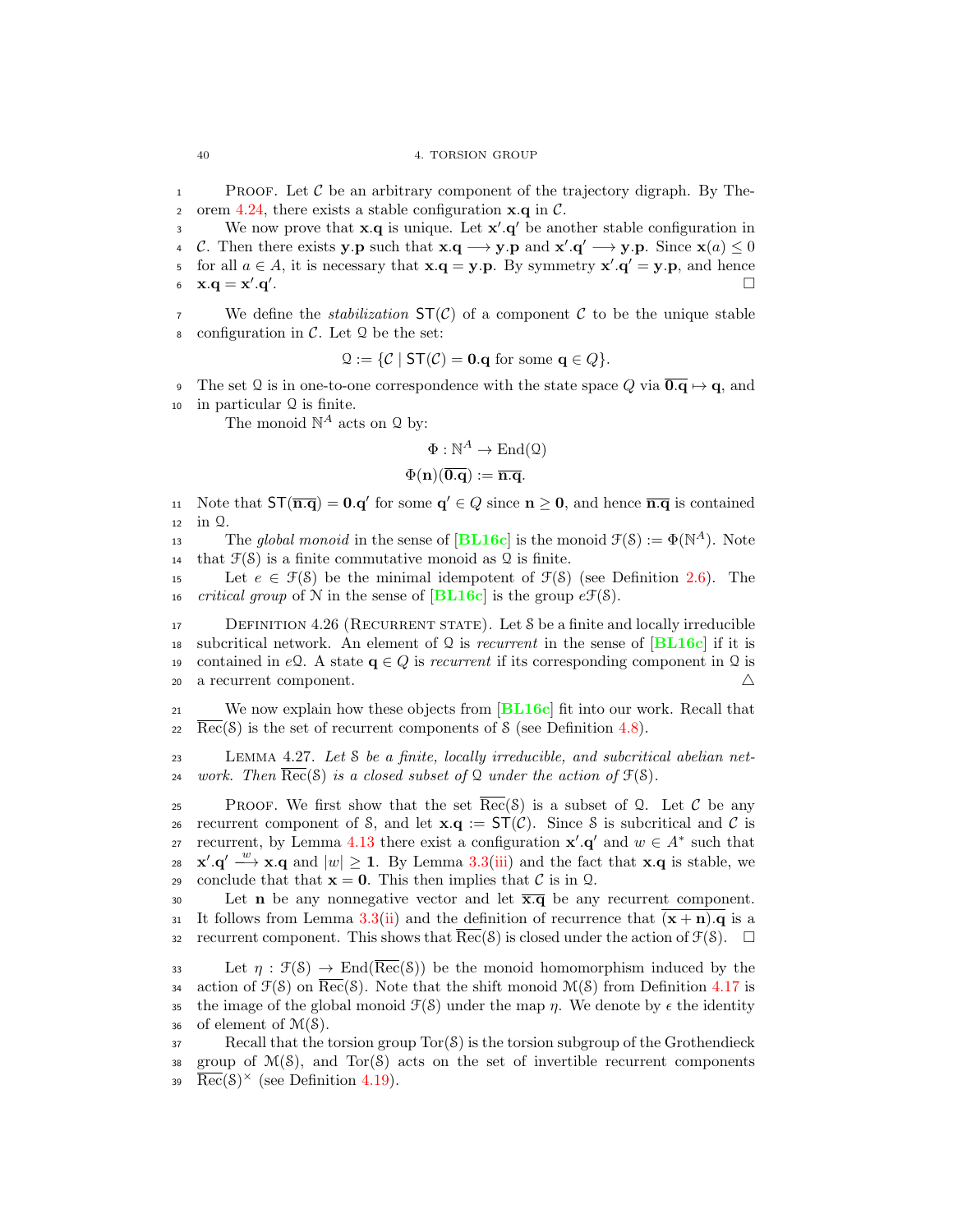#### 4.4. HALTING CASE 41

<sup>1</sup> We now state a theorem which shows that, for a subcritical network, the con-<sup>2</sup> struction in [[BL16c](#page-92-1)] and our construction give rise to the same group.

<sup>3</sup> Theorem 4.28. Let S be a finite, locally irreducible, and subcritical abelian <sup>4</sup> network. Then

5 (i)  $e\mathfrak{F}(\mathcal{S}) \simeq \text{Tor}(\mathcal{S})$  by the map  $F : e\mathfrak{F}(\mathcal{S}) \to \text{Tor}(\mathcal{S})$  defined by  $em \mapsto$ 6  $(\eta(em), \epsilon).$ 

7 (ii)  $e\mathfrak{Q} = \overline{\text{Rec}}(\mathfrak{S}) = \overline{\text{Rec}}(\mathfrak{S})^{\times}.$ 

8 (iii) The isomorphism  $F : e\mathfrak{F}(\mathcal{S}) \to \text{Tor}(\mathcal{S})$  preserves the action of  $e\mathfrak{F}(\mathcal{S})$  and  $\text{Tor}(\mathcal{S})$  on  $e\mathfrak{Q} = \overline{\text{Rec}}(\mathcal{S})^{\times}$ . 9  $\text{Tor}(\mathcal{S})$  on  $e\mathcal{Q} = \overline{\text{Rec}}(\mathcal{S})^{\times}.$ 

<sup>10</sup> Proof. We first check that the assumptions in Proposition [2.8](#page-18-2) are satisfied. 11 The action of  $\mathcal{F}(\mathcal{S})$  on  $\Omega$  is faithful by definition. We now show that the action of 12  $\mathcal{F}(\mathcal{S})$  on  $\mathcal{Q}$  is irreducible. Let  $\overline{0.\mathbf{q}}$  and  $\overline{0.\mathbf{q}'}$  be any two elements of  $\mathcal{Q}$ . Since  $\mathcal{S}$  is 13 locally irreducible, there exist  $w, w' \in A^*$  such that  $t_w \mathbf{q} = t_{w'} \mathbf{q}'$ . Then there exist  $\mathbf{n}, \mathbf{n}', \mathbf{m} \in \mathbb{N}^A$  such that  $\mathbf{n} \cdot \mathbf{q} \longrightarrow \mathbf{m}.t_w(\mathbf{q})$  and  $\mathbf{n}' \cdot \mathbf{q}' \longrightarrow \mathbf{m}.t_{w'}(\mathbf{q}')$ . These two facts is imply that  $\Phi(\mathbf{n})(\overline{\mathbf{0}.\mathbf{q}}) = \Phi(\mathbf{n}')(\overline{\mathbf{0}.\mathbf{q}'})$ , which proves irreducibility. Also note that the 16 set  $\Omega$  is nonempty since  $Q$  is nonempty by the definition of abelian networks.

17 Note that  $\overline{\text{Rec}}(\mathcal{S})$  is nonempty (by Corollary [4.12\)](#page-39-3), is a closed subset of Q (by 18 Lemma [4.27\)](#page-47-0), and the action of  $\mathcal{F}(S)$  on it is injective (by Lemma [4.23](#page-45-0)[\(ii\)](#page-45-4)). The 19 theorem now follows from Proposition [2.8.](#page-18-2)  $\Box$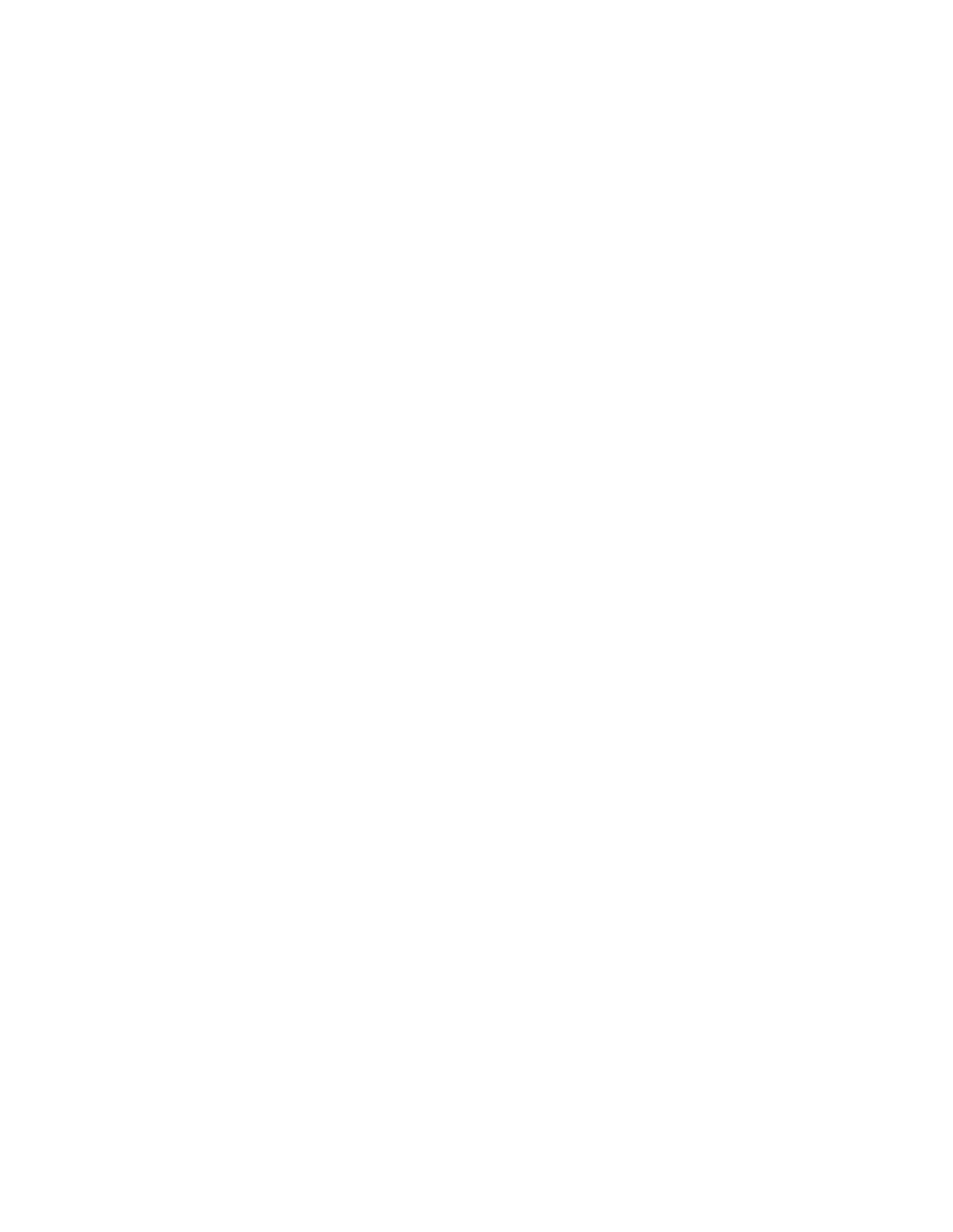# CHAPTER 5

# <sup>1</sup> Critical Networks: Recurrence

 In this chapter we study critical networks in more detail, with a focus on their recurrent configurations and torsion group. Examples of critical networks include sinkless rotor networks (Example [3.11\)](#page-27-0), sinkless sandpile networks (Example [3.12\)](#page-27-1), sinkless height-arrow networks (Example [3.13\)](#page-28-0), arithmetical networks (Example [3.15\)](#page-30-0),

6 and inverse networks (Example [3.19\)](#page-33-0).

# <sup>7</sup> 5.1. Recurrent configurations and the burning test

<sup>8</sup> In this section we define the notion of recurrence for configurations of a critical <sup>9</sup> network, and we outline a test to check for the recurrence of a configuration.

10 We assume throughout this section that  $N$  is a finite, locally irreducible, and <sup>11</sup> strongly connected critical network unless stated otherwise.

<sup>12</sup> Integral to our study of critical networks is the notion of period vector, defined <sup>13</sup> as follows.

14 Denote by  $\mathcal E$  the (right) eigenspace of  $\lambda(P)$  of the production matrix P of N. 15 By the Perron-Frobenius theorem (Lemma [3.10](#page-24-1)[\(vi\)](#page-25-3)), the vector space  $\mathcal{E}$  is spanned<br>16 by a positive integer vector. Since the total kernel K is a subgroup of  $\mathbb{Z}^4$  of finite 16 by a positive integer vector. Since the total kernel K is a subgroup of  $\mathbb{Z}^A$  of finite 17 index (Lemma [3.7\(](#page-23-0)[i\)](#page-23-1)), the set  $\mathcal{E} \cap K$  is equal to the Z-span of a unique positive is integer vector. integer vector.

<span id="page-50-0"></span> $19$  DEFINITION 5.1 (PERIOD VECTOR). Let  $N$  be a finite, locally irreducible, and 20 strongly connected critical network. The *period vector*  $\mathbf{r}$  of  $\mathcal{N}$  is the unique positive 21 vector that generates  $\mathcal{E} \cap K$ .

<sup>22</sup> The period vectors of some critical networks are shown in Table [5.1.](#page-51-0)

<sup>23</sup> Remark. We would like to warn the reader about the difference between the 24 period vector in this paper and in  $[BL92, FL16]$  $[BL92, FL16]$  $[BL92, FL16]$  $[BL92, FL16]$  $[BL92, FL16]$ . For the sandpile network on a 25 strongly-connected digraph  $G$ , the period vector in [[BL92,](#page-92-0) [FL16](#page-93-2)] is

$$
\mathbf{r} = \left(\frac{t(G, v)}{\gcd_{w \in V}(t(G, w))}\right)_{v \in V}
$$

,

26 where  $t(G, v)$  is the number of directed spanning trees of G rooted toward v. On <sup>27</sup> the other hand, the period vector based on our definition is

$$
\mathbf{r} = \left(\frac{\text{outdeg}(v)t(G,v)}{\text{gcd}_{w \in V}(t(G,w))}\right)_{v \in V}.
$$

28 This is because the former is the period vector for the Laplacian matrix  $L_G$ , while <sup>29</sup> the latter is the period vector for the production matrix (which in this case is equal  $\text{to } A_G D_G^{-1}$ ).

31 Recall the definition of  $\rightarrow \leftarrow$  from Definition [4.6.](#page-36-2)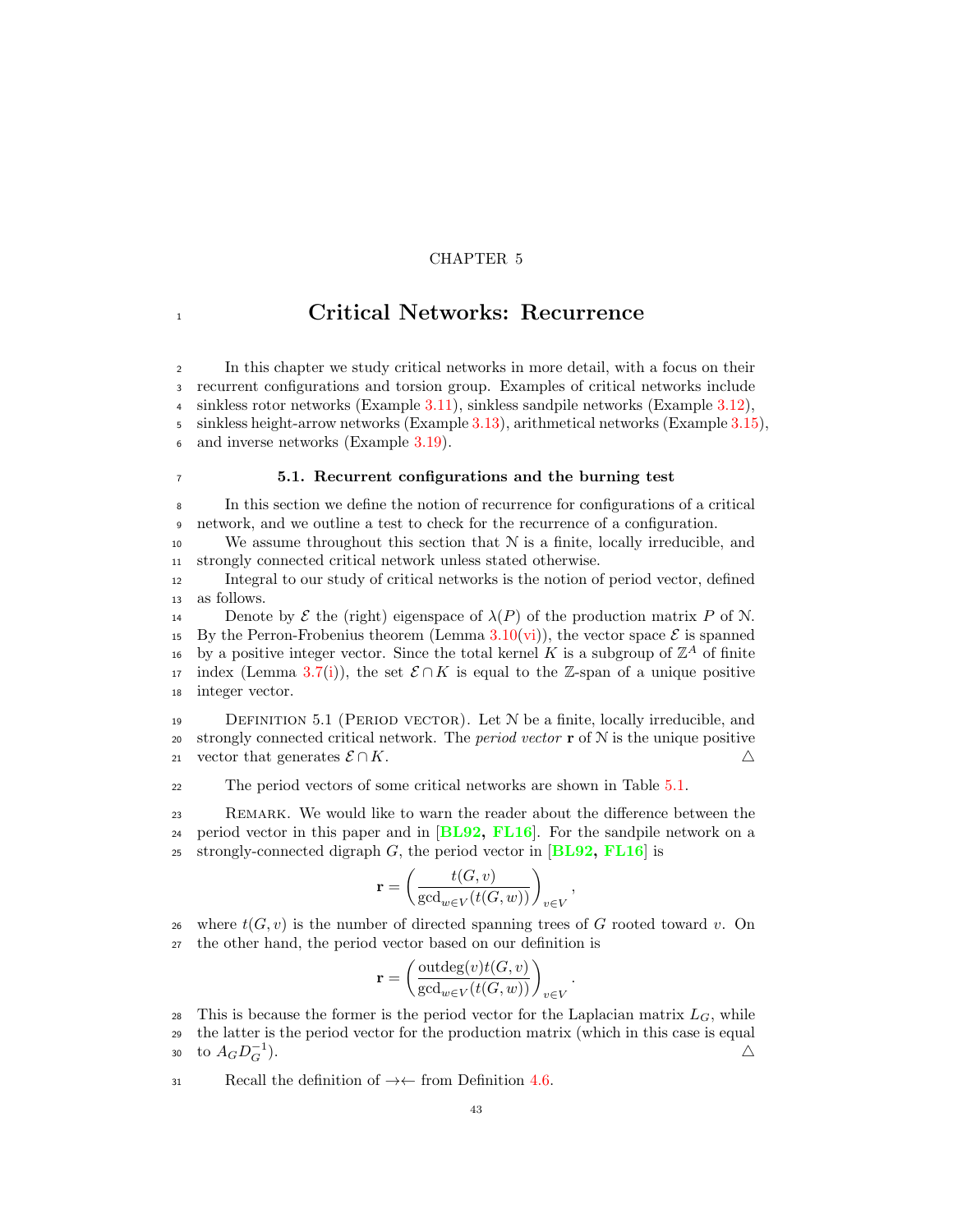| Critical network                                              | Period vector                                                                           | Exchange rate vector                                             |
|---------------------------------------------------------------|-----------------------------------------------------------------------------------------|------------------------------------------------------------------|
| $\mathcal N$ on $G$                                           | $\mathbf{r}$ (Definition 5.1)                                                           | $s$ (Definition 5.13)                                            |
| Height-arrow network                                          | $\overline{\mathrm{outdeg}(v)t(G,v)\over \mathrm{gcd}_{w\in V}(t(G,w))}\bigg)_{v\in V}$ |                                                                  |
| Row chip-firing network                                       | $(\text{indeg}(v))_{v \in V}$                                                           | $\left(\frac{t^*(G,v)}{\gcd_{w\in V}(t^*(G,w))}\right)_{v\in V}$ |
| Arithmetical network $(\mathcal{D}, \mathcal{M}, \mathbf{b})$ | DЬ                                                                                      | depends on $\mathcal M$                                          |
| McKay-Cartan network of $(\mathcal{G}, \gamma)$               | $(\dim \gamma \dim \chi)_{\chi \in \text{Irrep}(\mathcal{G})}$                          | $(\dim \chi)_{\chi \in \text{Irrep}(\mathcal{G})}$               |
| Inverse network                                               | depends on N                                                                            |                                                                  |

<span id="page-51-0"></span>Table 5.1. A list of the period vectors and exchange rate vectors of some critical networks. Note that  $t(G, v)$  is the number of directed spanning trees rooted toward v, and  $t^*(G, v)$  is the number of directed spanning trees rooted away from v.

<span id="page-51-5"></span>1 DEFINITION 5.2 (RECURRENT CONFIGURATION). Let N be a finite, locally ir-<sup>2</sup> reducible, and strongly connected critical network. A configuration x.q is recurrent <sup>3</sup> if both of the following conditions hold:

- <sup>4</sup> (i) There exists a nonempty legal execution for x.q; and
- 5 (ii) For all configurations  $\mathbf{x}' \cdot \mathbf{q}'$  satisfying  $\mathbf{x} \cdot \mathbf{q} \to \mathbf{x}' \cdot \mathbf{q}'$ , we have  $\mathbf{x}' \cdot \mathbf{q}' \to \mathbf{x}'$ 6  $\mathbf{x}.\mathbf{q}$ .

<sup>7</sup> Later in Lemma [5.19](#page-61-0) we relate recurrent configurations to recurrent components <sup>8</sup> from §[4.3.](#page-43-3)

 In the next lemma we give two other equivalent definitions for recurrent conio figurations. Recall that, for any  $w \in A^*$ , we denote by  $|w|$  the vector in  $\mathbb{N}^A$  that counts the number of occurences of each letter in w. Also recall the definition of  $w \setminus \mathbf{n}$  ( $\mathbf{n} \in \mathbb{N}^A$ ) from Definition [4.1.](#page-34-1)

<span id="page-51-4"></span> $13$  LEMMA 5.3. Let N be a finite, locally irreducible, strongly connected, and crit-14 ical abelian network, and let  $\mathbf{x} \cdot \mathbf{q}$  be a configuration of N. The following are equiv-<sup>15</sup> alent:

- <span id="page-51-1"></span>16 (i)  $\mathbf{x} \cdot \mathbf{q}$  is recurrent.
- <span id="page-51-2"></span>17 (ii) There exists a nonempty word  $v \in A^*$  such that  $\mathbf{x} \cdot \mathbf{q} \stackrel{v}{\longrightarrow} \mathbf{x} \cdot \mathbf{q}$ .
- <span id="page-51-3"></span>18 (iii) There exists a legal execution w for **x**.q such that  $|w| = \mathbf{r}$  and  $t_w \mathbf{q} = \mathbf{q}$ .

**PROOF.** [\(i\)](#page-51-1) implies [\(ii\)](#page-51-2): By the first condition of recurrence, there is a nonempty 20 word w' and a configuration  $\mathbf{x}' \cdot \mathbf{q}'$  such that  $\mathbf{x} \cdot \mathbf{q} \xrightarrow{w'} \mathbf{x}' \cdot \mathbf{q}'$ . Since  $\mathbf{x} \cdot \mathbf{q}$  is recurrent, 21 there exists  $w'' \in A^*$  such that  $\mathbf{x}' \cdot \mathbf{q}' \xrightarrow{w''} \mathbf{x} \cdot \mathbf{q}$ . Then  $w'w''$  is a nonempty word such 22 that  $\mathbf{x} \cdot \mathbf{q} \xrightarrow{w'w'''} \mathbf{x} \cdot \mathbf{q}$ , as desired.

23 [\(ii\)](#page-51-2) implies [\(iii\)](#page-51-3): By Lemma [3.9,](#page-23-2) the word v in [\(ii\)](#page-51-2) satisfies  $|v| \in K$  and  $(I - 24 P)|v| = M_v(\mathbf{q}) = \mathbf{x} - \mathbf{x} = \mathbf{0}$ . By the definition of period vector, it follows that  $P||v| = M_v(q) = x - x = 0$ . By the definition of period vector, it follows that  $|v| = k\mathbf{r}$  for some positive k. In particular  $|v|$  is a positive vector, and hence **q** is locally recurrent by Lemma 3.4(ii). locally recurrent by Lemma  $3.4(ii)$  $3.4(ii)$ .

27 Write  $w := v \setminus (k-1)r$ . The removal lemma (Lemma [4.2\)](#page-34-0) implies that 28  $\pi_{(k-1)r}(\mathbf{x}.q) \stackrel{w}{\longrightarrow} \mathbf{x}.q$ . Note that  $\pi_{(k-1)r}(\mathbf{x}.q) = \mathbf{x}.q$  (since  $\mathbf{r} \in K$  and q is lo-29 cally recurrent),  $|w| = \mathbf{r}$ , and  $t_w \mathbf{q} = t_\mathbf{r} \mathbf{q} = \mathbf{q}$ . This proves the claim.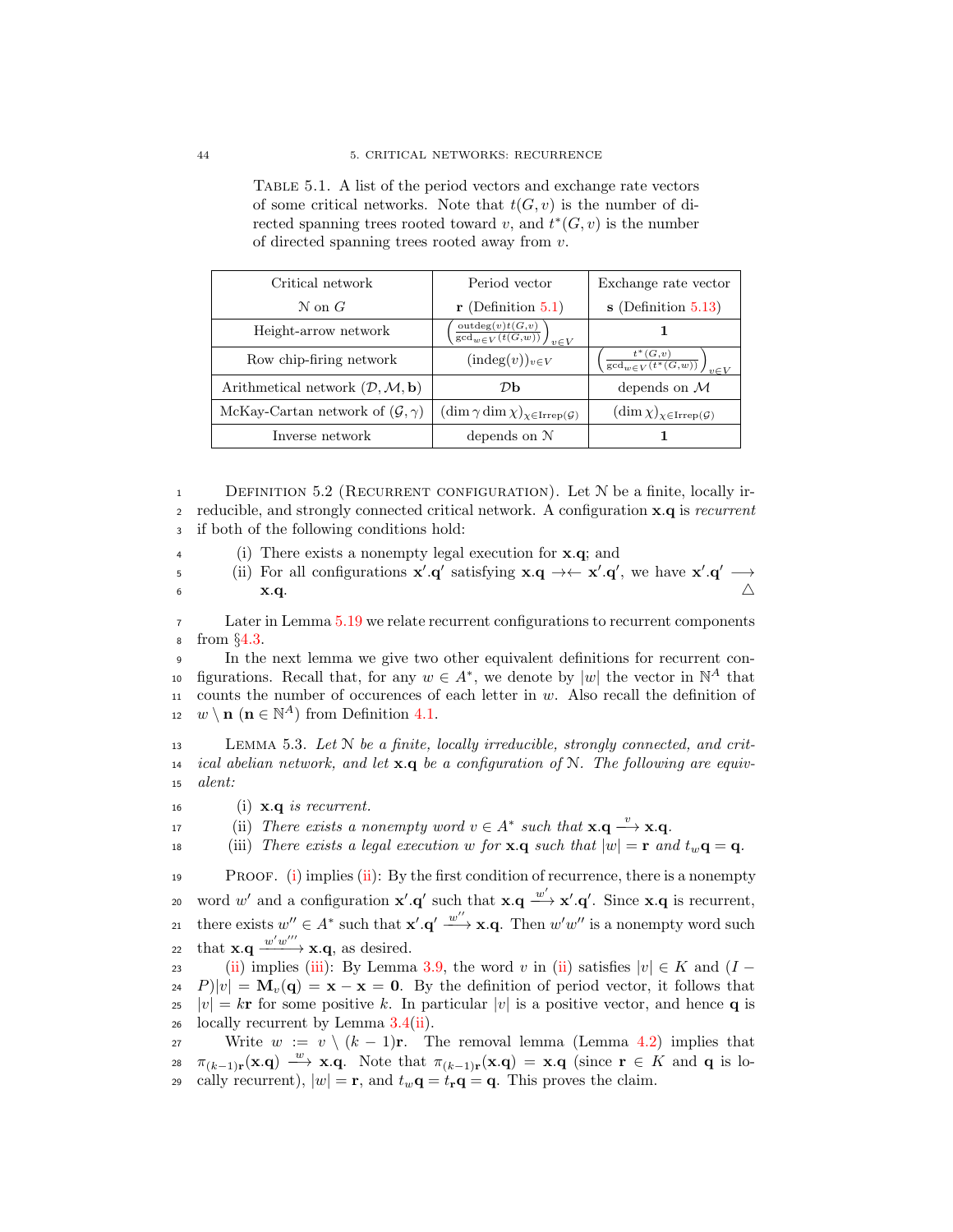1 [\(iii\)](#page-51-3) implies [\(i\)](#page-51-1): It suffices to show that if there exist  $w_1, w_2 \in A^*$  and  $\mathbf{x}', \mathbf{q}',$ 2  $\mathbf{x}'' \cdot \mathbf{q}''$  such that  $\mathbf{x} \cdot \mathbf{q} \xrightarrow{w_1} \mathbf{x}'' \cdot \mathbf{q}''$  and  $\mathbf{x}' \cdot \mathbf{q}' \xrightarrow{w_2} \mathbf{x}'' \cdot \mathbf{q}''$ , then  $\mathbf{x}' \cdot \mathbf{q}' \longrightarrow \mathbf{x} \cdot \mathbf{q}$ .

3 Let k be a positive integer such that  $k|w| = k\mathbf{r} \ge |w_1|$ . (Note that k exists because  $r \geq 1$ .) By the removal lemma,

$$
\begin{array}{ccc}\n\mathbf{x}.\mathbf{q} & \xrightarrow{\quad \mathbf{w}^k & \mathbf{w}^1 \quad \mathbf{w}^k \setminus |w_1| \rightarrow \mathbf{x}.\mathbf{q} \\
\searrow \quad & \searrow \quad & \mathbf{x}' \cdot \mathbf{q}' & \xrightarrow{\quad \mathbf{w}^2 \quad \mathbf{x}'' \cdot \mathbf{q}''\n\end{array}
$$

6 This shows that  $\mathbf{x}' \cdot \mathbf{q}' \longrightarrow \mathbf{x} \cdot \mathbf{q}$ , as desired.

We remark that  $[HLM^+ 08,$  $[HLM^+ 08,$  $[HLM^+ 08,$  Definition 3.2] and  $[HKT17,$  $[HKT17,$  $[HKT17,$  Definition 13] use condition [\(ii\)](#page-51-2) in Lemma [5.3](#page-51-4) as the definition of recurrent configurations for sinkless rotor networks and for sinkless sandpile networks on a strongly connected digraph, respectively.

<sup>11</sup> In the next lemma, we list several basic properties of recurrent configurations.

<span id="page-52-0"></span> $12$  LEMMA 5.4. Let N be a finite, locally irreducible, strongly connected, and crit-13 ical abelian network, and let  $\mathbf{x} \cdot \mathbf{q}$  be a recurrent configuration of N. Then:

<span id="page-52-2"></span>14 (i) The state  $q$  is locally recurrent.

<span id="page-52-4"></span>15 (ii) The vector **x** is in  $\mathbb{N}^A \setminus \{0\}.$ 

<span id="page-52-5"></span>16 (iii) The configuration  $(\mathbf{x} + \mathbf{n}) \cdot \mathbf{q}$  is recurrent for all  $\mathbf{n} \in \mathbb{N}^A$ .

17 (iv) If  $\mathbf{x} \cdot \mathbf{q} \longrightarrow \mathbf{x}' \cdot \mathbf{q}'$ , then  $\mathbf{x}' \cdot \mathbf{q}'$  is also a recurrent configuration.

18 PROOF. (i) By Lemma [5.3\(](#page-51-4)[iii\)](#page-51-3), there is a positive vector **w** such that  $t_{\mathbf{w}}\mathbf{q} =$ 19 **q.** By Lemma  $3.4$ ([ii\)](#page-22-8), the state **q** is locally recurrent.

20 (ii) By Lemma [5.3](#page-51-4)[\(iii\)](#page-51-3), there exists  $w \in A^*$  such that  $|w| \ge 1$  and  $\pi_w(\mathbf{x}.q) =$ 21 x.q. By Lemma [3.3\(](#page-22-2)[iii\)](#page-22-6), the vector x is nonnegative. Since w is a nonempty legal 22 execution on  $x.q$ , the vector  $x$  is nonzero.

(iii) By Lemma [5.3\(](#page-51-4)[ii\)](#page-51-2), there is a nonempty word  $w \in A^*$  such that  $\mathbf{x} \cdot \mathbf{q} \stackrel{w}{\longrightarrow} \mathbf{x} \cdot \mathbf{q}$ . 24 By Lemma [3.3](#page-22-2)[\(ii\)](#page-22-3)  $(\mathbf{x} + \mathbf{n}) \cdot \mathbf{q} \stackrel{w}{\longrightarrow} (\mathbf{x} + \mathbf{n}) \cdot \mathbf{q}$ , and hence  $(\mathbf{x} + \mathbf{n}) \cdot \mathbf{q}$  is recurrent by 25 Lemma  $5.3(ii)$  $5.3(ii)$ .

26 (iv) Let  $w_1 \in A^*$  be a word such that  $\mathbf{x} \cdot \mathbf{q} \xrightarrow{w_1} \mathbf{x}' \cdot \mathbf{q}'$ . By the definition of express in the exists  $w_2 \in A^*$  such that  $\mathbf{x}' \cdot \mathbf{q}' \xrightarrow{w_2} \mathbf{x} \cdot \mathbf{q}$ . By Lemma [5.3](#page-51-4)[\(ii\)](#page-51-2) there 28 is a nonempty word  $w_3 \in A^*$  such that  $\mathbf{x} \cdot \mathbf{q} \xrightarrow{w_3} \mathbf{x} \cdot \mathbf{q}$ . Now note that  $w_2w_3w_1$  is 29 a nonempty word and  $\mathbf{x}' \cdot \mathbf{q}' \xrightarrow{w_2w_3w_1} \mathbf{x}' \cdot \mathbf{q}'$ . Hence  $\mathbf{x}' \cdot \mathbf{q}'$  is recurrent by Lemma 30  $5.3(i)$  $5.3(i)$ .

<sup>31</sup> Here we present a consequence of Lemma [5.3](#page-51-4) and Lemma [5.4](#page-52-0) that will be used 32 in Chapter [7.](#page-78-0) For any  $a \in A$  we say that a word w is a-tight if  $|w| \leq r$  and  $|w|(a) = r(a)$ .  $|w|(a) = \mathbf{r}(a).$ 

 $134$  LEMMA 5.5. Let N be a finite, locally irreducible, strongly connected, and crit- $35$  ical abelian network. A configuration  $\mathbf{x} \cdot \mathbf{q}$  is recurrent if and only if these two <sup>36</sup> conditions are satisfied:

<span id="page-52-1"></span> $37$  (i) The state **q** is locally recurrent; and

<span id="page-52-3"></span>38 (ii) For each  $a \in A$  there exists an a-tight legal execution for **x**.q.

<sup>39</sup> Proof. Proof of only if direction: Condition [\(i\)](#page-52-1) follows from Lemma [5.4\(](#page-52-0)[i\)](#page-52-2). 40 For condition [\(ii\)](#page-52-3), Lemma  $5.3(iii)$  $5.3(iii)$  implies that there exists a legal execution w for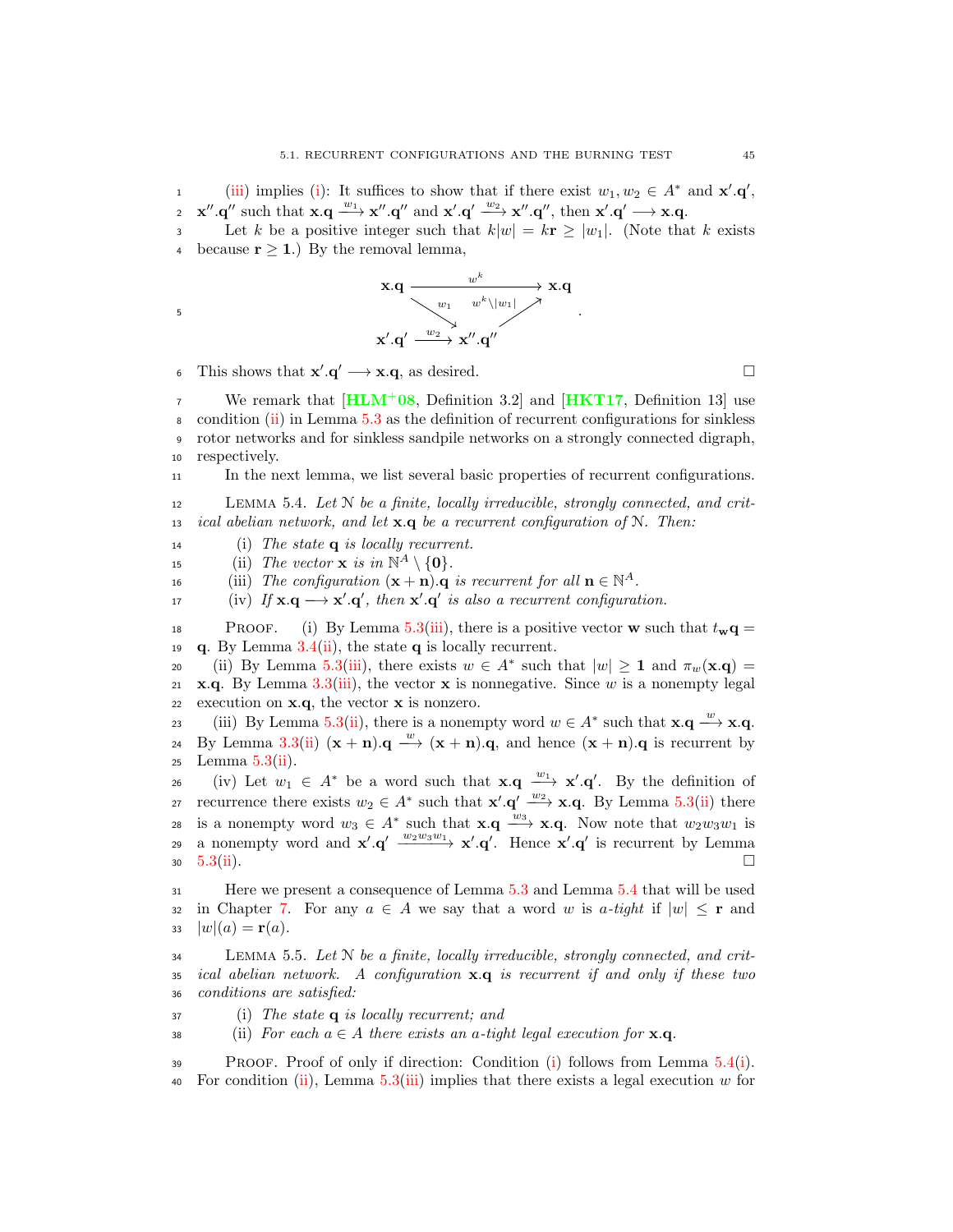1 **x.q** such that  $|w| = \mathbf{r}$ . Note that this w is an a-tight word for all  $a \in A$ , and condition (ii) follows. condition [\(ii\)](#page-52-3) follows.

3 Proof of if direction: For each  $a \in A$  let  $w_a$  be an a-tight legal execution for  $4 \times q$  given by condition [\(ii\)](#page-52-3). By applying the exchange lemma (Lemma [4.4\)](#page-35-1) con-5 secutively, there exists a legal execution w for **x**.**q** such that  $|w| = \max_{a \in A} \{|w_a|\}.$ 6 The tightness condition for all  $a \in A$  then implies that  $|w| = \mathbf{r}$ . Since **q** is locally recurrent by condition (i), we then have  $t_w \mathbf{q} = t_x \mathbf{q} = \mathbf{q}$ . By Lemma 5.3(iii), we recurrent by condition [\(i\)](#page-52-1), we then have  $t_w \mathbf{q} = t_\mathbf{r} \mathbf{q} = \mathbf{q}$ . By Lemma [5.3\(](#page-51-4)[iii\)](#page-51-3), we 8 conclude that  $\mathbf{x} \cdot \mathbf{q}$  is recurrent.

<sup>9</sup> We now outline a recurrence test for configurations of critical networks, an-<sup>10</sup> swering a question posed in [[BL16c](#page-92-1)]. This recurrence test is called the burning <sup>11</sup> test, named after a similar test for sandpile networks [[Dha90,](#page-92-3) [Spe93,](#page-94-1) [AB10](#page-92-4)].

12 Given a configuration **x.q** and a legal execution w for **x.q**, we say that w is  $13$  **r**-maximal if

14 (i)  $|w| \leq \mathbf{r}$ ; and<br>
15 (ii) For all  $a \in A$ 

(ii) For all  $a \in A$  either  $|w|(a) = \mathbf{r}(a)$  or wa is not a legal execution for **x**.q.

<span id="page-53-0"></span>16 THEOREM 5.6 (CRITICAL BURNING TEST). Let  $N$  be a finite, locally irreducible, 17 strongly connected, and critical abelian network. Let  $\mathbf{x} \cdot \mathbf{q}$  be a configuration of  $\mathcal{N}$ , 18 and let  $w \in A^*$  be any **r**-maximal legal execution for **x**.**q**. Then **x**.**q** is recurrent if 19 and only if the word w satisfies  $|w| = \mathbf{r}$  and  $t_w \mathbf{q} = \mathbf{q}$ .

<sup>20</sup> Proof. Proof of if direction: This follows directly from Lemma [5.3\(](#page-51-4)[iii\)](#page-51-3).

21 Proof of only if direction: We first show that  $|w| = \mathbf{r}$ . By Lemma [5.3\(](#page-51-4)[iii\)](#page-51-3) there is a legal execution w' for **x**.**q** such that  $|w'| = \mathbf{r}$ . By the removal lemma (Lemma [4.2\)](#page-34-0), 23 the word  $w' \setminus |w|$  is a legal execution for  $\pi_w(\mathbf{x}.q)$ . By the r-maximality of w, we 24 then have  $w' \setminus |w|$  is the empty word, and hence  $|w| = |w'| = \mathbf{r}$ .

25 By Lemma [5.4\(](#page-52-0)[i\)](#page-52-2) the state q is locally recurrent; hence  $t_w \mathbf{q} = t_\mathbf{r} \mathbf{q} = \mathbf{q}$ . The  $26 \text{ proof is now complete.}$ 

 Using Theorem [5.6,](#page-53-0) we derive a recurrence test for critical networks by con-28 structing an r-maximal legal execution w for  $x.q$ . The test in its precise form is given in Algorithm [1.](#page-53-1) See Figure [5.1](#page-54-0) for an example of the burning test in action. The running time of the burning test is equal to the sum of the entries of the

<span id="page-53-1"></span>31 period vector **r**, which can take exponential time with respect to  $|A|$  (One example is the sandpile network on a bidirected path with edge multiplicities 2 to the left is the sandpile network on a bidirected path with edge multiplicities 2 to the left 33 and 3 to the right; see  $[FL16, Figure 1]$  $[FL16, Figure 1]$  $[FL16, Figure 1]$ .

<sup>34</sup> In §[7.1,](#page-80-0) we present a more efficient recurrence test called the "cycle test" for a <sup>35</sup> subclass of critical networks called agent networks.

#### <sup>36</sup> 5.2. Thief networks of a critical network

<sup>37</sup> In this section we relate the burning test for critical networks (Algorithm [1\)](#page-53-1) to <sup>38</sup> the preexisting burning test for subcritical networks.

<span id="page-53-2"></span>39 THEOREM 5.7 (SUBCRITICAL BURNING TEST  $[\text{BL16c}, \text{Theorem 5.5}].$  $[\text{BL16c}, \text{Theorem 5.5}].$  $[\text{BL16c}, \text{Theorem 5.5}].$  Let S <sup>40</sup> be a finite, locally irreducible, and subcritical abelian network with total kernel K 41 and production matrix P. Let  $\mathbf{k} \in K$  be such that  $\mathbf{k} \geq 1$  and  $P\mathbf{k} \leq \mathbf{k}$ . Then  $\mathbf{q} \in Q$ <br>42 is recurrent if and only if  $(I - P)\mathbf{k} \cdot \mathbf{q} \to \mathbf{0} \cdot \mathbf{q}$ . is recurrent if and only if  $(I - P)$ **k.q**  $\longrightarrow$  **0.q.** 

<sup>43</sup> See Figure [5.2](#page-55-0) for an example of this burning test for sandpile networks with <sup>44</sup> sinks.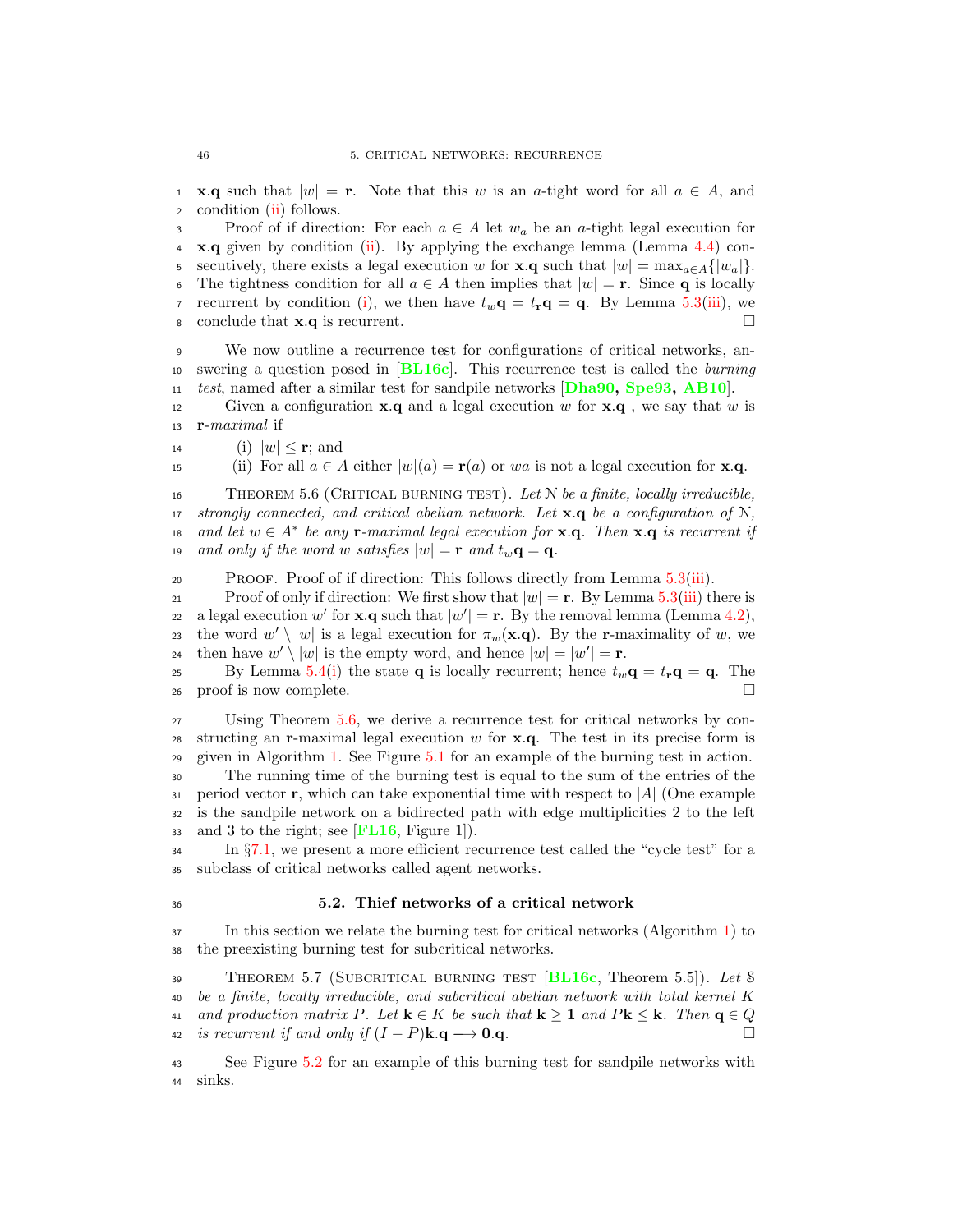**Input** : A critical network  $N$ , a configuration  $x.q$ . Output: TRUE if x.q is recurrent, FALSE if x.q is not recurrent.  $\mathbf{q}^\prime:=\mathbf{q};$  $\mathbf{x}':=\mathbf{x};$  $w := \varnothing;$ while  $|w|(a) < r(a)$  and  $x'(a) \ge 1$  for some  $a \in A$  do  $\mathbf{x}' := \mathbf{x}' + \mathbf{M}(a, \mathbf{q}') - |a|;$  $\mathbf{q}':=t_a\mathbf{q}';$  $w := wa.$ end if  $|w| == \textbf{r}$  and  $\mathbf{q} == \mathbf{q}'$  then output TRUE. else output FALSE. end

Algorithm 1: The burning test to check for recurrence of a configuration in a critical abelian network.



<span id="page-54-0"></span>FIGURE 5.1. An instance of the burning test for the sinkless sandpile network on the bidirected cyle  $C_3$ . In the figure, the left part of  $v \in V$  records  $\mathbf{x}(v)$ , while the right part records  $\mathbf{q}(v)$ . The inputs are  $\mathbf{x} := (2, 1, 0)^{\top}, \ \mathbf{q} := (0, 0, 0)^{\top}, \ \text{and} \ \mathbf{r} = (2, 2, 2)^{\top}.$  The configuration x.q is recurrent by the burning test.

<sup>1</sup> The relation between these two burning tests can be explained by using the <sup>2</sup> notion of thief networks.

<sup>3</sup> Remark. In this section we often discuss two abelian networks at the same <sup>4</sup> time. When there is more than one network in the discussion, we will indicate in the notation which network we are referring to, e.g.  $t_a^N$ ,  $\mathbf{M}_a^N$ ,  $\pi_a^N$ ,  $\mathcal{N}\text{-recurrent}, \xrightarrow[\mathcal{N}]{N}$ , <sup>6</sup> etc.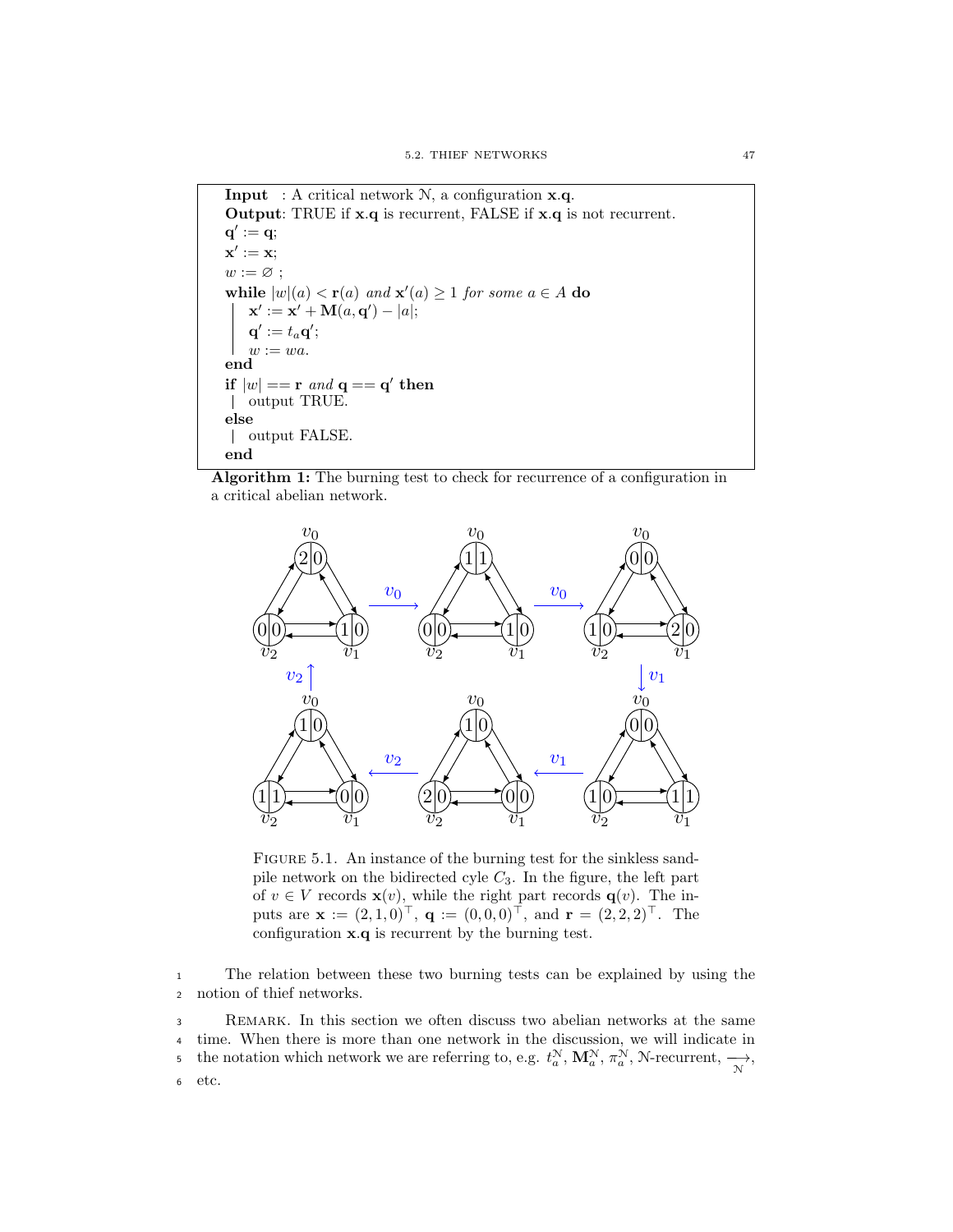

<span id="page-55-0"></span>FIGURE 5.2. A subcritical burning test for the sandpile network with sink at  $S = \{v_0\}$  (colored in red). In the figure, the left part of  $v \in V$  records  $\mathbf{x}(v)$ , while the right part records  $\mathbf{q}(v)$ . The inputs for the test are  $\mathbf{q} := (0,1,1)^\top$  and  $\mathbf{k} := (2,2,2)^\top$ . (Note that  $(I - P)\mathbf{k} = (2, 0, 0)^{\top}$  here.) The state **q** is recurrent by the burning test.

For  $R \subseteq A$  and  $\mathbf{x} \in \mathbb{Z}^A$ , let  $\mathbf{x}_R$  denote the vector in  $\mathbb{Z}^A$  for which  $\mathbf{x}_R(a) := \mathbf{x}(a)$ 2 if  $a \in R$  and  $\mathbf{x}_R(a) := 0$  if  $a \notin R$ .<br>3 Let N be an abelian network

3 Let N be an abelian network, and let  $R \subseteq A$ . The *thief network based on* N is *with messages restricted to R (thief network*  $N_P$  for short) is the abelian network with messages restricted to R (thief network  $N_R$  for short) is the abelian network <sup>5</sup> (with the same underyling digraph as N) defined by:

• The alphabet  $A^{\mathcal{N}_R}$ , the state space  $Q^{\mathcal{N}_R}$  and the transition functions <sup>7</sup>  $(t_a^{\mathcal{N}_R})_{a \in A}$  of  $\mathcal{N}_R$  are identical with those of  $\mathcal{N}$ .

• For any  $a \in A$  and  $\mathbf{q} \in Q$ , the message-passing vector  $\mathbf{M}_a^{N_R}(\mathbf{q})$  is equal 9 to  $(\mathbf{M}_{a}^{\mathcal{N}}(\mathbf{q}))_R$ .

10 One can think of  $N_R$  as a network of computers where the wires used for 11 transmitting letters from  $A \setminus R$  are stolen by a wire thief. Hence all the letters is the resolution  $A \setminus R$  will not appear in the messages exchanged between computers in the 12 from  $A \setminus R$  will not appear in the messages exchanged between computers in the network. network.

Note that  $t_a^{N_R}$  and  $\mathbf{M}_a^{N_R}$  are defined even for  $a \in A \setminus R$ , so  $N_R$  retains the 15 ability to process inputs with letters from  $A \setminus R$ . One can think of this to mean that the keyboards for the computers in the network are working fine and are not <sup>16</sup> that the keyboards for the computers in the network are working fine and are not <sup>17</sup> tampered by the wire thief.

<sup>18</sup> The reader can use height-arrow networks with sinks (Example [3.14\)](#page-29-0) as a run-<sup>19</sup> ning example when reading this section. Note that a height-arrow network with 20 sinks at S (Example [3.14\)](#page-29-0) is the thief network of the corresponding sinkless height-21 arrow network (Example [3.13\)](#page-28-0) restricted to  $V \setminus S$ .

22 We now relate the total kernel and the production matrix of  $\mathcal{N}_R$  to those of N.

- 23 Let M be a matrix with rows indexed by A. For  $R \subseteq A$ , we denote by  $M_R$  the matrix obtained by replacing the rows of M indexed by  $A \setminus R$  with the zero vector.
- matrix obtained by replacing the rows of M indexed by  $A \setminus R$  with the zero vector.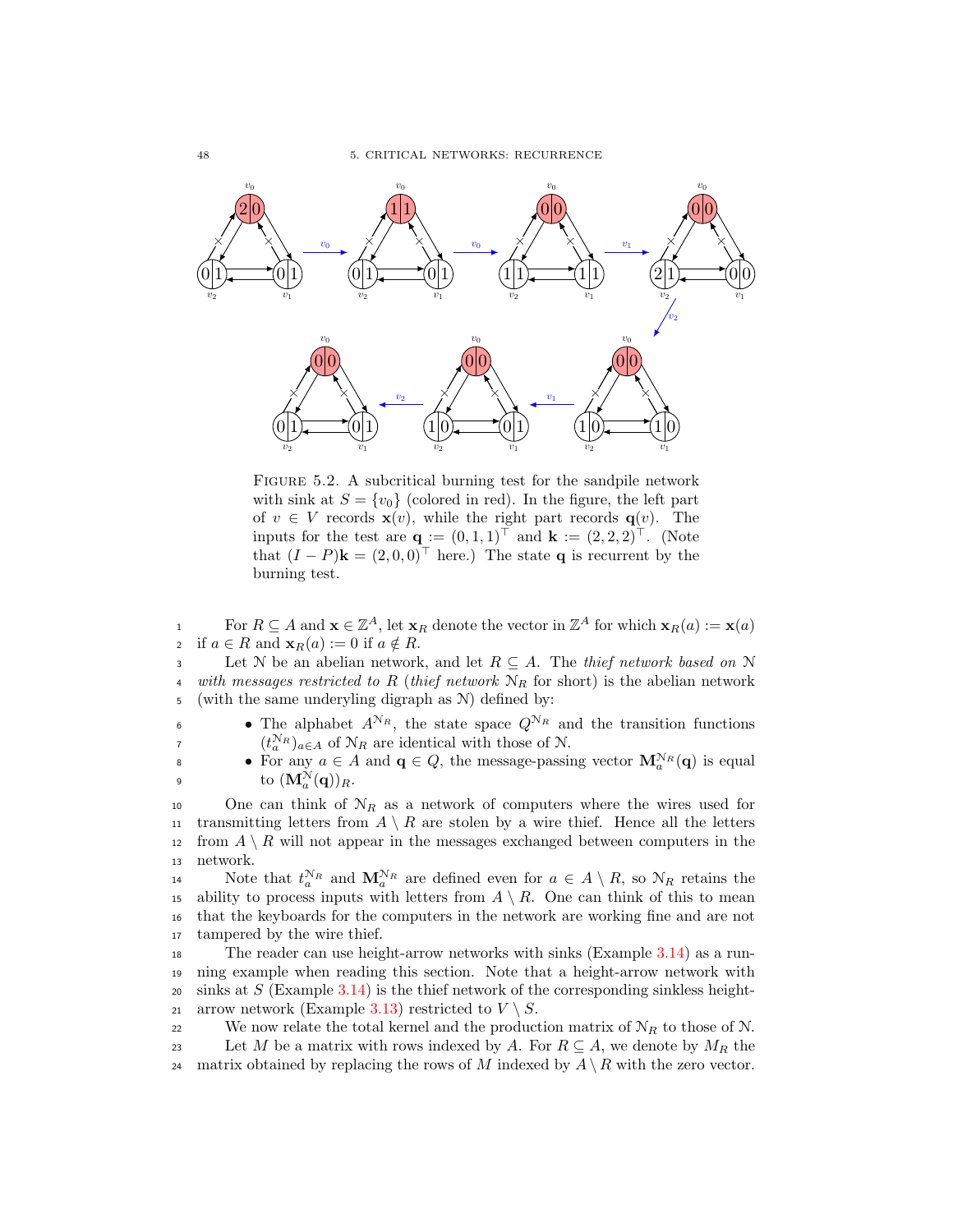<span id="page-56-2"></span> $1$  LEMMA 5.8. Let N be a finite and locally irreducible abelian network with total 2 kernel K and production matrix P, and let  $R \subset A$ .

3 (i) The network  $N_R$  is finite and locally irreducible, the total kernel of  $N_R$  is 4 equal to K, and the production matrix of  $\mathcal{N}_R$  is equal to  $P_R$ .

<span id="page-56-3"></span>5 (ii) If N is a strongly connected critical network and  $R \subseteq A$ , then  $\mathcal{N}_R$  is a <sup>6</sup> subcritical network.

**PROOF.** (i) Since the transition functions of  $N_R$  are the same as those of 8 N, the network  $\mathcal{N}_R$  is finite and locally irreducible. By the same reason, the total 9 kernel of  $\mathcal{N}_R$  is equal to K.

10 Since  $\mathbf{M}_a^{\mathcal{N}_R}(\mathbf{q}) = (\mathbf{M}_a^{\mathcal{N}}(\mathbf{q}))_R$  for all  $a \in A$  and  $\mathbf{q} \in Q$ , it follows directly from 11 the definition that the production matrix of  $N_R$  is equal to  $P_R$ .

12 (ii) Note that P is strongly connected (since N is strongly connected),  $P_R \leq P$ 13 (by definition), and  $P_R \neq P$  (since  $R \subsetneq A$ ). The claim now follows directly from the Perron-Frobenius theorem (Lemma 3.10(iv)). the Perron-Frobenius theorem (Lemma  $3.10(iv)$  $3.10(iv)$ ).

15 We remark that the network  $\mathcal{N}_R$  is not strongly connected whenever  $R \subsetneq A$ , 16 as some of the rows of  $P_R$  are zero vectors.

 Recall the definition of recurrent configurations for a critical network (Defi- nition [5.2\)](#page-51-5) and the definition of recurrent states for a subcritical network (Def- inition [4.26\)](#page-47-1). We now state the main results of this subsection, which are two propositions that relate the recurrent configurations of a critical network to the recurrent states of its thief networks.

Recall that the support of  $\mathbf{x} \in \mathbb{Z}^A$  is  $\text{supp}(\mathbf{x}) = \{a \in A : \mathbf{x}(a) \neq 0\}.$ 

<span id="page-56-0"></span> $P_{\text{ROPOSTTION}}$  5.9. Let  $N$  be a finite, locally irreducible, strongly connected, and critical abelian network. Let  $\mathbf{x} \in \mathbb{N}^A \setminus \{0\}$  and let  $R := A \setminus \text{supp}(\mathbf{x})$ . If  $\mathbf{x} \cdot \mathbf{q}$  is an 25 N-recurrent configuration, then  $q$  is an  $N_R$ -recurrent state.

<sup>26</sup> We remark that the converse of Proposition [5.9](#page-56-0) is false; see Example [5.10.](#page-56-1) With <sup>27</sup> that being said, we will present a special family of critical networks for which the <sup>28</sup> converse holds in Lemma [7.12.](#page-85-0)

<span id="page-56-1"></span>29 EXAMPLE 5.10. Let  $N$  be the sinkless sandpile network (Example [3.12\)](#page-27-1) on the 30 bidirected cycle  $C_3$ , and let  $R := V \setminus \{v_0\}$ .<br>31 Let  $\mathbf{x} \in \mathbb{Z}^V$  and  $\mathbf{q} \in (\mathbb{Z}_2)^V$  be given by

31 Let  $\mathbf{x} \in \mathbb{Z}^V$  and  $\mathbf{q} \in (\mathbb{Z}_2)^V$  be given by:

 $\mathbf{x} := (1, 0, 0)^{\top}$  and  $\mathbf{q} := (0, 1, 1)^{\top}$ .

32 The state **q** is  $N_R$ -recurrent because it passes the burning test in Theorem [5.7,](#page-53-2) as shown in Figure [5.2.](#page-55-0) On the other hand, note that  $\mathbf{x} \cdot \mathbf{q} \xrightarrow[\text{N}]{v_0} \mathbf{0} \cdot \mathbf{q}'$ , where  $\mathbf{q}' :=$  $(1, 1, 1)^\top$ . This shows that **x**.q is an N-halting configuration, and hence **x**.q is not 35 N-recurrent.  $\triangle$ 

36 Recall that  $\mathbf r$  denotes the period vector of a critical network  $\mathcal N$  (Definition [5.1\)](#page-50-0).

<span id="page-56-4"></span> $37$  PROPOSITION 5.11. Let N be a finite, locally irreducible, strongly connected, 38 and critical abelian network, and let  $R \subsetneq A$ . Then  $\mathbf{q} \in Q$  is an  $\mathcal{N}_R$ -recurrent state<br>39 if and only if  $(I - P_R)\mathbf{r} \cdot \mathbf{q}$  is an N-recurrent configuration. if and only if  $(I - P_R)$ r.q is an N-recurrent configuration.

40 In particular, checking for the recurrence of  $q \in Q$  in  $\mathcal{N}_R$  can be done by ap-41 plying the critical burning test for N (Algorithm [1\)](#page-53-1) on  $(I - P_R)$ **r.q**, and it can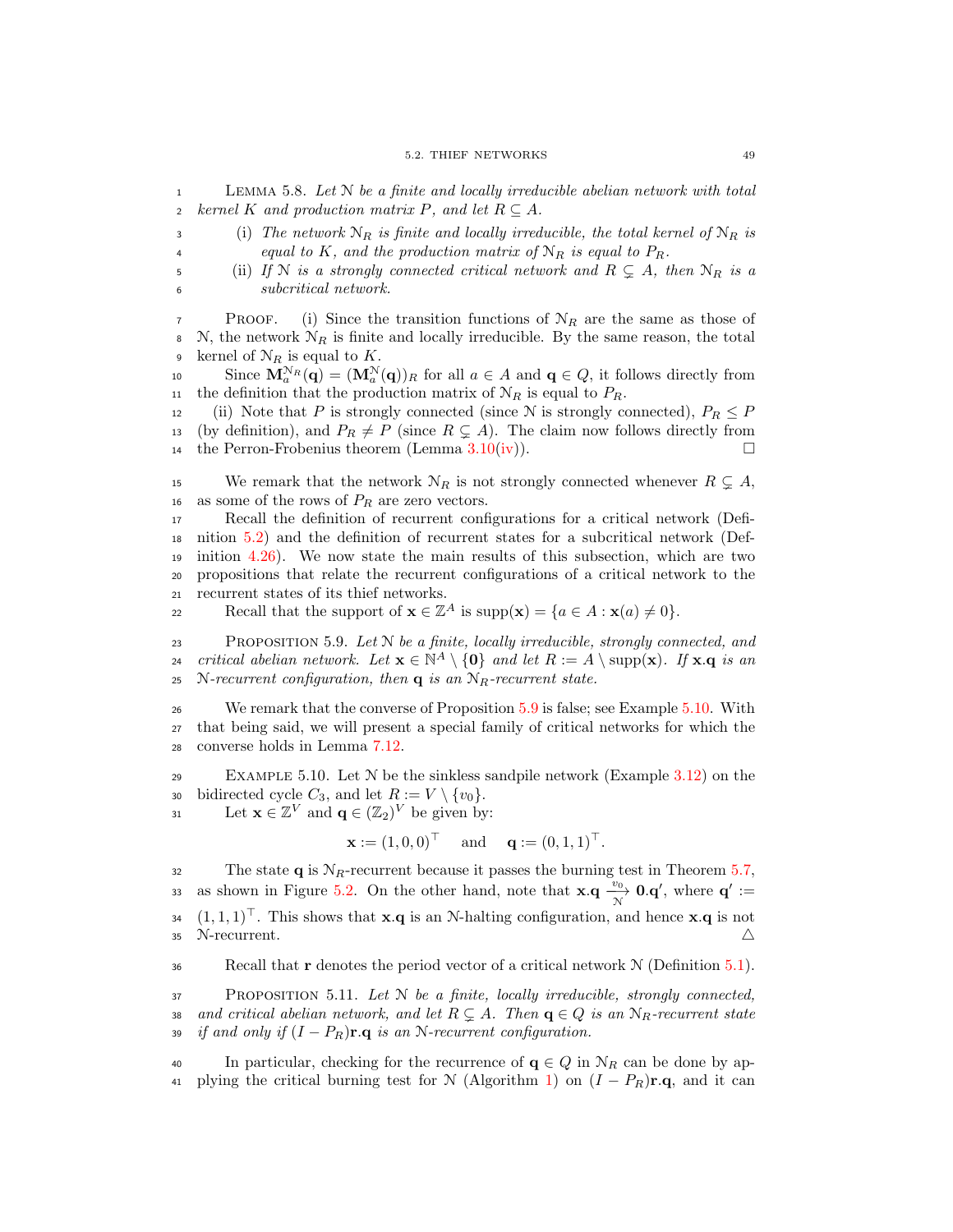<sup>1</sup> be shown that this test is equivalent to the subcritical burning test for  $N_R$  (Theo-2 rem [5.7\)](#page-53-2) with **k** = **r**. The critical burning test for N on  $(I - P)\mathbf{r} \cdot \mathbf{q}$  can be derived from the subcritical burning test for  $N_B$  in a similar manner. from the subcritical burning test for  $N_R$  in a similar manner.

<sup>4</sup> We now build towards the proof of these two propositions, and we start with a <sup>5</sup> technical lemma.

<span id="page-57-2"></span>6 LEMMA 5.12. Let N be an abelian network and let  $R \subseteq A$ .

<span id="page-57-0"></span>(i) If  $w \in A^*$  is an  $N_R$ -legal execution for  $\mathbf{x} \cdot \mathbf{q}$ , then w is an N-legal execution  $\delta$  *for* **x**.q.

<span id="page-57-1"></span>9 (ii) If  $w \in A^*$  is an N-legal execution for  $\mathbf{x} \cdot \mathbf{q}$ , then w is an  $N_R$ -legal execution 10 for  $(\mathbf{x}_R + \mathbf{w}_{A \setminus R}).\mathbf{q}$ , where  $\mathbf{w} := |w|$ .

**PROOF.** Part [\(i\)](#page-57-0) follows from the inequality  $\mathbf{M}_a^{\mathcal{N}_R}(\mathbf{q}) \leq \mathbf{M}_a^{\mathcal{N}}(\mathbf{q})$  for all  $a \in A$ 12 and  $\mathbf{q} \in Q$ .

13 We now prove part [\(ii\)](#page-57-1). Let  $w = a_1 \cdots a_\ell$ . For any  $i \in \{0, 1, \ldots, \ell\}$  we write

 $w_i:=a_1\ldots a_i,\quad \mathbf{x}_i.\mathbf{q}_i:=\pi_{a_1\cdots a_i}^{\mathcal{N}}(\mathbf{x}.\mathbf{q}),\quad \mathbf{x}_i'.\mathbf{q}_i':=\pi_{a_1\cdots a_i}^{\mathcal{N}_R}((\mathbf{x}_R+\mathbf{w}_{A\setminus R}).\mathbf{q}).$ 

14 It suffices to show that  $\mathbf{x}'_{i-1}(a_i) \geq 1$  for all  $i \in \{1, ..., \ell\}$ .

Fix  $i \in \{1, \ldots, \ell\}$ . Then

$$
\mathbf{x}'_{i-1}(a_i) = \mathbf{x}_R(a_i) + \mathbf{w}_{A \setminus R}(a_i) + \mathbf{M}_{w_{i-1}}^{N_R}(\mathbf{q})(a_i) - |w_{i-1}|(a_i)
$$
  
= 
$$
\begin{cases} |w|(a_i) - |w_{i-1}|(a_i) & \text{if } a_i \in A \setminus R; \\ \mathbf{x}(a_i) + \mathbf{M}_{w_{i-1}}^{N}(\mathbf{q})(a_i) - |w_{i-1}|(a_i) = \mathbf{x}_{i-1}(a_i) & \text{if } a_i \in R. \end{cases}
$$

15 Note that  $|w|(a_i) - |w_{i-1}|(a_i) \ge 1$  because the *i*-th letter of w is  $a_i$ . Also note that  $\mathbf{x}_{i-1}(a_i) > 1$  because w is legal for  $\mathbf{x} \cdot \mathbf{a}$ . Hence we conclude that  $\mathbf{x}'_{i-1}(a_i) > 1$ , as 16  $\mathbf{x}_{i-1}(a_i) \geq 1$  because w is legal for **x**.q. Hence we conclude that  $\mathbf{x}'_{i-1}(a_i) \geq 1$ , as  $\Box$  desired.  $\Box$ 

18 PROOF OF PROPOSITION [5.9.](#page-56-0) Note that by Lemma [5.8](#page-56-2)[\(ii\)](#page-56-3) the network  $\mathcal{N}_R$  is 19 subcritical since  $R \subsetneq A$ . Also note that the period vector **r** of N satisfies **r** ∈ <br>20 K, **r** ≥ **1**, and  $P_R$ **r** = **r**<sub>R</sub> ≤ **r**. Hence by Theorem 5.7 it suffices to show that 20 K,  $\mathbf{r} \geq 1$ , and  $P_R \mathbf{r} = \mathbf{r}_R \leq \mathbf{r}$ . Hence by Theorem [5.7](#page-53-2) it suffices to show that  $(I - P_R)\mathbf{r} \cdot \mathbf{q} \longrightarrow 0.\mathbf{q}$ . 21  $(I - P_R) \mathbf{r} \cdot \mathbf{q} \longrightarrow_{R} \mathbf{0} \cdot \mathbf{q}$ .

Since **x**.q is N-recurrent, by Theorem [5.6](#page-53-0) there exists  $w \in A^*$  such that **x**.q  $\frac{w}{N}$ **x.q** and  $|w| = \mathbf{r}$ . Since  $\mathbf{x}_R = \mathbf{0}$  by assumption, the word w is an  $N_R$ -legal execution for  $\mathbf{r}_{A\setminus R}$ . Q by Lemma [5.12](#page-57-2)[\(ii\)](#page-57-1). Now note that

$$
\pi_w^{\mathcal{N}_R}(\mathbf{r}_{A\setminus R}.\mathbf{q}) = (\mathbf{r}_{A\setminus R} + \mathbf{M}_w^{\mathcal{N}_R}(\mathbf{q}) - |w|).t_w \mathbf{q}
$$

$$
= (\mathbf{r}_{A\setminus R} + (\mathbf{M}_w^{\mathcal{N}}(\mathbf{q}))_R - \mathbf{r}).\mathbf{q}
$$

$$
= \mathbf{0}.\mathbf{q} \quad \text{(because } \mathbf{M}_w^{\mathcal{N}}(\mathbf{q}) = \mathbf{r}).
$$

22 Also note that  $\mathbf{r}_{A\setminus R} = (I - P_R)\mathbf{r}$ . Hence, we conclude that  $(I - P_R)\mathbf{r} \cdot \mathbf{q} \xrightarrow[\mathcal{N}_R]{w} \mathbf{0} \cdot \mathbf{q}$ , 23 as desired.  $\Box$ 

<sup>24</sup> Proof of Proposition [5.11.](#page-56-4) The if direction follows from Proposition [5.9](#page-56-0) 25 and the fact that  $\text{supp}((I - P_R)\mathbf{r}) = A \setminus R$ .<br>26 We now prove the only if direction. Since

We now prove the only if direction. Since  $q$  is  $N_R$ -recurrrent, by Theorem [5.7](#page-53-2) there exists  $w \in A^*$  such that  $(I - P_R) \mathbf{r} \cdot \mathbf{q} \xrightarrow[\mathcal{N}_R]{} \mathbf{0} \cdot \mathbf{q}$ . By Lemma [3.9,](#page-23-2) this implies 28 that  $\mathbf{M}_w^{\mathcal{N}_R}(\mathbf{q}) = P_R|w|$ . Then

<span id="page-57-3"></span>(5.1) 
$$
(I - P_R)\mathbf{r} = |w| - \mathbf{M}_w^{N_R}(\mathbf{q}) = (I - P_R)|w|.
$$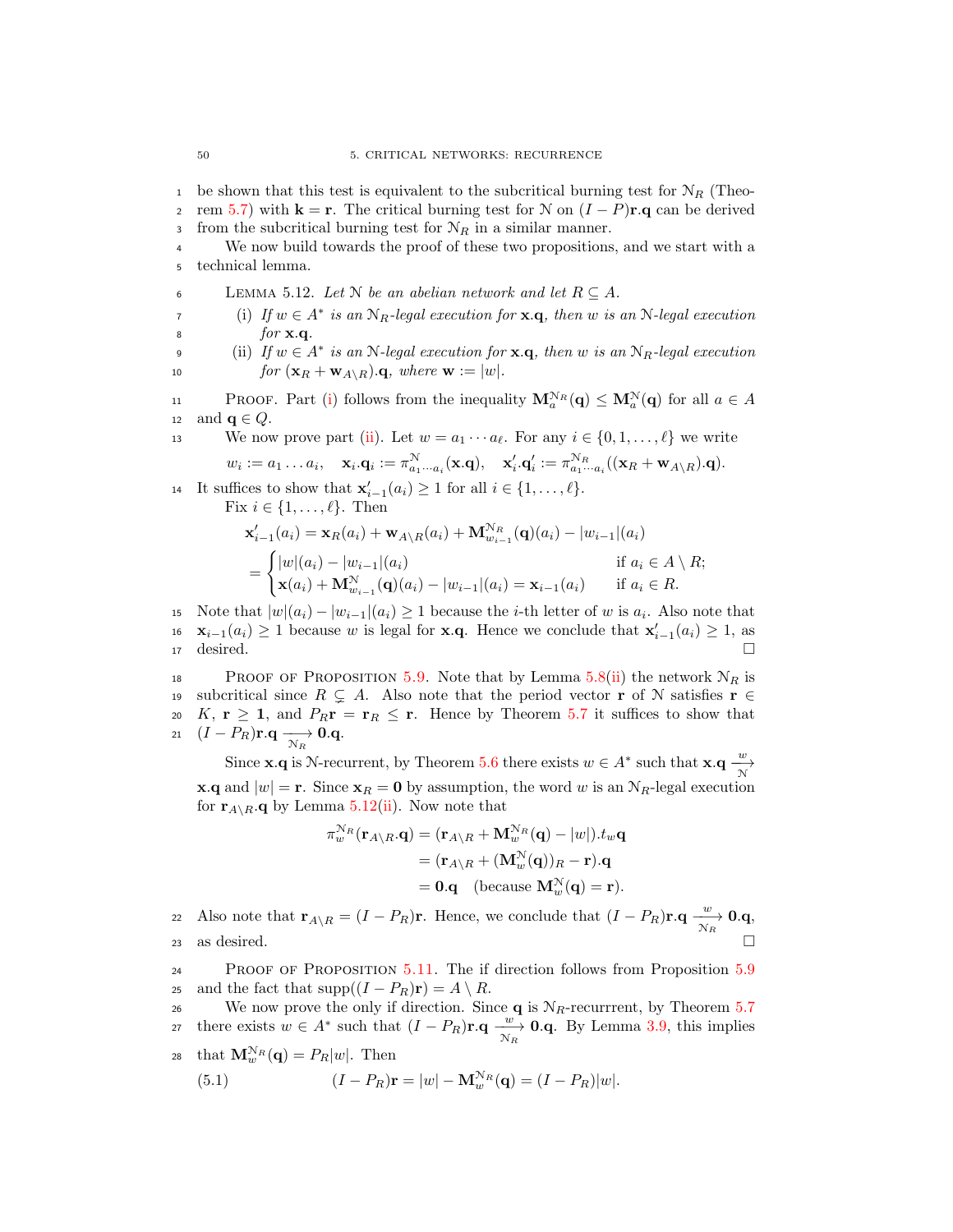Since  $P_R$  has spectral radius strictly less than 1 (by Lemma [5.8\(](#page-56-2)[ii\)](#page-56-3)), the matrix  $I - P_R$  is invertible. It then follows from equation [\(5.1\)](#page-57-3) that  $|w| = \mathbf{r}$ .

3 By Lemma [5.12\(](#page-57-2)[i\)](#page-57-0), the word w is an N-legal execution for  $(I - P_R)\mathbf{r} \cdot \mathbf{q}$ . Since  $\mathbf{a} \mid w \mid = \mathbf{r}$  and  $t^N \mathbf{q} = t^{N_R} \mathbf{q} = \mathbf{q}$ , by Theorem 5.6 we conclude that  $(I - P_R)\mathbf{r} \cdot \mathbf{q}$  is an  $|w| = \mathbf{r}$  and  $t_{\mathbf{r}}^N \mathbf{q} = t_w^N \mathbf{q} = \mathbf{q}$ , by Theorem [5.6](#page-53-0) we conclude that  $(I - P_R)\mathbf{r} \cdot \mathbf{q}$  is an <sup>5</sup> N-recurrent configuration, as desired.

### <sup>6</sup> 5.3. The capacity and the level of a configuration

<sup>7</sup> In this section we define the capacity of a network and the level of a configu-8 ration of a critical network. Those two notions will be used later in  $\S5.4$  $\S5.4$  to give<br>9 a combinatorial description for the invertible recurrent components of a critical <sup>9</sup> a combinatorial description for the invertible recurrent components of a critical <sup>10</sup> network.

<sup>11</sup> Let N be a finite, locally irreducible, and strongly connected abelian network. 12 By the Perron-Frobenius theorem (Lemma [3.10\(](#page-24-1)[v\)](#page-25-5)) the  $\lambda(P^{\top})$ -eigenspace of  $P^{\top}$  is <sup>13</sup> spanned by a positive real vector.

<span id="page-58-0"></span> $14$  DEFINITION 5.13 (EXCHANGE RATE VECTOR). Let N be a finite, locally irre-<sup>15</sup> ducible, and strongly connected abelian network. An exchange rate vector s is a 16 positive real vector that spans the  $\lambda(P^{\top})$ -eigenspace of  $P^{\top}$ .  $\Delta$ 

 $17$  The vector **s** measures the comparative value between any two letters in  $\mathcal{N}$ , in <sup>18</sup> a manner to be made precise soon.

<sup>19</sup> Throughout this paper we fix an exchange rate vector s. In the case when 20  $\lambda(P) = \lambda(P^{\top})$  is rational, then we choose **s** to be an exchange rate vector that is a 21 positive integer vector and such that  $gcd_{a\in A} s(a) = 1$ . This choice of s exists and 22 is unique by the Perron-Frobenius theorem (Lemma  $3.10(vi)$  $3.10(vi)$ ). The exchange rate <sup>23</sup> vectors of some critical networks are shown in Table [5.1.](#page-51-0)

Recall that a configuration  $\mathbf{x} \cdot \mathbf{q}$  halts if  $\mathbf{x} \cdot \mathbf{q} \longrightarrow \mathbf{x}' \cdot \mathbf{q}'$  for some  $\mathbf{x}' \leq \mathbf{0}$  and some 25 **q'**  $\in Q$ .

 $26$  DEFINITION 5.14 (CAPACITY). Let  $N$  be a finite, locally irreducible, and strongly 27 connected abelian network. The *capacity* of a configuration  $\mathbf{x} \cdot \mathbf{q}$  and the *capacity* <sup>28</sup> of a state q are

$$
\operatorname{cap}(\mathbf{x}.\mathbf{q}):=\max_{\mathbf{z}\in\mathbb{Z}^A}\{\mathbf{s}^\top\mathbf{z}:(\mathbf{z}+\mathbf{x}).\mathbf{q}\text{ halts}\};\qquad \operatorname{cap}(\mathbf{q}):=\operatorname{cap}(\mathbf{0}.\mathbf{q}),
$$

29 respectively. The *capacity* of  $N$  is

$$
cap(N) := \max_{\mathbf{q} \in Q} \{cap(\mathbf{q})\}.
$$

<sup>30</sup> In words, the capacity of a configuration is the maximum number of letters <sup>31</sup> (weighted according to the exchange rate vector) that can be absorbed by the <sup>32</sup> configuration without causing the process to run forever.

<sup>33</sup> The following is an example that illustrates the notion of capacity.

 Example 5.15. First consider the sinkless rotor network (Example [3.11\)](#page-27-0). In this network, processing a chip will result in moving the chip to another vertex of the digraph. So if there are a positive number of chips in the network, then the process will run forever, as at any time stage there will always be some chips that can be moved around. Hence the capacity of a sinkless rotor network is equal to <sup>39</sup> zero.

<sup>40</sup> On the other end of the scale, we have sinkless sandpile networks (Exam-<sup>41</sup> ple [3.12\)](#page-27-1). In this network, processing a chip means either moving the chip into the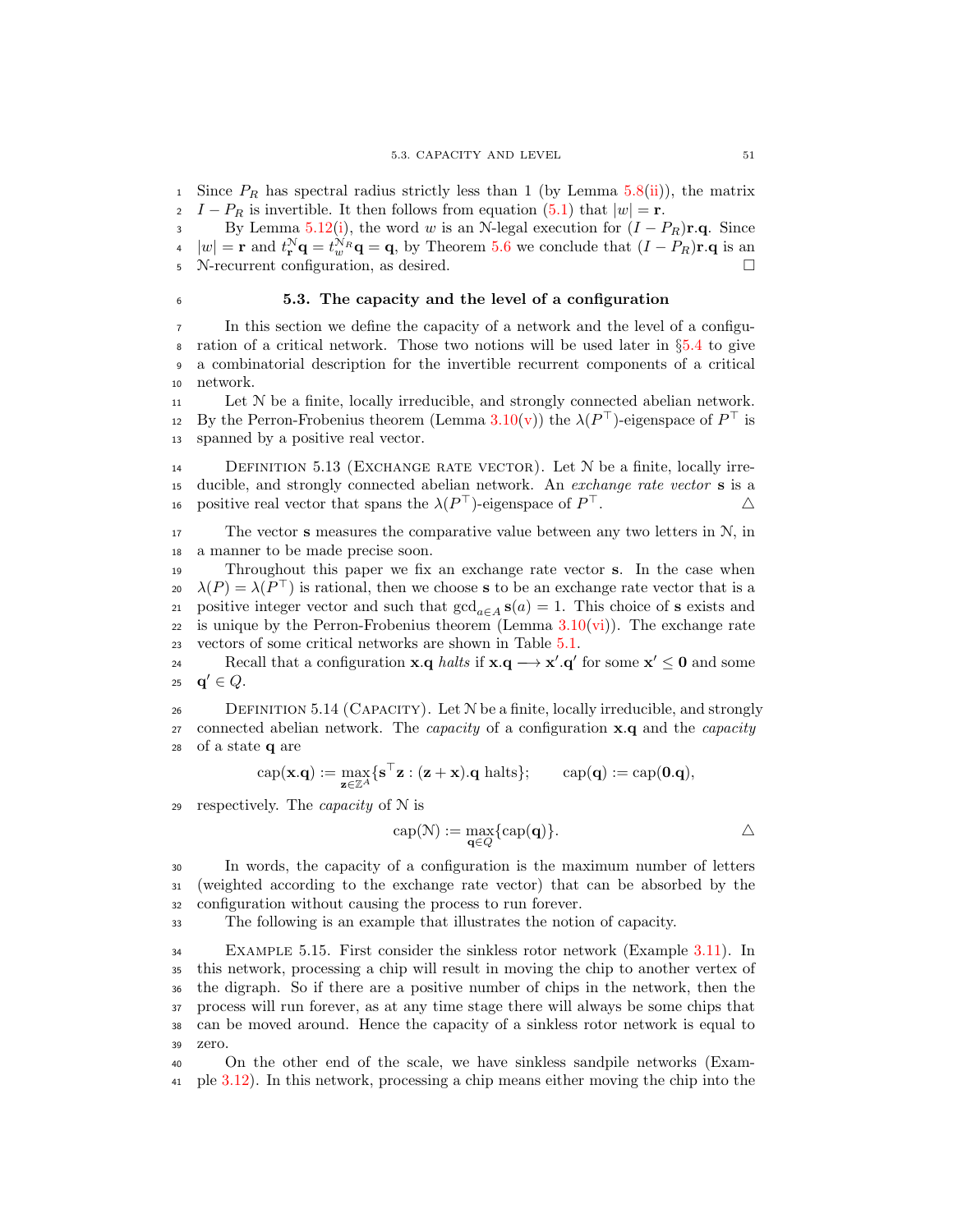1 locker  $\mathcal{P}_v$  (if  $\mathcal{P}_v$  is not full), or sending all stored chips in  $\mathcal{P}_v$  together with the processed chip to other vertices (if  $\mathcal{P}_v$  is already full). Note that each locker  $\mathcal{P}_v$ . 2 processed chip to other vertices (if  $\mathcal{P}_v$  is already full). Note that each locker  $\mathcal{P}_v$ <br>3 can store at most outdeg $(v) - 1$  chips. Therefore, if the total number of chips is 3 can store at most outdeg $(v) - 1$  chips. Therefore, if the total number of chips is strictly greater than  $|E| - |V| = \sum_{v \in V}$  (outdeg $(v) - 1$ ), then at any time stage of the strictly greater than  $|E| - |V| = \sum_{v \in V}$  (outdeg $(v) - 1$ ), then at any time stage of the <sup>5</sup> process there is always an unstored chip that can be processed. Hence the sandpile 6 network has capacity at most  $|E| - |V|$ . On the other hand, the configuration  $\mathbf{x} \cdot \mathbf{q}$ <br>7 with  $\mathbf{x} := (\text{outdeg}(v) - 1)_{v \in V}$  and  $\mathbf{q} := \mathbf{0}$  is a halting configuration, which implies 7 with  $\mathbf{x} := (\text{outdeg}(v) - 1)_{v \in V}$  and  $\mathbf{q} := \mathbf{0}$  is a halting configuration, which implies that the sandpile network has capacity at least  $\mathbf{1}^\top \mathbf{x} = |E| - |V|$ . Hence we conclude s that the sandpile network has capacity at least  $\mathbf{1}^\top \mathbf{x} = |E| - |V|$ . Hence we conclude 9 that the capacity of a sinkless sandpile network is equal to  $|E| - |V|$ .<br>10 By an analogous argument, the capacity of a height-arrow net

<sup>10</sup> By an analogous argument, the capacity of a height-arrow network is equal 11 to  $\sum_{v \in V} (\tau_v - 1)$ , which lies between the capacity of rotor network and sandpile 12 network on the same digraph.  $\triangle$ 

<sup>13</sup> The capacity of a subcritical network is infinite, as every configuration halts in <sup>14</sup> a subcritical network (Theorem [4.24\)](#page-46-1). We now show that conversely, the capacity <sup>15</sup> of a critical or supercritical network is always finite.

16 Recall that a configuration  $x.q$  is stable if  $x < 0$ .

 $17$  LEMMA 5.16. Let N be a finite, locally irreducible, and strongly connected 18 abelian network. If N is a critical or supercritical network, then  $cap(N) < \infty$ .

<sup>19</sup> Proof. Suppose to the contrary that the claim is false. Then there exist 20 configurations  $z_1 \cdot q_1, z_2 \cdot q_2, \ldots$  and stable configurations  $z'_1 \cdot q'_1, z'_2 \cdot q'_2, \ldots$  such that 21  $\mathbf{z}_i \cdot \mathbf{q}_i \xrightarrow{w_i} \mathbf{z}'_i \cdot \mathbf{q}'_i$  for all  $i \ge 1$  and  $\mathbf{s}^\top \mathbf{z}_i \to \infty$  as  $i \to \infty$ .

By the pigeonhole principle, there exists an infinite subset J of  $\mathbb{Z}_{\geq 1}$  such that  $\mathbf{q}_j = \mathbf{q}_i$  and  $\mathbf{q}'_j = \mathbf{q}'_i$  for all  $i, j \in J$ . Fix an  $j \in J$  and write  $\lambda := \lambda(\overline{P})$ . Then for any  $i \in J$ ,

$$
\mathbf{z}_{i} - \mathbf{z}_{j} = (\mathbf{z}'_{i} - \mathbf{M}_{w_{i}}(\mathbf{q}_{i}) + |w_{i}|) - (\mathbf{z}'_{j} - \mathbf{M}_{w_{j}}(\mathbf{q}_{i}) + |w_{j}|)
$$
  
= (\mathbf{z}'\_{i} + (I - P)|w\_{i}|) - (\mathbf{z}'\_{j} + (I - P)|w\_{j}|) (by Lemma 3.9)

22 Multiplying  $\mathbf{s}^{\top}$  to both sides of the equation above, we get

(5.2) 
$$
\mathbf{s}^{\top}(\mathbf{z}_{i} - \mathbf{z}_{j}) = (\mathbf{s}^{\top}\mathbf{z}'_{i} + (1 - \lambda)\mathbf{s}^{\top}|w_{i}|)) - (\mathbf{s}^{\top}\mathbf{z}'_{j} + (1 - \lambda)\mathbf{s}^{\top}|w_{j}|)
$$

Now note that  $\mathbf{s}^\top \mathbf{z}'_i \leq 0$  since  $\mathbf{z}'_i \leq \mathbf{0}$ , and  $(1 - \lambda) \leq 0$  by assumption. Plugging 24 this into equation  $(5.2)$ , we get

<span id="page-59-0"></span>
$$
\mathbf{s}^\top \mathbf{z}_i \leq \mathbf{s}^\top \mathbf{z}_j - \mathbf{s}^\top (\mathbf{z}'_j + (1 - \lambda)|w_j|).
$$

25 This gives an upper bound for  $\mathbf{s}^\top \mathbf{z}_i$  that is independent of i, which contradicts the assumption that  $s^{\top} \mathbf{z}_i \to \infty$  as  $i \to \infty$ .

 $27$  DEFINITION 5.17 (LEVEL). Let N be a finitely, locally irreducible, and strongly 28 connected critical network. The *level* of a state  $q$  and the *level* of a configuration <sup>29</sup> x.q are

$$
\text{lvl}(\mathbf{q}) := \text{cap}(\mathcal{N}) - \text{cap}(\mathbf{q}); \qquad \text{lvl}(\mathbf{x}.\mathbf{q}) := \text{cap}(\mathcal{N}) - \text{cap}(\mathbf{x}.\mathbf{q}),
$$

 $\Delta$  respectively.

<sup>31</sup> Note that by the definition of capacity, we have

$$
lvl(\mathbf{x}.\mathbf{q}) = cap(\mathcal{N}) - cap(\mathbf{q}) + \mathbf{s}^\top \mathbf{x} = ivl(\mathbf{q}) + \mathbf{s}^\top \mathbf{x}.
$$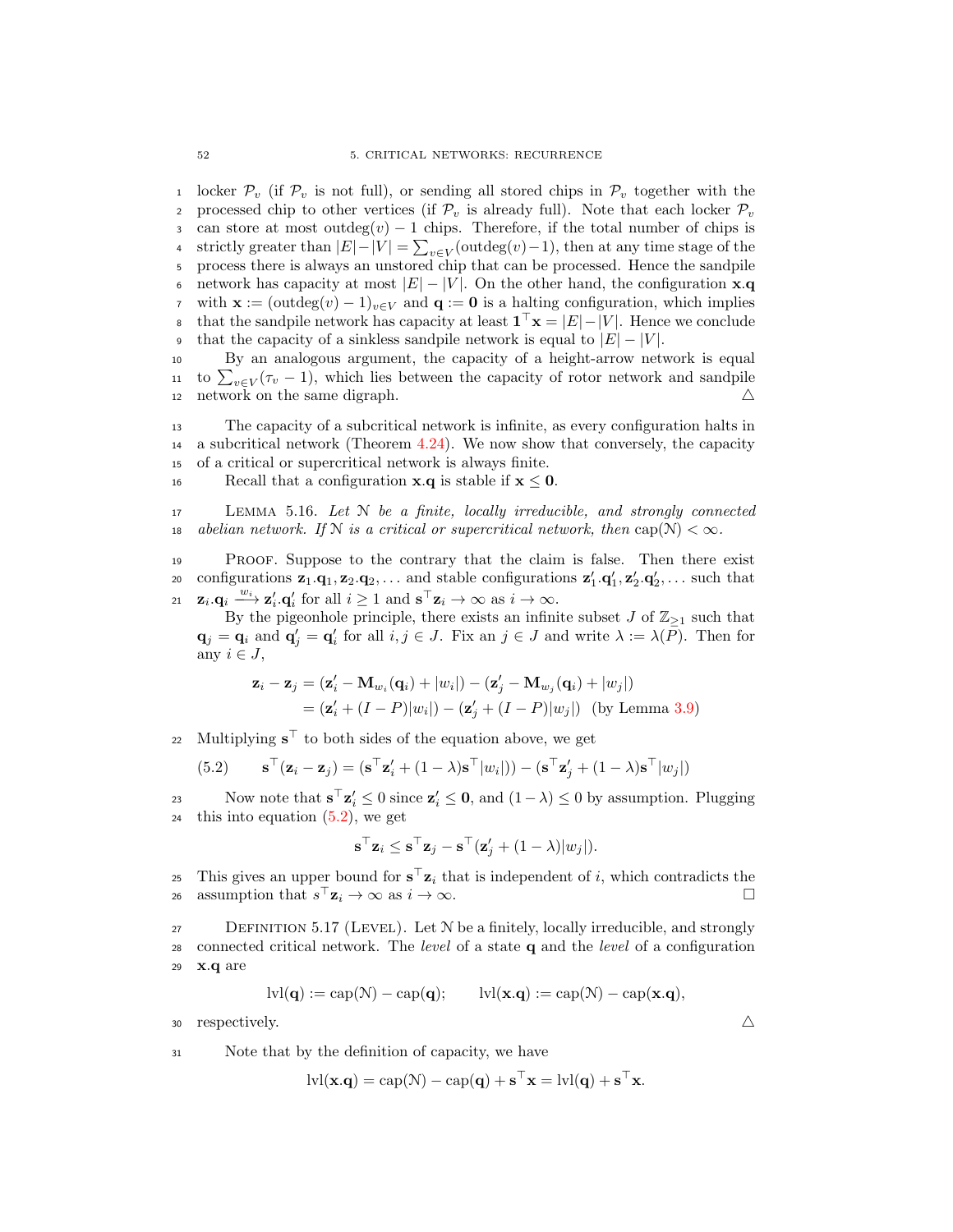For height-arrow networks, the level of a configuration **x**.**q** is equal to  $\sum_{v \in V}$ **x** $(v)$ +  $q(v)$ , the total number of chips (counting both stored and unstored chips) in the <sup>3</sup> configuration.

<sup>4</sup> Here we list basic properties of the capacity (equivalently, level) of a configu-<sup>5</sup> ration in a critical network.

<span id="page-60-3"></span> $6$  LEMMA 5.18. Let N be a finite, locally irreducible, strongly connected, and <sup>7</sup> critical abelian network.

<span id="page-60-0"></span>8 (i) If  $\mathbf{x} \cdot \mathbf{q}$  and  $\mathbf{x}' \cdot \mathbf{q}'$  are configurations such that  $\mathbf{x} \cdot \mathbf{q} \rightarrow \mathbf{x}' \cdot \mathbf{q}'$ , then  $\text{cap}(\mathbf{x}' \cdot \mathbf{q}') \leq$ 9 cap $(\mathbf{x}.\mathbf{q})$ .

<span id="page-60-1"></span>10 (ii) If  $\mathbf{x} \cdot \mathbf{q}$  and  $\mathbf{x}' \cdot \mathbf{q}'$  are configurations such that  $\mathbf{x} \cdot \mathbf{q} \rightarrow \mathbf{x}' \cdot \mathbf{q}'$  and  $\mathbf{q} \in \text{Loc}(\mathcal{N})$ , 11  $then \operatorname{cap}(\mathbf{x}.\mathbf{q}) = \operatorname{cap}(\mathbf{x}'.\mathbf{q}'.$ 

<span id="page-60-2"></span>12 (iii) For any  $q \in Q$ , we have  $0 \leq cap(q) \leq cap(N)$ .

13 (iv) There exists  $q \in Q$  such that  $cap(q) = cap(N)$ .

<span id="page-60-4"></span>14 (v) There exists  $\mathbf{q} \in \text{Loc}(\mathcal{N})$  such that  $\text{cap}(\mathbf{q}) = 0$ .

**PROOF.** (i) Let  $z \in \mathbb{Z}^A$  be any vector such that  $(z + x')$ . q' halts. Then there 16 exists a stable configuration **y**.**p** such that  $(z+x')$ .**q'** -->**y**.**p**. By the transitivity of 17 -->, we then have  $(\mathbf{z} + \mathbf{x})$ .  $\mathbf{q} \rightarrow \mathbf{y}$ . By the least action principle (Corollary [4.3\)](#page-35-2), 18 we conclude that  $(\mathbf{z} + \mathbf{x})$ . q halts. Hence

$$
\{ \mathbf{z} \in \mathbb{Z}^A : (\mathbf{z} + \mathbf{x}') \cdot \mathbf{q}' \text{ halts} \} \subseteq \{ \mathbf{z} \in \mathbb{Z}^A : (\mathbf{z} + \mathbf{x}) \cdot \mathbf{q} \text{ halts} \},
$$

19 which implies that  $cap(\mathbf{x}',\mathbf{q}') \leq cap(\mathbf{x}.\mathbf{q})$ .

20 (ii) By part [\(i\)](#page-60-0), it suffices to show that  $cap(\mathbf{x}.\mathbf{q}) \leq cap(\mathbf{x}'.\mathbf{q}')$ . Let  $w \in A^*$  be 21 such that  $\mathbf{x} \cdot \mathbf{q} \xrightarrow{w} \mathbf{x}' \cdot \mathbf{q}'$ , and let k be such that  $k \mathbf{r} \ge |w|$ . (Note that k exists 22 because the period vector  $\bf{r}$  is positive.) Then

$$
\pi_{k\mathbf{r}-|w|}(\mathbf{x}'.\mathbf{q}') = \pi_{k\mathbf{r}-|w|}(\pi_w(\mathbf{x}.\mathbf{q})) = \pi_{k\mathbf{r}}(\mathbf{x}.\mathbf{q}) = \mathbf{x}.\mathbf{q},
$$

23 where the last equality is because **q** is locally recurrent. Hence we have  $x'.q' \rightarrow$ 24 **x.q**, which then implies that  $cap(x,q) \leq cap(x',q')$  by part [\(i\)](#page-60-0), as desired.

25 (iii) For any  $q \in Q$  the configuration **0.** $q$  halts by definition, and hence cap( $q \ge$ 26 0. The other inequality follows directly from the definition of cap( $N$ ).

 $27$  (iv) This follows directly from the definition of cap(N).

<sup>28</sup> (v) Let q be a locally recurrent state with minimum capacity among all locally recurrent states. Let  $z \in \mathbb{Z}^A$  be any vector such that  $z \cdot q$  halts. By definition, there 30 exists a stable configuration **y**.**p** such that **z**.**q**  $\rightarrow$  **y**.**p** and **y**  $\leq$  **0**.<br>By Lemma 3.5(i), the state **p** is locally recurrent, and hence **c** 

By Lemma [3.5\(](#page-22-4)[i\)](#page-22-9), the state **p** is locally recurrent, and hence  $cap(\mathbf{q}) \leq cap(\mathbf{p})$ by the minimality assumption. On the other hand, by part [\(ii\)](#page-60-1) we have  $-\mathbf{s}^\top \mathbf{z}$  +  $\text{cap}(\mathbf{q}) = -\mathbf{s}^{\top}\mathbf{y} + \text{cap}(\mathbf{p}).$  These two facts then imply  $\mathbf{s}^{\top}\mathbf{z} \leq \mathbf{0}.$ 

Since the choice of **z** is arbitrary, we conclude that cap(**q**)  $\leq 0$ . By part [\(iii\)](#page-60-2) it then follows that cap(**q**) = 0. 35 then follows that  $cap(\mathbf{q}) = 0$ .

 Lemma [5.18\(](#page-60-3)[ii\)](#page-60-1) implies that, in a critical network, the level of a configuration does not change over time, provided that the initial state of the configuration is locally recurrent. This distinguishes critical networks from subcritical and super- critical networks, where an analogous notion of level can decrease for the former, and increase for the latter.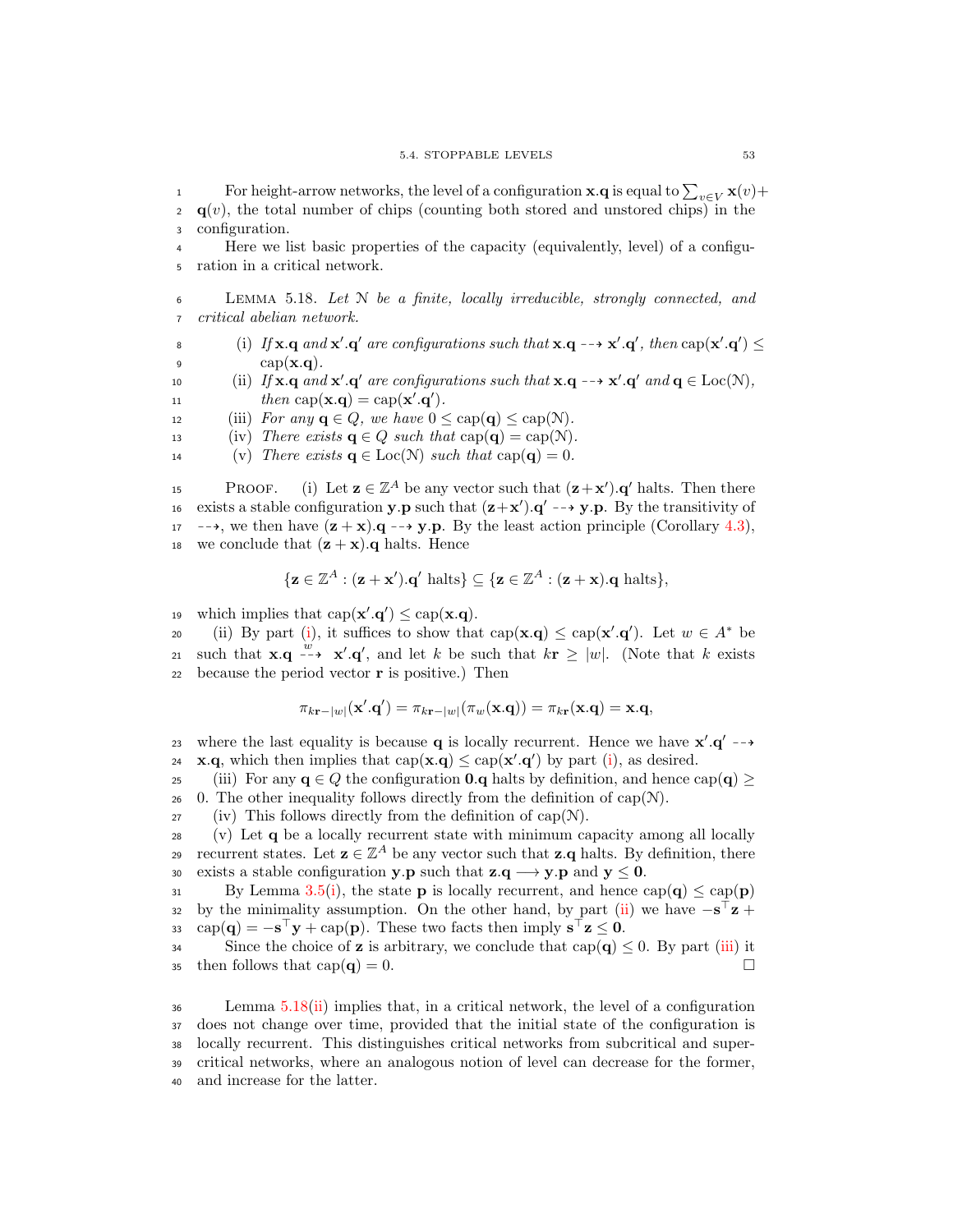## <span id="page-61-1"></span><sup>1</sup> 5.4. Stoppable levels: When does the torsion group act transitively?

<sup>2</sup> In this section we study the torsion group of a critical network in more detail. <sup>3</sup> We start with the relationship between recurrent components (Definition [4.8\)](#page-38-8) <sup>4</sup> and recurrent configurations (Definition [5.2\)](#page-51-5) of a critical network.

<span id="page-61-0"></span><sup>5</sup> Lemma 5.19. Let N be a finite, locally irreducible, strongly connected, and 6 critical abelian network. An component C of the trajectory digraph is a recurrent component if and only if C contains a recurrent configuration. component if and only if  $C$  contains a recurrent configuration.

8 PROOF. Proof of if direction: Let  $\mathbf{x} \cdot \mathbf{q}$  be a recurrent configuration in C. Let  $\mathbf{r}$ be the period vector of N (Definition [5.1\)](#page-50-0). By Lemma [5.3\(](#page-51-4)[iii\)](#page-51-3), there exists  $w \in A^*$ 9 10 such that  $|w| = \mathbf{r}$  and

$$
\cdots \xrightarrow{w} \mathbf{x}.\mathbf{q} \xrightarrow{w} \mathbf{x}.\mathbf{q} \xrightarrow{w} \cdots.
$$

11 This is a diverse infinite walk (Definition [4.8\)](#page-38-8) in  $C$  (because  $|w| = \mathbf{r} \ge \mathbf{1}$ ), and hence  $C$  is a recurrent component.  $\begin{array}{ll} \n\text{12} & \mathcal{C} \n\end{array}$  is a recurrent component.<br>
13 Proof of only if direction

Proof of only if direction: By Proposition [4.10,](#page-38-4) the recurrent component  $\mathcal C$ <sup>14</sup> contains a diverse cycle. In particular, this implies that there exists a configuration 15 **x.q** in C and a nonempty word w such that  $\mathbf{x} \cdot \mathbf{q} \stackrel{w}{\longrightarrow} \mathbf{x} \cdot \mathbf{q}$ . Now note that  $\mathbf{x} \cdot \mathbf{q}$  is a 16 recurrent configuration by Lemma [5.3\(](#page-51-4)[ii\)](#page-51-2). This proves the claim.

<sup>17</sup> Note that a recurrent component may contain a non-recurrent configuration, <sup>18</sup> as shown in the following example.

19 EXAMPLE 5.20. Consider the sinkless sandpile network  $\mathcal N$  (Example [3.12\)](#page-27-1) on 20 the bidirected cycle  $C_3$ . Let  $\mathbf{x} \in \mathbb{Z}^V$  and  $\mathbf{q} \in (\mathbb{Z}_2)^V$  be given by:

$$
x := (2, 1, 0)T
$$
 and  $q := (0, 0, 0)T$ .

<sup>21</sup> Note that x.q is a recurrent configuration as it passes the burning test, as shown  $22$  in Figure  $5.1$ .

23 Let  $\mathbf{x}' \in \mathbb{Z}^V$  and  $\mathbf{q}' \in (\mathbb{Z}_2)^V$  be given by:

$$
x' := (1, 2, -1)T
$$
 and  $q' := (0, 1, 0)T$ .

24 The configuration  $\mathbf{x}' \cdot \mathbf{q}'$  is in the same component as  $\mathbf{x} \cdot \mathbf{q}$  since  $\mathbf{x}' \cdot \mathbf{q}' \stackrel{v_1}{\longrightarrow} \mathbf{x} \cdot \mathbf{q}$ . However,  $\mathbf{x}' \cdot \mathbf{q}'$  is not recurrent by Lemma [5.4\(](#page-52-0)[ii\)](#page-52-4) since  $\mathbf{x}'$  has a negative entry.  $\Delta$ 

26 The *level* of a recurrent component  $\mathcal{C}$  is

$$
lvl(\mathcal{C}) := \text{lvl}(\mathbf{x}.\mathbf{q}),
$$

27 where **x**.q is any recurrent configuration in C. The value of  $\text{lvl}(\mathcal{C})$  does not depend 28 on the choice of  $\mathbf{x} \cdot \mathbf{q}$  as a consequence of Lemma [5.18](#page-60-3)[\(ii\)](#page-60-1) and Lemma [5.4\(](#page-52-0)[i\)](#page-52-2). For any 29  $m \in \mathbb{N}$  we denote by  $Rec(N, m)$  the set of recurrent components of N with level m.

30 DEFINITION 5.21 (STOPPABLE LEVEL). Let  $N$  be a finite, locally irreducible, 31 and strongly connected critical network. The set of *stoppable levels* of N is

$$
Stop(\mathcal{N}) := \{ m \in \mathbb{N} \mid m = \text{lvl}(\mathbf{x}.\mathbf{q}) \text{ for some } \mathbf{x} \le \mathbf{0} \text{ and } \mathbf{q} \in \text{Loc}(\mathcal{N}) \}. \qquad \triangle
$$

<sup>32</sup> Example 5.22. Let N be the row chip-firing network (Example [3.15\)](#page-30-0) from 33 Figure [3.6.](#page-30-1) The underlying digraph G has two vertices  $v_1$  and  $v_2$ , with three edges 34 directed from  $v_1$  to  $v_2$ , and two edges directed from  $v_2$  to  $v_1$ .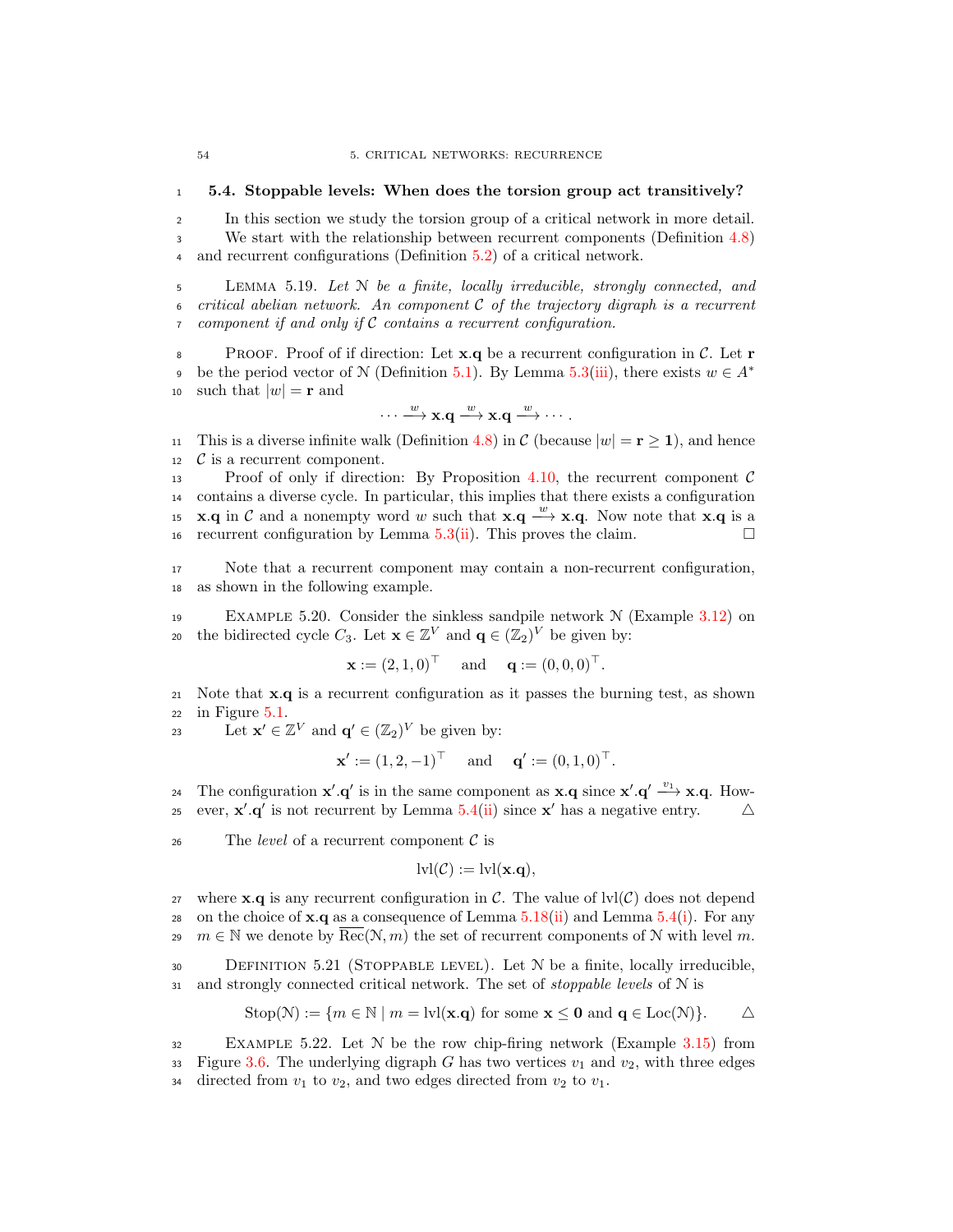<sup>1</sup> The production matrix and the exchange rate vector of this network are given <sup>2</sup> by

$$
P = \begin{bmatrix} 0 & \frac{2}{3} \\ \frac{3}{2} & 0 \end{bmatrix}, \qquad \mathbf{s} = \begin{bmatrix} 3 \\ 2 \end{bmatrix},
$$

respectively. The state space is  $Q = \mathbb{Z}_2 \times \mathbb{Z}_3$ , and the levels of the states are given by:

$$
Ivl\left(\begin{bmatrix}0\\0\end{bmatrix}\right)=0, \quad Ivl\left(\begin{bmatrix}0\\1\end{bmatrix}\right)=2, \quad Ivl\left(\begin{bmatrix}0\\2\end{bmatrix}\right)=4,
$$

$$
Ivl\left(\begin{bmatrix}1\\0\end{bmatrix}\right)=3, \quad Ivl\left(\begin{bmatrix}1\\1\end{bmatrix}\right)=5, \quad Ivl\left(\begin{bmatrix}1\\2\end{bmatrix}\right)=7.
$$

The capacity of this network is then equal to 7, and the set of stoppable levels is given by:

$$
Stop(\mathcal{N}) = \{0, 1, 2, 3, 4, 5, 7\}.
$$

(Note that 1 is a stoppable level because the configuration  $\begin{bmatrix} 0 \end{bmatrix}$ −1  $\Big] \cdot \Big[ \frac{1}{\alpha}$ 0 3 (Note that 1 is a stoppable level because the configuration  $\begin{bmatrix} 0 \\ 1 \end{bmatrix}$ .  $\begin{bmatrix} 1 \\ 0 \end{bmatrix}$  has level 4 1.)  $\triangle$ 

<sup>5</sup> Lemma 5.23. Let N be a finite, locally irreducible, strongly connected, and <sup>6</sup> critical abelian network. Then

$$
\mathrm{Stop}(\mathcal{N}) \subseteq \{0, 1, \ldots, \mathrm{cap}(\mathcal{N})\},\
$$

<sup>7</sup> with equality if the exchange rate vector s has a coordinate equal to 1.

PROOF. Let **x**.q be any configuration such that  $\mathbf{x} \leq \mathbf{0}$  and  $\mathbf{q} \in \text{Loc}(\mathcal{N})$ . Then

$$
lvl(\mathbf{x}.\mathbf{q}) = \mathbf{s}^\top \mathbf{x} +lvl(\mathbf{q}) \leq lvl(\mathbf{q}) \leq cap(\mathcal{N}),
$$

where the last inequality is due to Lemma [5.18\(](#page-60-3)[iii\)](#page-60-2). Since the choice of  $\mathbf{x} \cdot \mathbf{q}$  is 9 arbitrary, the inequality above implies that any level greater than  $cap(N)$  is un-<sup>10</sup> stoppable, proving the first part of the lemma.

For the second part of the lemma, note that:

$$
\begin{aligned} \mathrm{Stop}(\mathcal{N}) =& \mathbb{N} \cap \{\mathbf{s}^{\top}\mathbf{x} + \mathrm{lvl}(\mathbf{q}) \mid \mathbf{x} \leq \mathbf{0} \text{ and } \mathbf{q} \in \mathrm{Loc}(\mathcal{N})\} \\ \supseteq& \mathbb{N} \cap \{\mathbf{s}^{\top}\mathbf{x} + \mathrm{cap}(\mathcal{N}) \mid \mathbf{x} \leq \mathbf{0}\} \qquad \text{(by Lemma 5.18(v))}. \\ =& \mathbb{N} \cap (\mathrm{cap}(\mathcal{N}) + \{\mathbf{s}^{\top}\mathbf{x} \mid \mathbf{x} \leq \mathbf{0}\}) \\ =& \mathbb{N} \cap (\mathrm{cap}(\mathcal{N}) + \{0, -1, -2, \dots\}) \\ =& \{0, \dots, \mathrm{cap}(\mathcal{N})\}, \end{aligned}
$$

<sup>11</sup> where the second to last equality uses the hypothesis that s has a coordinate equal  $\Box$  to 1.

<sup>13</sup> Remark. The condition that s has a coordinate equal to 1 is not necessary 14 for Stop(N) to be equal to  $\{0, 1, \ldots, \text{cap}(N)\}$ ; as can be seen from the following example. example.

<span id="page-62-0"></span>EXAMPLE 5.24. Let G be the digraph with vertex set  $\{v_1, v_2\}$ , and with three edges directed from  $v_1$  to  $v_2$ , and two edges directed from  $v_2$  to  $v_1$ . Consider the network  $N$  on  $G$  with the alphabet, state space, and state transition of the processor  $\mathcal{P}_v$  given by

$$
A_v := \{v\}, \qquad Q_v := \{0, 1, \dots, \text{indeg}(v) - 1\}, \qquad T_v(i) := i + 1 \pmod{\text{indeg}(v)}.
$$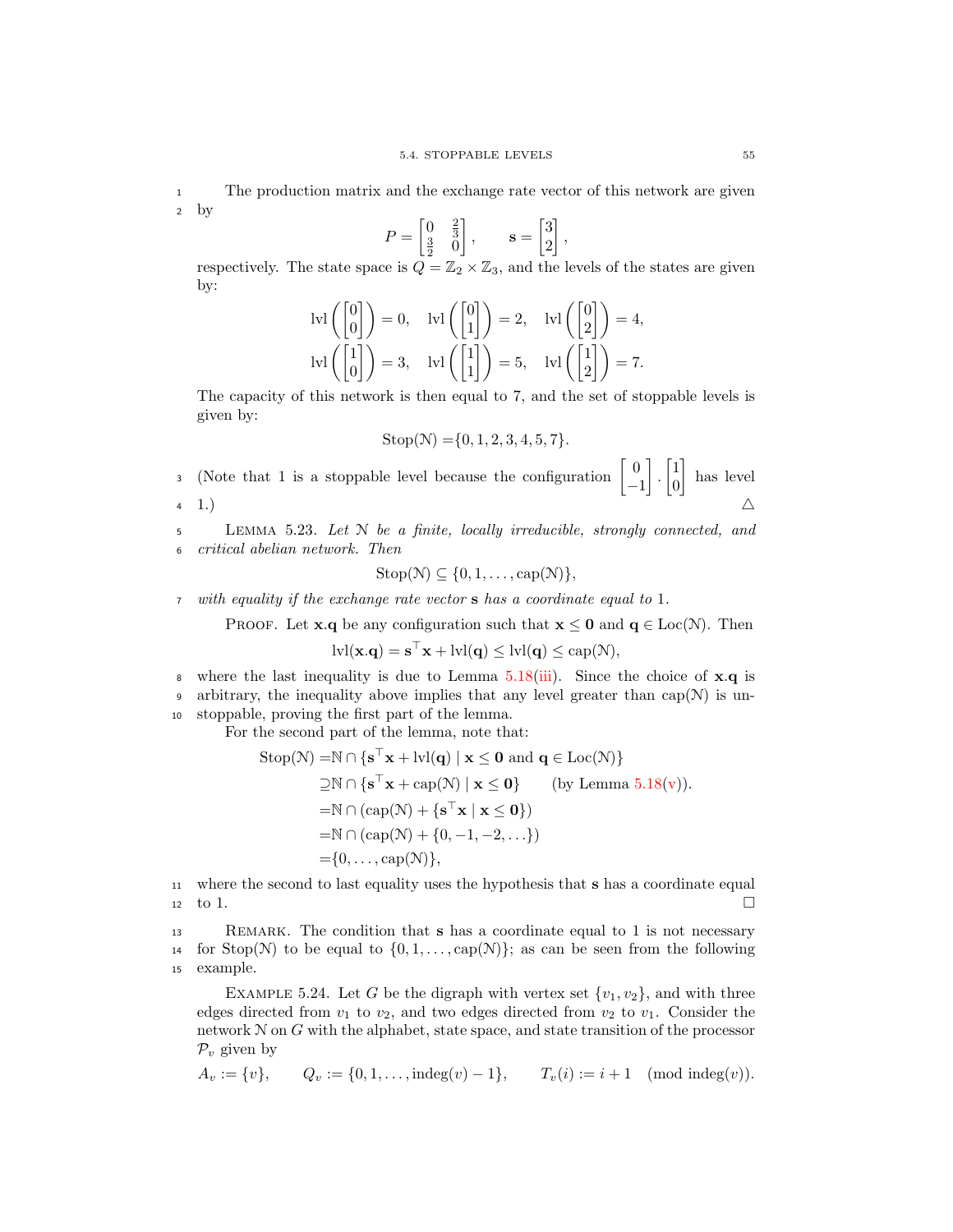

<span id="page-63-0"></span>FIGURE 5.3. A three-step legal execution in the abelian network in Example [5.24.](#page-62-0) In the figure, the left part of a vertex records the number of letters waiting to be processed, and the right part records the state of the processor.

For each  $v \in V$ , fix a total order  $e_0^v, \ldots, e_{\text{outdeg}(v)-1}^v$  on the outgoing edges of v. The message-passing function of  $N$  is given by:

$$
T_{e_j^{v_1}}(i, v_1) := \begin{cases} v_2 & \text{if } i = j = 0; \text{ or if } i = 1 \text{ and } j \in \{1, 2\}; \\ \epsilon & \text{otherwise.} \end{cases}
$$

$$
T_{e_j^{v_2}}(i, v_2) := \begin{cases} v_1 & \text{if } i \in \{1, 2\} \text{ and } j = i - 1; \\ \epsilon & \text{otherwise.} \end{cases}
$$

- <sup>1</sup> See Figure [5.3](#page-63-0) for an illustration of this process.
- 2 The production matrix and the exchange rate vector of  $N$  are given by

$$
P = \begin{bmatrix} 0 & \frac{2}{3} \\ \frac{3}{2} & 0 \end{bmatrix}, \qquad \mathbf{s} = \begin{bmatrix} 3 \\ 2 \end{bmatrix},
$$

respectively. The levels of the states of N are given by:

$$
|V1\left(\begin{bmatrix} 0\\0 \end{bmatrix}\right) = 0, \quad |V1\left(\begin{bmatrix} 0\\1 \end{bmatrix}\right) = 2, \quad |V1\left(\begin{bmatrix} 0\\2 \end{bmatrix}\right) = 1,
$$

$$
|V1\left(\begin{bmatrix} 1\\0 \end{bmatrix}\right) = 1, \quad |V1\left(\begin{bmatrix} 1\\1 \end{bmatrix}\right) = 3, \quad |V1\left(\begin{bmatrix} 1\\2 \end{bmatrix}\right) = 2.
$$

The capacity of  $N$  is then equal to 3, and the set of stoppable levels is given by:

$$
Stop(N) = \{0, 1, 2, 3\}.
$$

<sup>3</sup> We now state the main result of this subsection, which is a refinement of The-<sup>4</sup> orem [4.21](#page-44-2) for critical networks.

5 Recall that the torsion group  $Tor(N)$  (Definition [4.18\)](#page-43-4) acts on the set of invert-• ible recurrent components  $\overline{\text{Rec}}(\mathcal{N})^{\times}$  (Definition [4.19\)](#page-43-1) using the action described 7 in Definition [4.20.](#page-43-2) Recall the definition of free and transitive actions from §[4.3.](#page-43-3)<br>8 Let  $\mathbb{Z}_2^A := \{ \mathbf{z} \in \mathbb{Z}^A \mid \mathbf{s}^\top \mathbf{z} = 0 \}$ , and let  $\phi : \mathbb{N}^A \to \text{End}(\overline{\text{Rec}}(\mathcal{N}))$  be the monoid  $\mathbf{z} \in \mathbb{Z}^A \mid \mathbf{s}^\top \mathbf{z} = 0$ , and let  $\phi : \mathbb{N}^A \to \text{End}(\overline{\text{Rec}}(\mathcal{N}))$  be the monoid <sup>9</sup> homomorphism from Definition [4.17.](#page-43-0)

<span id="page-63-1"></span>10 THEOREM 5.25. Let  $N$  be a finite, locally irreducible, strongly connected, and <sup>11</sup> critical abelian network. Then

<span id="page-63-3"></span>(i) The map  $\phi : \mathbb{N}^A \to \text{End}(\overline{\text{Rec}}(\mathcal{N}))$  induces an isomorphism of abelian <sup>13</sup> groups

$$
Tor(\mathcal{N}) \simeq \mathbb{Z}_0^A/(I - P)K.
$$

<span id="page-63-4"></span>14 (ii) 
$$
\overline{\text{Rec}}(\mathcal{N})^{\times} = \bigsqcup_{m \in \mathbb{N} \backslash \text{Stop}(\mathcal{N})} \overline{\text{Rec}}(\mathcal{N}, m).
$$

<span id="page-63-2"></span>15 (iii) For any  $m \in \mathbb{N} \setminus \text{Stop}(\mathcal{N})$ , the action of the torsion group

$$
Tor(\mathcal{N}) \times \overline{Rec}(\mathcal{N}, m) \to \overline{Rec}(\mathcal{N}, m)
$$

<sup>16</sup> is free and transitive.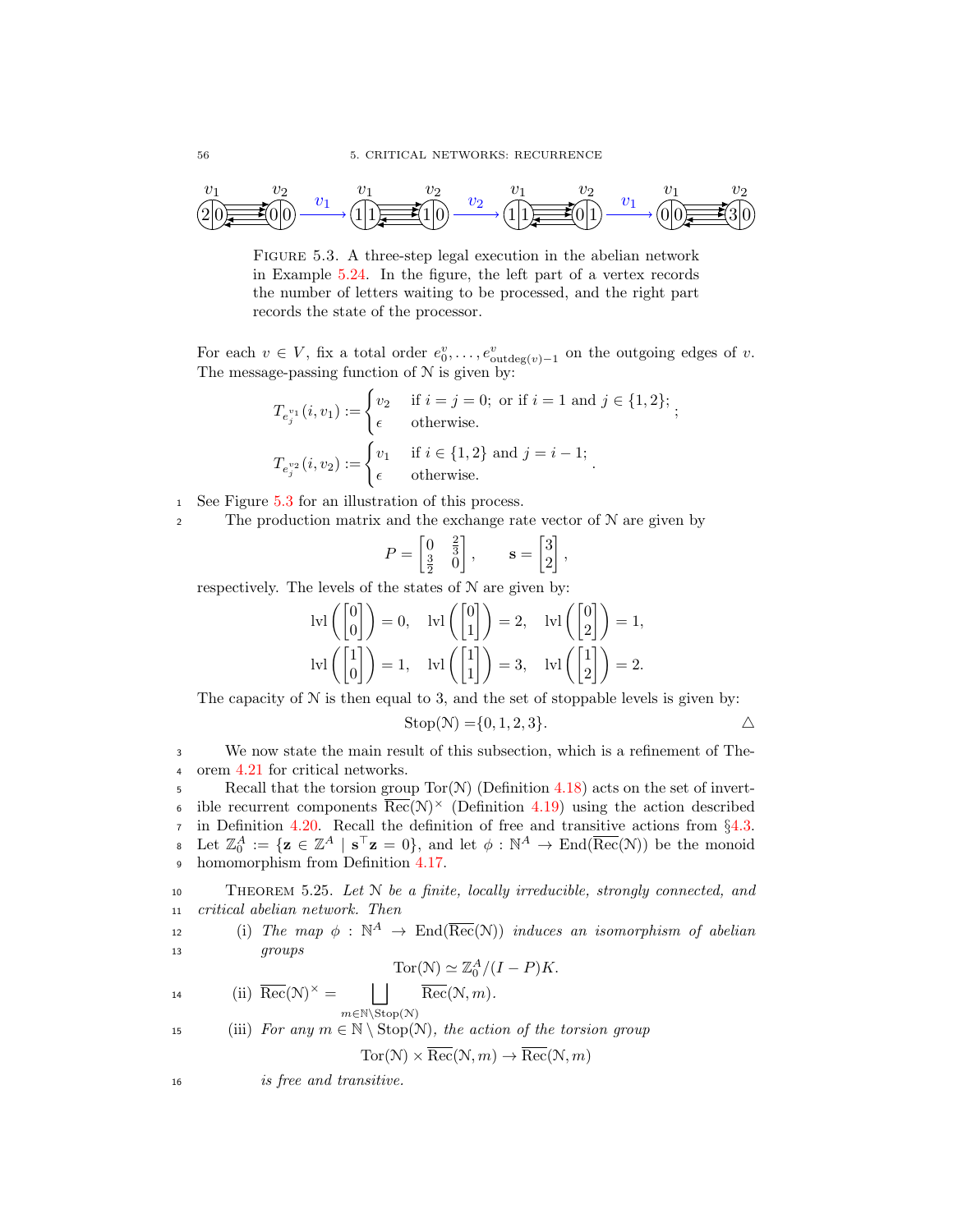We remark that Theorem [1.2,](#page-12-0) stated in the introduction, is a direct corollary 2 of Theorem  $5.25(iii)$  $5.25(iii)$ .

As an application of Theorem [5.25,](#page-63-1) we compute  $(|\overline{Rec}(N,m)|)_{m \geq cap(N)}$  for any 4 height-arrow network  $N$ . This generalizes [[Pha15](#page-94-2), Theorem 1], which computes  $\mathfrak{g}$  | Rec(N, cap(N))| for a sinkless rotor network N.

<sup>6</sup> Example 5.26. Let N be a locally irreducible sinkless height-arrow network (Ex- $\tau$  ample [3.13\)](#page-28-0) on a strongly connected digraph G. By Theorem [5.25\(](#page-63-1)[i\)](#page-63-3), the torsion <sup>8</sup> group of N is isomorphic to

$$
Tor(\mathcal{N}) \simeq \mathbb{Z}_0^V/((D_G - A_G)\mathbb{Z}^V),
$$

9 where  $D_G$  is the outdegree matrix of  $G$ ,  $A_G$  is the adjacency matrix of  $G$ , and 10  $\mathbb{Z}_0^V = {\mathbf{z} \in \mathbb{Z}^V \mid \mathbf{1}^\top \mathbf{z} = 0}.$  By [[FL16](#page-93-2), Theorem 2.10], the cardinality of Tor(N) is <sup>11</sup> then equal to the Pham index,

$$
{\rm Pham}(G):=\gcd_{v\in V}\{t(G,v)\},
$$

12 where  $t(G, v)$  is the number of spanning trees of G oriented toward v. By Theo-13 rem [5.25](#page-63-1)[\(iii\)](#page-63-2), this is also the number of recurrent components of level m, where m 14 is any integer greater than cap(N).  $\triangle$ 

<sup>15</sup> We now build toward the proof of Theorem [5.25,](#page-63-1) and we start with a technical <sup>16</sup> lemma.

17 Recall the definition of the relation  $-\rightarrow \leftarrow$  and  $\rightarrow \leftarrow$  (Definition [4.6\)](#page-36-2). Also 18 recall that  $\overline{x,q}$  denotes the component of the trajectory digraph (Definition [4.7\)](#page-36-3) <sup>19</sup> that contains the configuration x.q.

<span id="page-64-0"></span><sup>20</sup> Lemma 5.27. Let N be a finite, locally irreducible, strongly connected, and 21 critical abelian network. For any  $\mathbf{x}, \mathbf{x}' \in \mathbb{Z}^A$  and  $\mathbf{q}, \mathbf{q}' \in \text{Loc}(\mathcal{N})$ ,

<span id="page-64-3"></span>(i) If  $\text{lvl}(\mathbf{x}, \mathbf{q}) = \text{lvl}(\mathbf{x}', \mathbf{q}')$ , then there exist  $\mathbf{n}, \mathbf{n}' \in \mathbb{N}^A$  such that  $(\mathbf{x} + \mathbf{n}) \cdot \mathbf{q} \rightarrow$ 23  $(\mathbf{x}' + \mathbf{n}') \cdot \mathbf{q}'$  and  $\mathbf{s}^\top \mathbf{n} = \mathbf{s}^\top \mathbf{n}'$ .

<span id="page-64-4"></span>24 (ii) If  $\mathbf{x} \cdot \mathbf{q}$  --+--  $\mathbf{x}' \cdot \mathbf{q}'$  and  $\mathbf{x} \cdot \mathbf{q}$  is a recurrent configuration, then  $\mathbf{x}' \cdot \mathbf{q}' \longrightarrow$ 25 **x.q.** 

<span id="page-64-1"></span>26 (iii) If  $\text{lvl}(\mathbf{x}.\mathbf{q}) \in \mathbb{N} \setminus \text{Stop}(\mathcal{N})$ , then  $\mathbf{x}.\mathbf{q}$  does not halt.

<span id="page-64-2"></span> $27$  (iv) The component  $\overline{\mathbf{x}.\mathbf{q}}$  is a recurrent component if and only if  $\mathbf{x}.\mathbf{q}$  does not  $28$  halt.

PROOF. (i) By the local irreducibility of N, there exist  $w \in A^*$  and  $\mathbf{x}'' \in \mathbb{Z}^A$ 30 such that  $\mathbf{x} \cdot \mathbf{q} \stackrel{w}{\dashrightarrow} \mathbf{x}'' \cdot \mathbf{q}'$ . By Lemma [5.18](#page-60-3)[\(ii\)](#page-60-1), we then have  $\text{lvl}(\mathbf{x}'' \cdot \mathbf{q}') = \text{lvl}(\mathbf{x} \cdot \mathbf{q}) =$ 31 bl(**x'.q'**). In particular, we have  $\mathbf{s}^{\top}(\mathbf{x}' - \mathbf{x}'') = 0$ . Let **n** and **n'** be the positive and the negative part of  $\mathbf{x}' - \mathbf{x}''$ , respectively. It follows that  $(\mathbf{x} + \mathbf{n}) \cdot \mathbf{q} \xrightarrow{w} (\mathbf{x}' + \mathbf{n}') \cdot \mathbf{q}'$ 32  $\text{and } \mathbf{s}^\top \mathbf{n} = \mathbf{s}^\top \mathbf{n}'.$ 

34 (ii) Because  $\mathbf{x} \cdot \mathbf{q}$  --+--  $\mathbf{x}' \cdot \mathbf{q}'$ , there exist  $w_1, w_2 \in A^*$  and a configuration  $\mathbf{y} \cdot \mathbf{p}$ 35 such that  $\mathbf{x} \cdot \mathbf{q} \dashrightarrow \mathbf{y} \cdot \mathbf{p}$  and  $\mathbf{x}' \cdot \mathbf{q}' \dashrightarrow \mathbf{y} \cdot \mathbf{p}$ . Also note that by Lemma [5.3](#page-51-4)[\(iii\)](#page-51-3) 36 there is  $w \in A^*$  such that  $\mathbf{x} \cdot \mathbf{q} \stackrel{w}{\longrightarrow} \mathbf{x} \cdot \mathbf{q}$  and  $|w| = \mathbf{r}$ .

37 Let k be a positive number such that  $k|w| \ge |w_2|$ , and let l be a positive number 38 such that  $l|w| \ge k|w| + |w_1| - |w_2|$ . (Note that k and l exist because  $\mathbf{r} \ge 1$ .) Write<br>39  $w' := w^l \setminus (k|w| + |w_1| - |w_2|)$ . We have 39  $w' := w^l \setminus (k|w| + |w_1| - |w_2|)$ . We have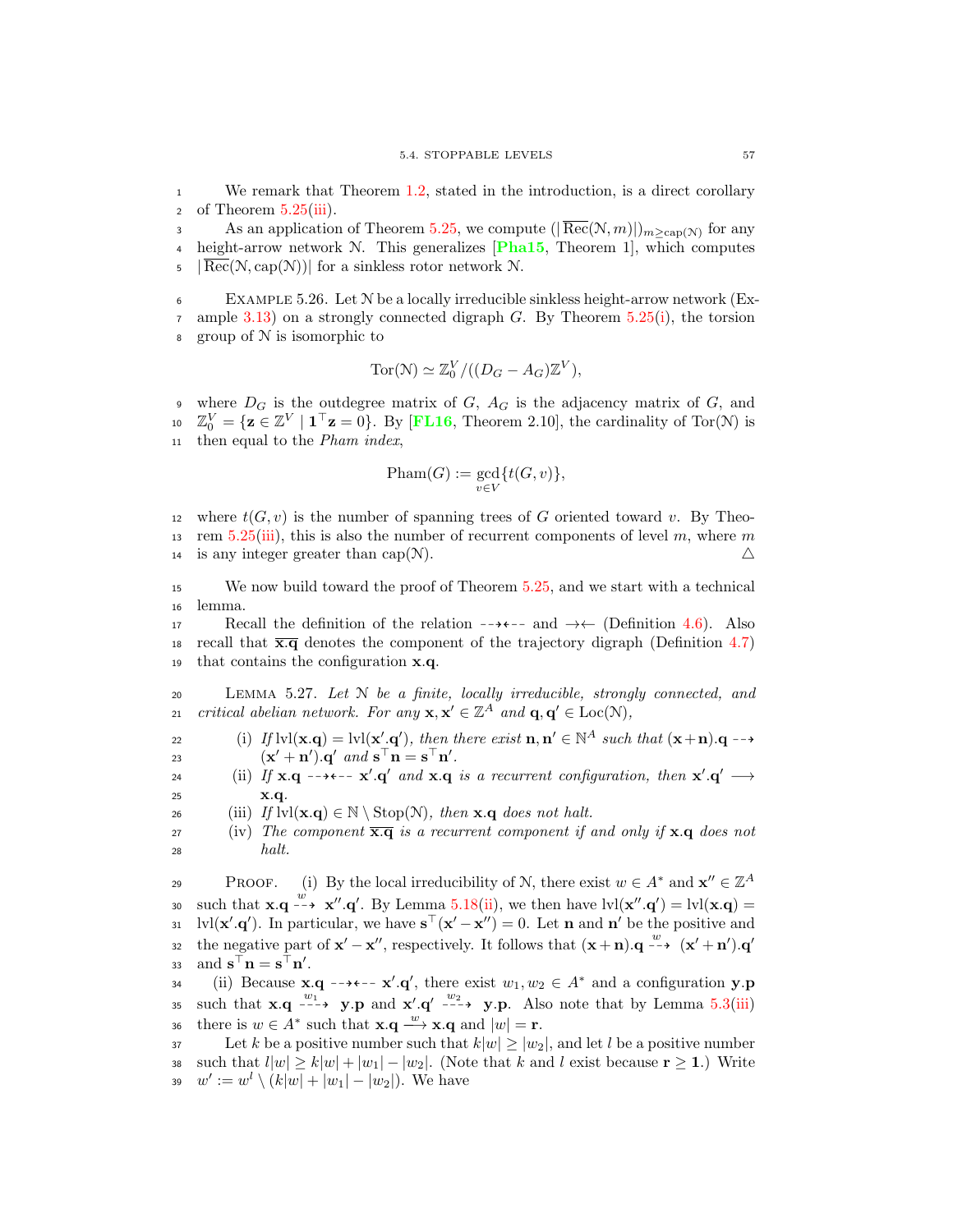

where the solid arrow  $\stackrel{w'}{\longrightarrow}$  is due to the removal lemma (Lemma [4.2\)](#page-34-0). Now note that s since **q'** is locally recurrent, we have by Lemma [3.9](#page-23-2) that  $\pi_{w^k}(\mathbf{x}', \mathbf{q}') = \pi_{k\mathbf{r}}(\mathbf{x}', \mathbf{q}')$ 

**x**  $\mathbf{x}' \cdot \mathbf{q}'$ . Hence we conclude that  $\mathbf{x}' \cdot \mathbf{q}' \xrightarrow{w'} \mathbf{x} \cdot \mathbf{q}$ , as desired.

5 (iii) Let **y**.p be any configuration such that  $\mathbf{x} \cdot \mathbf{q} \rightarrow \mathbf{y} \cdot \mathbf{p}$ . Since **q** is locally contracted in the state p is also locally recurrent by Lemma 3.5(i). By Lemma 5.18(ii) recurrent, the state  $p$  is also locally recurrent by Lemma [3.5](#page-22-4)[\(i\)](#page-22-9). By Lemma [5.18\(](#page-60-3)[ii\)](#page-60-1) 7 we then have  $\text{lvl}(\mathbf{y}, \mathbf{p}) = \text{lvl}(\mathbf{x}, \mathbf{q})$ . Since  $\text{lvl}(\mathbf{x}, \mathbf{q}) \in \mathbb{N} \setminus \text{Stop}(\mathbb{N})$ , it then follows  $\mathbf{s}$  that **y**.p is not a stable configuration. Since the choice of **y**.p is arbitrary, we then 9 conclude that **x**.q does not halt.

<sup>10</sup> (iv) Proof of only if direction: Suppose to the contrary that x.q halts. Without 11 loss of generality, we can assume that  $x.q$  is a stable configuration (by replacing 12 x.q with its stabilization if necessary).

13 By Lemma [5.19,](#page-61-0) the component  $\overline{\mathbf{x}.q}$  contains a recurrent configuration y.p. 14 Since  $\mathbf{x} \cdot \mathbf{q} \rightarrow \leftarrow \mathbf{y} \cdot \mathbf{p}$  and  $\mathbf{y} \cdot \mathbf{p}$  is recurrent, we have  $\mathbf{x} \cdot \mathbf{q} \rightarrow \mathbf{y} \cdot \mathbf{p}$ . Since  $\mathbf{x} \cdot \mathbf{q}$  is stable, we then have  $\mathbf{x} \cdot \mathbf{q} = \mathbf{y} \cdot \mathbf{p}$ . Hence  $\mathbf{x} \cdot \mathbf{q}$  i we then have  $x.q = y.p.$  Hence  $x.q$  is both stable and recurrent, which contradicts <sup>16</sup> the definition of recurrence.

17 Proof of if direction: Because **x**.q does not halt, the component  $\overline{\mathbf{x}.\mathbf{q}}$  contains a <sup>18</sup> legal execution of the form:

$$
\mathbf{y}_0.\mathbf{p} \xrightarrow{w_1} \mathbf{y}_1.\mathbf{p} \xrightarrow{w_2} \mathbf{y}_2.\mathbf{p} \xrightarrow{w_3} \cdots,
$$

for some  $\mathbf{p} \in Q$ ,  $\mathbf{y}_i \in \mathbb{Z}^A$ , and nonempty words  $w_{i+1} \in A^*$   $(i \geq 0)$ . Note that for 20 all  $i \geq 0$  we have

$$
\mathbf{s}^{\top}\mathbf{y}_i = \mathbf{s}^{\top}\mathbf{y}_0
$$
, and  $\mathbf{y}_i(a) \ge \min(\mathbf{y}_0(a), 0) \quad \forall a \in A$ ,

by Lemma [3.9](#page-23-2) and Lemma [3.3](#page-22-2)[\(iii\)](#page-22-6), respectively. This implies that the set  $\{y_i | i \ge 0\}$  is finite. By the pigeonhole principle, there exist  $j \in \mathbb{N}$  and  $k \ge 1$  such that 22 0} is finite. By the pigeonhole principle, there exist  $j \in \mathbb{N}$  and  $k \ge 1$  such that  $\mathbf{y}_i = \mathbf{y}_{i+k}$ .  $y_j = y_{j+k}.$ 

24 Write  $w := w_{j+1} \cdots w_k$  and  $\mathbf{y} := \mathbf{y}_j = \mathbf{y}_{j+k}$ . It follows that w is a nonempty 25 word and  $y.p \stackrel{w}{\longrightarrow} y.p.$  By Lemma [5.3](#page-51-4)[\(ii\)](#page-51-2) the configuration  $y.p$  is recurrent, and 26 then by Lemma [5.19](#page-61-0) the component  $\overline{\mathbf{x}.q} = \overline{\mathbf{y}.p}$  is a recurrent component.

<sup>27</sup> We now prove Theorem [5.25.](#page-63-1)

28 PROOF OF THEOREM [5.25.](#page-63-1) (i) By Theorem  $4.21(iii)$  $4.21(iii)$ , it suffices to show that 29  $\mathbb{Z}_0^A/(I-P)K$  is the torsion subgroup of  $\mathbb{Z}^A/(I-P)K$ .

30 By definition of  $\mathbb{Z}_0^A$ , the group  $(I - P)K$  is a subgroup of  $\mathbb{Z}_0^A$ . Since K is 31 a subgroup of  $\mathbb{Z}^A$  of finite index (Lemma [3.7\(](#page-23-0)[i\)](#page-23-1)) and P is strongly connected, it 32 follows from the Perron-Frobenius theorem (Lemma  $3.10(v)$  $3.10(v)$ ) that the R-span of 33  $(I-P)K$  has dimension  $|A|-1$ . Since the R-span of  $\mathbb{Z}_{0}^{A}$  also has dimension  $|A|-1$ , we conclude that the quotient group  $\mathbb{Z}_0^A/(I-P)K$  is finite.

Since  $\gcd_{a \in A} s(a) = 1$ , there exists  $s' \in \mathbb{Z}^A$  such that  $s^{\top} s' = 1$ . Then

$$
\frac{\mathbb{Z}^A}{(I-P)K} = \frac{\mathbb{Z}_0^A}{(I-P)K} \oplus \mathbb{Z}\mathbf{s}' \simeq \frac{\mathbb{Z}_0^A}{(I-P)K} \oplus \mathbb{Z},
$$

as and it follows that  $\tau(\mathcal{K}(\mathcal{N})) = \mathbb{Z}_0^A / (I - P)K$ , as desired.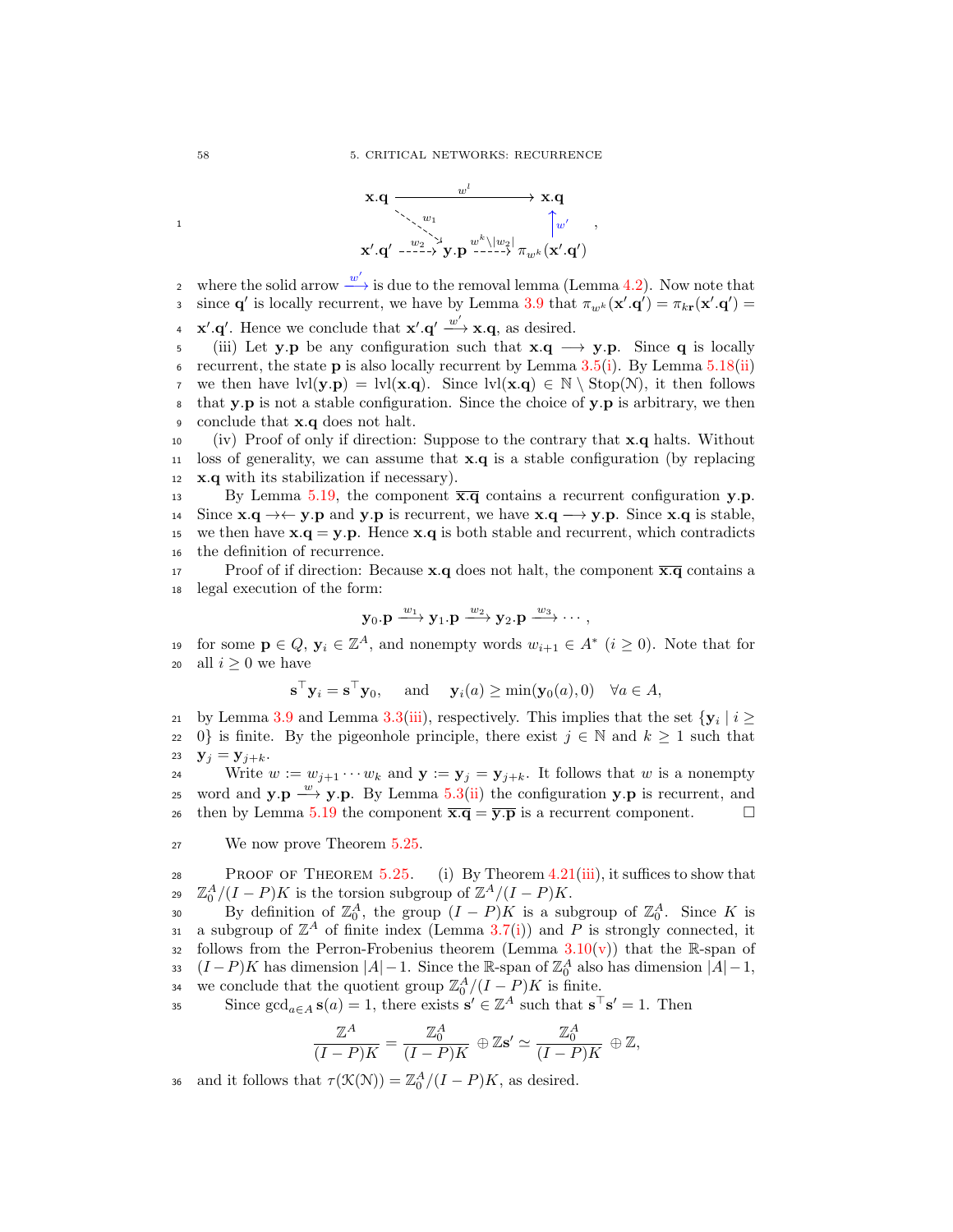1 (ii) Proof of the  $\supseteq$  direction: Let C be any recurrent component with level in <br>2 N \ Stop(N). By part (i) and Definition 4.19, it suffices to show that, for any 2 N \ Stop(N). By part [\(i\)](#page-63-3) and Definition [4.19,](#page-43-1) it suffices to show that, for any  $\mathbf{n} \cdot \mathbf{n}' \in \mathbb{N}^A$  such that  $\mathbf{n} - \mathbf{n}' \in \mathbb{Z}_0^A$ , there exists a recurrent component C' such that **n**,  $\mathbf{n}' \in \mathbb{N}^A$  such that  $\mathbf{n} - \mathbf{n}' \in \mathbb{Z}_0^A$ , there exists a recurrent component  $\mathcal{C}'$  such that 4  $\phi(\mathbf{n})(\mathcal{C}) = \phi(\mathbf{n}')(\mathcal{C}').$ 

 $5 \text{ By Lemma } 5.19$ , the recurrent component C contains a recurrent configuration 6 **x.q.** In particular, **q** is locally recurrent by Lemma [5.4\(](#page-52-0)[i\)](#page-52-2). Write  $\mathbf{x}' := \mathbf{x} + \mathbf{n} - \mathbf{n}'$ . Since  $\mathbf{n} - \mathbf{n}' \in \mathbb{Z}_0^A$ , it follows that  $\text{lvl}(\mathbf{x}', \mathbf{q}) = \text{lvl}(\mathbf{x}, \mathbf{q})$ . In particular, we have  $\text{b} \quad \text{lvl}(\mathbf{x}', \mathbf{q}) \in \mathbb{N} \setminus \text{Stop}(\mathcal{N}).$ 

By Lemma [5.27\(](#page-64-0)[iii\)](#page-64-1), we then have  $x'.q$  is a nonhalting configuration. By 10 Lemma  $5.27(iv)$  $5.27(iv)$ , we then have  $\overline{x'}.q$  is a recurrent component. The claim now 11 follows by taking  $\mathcal{C}' := \overline{\mathbf{x}'.\mathbf{q}}$ .

12 Proof of the  $\subseteq$  direction: Let **x**.**q** be a recurrent configuration such that  $\overline{\mathbf{x} \cdot \mathbf{q}} \in$ <br>13  $\overline{\text{Rec}}(\mathcal{N})^{\times}$ . It follows from Lemma 5.4(ii) and Lemma 5.18(iii) that  $|v|(\mathbf{x} \cdot \mathbf{q}) \ge 0$ . 13 Rec(N)<sup>×</sup>. It follows from Lemma [5.4\(](#page-52-0)[ii\)](#page-52-4) and Lemma [5.18\(](#page-60-3)[iii\)](#page-60-2) that  $\text{lvl}(\mathbf{x}.\mathbf{q}) \geq 0$ .

Suppose to the contrary that  $\text{lvl}(\mathbf{x}.\mathbf{q})$  is in Stop(N). Then there exist  $\mathbf{x}' \leq \mathbf{0}$ <br>is and  $\mathbf{q}' \in \text{Loc}(\mathcal{N})$  such that  $\text{lvl}(\mathbf{x}.\mathbf{q}) = \text{lvl}(\mathbf{x}'.\mathbf{q}')$ . By Lemma 5.27(i), there exist and  $\mathbf{q}' \in \text{Loc}(\mathcal{N})$  such that  $\text{lvl}(\mathbf{x} \cdot \mathbf{q}) = \text{lvl}(\mathbf{x}' \cdot \mathbf{q}')$ . By Lemma [5.27\(](#page-64-0)[i\)](#page-64-3), there exist 16  $\mathbf{n}, \mathbf{n}' \in \mathbb{N}^A$  such that  $(\mathbf{x} + \mathbf{n}).\mathbf{q} \dashrightarrow (\mathbf{x}' + \mathbf{n}') \cdot \mathbf{q}'$  and  $\mathbf{n} - \mathbf{n}' \in \mathbb{Z}_0^A$ .

Since  $\overline{\mathbf{x}} \cdot \overline{\mathbf{q}}$  is an invertible recurrent component and  $\mathbf{n} - \mathbf{n}' \in \mathbb{Z}_0^A$ , by part [\(i\)](#page-63-3) and Definition [4.19](#page-43-1) there exists a recurrent configuration y.p such that  $\phi(\mathbf{n})(\overline{\mathbf{x}}.\overline{\mathbf{q}})$  =  $\phi(\mathbf{n}')(\overline{\mathbf{y}.\mathbf{p}})$ . Then

$$
\phi(\mathbf{n})(\overline{\mathbf{x}.\mathbf{q}}) = \phi(\mathbf{n}')(\overline{\mathbf{y}.\mathbf{p}}) \text{ and } (\mathbf{x} + \mathbf{n}).\mathbf{q} \rightarrow (\mathbf{x}' + \mathbf{n}').\mathbf{q}'
$$
  
\n
$$
\implies (\mathbf{y} + \mathbf{n}').\mathbf{p} \rightarrow \mathbf{y} \rightarrow \mathbf{q}'
$$
  
\n
$$
\implies \mathbf{y}.\mathbf{p} \rightarrow \mathbf{y} \rightarrow \mathbf{q}'
$$
  
\n
$$
\implies \mathbf{y}.\mathbf{p} \rightarrow \mathbf{q}' \text{ (by Lemma 3.3(i))}
$$
  
\n
$$
\implies \mathbf{x}'.\mathbf{q}' \rightarrow \mathbf{y}.\mathbf{p} \text{ (by Lemma 5.27(ii))}
$$
  
\n
$$
\implies \mathbf{x}'.\mathbf{q}' = \mathbf{y}.\mathbf{p} \text{ (since } \mathbf{x}' \leq \mathbf{0}).
$$

In particular we have  $x'.q'$  is a recurrent configuration. However, this contradicts 18 the assumption that  $x'.q'$  is stable, and the proof is complete.

19 (iii) It follows from part [\(i\)](#page-63-3) that the action of  $Tor(N)$  preserves the level of <sup>20</sup> invertible recurrent component it acts on. By part [\(ii\)](#page-63-4), it then follows that the 21 group Tor(N) acts on  $\overline{\text{Rec}}(\mathcal{N}, m)$  for all  $m \in \mathbb{N} \setminus \text{Stop}(\mathcal{N})$ . The freeness of the action follows from Theorem 4.21. follows from Theorem [4.21.](#page-44-2)

23 We now prove the transitivity of the action. Let  $m \in \mathbb{N} \setminus \text{Stop}(\mathcal{N})$ . We first show that  $\overline{\text{Rec}}(\mathcal{N}, m)$  is nonempty. Let  $\mathbf{q} \in \text{Loc}(\mathcal{N})$ , and let  $\mathbf{x} \in \mathbb{Z}^{\overline{A}}$  such that  $\mathbf{s}^{\top}\mathbf{x} = m - \text{lvl}(\mathbf{q})$  (Note that  $\mathbf{x}$  exists because  $\gcd_{a \in A} \mathbf{s}(a) = 1$ ). It follows that 26 x.q is a configuration with level  $m \in \mathbb{N} \setminus \text{Stop}(\mathcal{N})$ . By Lemma [5.27\(](#page-64-0)[iii\)](#page-64-1), x.q is a 27 nonhalting configuration. By Lemma  $5.27(iv)$  $5.27(iv)$ , the component  $\overline{x}.\overline{q}$  is a recurrent 28 component. Hence  $\overline{\text{Rec}}(\mathcal{N}, m)$  is nonempty.

29 Let  $\overline{x',q'}$  be any recurrent component with level m. By Lemma [5.19](#page-61-0) we can assume that  $x'.q'$  is a recurrent configuration. In particular,  $q'$  is locally re-31 current by Lemma [5.4\(](#page-52-0)[i\)](#page-64-3). By Lemma [5.27\(](#page-64-0)i) there exist  $\mathbf{n}, \mathbf{n}' \in \mathbb{N}^A$  such that 32  $(\mathbf{x} + \underline{\mathbf{n}}) \cdot \mathbf{q} - \mathbf{a} \cdot \mathbf{c} - (\mathbf{x}' + \mathbf{n}') \cdot \mathbf{q}'$  and  $\mathbf{n} - \mathbf{n}' \in \mathbb{Z}_{0}^{A}$ . By Lemma [5.4](#page-52-0)[\(iii\)](#page-52-5) both  $\overline{(\mathbf{x} + \mathbf{n}) \cdot \mathbf{q}}$ as and  $(x' + n')$ .q' are recurrent components. By Proposition [4.9,](#page-38-0) we then conclude <sup>34</sup> that  $(\mathbf{x} + \mathbf{n}).\mathbf{q} = (\mathbf{x}' + \mathbf{n}') \cdot \mathbf{q}'$ . Now note that

$$
\phi(\mathbf{n})(\overline{\mathbf{x}.\mathbf{q}}) = \overline{(\mathbf{x}+\mathbf{n}).\mathbf{q}} = \overline{(\mathbf{x'}+\mathbf{n'}).\mathbf{q'}} = \phi(\mathbf{n'})\overline{(\mathbf{x'}.\mathbf{q'})}.
$$

35 Since the choice of  $\overline{x'}.q'$  is arbitrary, we conclude that the action is transitive, as  $\frac{1}{36}$  desired.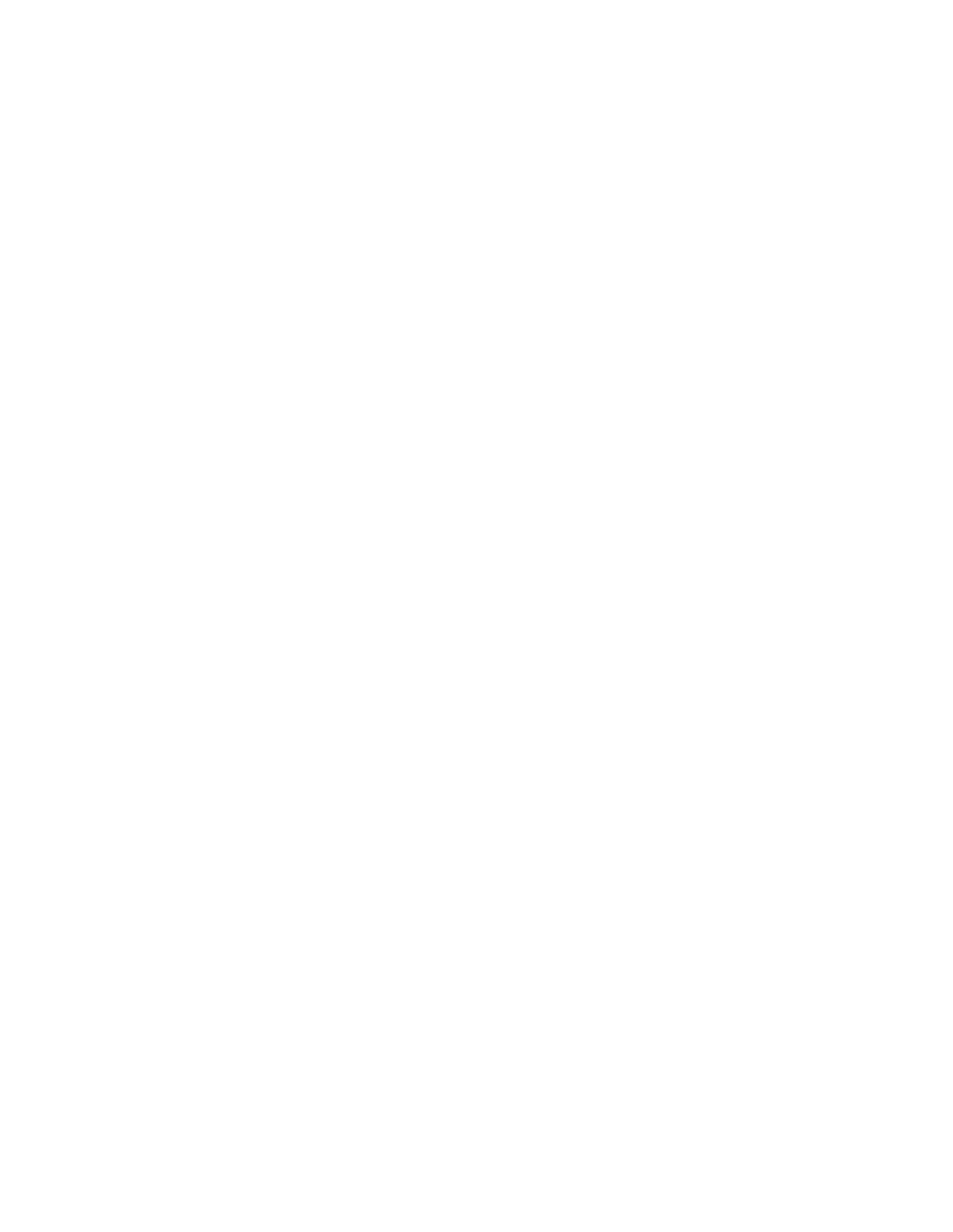# CHAPTER 6

# 1 Critical Networks: Dynamics

<sup>2</sup> In this chapter we study the dynamics of critical networks in more detail, with <sup>3</sup> a focus on the activity and the legal executions of a configuration.

# <sup>4</sup> 6.1. Activity as a component invariant

<sup>5</sup> In this section we show that the activity of a configuration (as defined below) is <sup>6</sup> a component invariant for a large family of update rules that includes the parallel <sup>7</sup> update.

<sup>8</sup> Definition 6.1 (Update rule). Let N be a finite, locally irreducible, strongly 9 connected, and critical abelian network. An update rule of  $N$  is an assignment of 10 a word  $u(\mathbf{x}.\mathbf{q}) \in A^*$  to each configuration  $\mathbf{x}.\mathbf{q}$  such that  $u(\mathbf{x}.\mathbf{q})$  is a legal execution 11 for **x.q.**  $\triangle$ 

<sup>12</sup> Described in words, an update rule tells the network how to process any given <sup>13</sup> input configuration.

14 We refer to the word  $u(\mathbf{x}.q)$  assigned to **x**.q as the update word for **x**.q. The 15 update function  $U: \mathbb{Z}^A \times Q \to \mathbb{Z}^A \times Q$  is the function that maps a configuration 16 **x**.q to its updated configuration  $\pi_{u(\mathbf{x},\mathbf{q})}(\mathbf{x},\mathbf{q})$ . In order to simplify the notation, 17 we use u instead of  $u(\mathbf{x}.q)$  to denote the update word for **x**.q. For any  $i \geq 1$ , we 18 use  $u_i$  to denote the update word for  $U^{i-1}(\mathbf{x}.q)$ . The words  $u'$  and  $(u'_i)_{i\geq 1}$  for the 19 configuration  $x'.q'$  are defined similarly.

Recall that, for any  $w \in A^*$ , we denote by  $|w|$  the vector in  $\mathbb{N}^A$  that counts the 21 number of occurences of each letter in  $w$ .

<span id="page-68-0"></span>22 DEFINITION 6.2 (ACTIVITY VECTOR). Let  $N$  be a finite, locally irreducible, 23 strongly connected, and critical abelian network. The *activity vector* of a configu-24 ration  $x.q$  w.r.t. a given update rule u is

$$
\operatorname{act}_{u}(\mathbf{x}.\mathbf{q}) = \lim_{n \to \infty} \frac{1}{n} \sum_{i=1}^{n} |u_i|.
$$

<sup>25</sup> Described in words, the activity vector records the average number of times a <sup>26</sup> letter is processed when x.q is the input configuration.

<sup>27</sup> Note that the limit in Definition [6.2](#page-68-0) exists and is finite. This is because the sequence  $\mathbf{x} \cdot \mathbf{q}$ ,  $U(\mathbf{x} \cdot \mathbf{q})$ ,  $U^2(\mathbf{x} \cdot \mathbf{q})$ ,... is eventually periodic (as  $\{U^i(\mathbf{x} \cdot \mathbf{q})\}_{i \geq 0}$  is finite <sup>29</sup> by criticality).

<sup>30</sup> We are mainly interested in update rules that satisfy these two properties:

<span id="page-68-1"></span>31 (H1) For any configuration **x**.**q** such that  $\mathbf{x} \in \mathbb{N}^A \setminus \{0\}$ , the update word u for <sup>32</sup> x.q is a nonempty word.

<span id="page-68-2"></span>33 (H2) For any  $a \in A$  and any configurations **x**.q and **x'**.q' such that **x**.q  $\frac{a}{a}$  $\mathbf{x}' \cdot \mathbf{q}'$ , the update words u for  $\mathbf{x} \cdot \mathbf{q}$  and u' for  $\mathbf{x}' \cdot \mathbf{q}'$  satisfy  $|u| \leq |a| + |u'|$ .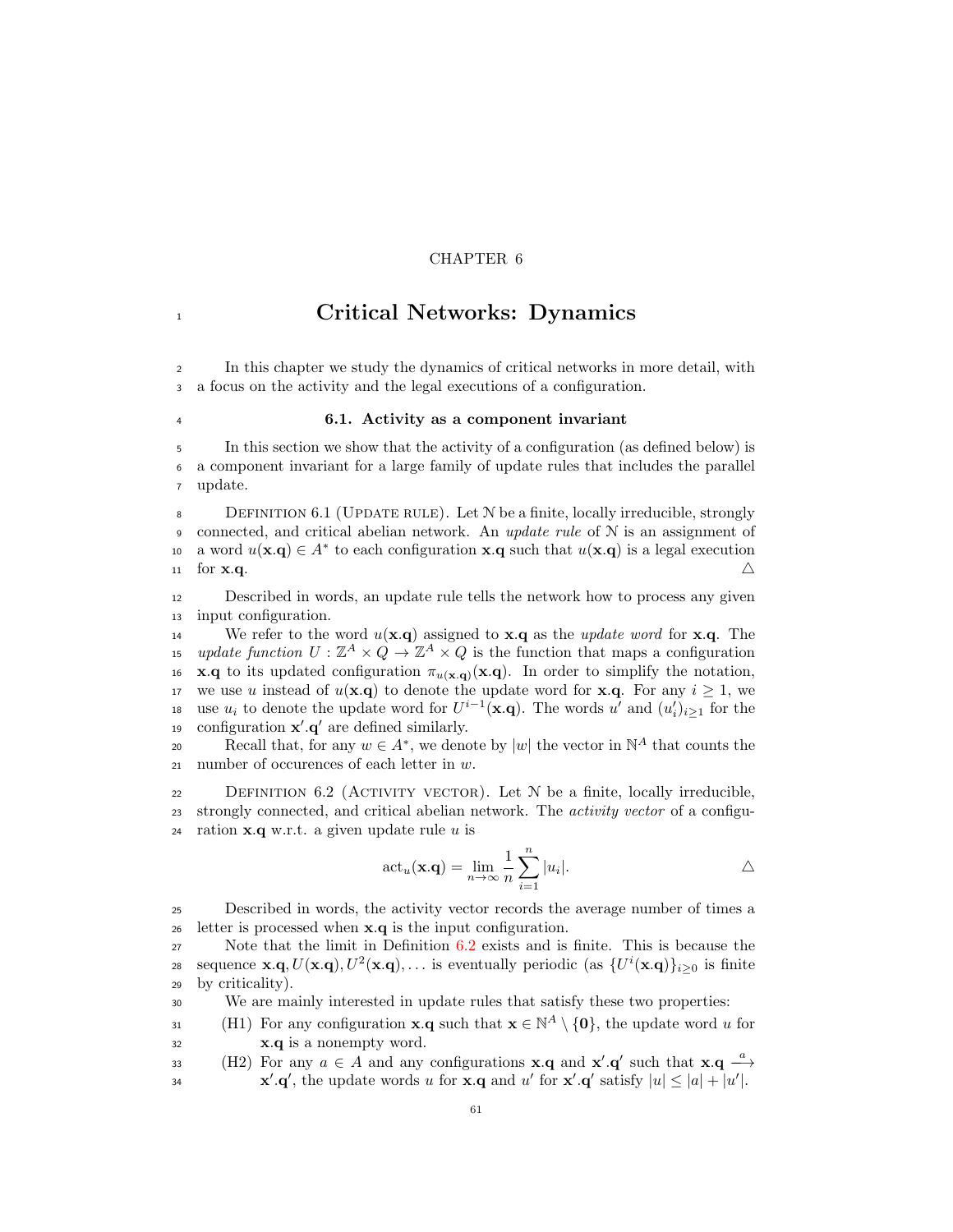

<span id="page-69-0"></span>FIGURE 6.1. A three-step parallel update in the sinkless sandpile network on the bidirected cycle  $C_3$ . In the figure, the left part of a vertex records the number of letters waiting to be processed, and the right part records the state of the processor. Note that these configurations has activity  $(1, 1, 1)^\top$ , as the last two steps of this update form a periodic two-step update where every letter is fired twice.

<sup>1</sup> The following are several examples of update rules on the sinkless sandpile 2 network (Example  $3.12$ ) that satisfy [\(H1\)](#page-68-1) and [\(H2\)](#page-68-2).

<span id="page-69-1"></span>3 EXAMPLE 6.3 (PARALLEL UPDATE [[BLS91,](#page-92-5) [BG92](#page-92-6)]). The parallel update on 4 the sinkless sandpile network is the rule where every unstable vertex (i.e.  $v \in V$ 5 such that  $\mathbf{x}(v) + \mathbf{q}(v) \geq$  outdeg $(v)$ ) of the input configuration is fired once (i.e.<br>6 sends one chip along every outgoing edge). Described formally, the update word u sends one chip along every outgoing edge). Described formally, the update word  $u$ <sup>7</sup> for x.q is a word that satisfies

$$
|u|(v) = \min\{\mathbf{x}(v), \text{outdeg}(v)\} \qquad (v \in V).
$$

See Figure [6.1](#page-69-0) for an illustration of this update rule.

The parallel update satisfies  $(H1)$  by definition, and satisfies  $(H2)$  by the following computation. Let  $\mathbf{d} \in \mathbb{Z}^V$  be given by  $\mathbf{d}(v) := \text{outdeg}(v)$  ( $v \in V$ ). Then for any  $v \in V$  and any configuration **x**.**q** and **x'**.**q'** such that **x**.**q**  $\stackrel{v}{\longrightarrow}$ **x'**.**q'**,

$$
|v| + |u'| = |v| + \min\{\mathbf{x}', \mathbf{d}\} = |v| + \min\{\mathbf{x} + P|v| - |v|, \mathbf{d}\}
$$

$$
\ge |v| + \min\{\mathbf{x} - |v|, \mathbf{d}\} \ge \min\{\mathbf{x}, \mathbf{d}\}
$$

$$
= |u|.
$$

<sup>9</sup> We remark that a variant of the parallel update rule where a vertex is being 10 fired until it is stable (i.e.,  $|u|(v) = \mathbf{x}(v)$  for all  $v \in V$ ) also satisfies [\(H1\)](#page-68-1) and  $\Box$  $11 \quad (H2).$  $11 \quad (H2).$  $11 \quad (H2).$ 

EXAMPLE 6.4 (SEQUENTIAL UPDATE). Fix a total order  $v_0, \ldots, v_{n-1}$  on the vertices of G. The sequential update on the sinkless sandpile network is the rule where the vertex  $v_0, \ldots, v_{n-1}$  is checked in this order, and is fired once during the checking process if it is found to be unstable. Described formally, the update word  $u = v_0^{k_0} v_1^{k_1} \dots v_{n-1}^{k_{n-1}}$  for **x**.**q** satisfies:

$$
k_i := \min\{\mathbf{x}_{i-1}(v), \text{outdeg}(v)\}\
$$
  $(i \in \{0, ..., n-1\}),$ 

12 where  $\mathbf{x}_i \cdot \mathbf{q}_i$  is the configuration  $\pi_{k_0|v_0|+\dots k_i|v_i|}(\mathbf{x} \cdot \mathbf{q})$ . See Figure [6.2](#page-70-0) for an illustra-<sup>13</sup> tion of this update rule.

14 The sequential update satisfies  $(H1)$  by definition, and satisfies  $(H2)$  by a com-<sup>15</sup> putation similar to Example [6.3.](#page-69-1)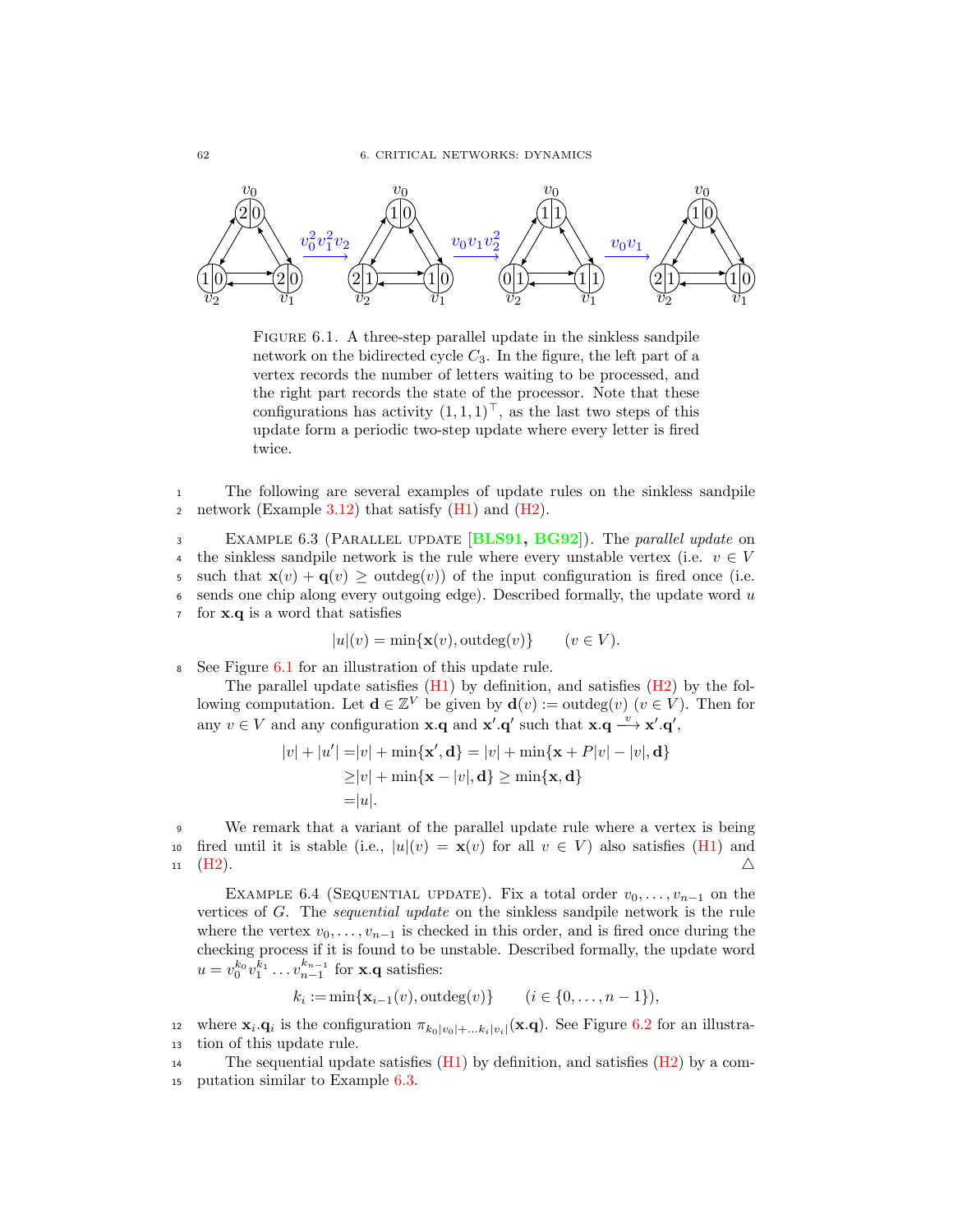

<span id="page-70-0"></span>FIGURE 6.2. A breakdown of one-step sequential update in the sinkless sandpile network on the bidirected cycle  $C_3$ . Note that vertex  $v_2$  is fired (i.e., sending chips to its neighbor) even though it is initially stable (i.e., has less chips than its outgoing edge).



<span id="page-70-1"></span>FIGURE 6.3. A three-step savings update in the sinkless sandpile network on the bidirected cycle  $C_3$ , with  $v_0$  as the distinguished vertex. Note  $v_0$  is not fired in the first step even though it is unstable. Also note that these configurations has activity  $(\frac{2}{3}, \frac{2}{3}, \frac{2}{3})^{\top}$ , as every letter is fired twice in this (periodic) three-step update.

<sup>1</sup> Unlike the parallel update, here a vertex can potentially be fired even if the <sup>2</sup> vertex is stable in the input configuration. This is because the vertex might acquire 3 additional chips from other vertices that are checked before it; see Figure [6.2.](#page-70-0)

<sup>4</sup> We remark that a mix of the parallel update and the sequential update on a 5 partition  $V_0 \cup \ldots \cup V_{k-1}$  of V (i.e., check  $V_0, \ldots V_{k-1}$  in that order, and then apply 6 the parallel update on  $V_i$  when it is being checked) also satisfies [\(H1\)](#page-68-1) and [\(H2\)](#page-68-2).  $\triangle$ 

7 EXAMPLE 6.5 (SAVINGS UPDATE). Fix a nonempty subset  $S \subseteq V$ . The savings <sup>8</sup> update works as follow:

- If there exists an unstable vertex in  $V \setminus S$ , then apply the parallel update 10 on  $V \setminus S$ .<br>
11 • Otherwise
	- Otherwise, apply the parallel update on  $S$ .

12 Described in words, the vertices in  $S$  are acting as saving accounts that are used only <sup>13</sup> when all other accounts are running out of funds. See Figure [6.3](#page-70-1) for an illustration <sup>14</sup> of this update rule.

<sup>15</sup> Unlike the parallel and sequential updates, here it is possible for a vertex in S <sup>16</sup> to not fire even if it is unstable (i.e., when there exists another unstable vertex in <sup>17</sup>  $V \setminus S$ , as can be seen from Figure [6.3.](#page-70-1)<br><sup>18</sup> The savings update rule satisfies (H)

The savings update rule satisfies  $(H1)$  by definition, and satisfies  $(H2)$  when  $S =$ 19  $\{v\}$  by the following argument: Let  $v \in V$  and let **x**.**q** and **x'**.**q'** be configurations such that  $\mathbf{x} \cdot \mathbf{q} \longrightarrow \mathbf{x}' \cdot \mathbf{q}'$ . There are three possible scenarios: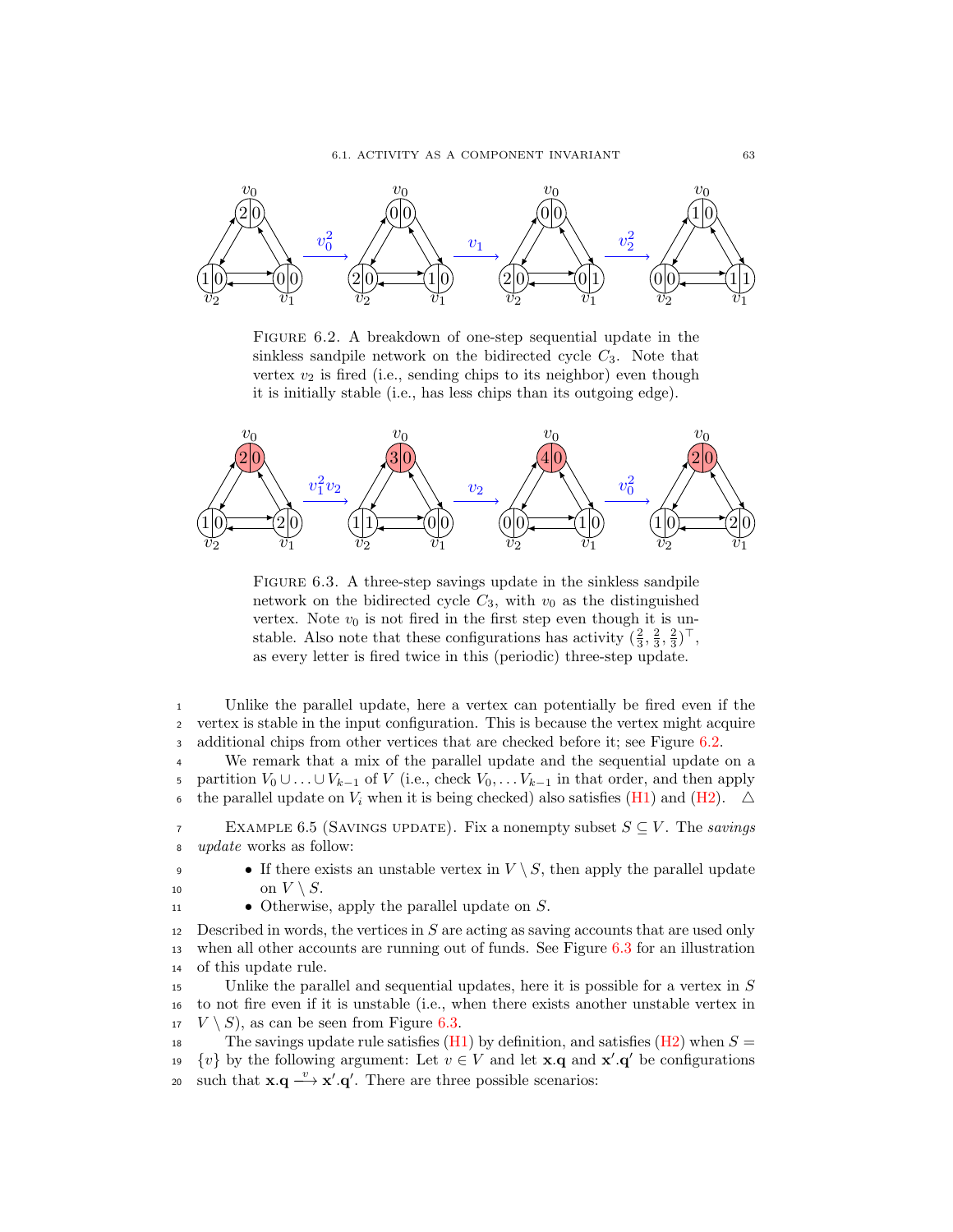

<span id="page-71-0"></span>FIGURE 6.4. The horizontal arrows are savings updates in the sinkless sandpile network on the bidirected cycle  $C_3$ , with  $S =$  $\{v_0, v_1\}$ . The update word u for the top-left configuration is  $v_0v_1$ , and the update word  $u'$  for the bottom-left configuration is  $v_2$ . The bottom-left configuration can be reached from the top-left configuration by executing the letter  $v_0$ . Note that  $|u| = (1, 1, 0)^\top$  and  $|v_0| + |u'| = (1, 0, 1)^\top$ , so the inequality in [\(H2\)](#page-68-2) is not satisfied.

| • All vertices are stable in <b>x</b> .q. In this scenario, no vertices are fired during             |
|------------------------------------------------------------------------------------------------------|
| the update of <b>x</b> .q and $\mathbf{x}' \cdot \mathbf{q}'$ , and $(\text{H2})$ is vacuously true. |
| • $V \setminus \{v\}$ is unstable in <b>x.q.</b> In this scenario, (H2) can be verified by the       |
| $\cdots$ $\cdots$ $\cdots$ $\cdots$                                                                  |

<sup>4</sup> same computation in Example [6.3.](#page-69-1)  $\bullet V \setminus \{v\}$  is stable, and v is unstable in **x.q.** In this scenario, the vertex v is  $\epsilon$  fired during the update of **x**.q. Now note that, by the savings update rule,

is fired during the update of  $\mathbf{x}' \cdot \mathbf{q}'$ , or v is alredy fired during the transition from  $\mathbf{x} \cdot \mathbf{q}$  to  $\mathbf{x}' \cdot \mathbf{q}'$ . In either case, the inequality in  $(H2)$  holds.

9 We would like to warn the reader that [\(H2\)](#page-68-2) is not satisfied when  $|S| \ge 2$ ; see<br>io Figure 6.4. 10 Figure [6.4.](#page-71-0)  $\triangle$ 

<sup>11</sup> We remark that changing the update rule will usually result in changing the <sup>12</sup> activity vector; see Example [6.1](#page-69-0) and Example [6.3.](#page-70-1)

<sup>13</sup> We now present the main result of this section. Recall the definition of the 14 relation  $\rightarrow \leftarrow$  from Definition [4.6.](#page-36-2)

<span id="page-71-1"></span>15 PROPOSITION 6.6. Let  $N$  be a finite, locally irreducible, strongly connected, and 16 critical abelian network. If the given update rule u on  $N$  satisfies  $(H1)$  and  $(H2)$ , 17 then  $\mathbf{x} \cdot \mathbf{q} \rightarrow \leftarrow \mathbf{x} \cdot \mathbf{q}'$  implies  $\text{act}_u(\mathbf{x} \cdot \mathbf{q}) = \text{act}_u(\mathbf{x}' \cdot \mathbf{q}')$ .

<sup>18</sup> Note that the conclusion of Proposition [6.6](#page-71-1) can fail when the hypotheses are <sup>19</sup> not satisfied; see Figure [6.5.](#page-72-0)

<sup>20</sup> We now build towards the proof of Proposition [6.6.](#page-71-1) We start with the following 21 lemma that extends the conclusion in  $(H2)$  from letters to words.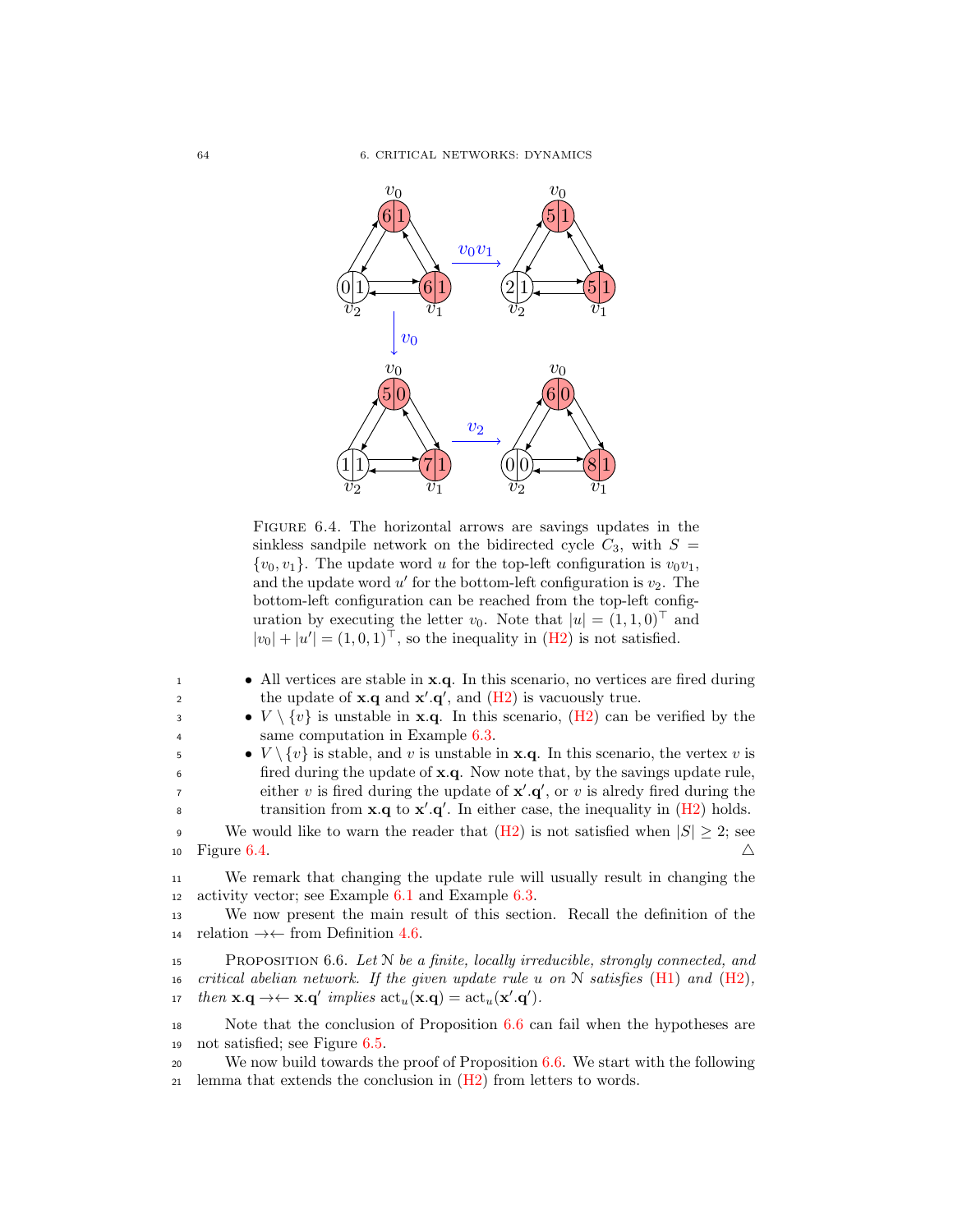

FIGURE 6.5. The horizontal arrows are update rules in the sinkless sandpile network on the bidirected cycle  $C_3$ . The update word *u* for the top-left configuration is  $v_0^2 v_1^2 v_2^2$ , the update word  $u'$  for the bottom-left configuration is  $v_1^2$ , and the update word for the bottom-middle configuration is  $v_0^2 v_2^2$ . The bottom-left configuration can be reached from the top-left configuration by executing the letter  $v_0^2$ , and yet the former has activity  $(1,1,1)^\top$  while the latter has activity  $(2,2,2)^{\top}$ . Note that  $|u| = (2,2,2)^{\top}$  and  $|v_0^2| + |u'| = (2, 2, 0)^{\top}$ , so [\(H2\)](#page-68-0) is not satisfied.

<span id="page-72-0"></span><sup>1</sup> Lemma 6.7. Let N be a finite, locally irreducible, strongly connected, and crit-2 ical abelian network. If the given update rule on  $N$  satisfies  $(H2)$ , then for any 3  $w \in A^*$  and any **x**.q and **x'**.q' such that **x**.q  $\stackrel{w}{\longrightarrow}$ **x'**.q', we have

$$
|u|\leq |w|+|u'|.
$$

PROOF. Write  $w = a_1 \ldots a_\ell$ . Let  $\mathbf{x}_j \cdot \mathbf{q}_j := \pi_{a_1 \ldots a_j}(\mathbf{x} \cdot \mathbf{q}) \ (j \in \{0, \ldots, \ell\})$ , and let  $w_{j+1}$  be the update word for  $x_j \cdot q_j$ . Then by [\(H2\)](#page-68-0),

$$
|u| = |w_1| \le |a_1| + |w_2| \le |a_1| + |a_2| + |w_3| \le \dots
$$
  
 
$$
\le |a_1| + \dots + |a_\ell| + |w_{l+1}| = |w| + |u'|.
$$

<sup>4</sup> This proves the lemma.

<sup>5</sup> We will use the following technical lemma in the proof of Proposition [6.6.](#page-71-0) Recall 6 the definition of  $w \setminus \mathbf{n}$   $(w \in A^*, \mathbf{n} \in \mathbb{N}^A)$  from Definition [4.1.](#page-34-0)

<span id="page-72-1"></span><sup>7</sup> Lemma 6.8. Let N be a finite, locally irreducible, strongly connected, and crit-ical abelian network, and with a given update rule that satisfies [\(H2\)](#page-68-0). Let  $w \in A^*$ 8 o and let  $\mathbf{x}.\mathbf{q}$  and  $\mathbf{x}'.\mathbf{q}'$  be configurations such that  $\mathbf{x}.\mathbf{q} \stackrel{w}{\longrightarrow} \mathbf{x}'.\mathbf{q}'$ . Then we have the <sup>10</sup> following commutative diagram:  $u_1$  $\overline{u}$  $210$ 

$$
\begin{array}{cccc}\n\mathbf{x}.\mathbf{q} & \xrightarrow{u_1} & U(\mathbf{x}.\mathbf{q}) & \xrightarrow{u_2} & U^2(\mathbf{x}.\mathbf{q}) & \xrightarrow{u_3} & \cdots \\
\downarrow^{w_0} & \downarrow^{w_1} & \downarrow^{w_2} & \\
\mathbf{x}'.\mathbf{q'} & \xrightarrow{u'_1} & U(\mathbf{x'}.\mathbf{q'}) & \xrightarrow{u'_2} & U^2(\mathbf{x'}.\mathbf{q'}) & \xrightarrow{u'_3} & \cdots\n\end{array}
$$

$$
\qquad \qquad \Box
$$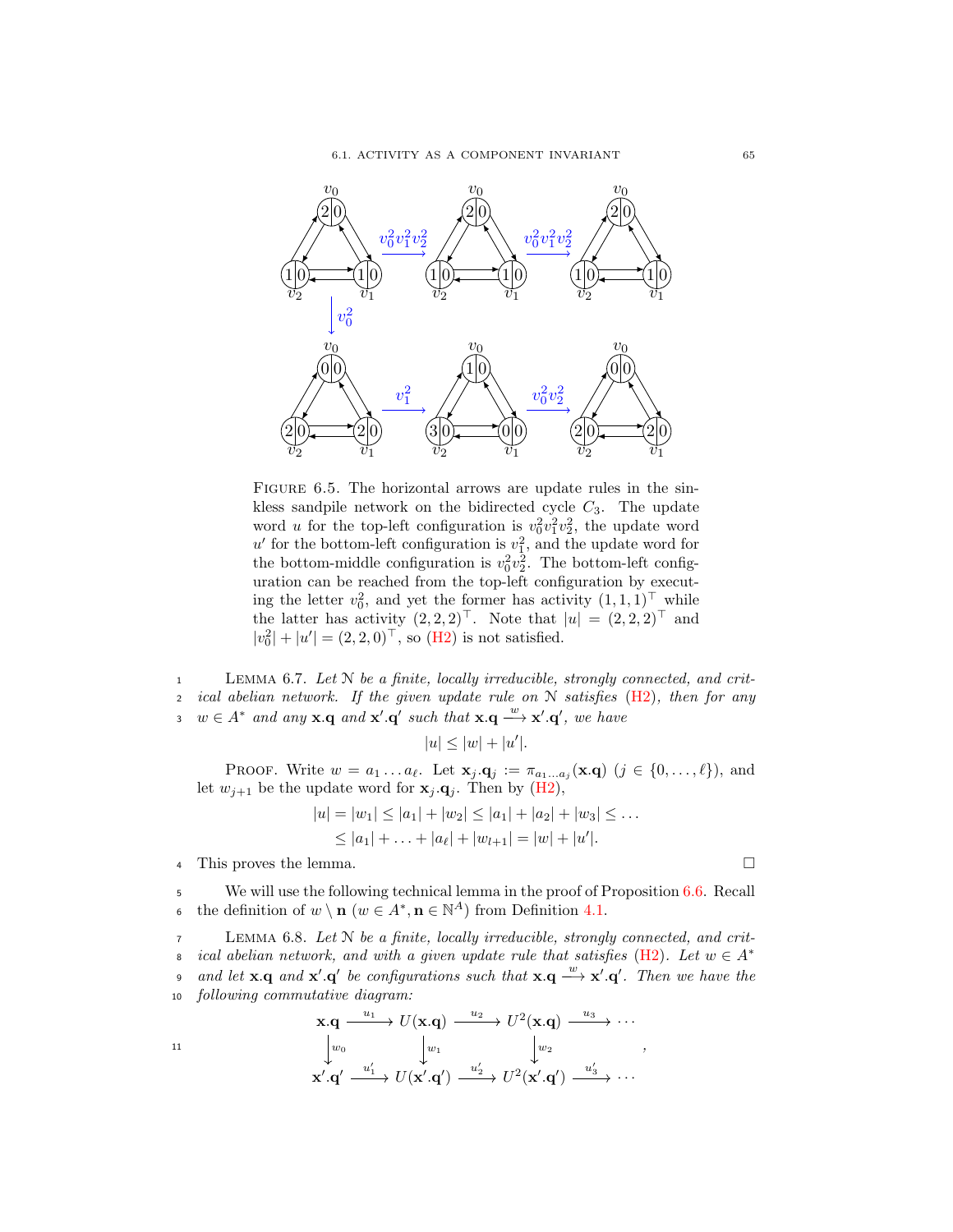1 where  $w_i$  is given by:

$$
w_i := \begin{cases} w & \text{if } i = 0; \\ w_{i-1}u'_i \setminus |u_i| & \text{if } i \ge 1. \end{cases}
$$

PROOF. It suffices to show that  $U^i(\mathbf{x}.q) \stackrel{w_i}{\longrightarrow} U^i(\mathbf{x}'.q')$  for all  $i \geq 0$ . We will prove this claim by induction on i. The base case  $i = 0$  holds since  $\mathbf{x} \cdot \mathbf{q} \stackrel{w}{\longrightarrow} \mathbf{x}' \cdot \mathbf{q}'$ 3 4 by assumption. Now assume that  $U^i(\mathbf{x} \cdot \mathbf{q}) \longrightarrow U^i(\mathbf{x}', \mathbf{q}')$ . By Lemma [6.7,](#page-72-0) we 5 have  $|u_{i+1}| \leq |w_i| + |u'_{i+1}|$ . By the removal lemma (Lemma [4.2\)](#page-34-1), we then have 6  $U^{i+1}(\mathbf{x}.\mathbf{q}) \xrightarrow{w_{i+1}} U^{i+1}(\mathbf{x}'.\mathbf{q}')$ , as desired.

<sup>7</sup> We now present the proof of Proposition [6.6.](#page-71-0)

PROOF OF PROPOSITION [6.6.](#page-71-0) Let **x**.q and  $\mathbf{x}' \cdot \mathbf{q}'$  be any two configurations in  $\bullet$  the same component of the trajectory digraph of N. Note that the infinite sequence 10

<span id="page-73-0"></span>(6.1) 
$$
\mathbf{x}' \cdot \mathbf{q}' \xrightarrow{u'_1} U(\mathbf{x}' \cdot \mathbf{q}') \xrightarrow{u'_2} U^2(\mathbf{x}' \cdot \mathbf{q}') \xrightarrow{u'_3} \dots
$$

11 is eventually periodic since the set  $\{U^i(\mathbf{x}', \mathbf{q}') \mid i \geq 0\}$  is finite (as N is a critiis cal network). Also note that  $\mathbf{x}' \cdot \mathbf{q}'$  and  $U^i(\mathbf{x}' \cdot \mathbf{q}')$  have the same activity vector by 13 Definition [6.2.](#page-68-1) Hence (by replacing  $\mathbf{x}' \cdot \mathbf{q}'$  with  $U^i(\mathbf{x}' \cdot \mathbf{q}')$  for sufficiently large i if nec-<sup>14</sup> essary) we can without loss of generality assume that the sequence in equation [\(6.1\)](#page-73-0) <sup>15</sup> is periodic.

Note that by [\(H1\)](#page-68-2), we have either  $\mathbf{x}' \leq \mathbf{0}$  or the update word  $u'_0$  for  $\mathbf{x}' \cdot \mathbf{q}'$ 16 17 is nonempty. In the former scenario, we have  $\mathbf{x} \cdot \mathbf{q} \rightarrow \mathbf{x}' \cdot \mathbf{q}'$  by Definition [4.6](#page-36-0) 18 (since the empty word is the only legal execution for  $x'.q'$ ). In the latter scenario, 19 we have  $x'.q'$  is a recurrent configuration by Lemma [5.3\(](#page-51-0)[ii\)](#page-51-1) (as a consequence of equation  $(6.1)$  being a periodic sequence). The recurrence of  $x'.q'$  then implies that 21  $\mathbf{x} \cdot \mathbf{q} \longrightarrow \mathbf{x}' \cdot \mathbf{q}'$  by Definition [5.2.](#page-51-2) In both scenarios, we have  $\mathbf{x} \cdot \mathbf{q} \longrightarrow \mathbf{x}' \cdot \mathbf{q}'$ .

22 We now apply Lemma [6.8](#page-72-1) to  $\mathbf{x} \cdot \mathbf{q} \longrightarrow \mathbf{x}' \cdot \mathbf{q}'$ , and let  $w_0, w_1, w_2, \dots \in A^*$  be 23 words from Lemma [6.8.](#page-72-1) Note that, for any  $i \geq 1$ , we have  $|u_i| \leq |w_{i-1}| + |u'_i|$  by 24 Lemma [6.7.](#page-72-0) This implies that, for any  $i \geq 1$ 

$$
|w_i| = |w_{i-1}u'_i \setminus |u_i|| = |w_{i-1}| + |u'_i| - |u_i|.
$$

Hence, for any  $n \geq 0$ ,

$$
\sum_{i=1}^{n} |u_i| = \sum_{i=1}^{n} (|w_{i-1}| + |u'_i| - |w_i|)
$$
 (by Lemma 6.8)  

$$
= |w_0| - |w_n| + \sum_{i=1}^{n} |u'_i|
$$
  

$$
\leq |w_0| + \sum_{i=1}^{n} |u'_i|.
$$

25 Since the equation above holds for all  $n \geq 0$ , it then follows from Definition [6.2](#page-68-1)<br>26 that act<sub>n</sub>(**x**,**q**) < act<sub>n</sub>(**x'**,**q'**). By symmetry we then conclude that act<sub>n</sub>(**x**,**q**) = that  $\text{act}_u(\mathbf{x}.\mathbf{q}) \leq \text{act}_u(\mathbf{x}'.\mathbf{q}')$ . By symmetry we then conclude that  $\text{act}_u(\mathbf{x}.\mathbf{q}) =$ 27  $\text{act}_u(\mathbf{x}', \mathbf{q}')$ , as desired.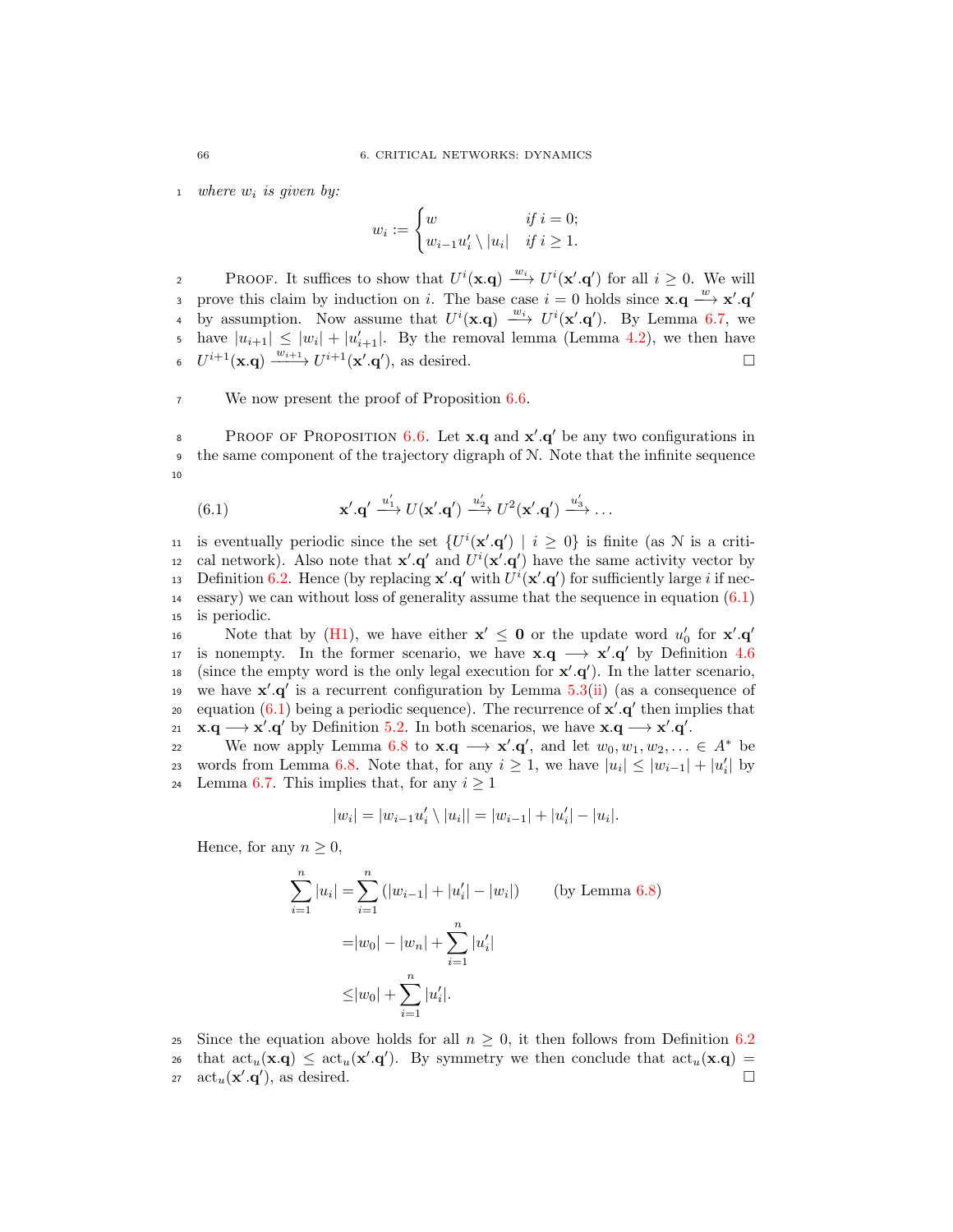### <sup>1</sup> 6.2. Near uniqueness of legal executions

<sup>2</sup> In this section we estimate the proportion of any letter in a legal execution, up <sup>3</sup> to an additive constant.

<sup>4</sup> We assume throughout this section that N is a finite, locally irreducible, and <sup>5</sup> strongly connected critical network.

6 Let  $p(\cdot, \cdot)$  be the  $A \times A$  matrix given by

$$
p(a,b) := \frac{\mathbf{s}(b)}{\mathbf{s}(a)} P(b,a),
$$

 $\tau$  where P is the production matrix (Definition [3.8\)](#page-23-0) and s is the exchange rate vector 8 of N (i.e. the unique positive integer vector for which  $sP = s$  and  $gcd_{a \in A} s(a) = 1$ ). 9 Since P is a nonnegative matrix, and  $sP = s$  by the assumption that N is critical, 10 it follows that  $p(\cdot, \cdot)$  is a probability transition matrix for a Markov chain on A.<br>
For letters  $a, b, z \in A$ , let  $\mathfrak{G}_z(b, a)$  be the expected number of visits to a strict

For letters  $a, b, z \in A$ , let  $\mathfrak{G}_z(b, a)$  be the expected number of visits to a strictly before hitting z, when the Markov chain starts at b. Let  $\mathbf{v}_{a,z} \in \mathbb{R}_{\geq 0}^A$  be the vector

$$
\mathbf{v}_{a,z}(\cdot) := \frac{\mathbf{s}(\cdot)}{\mathbf{s}(a)} \, \mathfrak{G}_z(\cdot, a).
$$

13 In the special case that  $N$  is a sandpile or rotor network on an undirected <sup>14</sup> graph, the above quantities have familiar interpretations in terms of random walk 15 and electrical networks (see, for example, [[LP16](#page-93-0), chapter 2]):  $s = 1$  and p is the 16 transition matrix for simple random walk,  $\mathfrak{G}_z$  is the Green function for the random 17 walk absorbed at z,  $\mathbf{v}_{a,z}$  is the *voltage function* for the unit current flow from a to 18 z, and the quantity  $\frac{\mathbf{v}_{a,z}(a)}{\deg(a)}$  is the *effective resistance*  $R_{\text{eff}}(a, z)$  between a and z.

Recall that  $\mathbf{M}_w(\mathbf{q}) \in \mathbb{N}^A$  is the vector that records numbers of letters generated by executing w at state **q**. For any **q**, **q'**  $\in$  Loc( $\mathcal{N}$ ), let  $\text{diff}_{a,z}(\mathbf{q}, \mathbf{q}')$  be given by

$$
\mathrm{diff}_{a,z}(\mathbf{q},\mathbf{q}') := \mathbf{v}_{a,z}^{\top}(P|w| - \mathbf{M}_w(\mathbf{q})),
$$

21 where w is any (not necessarily legal) execution that sends  $q$  to  $q'$ . Note that w 22 exists because N is locally irreducible and finite, and also note that  $P|w| - \mathbf{M}_w(\mathbf{q})$ <br>23 does not depend on the choice of w by Lemma 3.9. does not depend on the choice of  $w$  by Lemma [3.9.](#page-23-1)

<sup>24</sup> We now present the main result of this section. Recall that r is the period vector of N (Definition [5.1\)](#page-50-0), and 1 is the vector  $(1, \ldots, 1)^\top$ . For any  $\mathbf{n} \in \mathbb{N}^A$ , we 26 denote by  $||\mathbf{n}||$  the sum  $\sum_{a \in A} \mathbf{n}(a)$ .

<span id="page-74-0"></span><sup>27</sup> Theorem 6.9. Let N be a finite, locally irreducible, strongly connected, and critical network, and let  $\mathbf{q}, \mathbf{q}' \in \text{Loc}(\mathcal{N})$ . Then for any legal execution w that sends 29  $\mathbf{x} \cdot \mathbf{q}$  to  $\mathbf{x}' \cdot \mathbf{q}'$ ,

$$
-\frac{||\mathbf{c}||}{||\mathbf{r}||}\mathbf{r}(a) - \mathbf{r}(a) < |w|(a) - \frac{\ell}{||\mathbf{r}||}\mathbf{r}(a) < \mathbf{r}(a) + \mathbf{c}(a) \qquad \forall a \in A.
$$

30 where  $\ell$  is the length of the execution w, and  $\mathbf{c} \in \mathbb{R}^A$  is the vector given by

$$
\mathbf{c}(a) := \max_{z \in A} \left( \mathbf{v}_{a,z}^{\top}(\mathbf{x} - \mathbf{x}') + \text{diff}_{a,z}(\mathbf{q}',\mathbf{q}) \right).
$$

31 Note that the vector **c** can be upper bounded by a positive vector that depends 32 only on  $\mathbf{x} \cdot \mathbf{q}$  (as  $\mathbf{x}'$  is lower bounded by the negative part of  $\mathbf{x}$  by Lemma [3.3\(](#page-22-0)[iii\)](#page-22-1), and there are only finitely many choices for  $q'$ ). In particular, Theorem [6.9](#page-74-0) implies that <sup>34</sup> all legal executions of a configuration of a given length are equal up to permutation <sup>35</sup> and an additive constant that does not depend on the executions.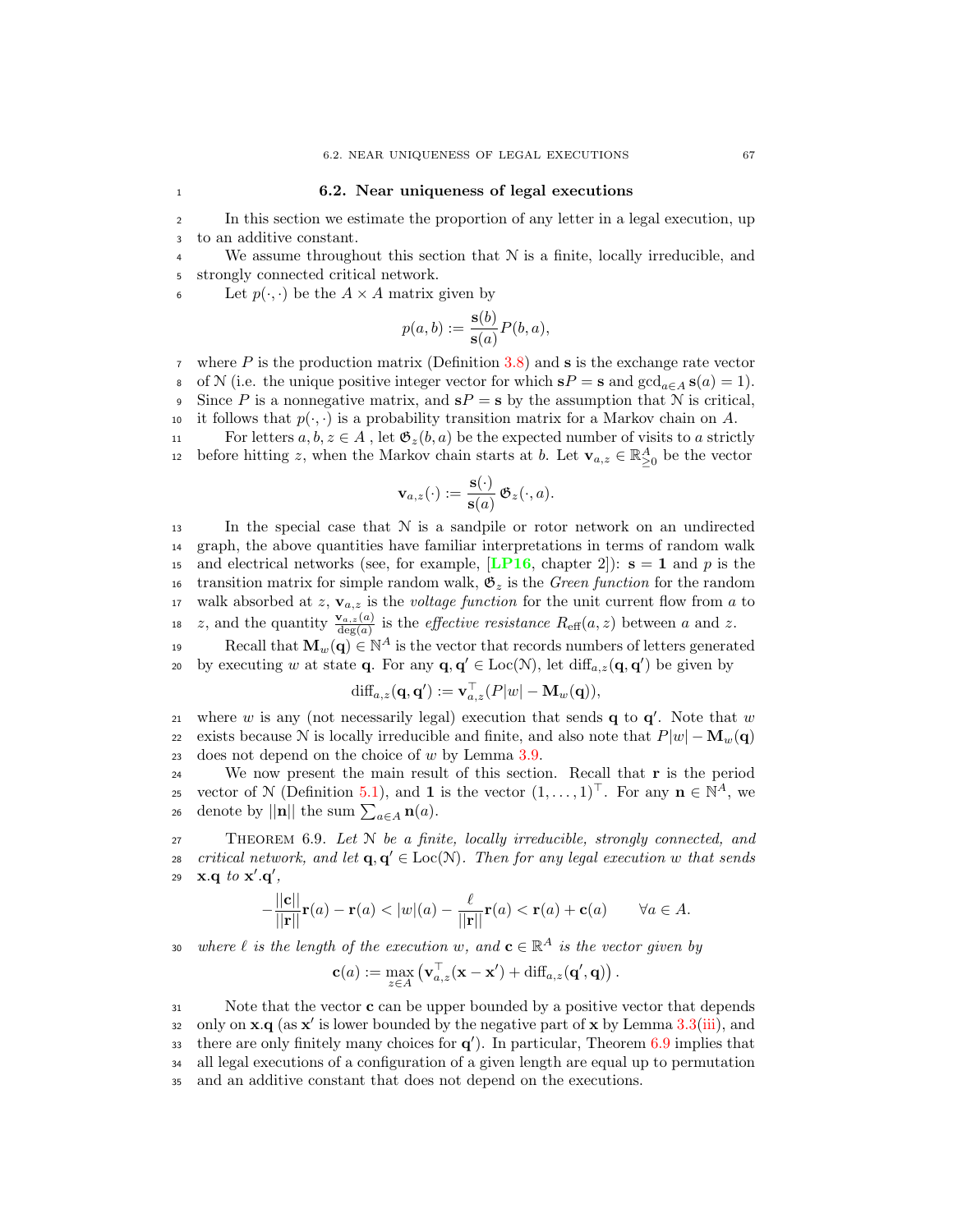<sup>1</sup> We now build towards the proof of Theorem [6.9.](#page-74-0) We will start with the follow-2 ing lemma relating  $|w|(a)$  and  $|w|(z)$ .

<span id="page-75-1"></span><sup>3</sup> Lemma 6.10. Let N be a finite,locally irreducible, strongly connected, and crit-4 ical network, and let  $\mathbf{q}, \mathbf{q}' \in \text{Loc}(\mathcal{N})$ . Then for any  $a, z \in A$  and any legal execution 5 w sending  $\mathbf{x} \cdot \mathbf{q}$  to  $\mathbf{x}' \cdot \mathbf{q}'$ , we have:

$$
|w|(a) = \mathbf{v}_{a,z}^{\top}(\mathbf{x} - \mathbf{x}') + \mathrm{diff}_{a,z}(\mathbf{q}', \mathbf{q}) + \frac{\mathbf{r}(a)}{\mathbf{r}(z)}|w|(z).
$$

6 PROOF. Note that, if  $a = z$ , then the lemma follows immediately from the fact <sup>7</sup> that  $\mathbf{v}_{a,a}$  is the zero vector. Therefore, it suffices to prove the lemma for when a is <sup>8</sup> not equal to z.

<sup>9</sup> By a direct computation, we have

(6.2) 
$$
(I - P^{\top}) \mathbf{v}_{a,z}(b) = \begin{cases} 1 & \text{if } b = a; \\ -\frac{\mathbf{r}(a)}{\mathbf{r}(z)} & \text{if } b = z; \\ 0 & \text{if } b \in A \setminus \{a, z\}. \end{cases}
$$

In particular, this implies that

<span id="page-75-0"></span>(6.3) 
$$
\mathbf{v}_{a,z}^{\top}(I-P)|w| = |w|(a) - \frac{\mathbf{r}(a)}{\mathbf{r}(z)}|w|(z).
$$

Let w' be a word such that  $t_{w'}(q') = q$ . Note that we have  $\pi_{ww'}(x.q) =$  $\pi_{w'}(\mathbf{x}'.\mathbf{q}') = (\mathbf{x}' + \mathbf{M}_{w'}(\mathbf{q}') - |w'|)$ .q. By Lemma [3.9,](#page-23-1) we then have

$$
(I - P)(|w| + |w'|) = x - (x' + M_{w'}(q') - |w'|),
$$

<sup>10</sup> which is equivalent to

$$
(I - P)|w| = (\mathbf{x} - \mathbf{x}') + (P|w'| - \mathbf{M}_{w'}(\mathbf{q}')).
$$

Together with equation  $(6.3)$ , this implies that:

<span id="page-75-2"></span>
$$
|w|(a) - \frac{\mathbf{r}(a)}{\mathbf{r}(z)}|w|(z) = \mathbf{v}_{a,b}^{\top}(\mathbf{x} - \mathbf{x}') + \text{diff}_{a,b}(\mathbf{q}',\mathbf{q}).
$$

<sup>11</sup> This proves the lemma.

REMARK. Lemma  $6.10$  implies the following inequality from  $[\text{HLM}^+ 0.8, \text{Prop}$  $[\text{HLM}^+ 0.8, \text{Prop}$  $[\text{HLM}^+ 0.8, \text{Prop}$ 13 sition 4.8]: If  $N$  is the sandpile network on an undirected graph and  $x.q$  is a configuration such that  $\mathbf{x} \geq \mathbf{0}$  and  $\mathbf{q} = (0, \dots, 0)^{\top}$ , then any legal execution w for **x**.**q** that does not contain the letter z satisfies that does not contain the letter  $z$  satisfies

(6.4) 
$$
\ell \leq 2|E| ||\mathbf{x}|| \max_{a \in A} R_{\text{eff}}(a, z),
$$

where  $\ell$  is the length of the execution w. Indeed, this is because for all  $a \in A$ :

$$
|w|(a) = \mathbf{v}_{a,z}^{\top}(\mathbf{x} - \mathbf{x}') + \text{diff}_{a,z}(\mathbf{q}', \mathbf{q}) \qquad \text{(by Lemma 6.10)}
$$
  
\n
$$
\leq \mathbf{v}_{a,z}^{\top}(\mathbf{x} - \mathbf{x}') \qquad \text{(since diff}_{a,z}(\mathbf{q}', \mathbf{q}) \leq 0 \text{ if } \mathbf{q} = (0, \dots, 0))
$$
  
\n
$$
\leq \mathbf{v}_{a,z}^{\top} \mathbf{x} \qquad \text{(since } \mathbf{x}' \geq \mathbf{0} \text{ if } w \text{ is legal})
$$
  
\n
$$
\leq \mathbf{v}_{a,z}(a) ||\mathbf{x}|| \qquad \text{(since } \mathbf{v}_{a,z}(b) \leq \mathbf{v}_{a,z}(a) \text{ for all } b \in A)
$$
  
\n
$$
= \text{deg}(a) R_{\text{eff}}(a, z) ||\mathbf{x}||.
$$

16 Equation [\(6.4\)](#page-75-2) now follows by summing the inequality  $|w|(a) \le \deg(a)R_{\text{eff}}(a, z)||\mathbf{x}||$ <br>17 over all letters in A. over all letters in A.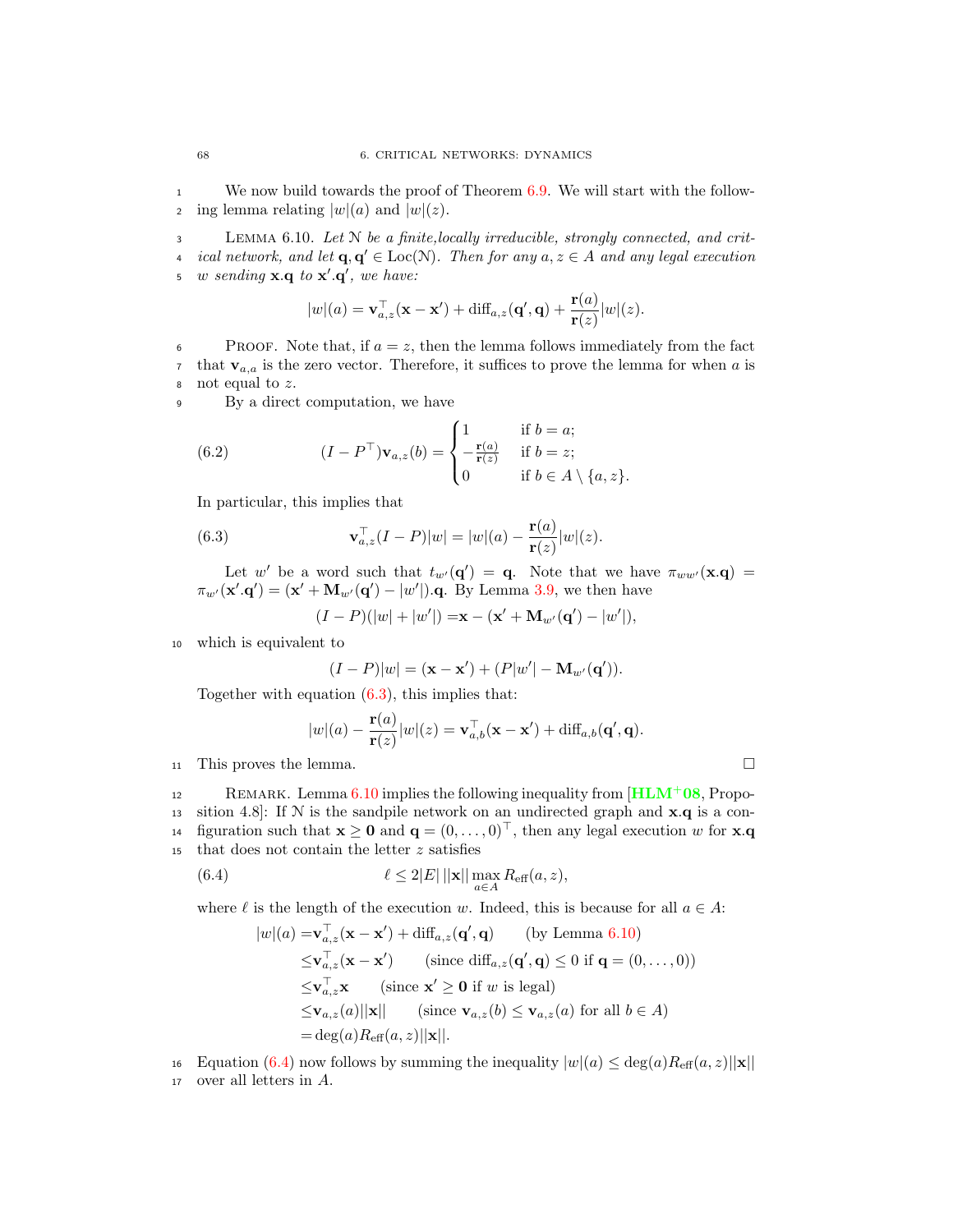<sup>1</sup> We now present the proof of Theorem [6.9.](#page-74-0)

PROOF OF THEOREM  $6.9$ . Let  $k$  be the largest nonnegative integer such that  $k\mathbf{r} \leq |w|$ . Write  $w' := w \setminus k\mathbf{r}$ . Note that w' is a legal execution for **x**.**q** by the removal lemma (Lemma [4.2\)](#page-34-1). Also note that, by the maximality assumption, there exists  $z \in A$  such that  $|w'|(z) < r(z)$ . By Lemma [6.10,](#page-75-1) we then have for all  $a \in A$ :

$$
|w'|(a) < \mathbf{v}_{a,z}^{\top}(\mathbf{x}-\mathbf{x}') + \mathrm{diff}_{a,z}(\mathbf{q}',\mathbf{q}) + \mathbf{r}(a) \leq \mathbf{c}(a) + \mathbf{r}(a).
$$

This implies that, for all  $a \in A$ ,

<span id="page-76-0"></span>(6.5) 
$$
k\mathbf{r}(a) \le |w|(a) < (k+1)\mathbf{r}(a) + \mathbf{c}(a).
$$

2 Summing equation  $(6.5)$  over all letters in  $A$ , we get:

$$
k||{\bf r}| \le \ell < (k+1)||{\bf r}|| + ||{\bf c}||,
$$

which implies that

<span id="page-76-1"></span>(6.6) 
$$
\frac{\ell}{||\mathbf{r}||} - \frac{||\mathbf{c}||}{||\mathbf{r}||} - 1 < k \le \frac{\ell}{||\mathbf{r}||}.
$$

3 The proposition now follows from equation  $(6.5)$  and  $(6.6)$ .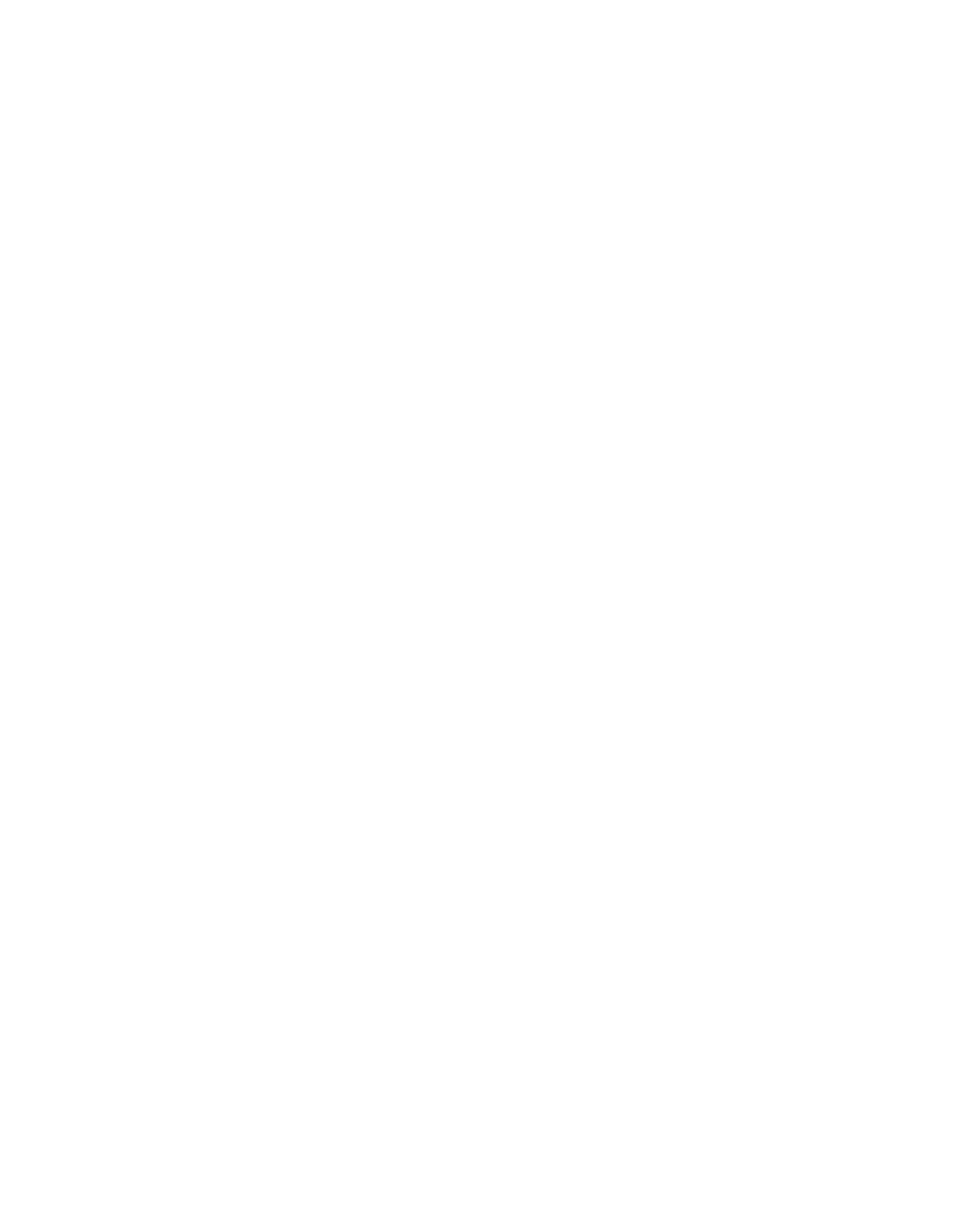## CHAPTER 7

## <sup>1</sup> Rotor and Agent Networks

2 An abelian mobile agent network [[BL16a](#page-92-0), Example 3.7], or agent network for 3 short, is an abelian network in which every processor  $\mathcal{P}_v$  produces one letter of <sup>4</sup> output for each letter of input. Formally, an agent network is an abelian network s such that for all  $a \in A$  and  $\mathbf{q} \in Q$  we have  $\mathbf{1}^\top \mathbf{M}_a(\mathbf{q}) = 1$  (Recall that  $\mathbf{M}_a(\mathbf{q}) \in \mathbb{N}^A$ <sup>6</sup> is the vector recording the number of letters of each type that are produced when  $\tau$  the network in state **q** processes the letter  $a$ ).

<sup>8</sup> Examples of agent networks include sinkless rotor networks (Example [3.11\)](#page-27-0) <sup>9</sup> and inverse networks (Example [3.19\)](#page-33-0), while non-examples include sinkless sandpile <sup>10</sup> networks (Example [3.12\)](#page-27-1) and arithmetical networks (Example [3.15\)](#page-30-0).

<sup>11</sup> Any agent network is a critical network. Indeed, by the definition of agent 12 networks, for any  $\mathbf{q} \in Q$  and any  $w \in A^*$ ,

<span id="page-78-0"></span>
$$
\mathbf{1}^\top \mathbf{M}_w(\mathbf{q}) = \sum_{a \in A} |w|(a) = \mathbf{1}^\top |w|,
$$

13 where  $|w| \in \mathbb{N}^A$  is the vector that counts the number of occurences of each letter  $14$  in w. This implies that the production matrix P satisfies

 $(7.1)$  $\mathbf{1}^\top P = \mathbf{1}.$ 

15 By the Perron-Frobenius theorem (Lemma [3.10\(](#page-24-0)[ii\)](#page-24-1)), the spectral radius  $\lambda(P)$  is <sup>16</sup> equal to 1. Hence an agent network is a critical network.

<sup>17</sup> We assume throughout this chapter that the agent network we are working <sup>18</sup> with is finite, locally irreducible, and strongly connected, unless stated otherwise. <sup>19</sup> Special to agent networks is the notion of rotor digraph.

20 DEFINITION 7.1 (ROTOR DIGRAPH). Let N be an agent network. For  $\mathbf{q} \in$ <br>21 Loc(N), the *rotor digraph*  $\rho_{\mathbf{q}}$  is the digraph Loc(N), the *rotor digraph*  $\varrho_{q}$  is the digraph

$$
V(\varrho_{\mathbf{q}}) := A, \qquad E(\varrho_{\mathbf{q}}) := \{ (a, a_{\mathbf{q}}) \mid a \in A \},
$$

22 where  $a_{\mathbf{q}}$  is the letter produced when the network N in state  $t_a^{-1}(\mathbf{q})$  processes the 23 letter a.  $\triangle$ 

<sup>24</sup> Rotor digraphs belong to a special family of digraphs called cycle-rooted forests, 25 defined as follows. A cycle-rooted tree is the disjoint union of a directed tree rooted 26 at a vertex r and an edge with source vertex r. Note that a cycle-rooted tree  $27$  contains a unique directed cycle, and for every vertex v in the digraph there is 28 a directed path from v to the cycle. A cycle-rooted forest is a disjoint union of <sup>29</sup> cycle-rooted trees. Equivalently, a cycle-rooted forest is a digraph in which every <sup>30</sup> vertex has outdegree equal to 1.

<sup>31</sup> The following are two examples of rotor digraphs.

<sup>32</sup> Example 7.2. Consider the sinkless rotor network (Example [3.11\)](#page-27-0) on the bidi-33 rected cycle  $C_4$ .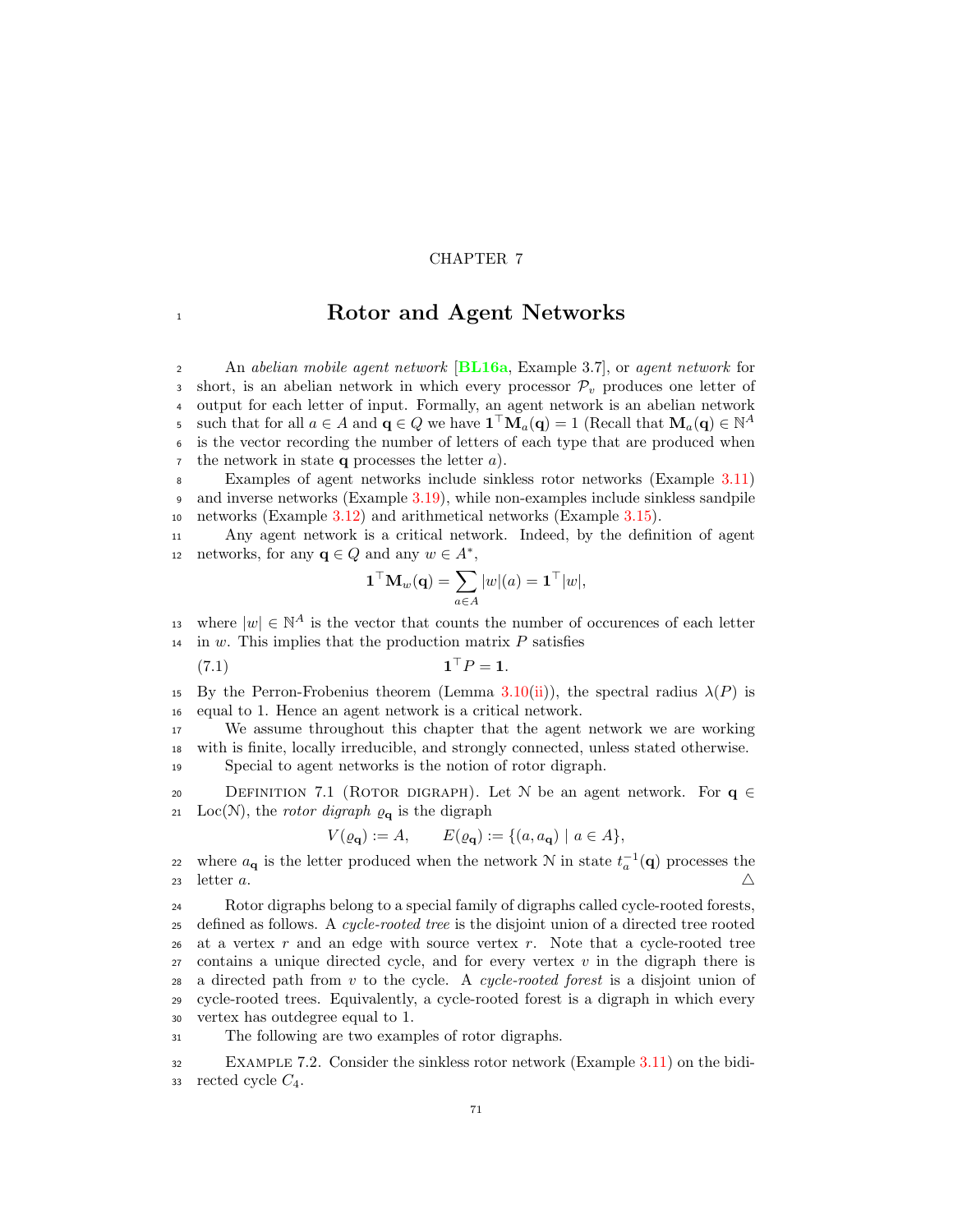

<span id="page-79-0"></span>FIGURE 7.1. The figure on the left is the state  $q :=$  $((v_k, v_{k+1}))_{k \in \mathbb{Z}_4}$  (given by the (red) thick edges) of a sinkless rotor network, and the figure on the right is the rotor digraph of q.

<span id="page-79-1"></span>TABLE 7.1. The message-passing function for the processor  $\mathcal{P}_{v_k}$  $(k \in \mathbb{Z}_3)$ . The  $(q, \alpha)$ -th entry of the table represents the letter produced when a processor in state q processes the letter  $\alpha$ .

| $\mathcal{U}v_k$<br>$Au_k$ |               |               |               | ಀ             |               |               |
|----------------------------|---------------|---------------|---------------|---------------|---------------|---------------|
| $a_{v_k}$                  | $a_{v_{k+1}}$ | $a_{v_{k+1}}$ | $a_{v_{k+1}}$ | $a_{v_{k+1}}$ | $a_{v_{k+1}}$ | $b_{v_{k+1}}$ |
| $v_{v_k}$                  | $a_{v_{k+1}}$ | $b_{v_{k+1}}$ | $b_{v_{k+1}}$ | $b_{v_{k+1}}$ | $b_{v_{k+1}}$ | $b_{v_{k+1}}$ |

1 Let  $\mathbf{q} \in \Pi_{k \in \mathbb{Z}_4}$  Out $(v_k)$  be the state given by

$$
\mathbf{q}(k) := (v_k, v_{k+1}) \qquad (k \in \mathbb{Z}_4).
$$

<sup>2</sup> See Figure [7.1](#page-79-0) for an illustration.

3 On processing the letter  $v_k$ , the state  $T_{v_k}^{-1}((v_k, v_{k+1})) = (v_k, v_{k-1})$  produces 4 the letter  $v_{k+1}$ , and therefore the rotor digraph  $\varrho_{q}$  contains the edge  $(v_k, v_{k+1})$ . 5 This gives us the rotor digraph  $\varrho_{q}$  in Figure [7.1.](#page-79-0)

 $6$  By a similar reasoning, for a sinkless rotor network on an arbitrary digraph  $G$ , <sup>7</sup> the rotor digraph  $\varrho_{q}$  of any state **q** is given by

$$
V(\varrho_{\mathbf{q}}) = V(G), \qquad E(\varrho_{q}) = {\mathbf{q}(v) \mid v \in V(G)}.
$$

8 In particular, if G is a simple digraph, then the state  $q$  is determined by its rotor 9 digraph  $\varrho_{q}$ . This is not true for arbitrary agent networks, as shown in the next 10 example.  $\triangle$ 

<sup>11</sup> Example 7.3. Consider the inverse network (Example [3.19\)](#page-33-0) on the bidirected 12 cycle  $C_3$  with period  $m_{v_k} = 6$  for all  $v_k \in V$  and with the message-passing function in Table 7.1. in Table  $7.1$ .

14 The states  $\mathbf{q} := (1, 1, 1)$  and  $\mathbf{q}' := (2, 2, 2)$  have the same rotor digraph, as <sup>15</sup> shown in Figure [7.2.](#page-80-0) However, on processing the input  $b_{v_0}b_{v_0}$ ,

• The network at state **q** produces  $b_{v_1} a_{v_1}$  as output; while

17 • The network at state  $\mathbf{q}'$  produces  $b_{v_1}b_{v_1}$  as output.

18 Hence a state is not determined by its rotor digraph in this inverse network.  $\triangle$ 

<sup>19</sup> This chapter is structured as follows. In §[7.1](#page-80-1) we derive an efficient recurrence 20 test for agent networks. In  $\S 7.2$  $\S 7.2$  and  $\S 7.3$  $\S 7.3$  we apply the methods developed in  $\S 5.2$  $\S 5.2$  to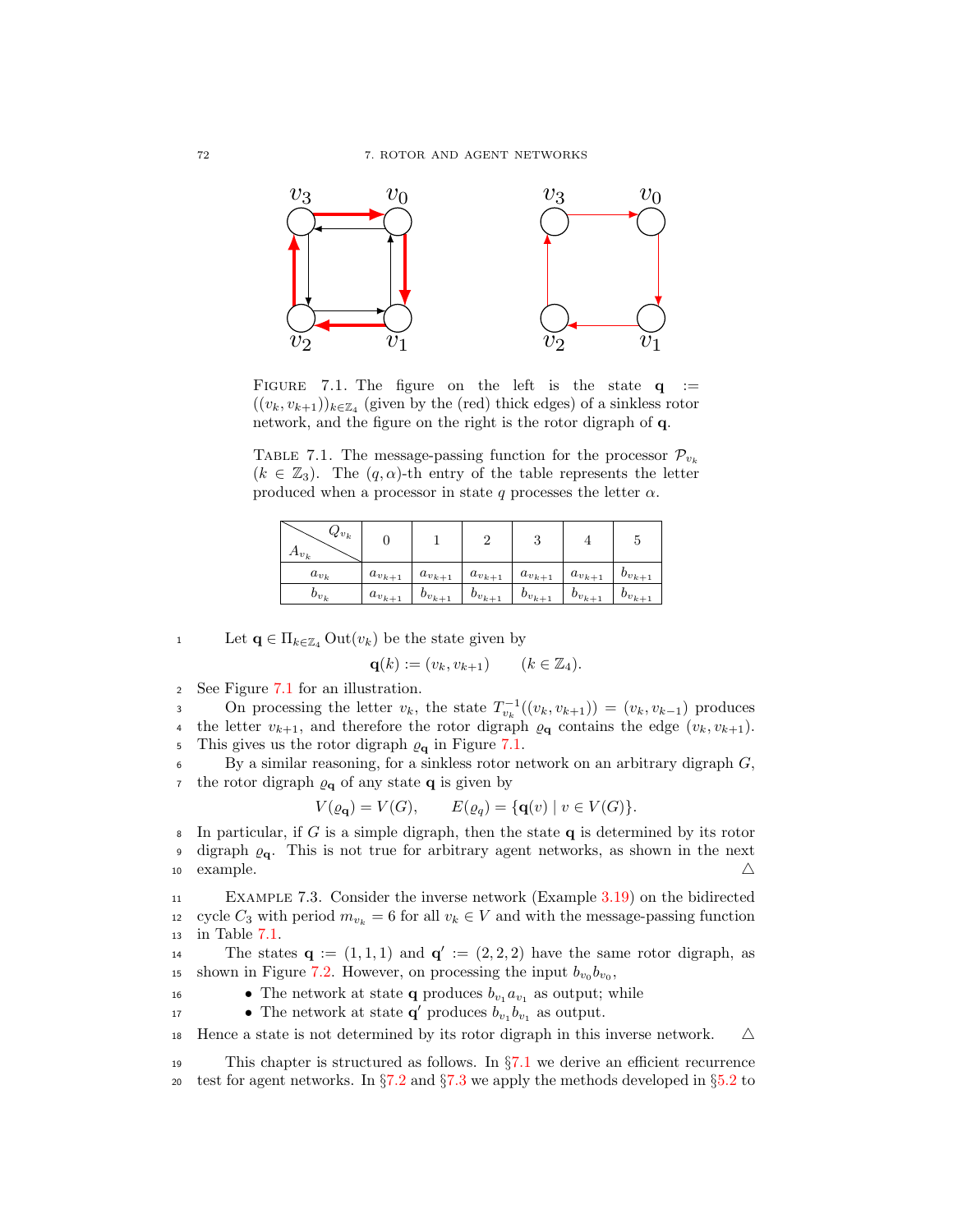

<span id="page-80-0"></span>FIGURE 7.2. For the inverse network on the bidirected cycle  $C_3$ , the rotor digraph of the state  $q := (1, 1, 1)$  is a disjoint union of two directed triangles. Note that the state  $\mathbf{q}' := (2, 2, 2)$  has the same rotor digraph.

<sup>1</sup> count the recurrent components and recurrent configurations of an agent network, <sup>2</sup> respectively.

<span id="page-80-1"></span><sup>3</sup> 7.1. The cycle test for recurrence

<sup>4</sup> In this section we present a recurrence test for agent networks that is more efficient than the burning test in  $\S 5.1$ .

A directed walk in the rotor digraph  $\varrho_{\mathbf{q}}$  is a sequence  $a_1, \ldots, a_{\ell+1} \in A^*$  such that  $(a_i, a_{i+1}) \in E(\varrho_\mathbf{q})$  for  $i \in \{1, ..., \ell\}$ . A directed path in  $\varrho_\mathbf{q}$  is a directed walk in which all  $a_i$ 's are distinct except possibly for  $a_1$  and  $a_{\ell+1}$ . A directed cycle in  $\varrho_{\mathbf{q}}$ 9 is a directed path in which  $a_1 = a_{\ell+1}$ .

Recall that the support of  $\mathbf{x} \in \mathbb{Z}^A$  is  $\text{supp}(\mathbf{x}) = \{a \in A : \mathbf{x}(a) \neq 0\}.$ 

<span id="page-80-2"></span>11 THEOREM 7.4 (CYCLE TEST). Let  $N$  be a finite, locally irreducible, and strongly 12 connected agent network. A configuration  $\mathbf{x} \cdot \mathbf{q}$  is recurrent if and only if all these <sup>13</sup> conditions are satisfied:

<span id="page-80-3"></span>14 (C1) The vector  $\bf{x}$  is nonnegative;

<span id="page-80-5"></span>15 (C2) The state  $q$  is locally recurrent; and

<span id="page-80-4"></span>16 (C3) Every directed cycle of the rotor digraph  $\rho_{\mathbf{q}}$  contains a vertex in supp(**x**).

17 We remark that Theorem [1.3](#page-12-0) in §[1.7](#page-12-1) is the special case of Theorem [7.4](#page-80-2) when<br>18 N is a sinkless rotor network (so that  $\rho_{q} = q$ ). N is a sinkless rotor network (so that  $\varrho_{q} = q$ ).

<sup>19</sup> Theorem [7.4](#page-80-2) answers the question posed in [[BL16c](#page-92-1)] for a characterization of <sup>20</sup> recurrent configurations of agent networks.

<sup>21</sup> The cycle test is often much more computationally efficient than the burn-22 ing test (Algorithm [1\)](#page-53-1). In particular, for a sinkless rotor network on an n-vertex 23 directed graph, conditions  $(C1)-(C3)$  $(C1)-(C3)$  can be checked in time linear in n.

<sup>24</sup> The following is a corollary of Theorem [7.4](#page-80-2) that we will use later in §[7.2.](#page-83-0)

<span id="page-80-7"></span>25 COROLLARY 7.5. Let  $N$  be a finite, locally irreducible, and strongly connected agent network. Let **x** and **x'** be nonnegative vectors such that  $\text{supp}(\mathbf{x}) = \text{supp}(\mathbf{x}')$ . For any  $\mathbf{q} \in Q$ , the configuration  $\mathbf{x} \cdot \mathbf{q}$  is recurrent if and only if  $\mathbf{x}' \cdot \mathbf{q}$  is recurrent.  $\Box$ 

<sup>28</sup> We now build toward the proof of Theorem [7.4,](#page-80-2) and we start with two technical lemmas. Recall that, for any  $w \in A^*$ , we denote by  $|w|$  the vector in  $\mathbb{N}^A$  that counts  $30$  the occurences of each letter in  $w$ .

<span id="page-80-6"></span>31 LEMMA 7.6. Let N be a finite and locally irreducible agent network. Let  $q \in$ 32 Loc(N) and let  $a_1 \ldots a_{\ell+1}$  be a directed path in  $\varrho_{\mathbf{q}}$ . Write  $w' := a_1 \ldots a_{\ell}$  and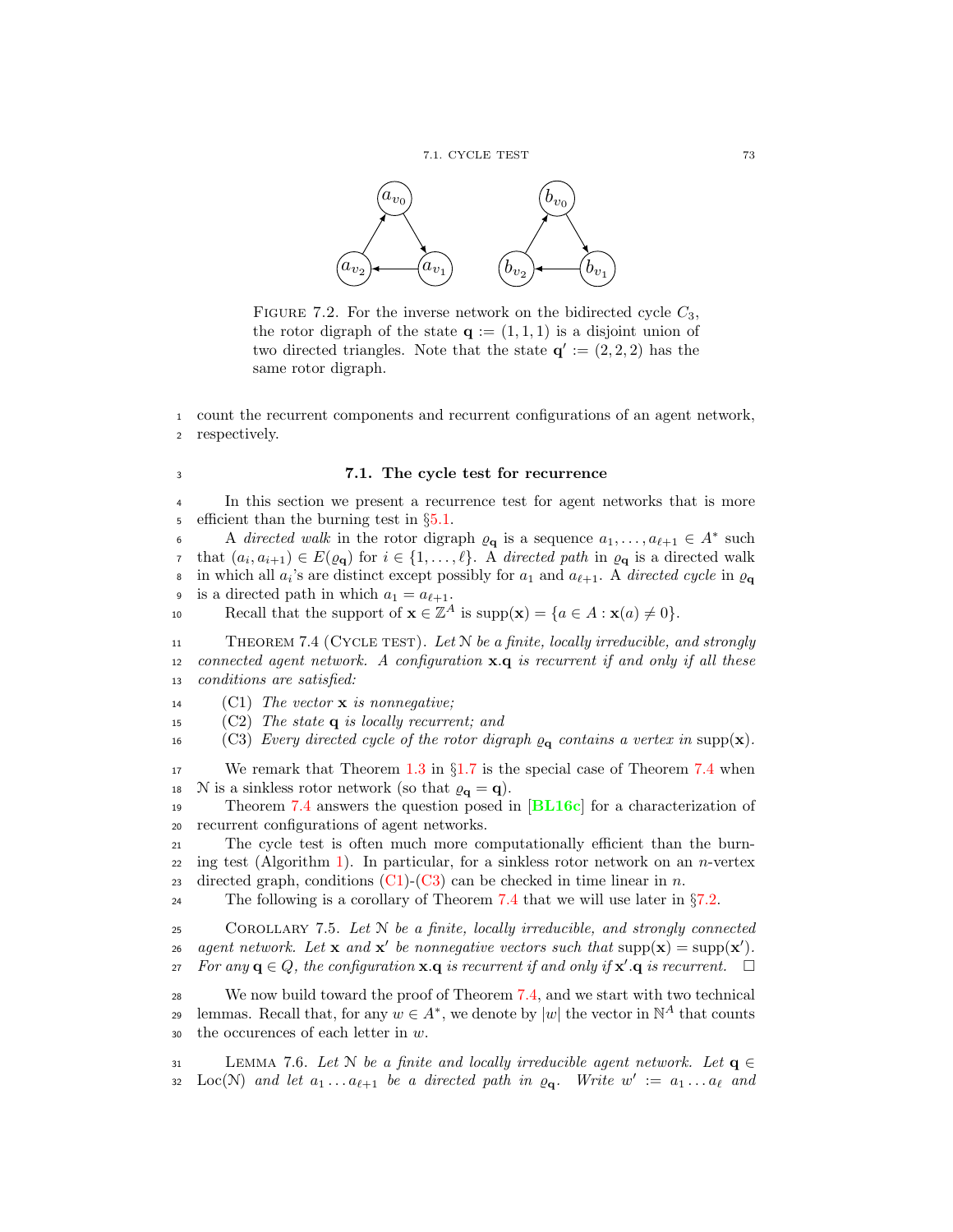

FIGURE 7.3. Two configurations in the sinkless rotor network on the bidirected cycle  $C_4$ . The circled number by vertex  $v_i$  indicates the number of chips  $\mathbf{x}(v_i)$ , and the (red) thick outgoing edge from  $v_i$  records the rotor  $q(v_i)$ . By the cycle test, the configuration on the left is recurrent while the configuration on the right is not recurrent.

$$
\mathbf{q}' := t_{a_1}^{-1} \cdots t_{a_\ell}^{-1} \mathbf{q}, \text{ then}
$$

$$
|a_1|.\mathbf{q}' \xrightarrow{w'} |a_{\ell+1}|.\mathbf{q}.
$$

2 PROOF. We prove the claim by induction on  $\ell$ . When  $\ell = 0$ , the claim is true if since **w**' is the empty word,  $a_1 = a_{l+1}$ , and  $\mathbf{q}' = \mathbf{q}$ .

We now prove the claim for when  $\ell \geq 1$ . Write  $w'' := a_2 \dots a_{\ell+1}$  and  $\mathbf{q}'' := a_1 \cdot \dots \cdot a_{\ell+1}$  $t_{a_2}^{-1} \cdots t_{a_\ell}^{-1}$ q. By the induction hypothesis we have  $|a_2| \cdot \mathbf{q}'' \stackrel{w''}{\longrightarrow} |a_{\ell+1}| \cdot \mathbf{q}$ . Since  $a_1$  is **a** legal execution for  $|a_1| \cdot \mathbf{q}'$ , it then suffices to show that  $\pi_{a_1}(|a_1| \cdot \mathbf{q}') = |a_2| \cdot \mathbf{q}''$ .

Now note that

$$
\mathbf{M}_{w'}(\mathbf{q}') = \mathbf{M}_{a_1}(\mathbf{q}') + \mathbf{M}_{w''}(\mathbf{q}'') = \mathbf{M}_{a_1}(\mathbf{q}') + |a_3| + \cdots + |a_{\ell+1}|,
$$

where the last equality is due to  $\pi_{w''}(|a_2| \cdot \mathbf{q}'') = |a_{\ell+1}| \cdot \mathbf{q}$ . Also note that

$$
\mathbf{M}_{w'}(\mathbf{q}') = \mathbf{M}_{a_1 \cdots a_\ell} (t_{a_1}^{-1} \cdots t_{a_\ell}^{-1} \mathbf{q})
$$
\n
$$
= \mathbf{M}_{a_2 \cdots a_\ell a_1} (t_{a_2}^{-1} \cdots t_{a_\ell}^{-1} t_{a_1}^{-1} \mathbf{q}) \quad \text{(by the abelian property (Lemma 3.1(ii)))}
$$
\n
$$
= \mathbf{M}_{a_2 \cdots a_\ell} (t_{a_2}^{-1} \cdots t_{a_\ell}^{-1} t_{a_1}^{-1} \mathbf{q}) + \mathbf{M}_{a_1} (t_{a_1}^{-1} \mathbf{q})
$$
\n
$$
\geq \mathbf{M}_{a_1} (t_{a_1}^{-1} \mathbf{q}) = |a_2|,
$$

7 where the last equality is because  $(a_1, a_2)$  is an edge in  $\varrho_{q}$ . These two equations <sup>8</sup> then imply that

<span id="page-81-0"></span>(7.2) 
$$
\mathbf{M}_{a_1}(\mathbf{q}') + |a_3| + \cdots + |a_{\ell+1}| \ge |a_2|.
$$

9 Now note that  $a_2 \notin \{a_3, \ldots, a_{\ell+1}\}\$  since  $a_1 \ldots a_{\ell+1}$  is a directed path in  $\varrho_{\mathbf{q}}$ . It then follows from equation [\(7.2\)](#page-81-0) that  $\mathbf{M}_{a_1}(\mathbf{q}') \geq |a_2|$ . Since N is an agent network, 11 we conclude that  $\mathbf{M}_{a_1}(\mathbf{q}') = |a_2|$ . It then follows that  $\pi_{a_1}(|a_1| \cdot \mathbf{q}') = |a_2| \cdot \mathbf{q}''$ , and 12 the proof is complete.  $\Box$ 

13 Recall that **r** denotes the period vector of  $N$  (Definition [5.1\)](#page-50-0). Also recall the 14 definition of  $w \setminus \mathbf{n}$   $(w \in A^*, \mathbf{n} \in \mathbb{N}^A)$  from Definition [4.1.](#page-34-0)

<span id="page-81-1"></span><sup>15</sup> Lemma 7.7. Let N be a finite, locally irreducible, and strongly connected agent 16 network. Then for any  $\mathbf{q} \in \text{Loc}(\mathcal{N})$  and any  $a \in A$  there exists a legal execution w<br>17 for  $|a|$ ,  $\mathbf{q}$  such that  $|w|(a) = \mathbf{r}(a) + 1$  and  $|w| \leq \mathbf{r} + |a|$ . for  $|a|$ , q such that  $|w|(a) = \mathbf{r}(a) + 1$  and  $|w| \leq \mathbf{r} + |a|$ .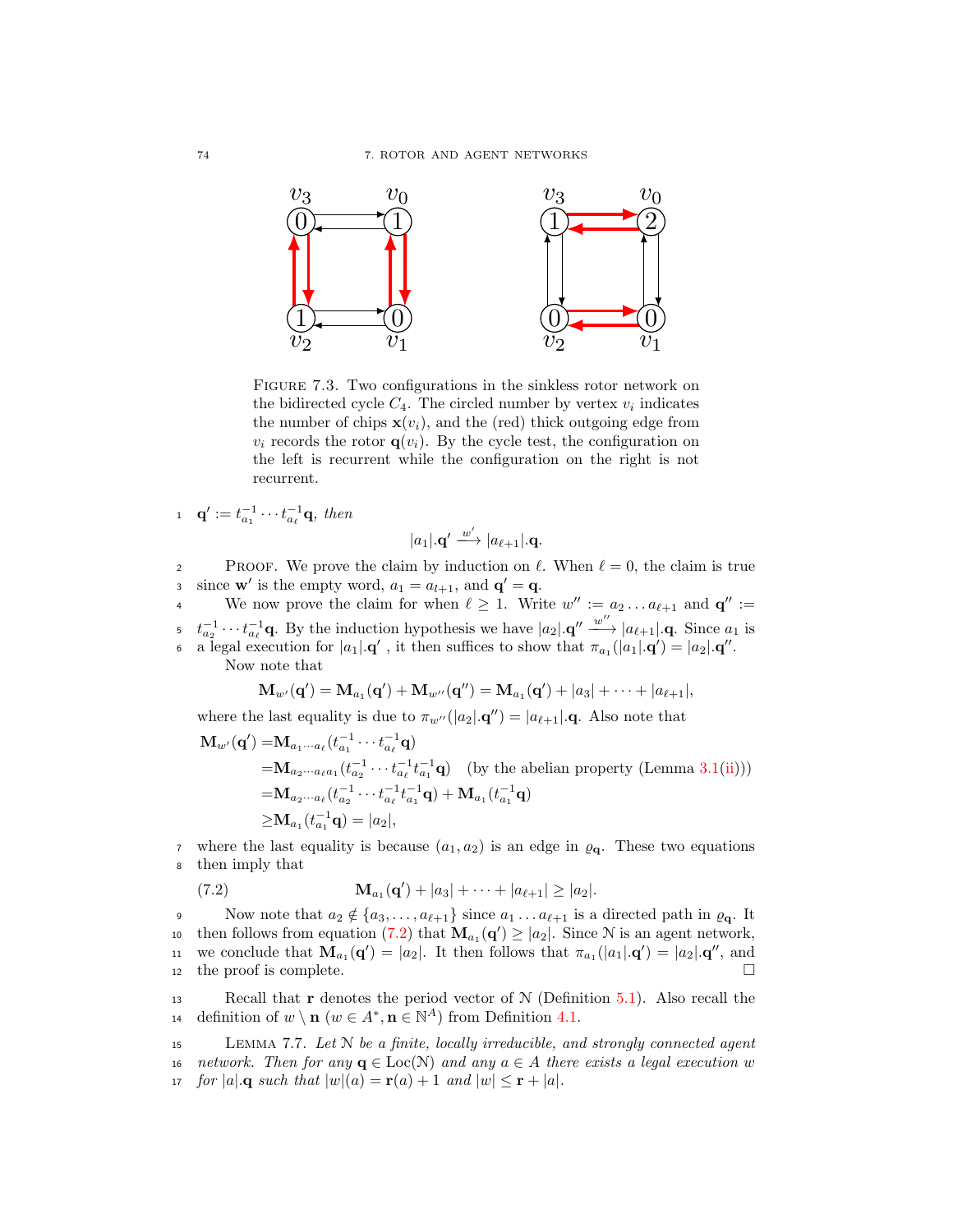#### 7.1. CYCLE TEST 75

PROOF. Fix a letter  $a \in A$ . Let  $w' = a_1 \cdots a_\ell$  be a word of maximum length such that w' is a legal execution for  $|a| \cdot \mathbf{q}$  and  $|w'| \leq \mathbf{r}$ .

3 Write  $a' := \mathbf{M}_{a_{\ell}}(t_{a_1\cdots a_{\ell-1}}\mathbf{q})$  and  $w := w'a'$ . It follows that w is a legal execution 4 for  $|a| \cdot \mathbf{q}$ . Note that  $|w|(a') = \mathbf{r}(a') + 1$ , as otherwise we would have  $|w| \leq \mathbf{r}$  and that contradicts the maximality of w. Also note that  $|w| = |w'| + |a'| \leq r + |a'|$ .

We now show that  $a' = a$ . Since N is an agent network and w' is a legal execution for  $|a| \cdot \mathbf{q}$ , we have  $\mathbf{M}_{a_i}(t_{a_1\cdots a_{i-1}}\mathbf{q}) = |a_{i+1}|$  for any  $i \in \{1,\ldots,\ell-1\}$ . Hence

$$
\mathbf{M}_{w'}(\mathbf{q}) = \sum_{i=1}^{\ell} \mathbf{M}_{a_i}(t_{a_1 \cdots a_{i-1}} \mathbf{q}) = \sum_{i=1}^{\ell-1} |a_{i+1}| + |a'| = |w| - |a_1|.
$$

Then

<span id="page-82-0"></span>(7.3) 
$$
|a_1| = |w| - \mathbf{M}_{w'}(\mathbf{q}) \ge |w| - \mathbf{M}_{r}(\mathbf{q}) = |w| - \mathbf{r},
$$

where the inequality is due to  $|w'| \leq r$  and the monotonicity property (Lemma [3.1](#page-21-0)[\(i\)](#page-21-2)), and the last equality is due to  $\mathbf{q} \in \text{Loc}(\mathcal{N})$ . Since  $|w|(a') = \mathbf{r}(a') + 1$ , equation [\(7.3\)](#page-82-0) implies that  $|a_1|(a') \ge 1$ , and hence we have  $a_1 = a'$ .

9 Now note that  $a_1 = a$  because  $w = a_1 \cdots a_\ell$  is a legal execution for  $|a|$ .q. Hence  $a' = a_1 = a$ , and it then follows that w satisfies the property in the lemma.

11 We now present the proof of Theorem [7.4.](#page-80-2) Recall that a word  $w \in A^*$  is called 12 a-tight if  $|w| \leq r$  and  $|w|(a) = r(a)$ .

<sup>13</sup> Proof of Theorem [7.4.](#page-80-2) Proof of if direction: Since q is locally recurrent by 14 [\(C2\)](#page-80-5), by Lemma [5.5](#page-52-0) it suffices to show that for each  $a \in A$  there exists an a-tight legal execution w for **x**.q. legal execution  $w$  for  $x.q$ .

Fix a letter  $a \in A$ . Let  $a_1, \ldots, a_{\ell+1}$  be a directed path of minimum length in 17  $\varrho_{q}$  such that  $a_1 = a$  and  $a_{\ell+1} \in \text{supp}(\mathbf{x})$ . Note that such a directed path exists 18 by [\(C3\)](#page-80-4). Write  $w' := a_1 \cdots a_\ell$  and  $\mathbf{q}' := t_{a_1}^{-1} \cdots t_{a_\ell}^{-1} \mathbf{q}$ . Note that  $|a| \cdot \mathbf{q}' \stackrel{w'}{\longrightarrow} |a_{\ell+1}| \cdot \mathbf{q}$ 19 by Lemma [7.6.](#page-80-6) Also note that  $|w'(a) = 1$  and  $|w'| \le 1 \le r$  by the minimality <sup>20</sup> assumption.

By Lemma [7.7,](#page-81-1) there exists an legal execution  $w''$  for  $|a| \cdot \mathbf{q}'$  such that  $|w''|(a) =$  $r(a)+1$  and  $|w''| \le r+|a|$ . Write  $w := w''\setminus |w'|$ . By the removal lemma (Lemma [4.2\)](#page-34-1), 23 w is a legal execution for  $|a_{\ell+1}| \cdot \mathbf{q}$ . Since  $\mathbf{x} \in \mathbb{N}^A$  (by [\(C1\)](#page-80-3)) and  $a_{\ell+1} \in \text{supp}(\mathbf{x})$ , by 24 Lemma  $3.3$ ([ii\)](#page-22-2) we conclude that w is a legal execution for  $x.q$ .

We now show that  $w$  is  $a$ -tight. Note that

<span id="page-82-2"></span><span id="page-82-1"></span>(7.4)  
\n
$$
|w| = \max(|w''|, |w'|) - |w'|
$$
\n
$$
\leq \max(|w''|, |w'|) - |a| \quad (\text{since } |w'| (a) = 1)
$$
\n
$$
\leq \mathbf{r} + |a| - |a| \quad (\text{since } |w''| \leq \mathbf{r} + |a| \text{ and } |w'| \leq \mathbf{r})
$$
\n
$$
= \mathbf{r}.
$$

25 Also note that we have equality for the a-th coordinate in equation  $(7.4)$  (because  $|w'|(a) = 1$  and equation [\(7.5\)](#page-82-2) (because  $|w''|(a) = \mathbf{r}(a) + 1$ ). Hence we conclude 27 that  $|w| \leq r$  and  $|w|(a) = r(a)$ , i.e., the word w is a-tight. This completes the <sup>28</sup> proof.

29 Proof of only if direction: It suffices to show that  $(C3)$  holds, as  $(C1)$  and 30 [\(C2\)](#page-80-5) follow from Lemma [5.4.](#page-52-1) Let  $a_1, \ldots, a_{\ell+1}$  be any directed cycle in  $\varrho_{q}$ . Note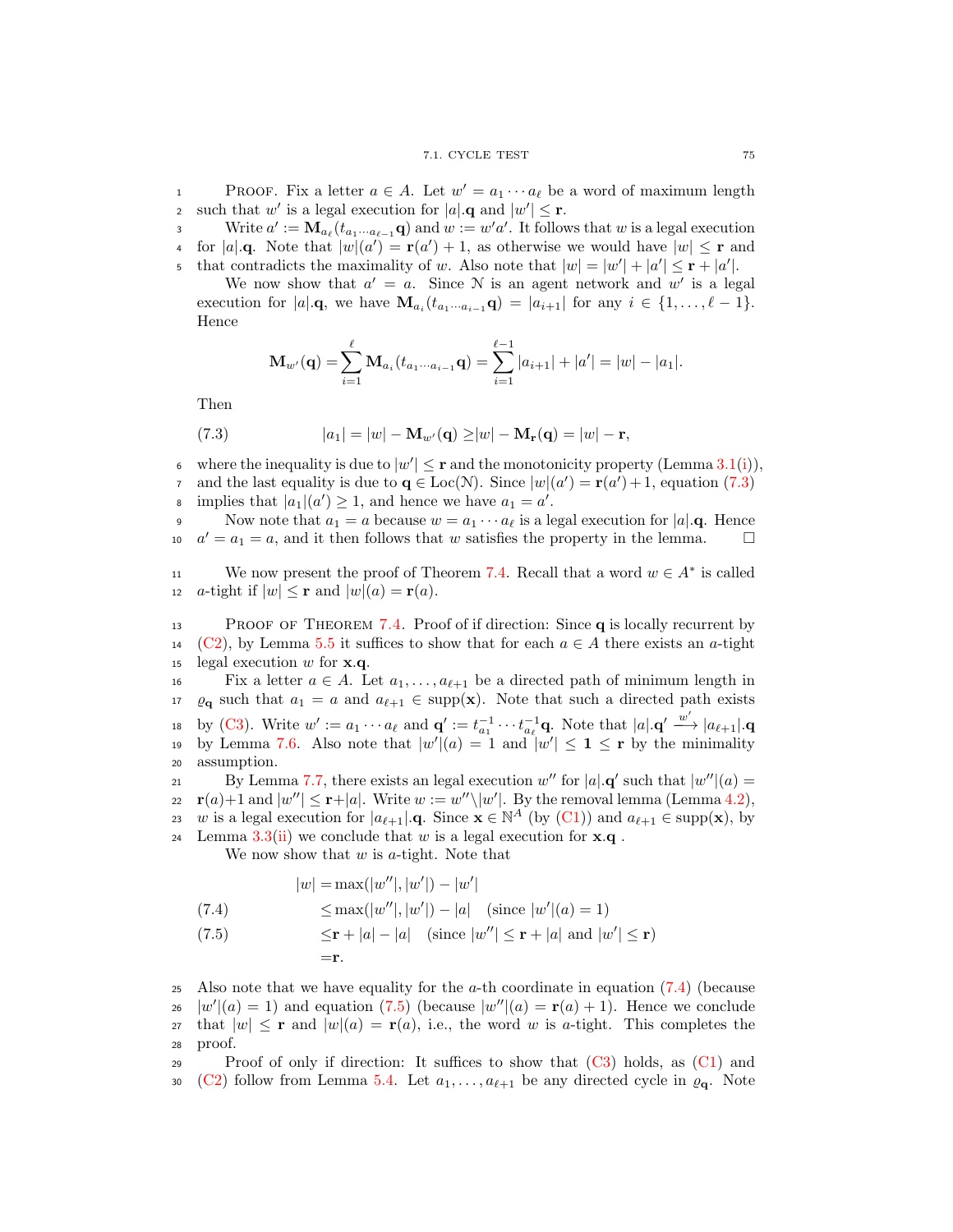1 that  $a_{\ell+1} = a_1$  by assumption. We need to show that  $\{a_1, \ldots, a_{\ell}\} \cap \text{supp}(\mathbf{x})$  is a nonempty. nonempty.

By Theorem [5.6,](#page-53-2) there exists a legal execution w for **x**.q such that  $|w| = \mathbf{r}$  and **4 x**.**q**  $\stackrel{w}{\longrightarrow}$  **x**.**q**. Write  $\mathbf{n} := \mathbf{r} - \sum_{i=1}^{\ell} |a_i|$  and  $w' := w \setminus \mathbf{n}$ . Note that **n** is a nonnegative s vector (because  $\mathbf{r} \geq 1$  and  $a_1, \ldots, a_\ell$  are distinct), and w' is a permutation of the o word  $a_1 \ldots a_\ell$ . Write  $\mathbf{x}' \cdot \mathbf{q}' := \pi_\mathbf{n}(\mathbf{x}.\mathbf{q})$ . By the removal lemma, we have  $\mathbf{x}' \cdot \mathbf{q}' \stackrel{w'}{\longrightarrow}$ <sup>7</sup> x.q.

Since w' is legal for **x'**. $\mathbf{q}'$  and w' is a permutation of  $a_1 \dots a_l$ , we have supp $(\mathbf{x}') \cap$  $\{a_1, \ldots, a_\ell\}$  is nonempty. On the other hand, since  $\pi_{w'}(\mathbf{x}'.\mathbf{q}') = \mathbf{x}.\mathbf{q}$ , we have

$$
\mathbf{x} = \mathbf{x}' + \mathbf{M}_{w'}(\mathbf{q}') - |w'| = \mathbf{x}' + |a_{\ell+1}| - |a_1|
$$
 (by Lemma 7.6)  
=
$$
\mathbf{x}'.
$$

8 In particular, we have supp(x) = supp(x'). Hence we conclude that supp(x) ∩  $\{a_1, \ldots, a_\ell\}$  is nonempty, as desired.

## <span id="page-83-0"></span><sup>10</sup> 7.2. Counting recurrent components

<sup>11</sup> In this section we turn to the problem of counting the number of recurrent <sup>12</sup> components of an agent network.

<sup>13</sup> We start with the following lemma. Recall the definition of capacity from 14 Definition [5.14.](#page-58-0) Also recall that a configuration **x**.q is stable if  $x \le 0$ , and is to halting if there exists a stable configuration  $\mathbf{x}' \cdot \mathbf{q}'$  such that  $\mathbf{x} \cdot \mathbf{q} \longrightarrow \mathbf{x}' \cdot \mathbf{q}'$ .

<span id="page-83-1"></span> $16$  LEMMA 7.8. Let N be a finite, locally irreducible, and strongly connected critical <sup>17</sup> network.

18 (i) If N is an agent network, then  $cap(N) = 0$ .

<span id="page-83-2"></span>19 (ii) If  $cap(N) = 0$  and all states of N are locally recurrent, then N is an agent <sup>20</sup> network.

21 PROOF. (i) By equation  $(7.1)$  the exchange rate vector s (Definition [5.13\)](#page-58-1) <sup>22</sup> of an agent network is equal to 1. By the definition of capacity, it suffices to show 23 that any configuration **x**.q of N with  $\mathbf{1}^\top \mathbf{x} > 0$  does not halt.

24 Let  $w \in A^*$  be any word and let **x'**.**q'** be any configuration such that **x**.**q**  $\stackrel{w}{\longrightarrow}$ 25  $\mathbf{x}' \cdot \mathbf{q}'$ . Then

$$
\mathbf{1}^\top \mathbf{x}' = \mathbf{1}^\top (\mathbf{x} + \mathbf{M}_w(\mathbf{q}) - |w|) = \mathbf{1}^\top \mathbf{x} + \mathbf{1}^\top \mathbf{M}_w(\mathbf{q}) - \mathbf{1}^\top |w| = \mathbf{1}^\top \mathbf{x} > 0,
$$

26 where the third equality is due to N being an agent network. Hence  $\mathbf{x}' \cdot \mathbf{q}'$  is not a 27 stable configuration. Since the choice of w and  $x'.q'$  is arbitrary, this shows that <sup>28</sup> x.q does not halt, as desired.

29 (ii) Since cap( $\mathcal{N}$ ) = 0, for any  $a \in A$  and  $\mathbf{q} \in Q$  the configuration  $|a|$ . q does 30 not halt. In particular the letter a is not a complete execution for  $|a| \cdot \mathbf{q}$ , and hence<br>31  $\mathbf{1}^\top \mathbf{M}_a(\mathbf{q}) \geq 1$ . Therefore, for all  $w \in A^*$  and  $\mathbf{q} \in Q$  we have  $\mathbf{M}_w(\mathbf{q}) \geq \mathbf{1}^\top |w|$ ,  $\mathbf{1} \mathbf{1}^\top \mathbf{M}_a(\mathbf{q}) \geq 1$ . Therefore, for all  $w \in A^*$  and  $\mathbf{q} \in Q$  we have  $\mathbf{M}_w(\mathbf{q}) \geq \mathbf{1}^\top |w|$ , 32 and the equality is achieved only if  $\mathbf{1}^\top \mathbf{M}_{w'}(\mathbf{q}) = \mathbf{1}^\top |w'|$  for all  $w' \in A$  satisfying 33  $|w'| \leq |w|$ .

Let **r** be the period vector of N. Note that for any  $q \in Q$ ,

$$
\mathbf{1}^{\top}\mathbf{r} = \mathbf{1}^{\top}P\mathbf{r} = \mathbf{1}^{\top}\mathbf{M}_{\mathbf{r}}(\mathbf{q}) \geq \mathbf{1}^{\top}\mathbf{r},
$$

34 where the second equality is due to the assumption that  $q \in \text{Loc}(\mathcal{N}) = Q$ , and <sup>35</sup> the inequality is due to the conclusion in the previous paragraph. Since equality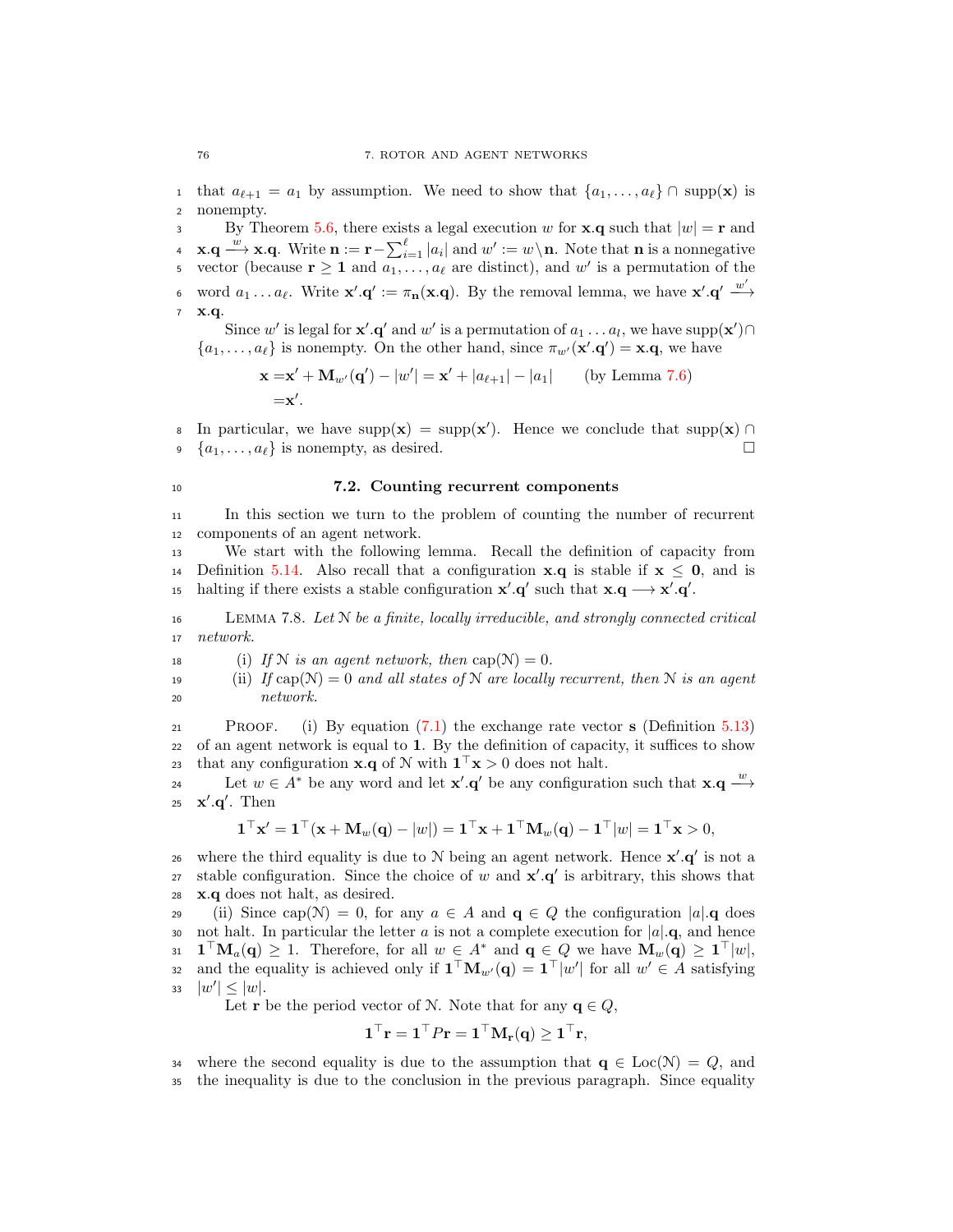1 happens in the equation above and  $\mathbf{r} \geq 1$ , we conclude that  $\mathbf{1}^\top \mathbf{M}_a(\mathbf{q}) = 1$  for all 2  $a \in A$ . Hence N is an agent network.

3 REMARK. The condition in Lemma [7.8\(](#page-83-1)[ii\)](#page-83-2) that every state in N is locally 4 recurrent is necessary. Indeed, let N be a network with states  $Q := {\mathbf{q}_1, \mathbf{q}_2}$ , with 5 alphabet  $A := \{a\}$ , and with transition functions given by

$$
t_a(\mathbf{q}_1) = \mathbf{q}_2;
$$
  $\mathbf{M}_a(\mathbf{q}_1) = 2|a|;$   $t_a(\mathbf{q}_2) = \mathbf{q}_2;$   $\mathbf{M}_a(\mathbf{q}_2) = |a|.$ 

6 This network has capacity zero, and yet is not an agent network since  $\mathbf{1}^\top \mathbf{M}_a(\mathbf{q}_1) =$ <sup>7</sup> 2.

8 Recall that for any  $m \in \mathbb{N}$ , the set  $\overline{\text{Rec}}(\mathcal{N}, m)$  denotes the set of recurrent components (Definition 4.8) with level m. Also recall that  $\text{Tor}(\mathcal{N})$  denotes the components (Definition [4.8\)](#page-38-0) with level m. Also recall that  $Tor(N)$  denotes the 10 torsion group of  $N$  (Definition [4.18\)](#page-43-0).

<span id="page-84-1"></span>PROPOSITION 7.9. Let  $N$  be a finite, locally irreducible, and strongly connected agent network. Then

$$
|\overline{\text{Rec}}(\mathcal{N}, m)| = \begin{cases} 0 & \text{if } m = 0; \\ |\text{Tor}(\mathcal{N})| & \text{if } m \ge 1. \end{cases}
$$

<sup>11</sup> Proof. By Lemma [5.4](#page-52-1)[\(ii\)](#page-52-2) the level of a recurrent configuration is strictly pos-<sup>12</sup> itive, and by Lemma [5.19](#page-61-0) the same is true for recurrent components. This proves 13 the case when  $m = 0$ .

14 We now prove the case when  $m \geq 1$ . Since cap(N) = 0 by Lemma [7.8](#page-83-1) and 15 **s** = 1 by equation [\(7.1\)](#page-78-0), we have Stop( $N$ ) = {0} by Lemma [5.23.](#page-62-0) Theorem [5.25](#page-63-0)[\(iii\)](#page-63-1) <br>16 then implies that  $|\overline{\text{Rec}}(N, m)| = |\text{Tor}(N)|$  for all  $m > 1$ , as desired. 16 then implies that  $|\overline{\text{Rec}}(\mathcal{N}, m)| = |\text{Tor}(\mathcal{N})|$  for all  $m \geq 1$ , as desired.

17 REMARK. As a comparison to Proposition [7.9,](#page-84-1) the quantity  $|Rec(\mathcal{N}, m)|$  for the <sup>18</sup> sinkless sandpile network (which is a non-agent network) on an undirected graph G 19 is the number of spanning trees of G with external activity at most  $m-|E|$  [[Cha18](#page-92-2), 20 Theorem 1.3]. The assumption that G is an undirected graph can be relaxed to Theorem 1.3. The assumption that G is an undirected graph can be relaxed to 21 that G is an Eulerian digraph; see [[Cha18](#page-92-2)].

## <span id="page-84-0"></span><sup>22</sup> 7.3. Determinantal generating functions for recurrent configurations

<sup>23</sup> We now turn to the problem of counting the recurrent configurations of an <sup>24</sup> agent network. We will derive two versions of a multivariate generating function <sup>25</sup> identity.

The first identity counts recurrent configurations according to the number of chips at each vertex. For any  $\mathbf{n} \in \mathbb{N}^A$  and  $m \in \mathbb{N}$ , we write

$$
\operatorname{Rec}(\mathcal{N}, n) := \{ \mathbf{x}. \mathbf{q} \mid \mathbf{x}. \mathbf{q} \text{ is } \mathcal{N}\text{-recurrent and } \mathbf{x} = \mathbf{n} \}.
$$

26 Let  $(z_a)_{a \in A}$  be indeterminates indexed by A. We denote by  $I(z)$  the  $A \times A$  diagonal 27 matrix with  $I(z)(a, a) := \frac{1}{1-z_a}$   $(a \in A)$ .

<span id="page-84-2"></span>28 THEOREM 7.10 (DETERMINANTAL FORMULA FOR AGENT NETWORKS). Let  $N$ <sup>29</sup> be a finite, locally irreducible, and strongly connected agent network. Then, in the 30 ring of formal power series with  $(z_a)_{a \in A}$  as indeterminates, we have the following <sup>31</sup> identity:

 $\mathbf{n}$ ∈N $^{A}$ 

 $| \operatorname{Rec}(\mathcal{N}, \mathbf{n}) | z^{\mathbf{n}}.$ 

$$
|\mathbb{Z}^A/K| \, \det\left(I(z) - P\right) = \sum
$$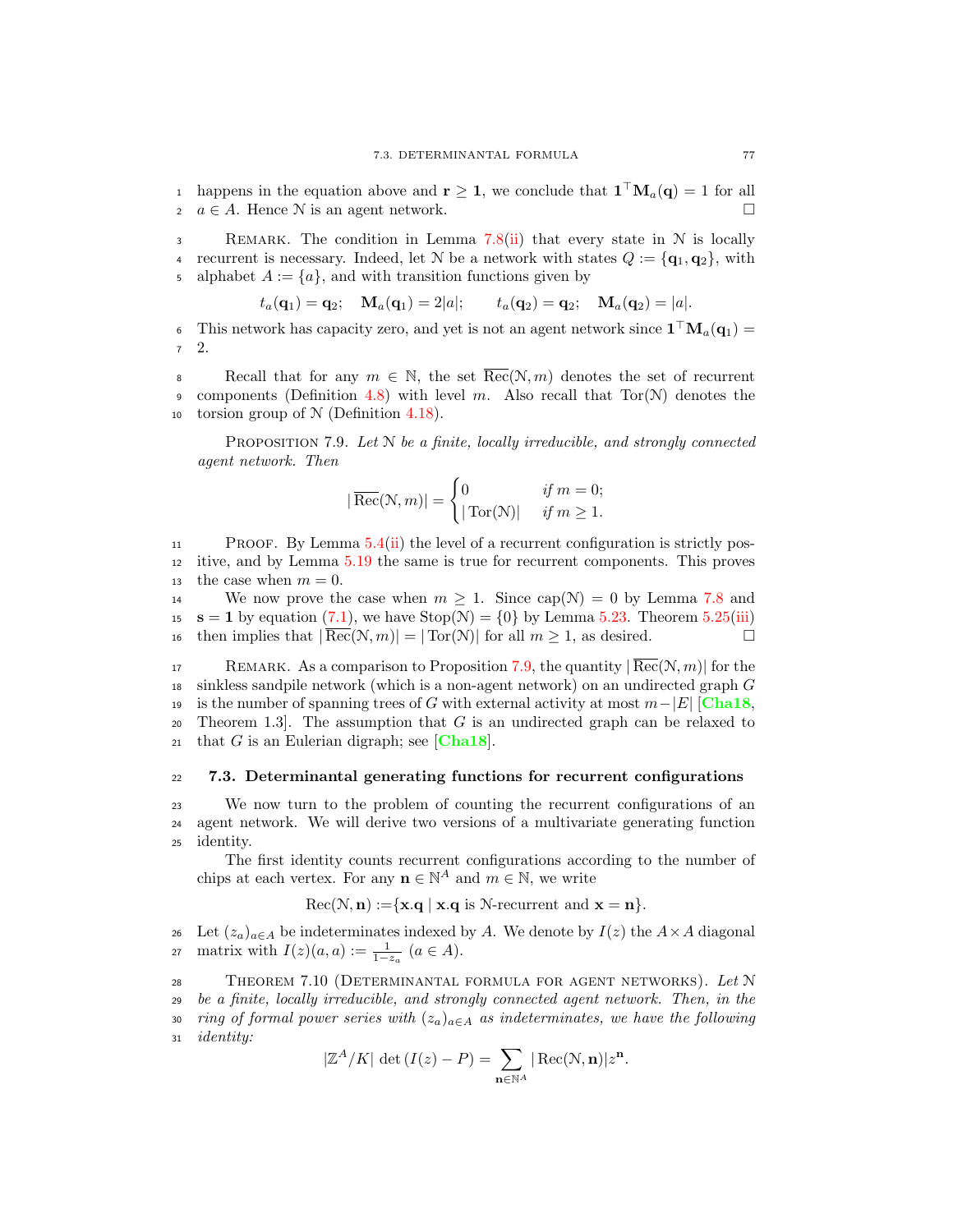<sup>1</sup> The second identity is a refinement of Theorem [7.10](#page-84-2) for the special case of <sup>2</sup> sinkless rotor networks, which involves edge variables that keep track of the rotor <sup>3</sup> configuration.

4 For a digraph G, which may have multiple edges, let  $(y_e)_{e \in E}$  and  $(z_v)_{v \in V}$  be indeterminates indexed by edges of  $G$  and by vertices of  $G$ , respectively. We denote 6  $\nabla \sum_{e} y_e$ , where the sum is taken over all edges with source vertex v and target vertex by  $A_G(y)$  the weighted adjacency matrix indexed by V given by  $A_G(y)(u, v) :=$ 8 u. We denote by  $D_G(y, z)$  the diagonal matrix indexed by V with  $D_G(y, z)(v, v) :=$ 9  $\frac{1}{1-z_v}\sum_{e\in\text{Out}(v)} y_e$ . We denote by  $\mathbb{Z}[y][[z]]$  the ring of formal power series in the 10  $(z_v)_{v \in V}$  variables whose coefficients are polynomials in the  $(y_e)_{e \in E}$  variables.

<span id="page-85-0"></span>11 THEOREM 7.11 (MASTER DETERMINANT FOR ROTOR NETWORKS). Let  $N$  be a 12 sinkless rotor network on a strongly connected digraph G. Then, in the ring  $\mathbb{Z}[y][[z]]$ <sup>13</sup> we have the following identity of formal power series:

$$
\det(D_G(y,z) - A_G(y)) = \sum_{\mathbf{x},\mathbf{q} \in \text{Rec}(\mathcal{N})} z^{\mathbf{x}} y_{\mathbf{q}},
$$

14 where  $y_{\mathbf{q}} := \prod_{v \in V} y_{\mathbf{q}(v)}$ .

<sup>15</sup> We remark that this identity is a refinement of the matrix-tree theorem: to 16 count the number  $t(G, r)$  of spanning trees oriented toward r, set  $z_v = 0$  for all  $17 \quad v \neq r$  and compare coefficients of  $z_r$ . The term  $z_r y_q$  appears in the sum on the 18 right side if and only if  $q$  is a unicycle with r contained in its unique cycle. The 19 number of such unicycles is outdeg $(r)t(G, r)$ . Theorem [7.11](#page-85-0) can be compared to <sup>20</sup> the determinants that enumerate cycle-rooted spanning forests **[[For93](#page-93-2)**, Theorem 1] 21 and their oriented counterparts  $\text{Ken11}$  $\text{Ken11}$  $\text{Ken11}$ , Theorem 6.

22 We remark that Theorem [1.4](#page-12-2) in §[1.5](#page-11-0) is a direct corollary of Theorem [7.11](#page-85-0) by<br>23 substituting  $u_e = 1$  for all  $e \in E$  and  $z_n = z$  for all  $v \in V$ . 23 substituting  $y_e = 1$  for all  $e \in E$  and  $z_v = z$  for all  $v \in V$ .<br>24 We now build towards the proof of these two theorems

We now build towards the proof of these two theorems. We start with a lemma <sup>25</sup> that refines Proposition [5.9](#page-56-0) for agent networks.

26 Recall the definition of thief networks  $N_R$  from §[5.2.](#page-53-0) Also recall the definition  $27$  of recurrence for configurations (Definition 5.2) and states (Definition 4.26). of recurrence for configurations (Definition [5.2\)](#page-51-2) and states (Definition [4.26\)](#page-47-0).

<span id="page-85-1"></span>28 LEMMA 7.12. Let  $N$  be a finite, locally irreducible, and strongly connected agent 29 network. Let  $\mathbf{x} \in \mathbb{N}^A \setminus \{\mathbf{0}\}$  and let  $R := A \setminus \text{supp}(\mathbf{x})$ . Then  $\mathbf{x} \cdot \mathbf{q}$  is an N-recurrent 30 configuration if and only if  $q$  is an  $N_R$ -recurrent state.

31 PROOF. Let **r** be the period vector of N. Note that  $supp((I - P_R)\mathbf{r}) = A \setminus R =$  $32$  supp(x). By Corollary [7.5,](#page-80-7) the configuration x.q is N-recurrent if and only if 33  $(I - P_R)$ **r.**q is N-recurrent. The lemma now follows from Proposition [5.11.](#page-56-1)

<sup>34</sup> The following corollary of Lemma [7.12](#page-85-1) generalizes the characterization of re-35 current states for rotor networks with sinks in  $[\text{HLM}^+$  $[\text{HLM}^+$  $[\text{HLM}^+$  08, Lemma 3.16.

 $36$  COROLLARY 7.13. Let  $N$  be a finite, locally irreducible, and strongly connected 37 agent network, and let  $R \subsetneq A$ . Then  $q \in Loc(N)$  is an  $N_R$ -recurrent state if and<br>38 only if every directed cycle in the rotor digraph  $o_{\alpha}$  contains a vertex in R. only if every directed cycle in the rotor digraph  $\varrho_{q}$  contains a vertex in R.

<sup>39</sup> Proof. The corollary follows by applying Theorem [7.4](#page-80-2) and Lemma [7.12](#page-85-1) to 40 the configuration  $\mathbf{1}_R$ .q.

<sup>41</sup> We now quote a result from [[BL16c](#page-92-1)] that counts the number of recurrent states <sup>42</sup> in a subcritical network.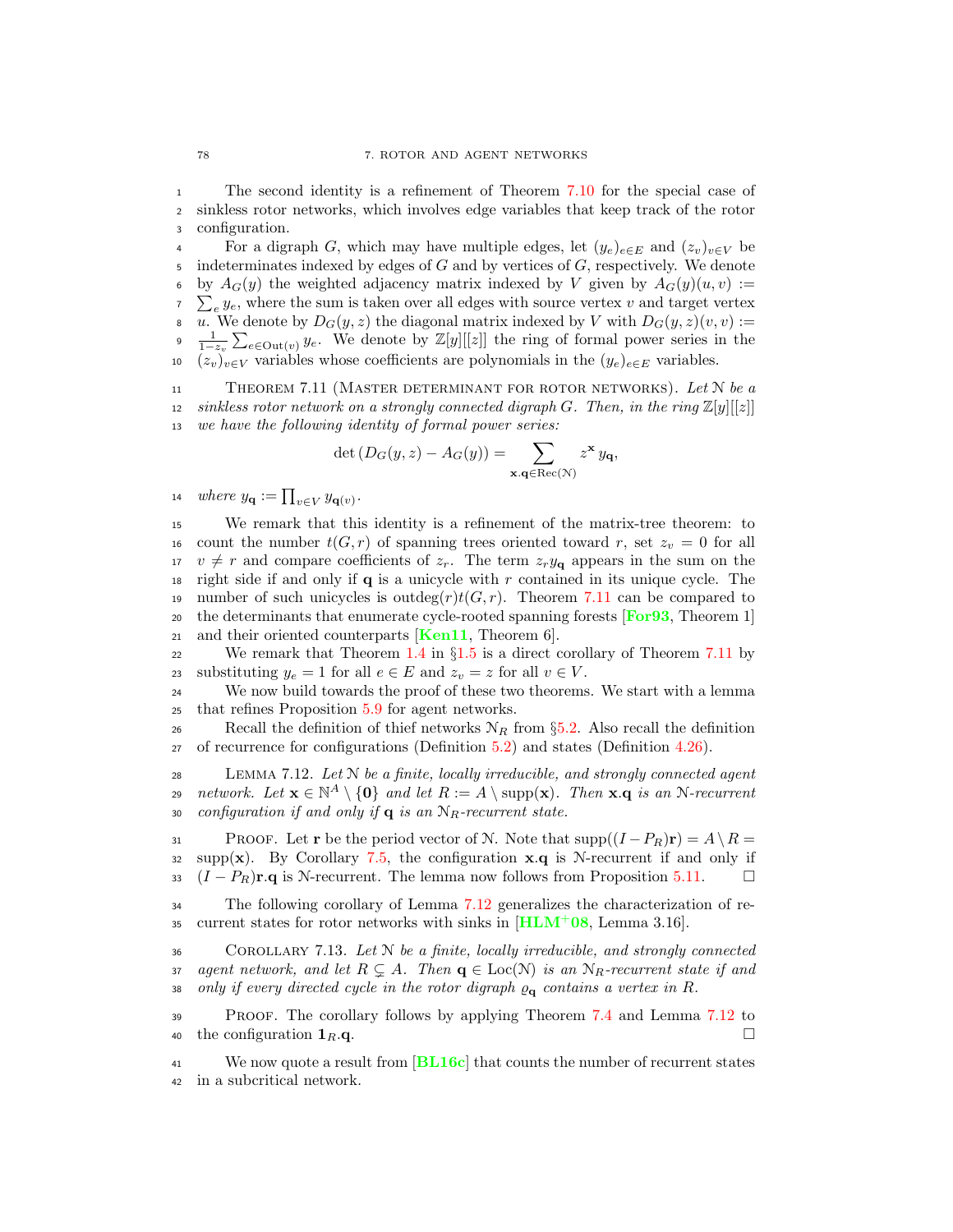<span id="page-86-0"></span>1 LEMMA 7.14 ( $[BL16c, Theorem 3.3]$  $[BL16c, Theorem 3.3]$  $[BL16c, Theorem 3.3]$ ). Let S be a finite, locally irreducible, and <sup>2</sup> subcritical abelian network with total kernel K and production matrix P. Then the 3 number of recurrent states of S is equal to  $|\mathbb{Z}^A/K| \det(I - P)$ .

We now present the proof of Theorem [7.10.](#page-84-2) For an  $A \times A$  matrix M and  $R \subseteq A$ , 5 we denote by  $\det(M; R)$  the determinant of the matrix obtained from deleting the 6 rows and columns of M indexed by  $A \setminus R$ .

PROOF OF THEOREM [7.10.](#page-84-2) Since  $Rec(\mathcal{N}, \mathbf{0}) = \emptyset$  by Lemma [5.4\(](#page-52-1)[ii\)](#page-52-2), we have

$$
\sum_{\mathbf{n}\in\mathbb{N}^A}|\operatorname{Rec}(\mathcal{N},\mathbf{n})|z^{\mathbf{n}}=\sum_{R\subsetneq A}\sum_{\substack{\mathbf{n}\in\mathbb{N}^A;\\\operatorname{supp}(\mathbf{n})=A\backslash R}}|\operatorname{Rec}(\mathcal{N},\mathbf{n})|z^{\mathbf{n}}.
$$

Then

$$
\sum_{\mathbf{n}\in\mathbb{N}^A} |\text{Rec}(\mathbf{N}, \mathbf{n})|z^{\mathbf{n}} = \sum_{R\subsetneq A} |\text{Rec}(\mathbf{N}_R)| \prod_{a\in A\setminus R} \frac{z_a}{(1-z_a)} \quad \text{(by Lemma 7.12)}
$$
  
= 
$$
\sum_{R\subsetneq A} |\mathbb{Z}^A/K| \det(I - P_R) \prod_{a\in A\setminus R} \frac{z_a}{1-z_a} \quad \text{(by Lemma 7.14)}
$$
  
=  $|\mathbb{Z}^A/K| \sum_{R\subsetneq A} \det(I - P; R) \det(I(z) - I; A\setminus R)$   
=  $|\mathbb{Z}^A/K| \det(I - P + I(z) - I) = |\mathbb{Z}^A/K| \det(I(z) - P).$ 

<sup>7</sup> We now build towards the proof of Theorem [7.11.](#page-85-0) A key ingredient in the <sup>8</sup> refinement is the following extended version of the matrix tree theorem.

9 Let S be a subset of V. A subgraph  $\mathcal F$  of G is a directed forest rooted at S if to every vertex in S has outdegree 0, every vertex in  $V \setminus S$  has outdegree 1, and the every vertex in S has outdegree 0, every vertex in  $V \setminus S$  has outdegree 1, and the 11 underlying graph of  $\mathcal F$  has no cycles.

<span id="page-86-1"></span> $12$  Lemma 7.15 (EXTENDED MATRIX TREE THEOREM [[Cha82](#page-92-3)]). Let G be a di-13 graph, and let  $S$  be a subset of  $V$ . Then

$$
\det(D_G(y, \mathbf{0}) - A_G(y); V \setminus S) = \sum_{\mathcal{F}} \prod_{e \in E(\mathcal{F})} y_e,
$$

14 where the sum is taken over all directed forests of G rooted at S.  $\Box$ 

15 REMARK. The standard matrix tree theorem (i.e., when  $y_e = 1$  for all  $e \in E$ ) <sup>16</sup> can be derived from Theorem [7.4](#page-80-2) and Theorem [7.11](#page-85-0) by applying the operator  $\partial^{|S|}$  $\overline{(\partial z_v)_{v\in S}}$  $\overline{\phantom{a}}$ I  $\overline{\phantom{a}}$  $\vert_{z=0}$  $\frac{\partial^{|\mathcal{S}|}}{\partial z_0 \cdot \dots \cdot \partial \mathcal{S}}$  to the equation in Theorem [7.11](#page-85-0) for when N is a sinkless rotor network  $18$  on  $G$ .

<sup>19</sup> We now present the proof of Theorem [7.11.](#page-85-0)

PROOF OF THEOREM [7.11.](#page-85-0) We have

$$
\sum_{\mathbf{x}.\mathbf{q} \in \text{Rec}(\mathcal{N})} z^\mathbf{x} \, y_\mathbf{q} = \sum_{S \subseteq A} \sum_{\substack{\mathbf{x}.\mathbf{q} \in \text{Rec}(\mathcal{N}); \\ \text{supp}(\mathbf{x}) = S}} z^\mathbf{x} \, y_\mathbf{q}.
$$

- 20 Note that  $N$  is strongly connected since G is strongly connected. By Theorem [7.4,](#page-80-2)
- 21 a configuration **x**.**q** with supp $(\mathbf{x}) = S$  is recurrent if and only if the digraph  $\mathcal F$  given by by

$$
V(\mathcal{F}) = V(G), \qquad E(\mathcal{F}) = \{ \mathbf{q}(v) \mid v \notin S \},
$$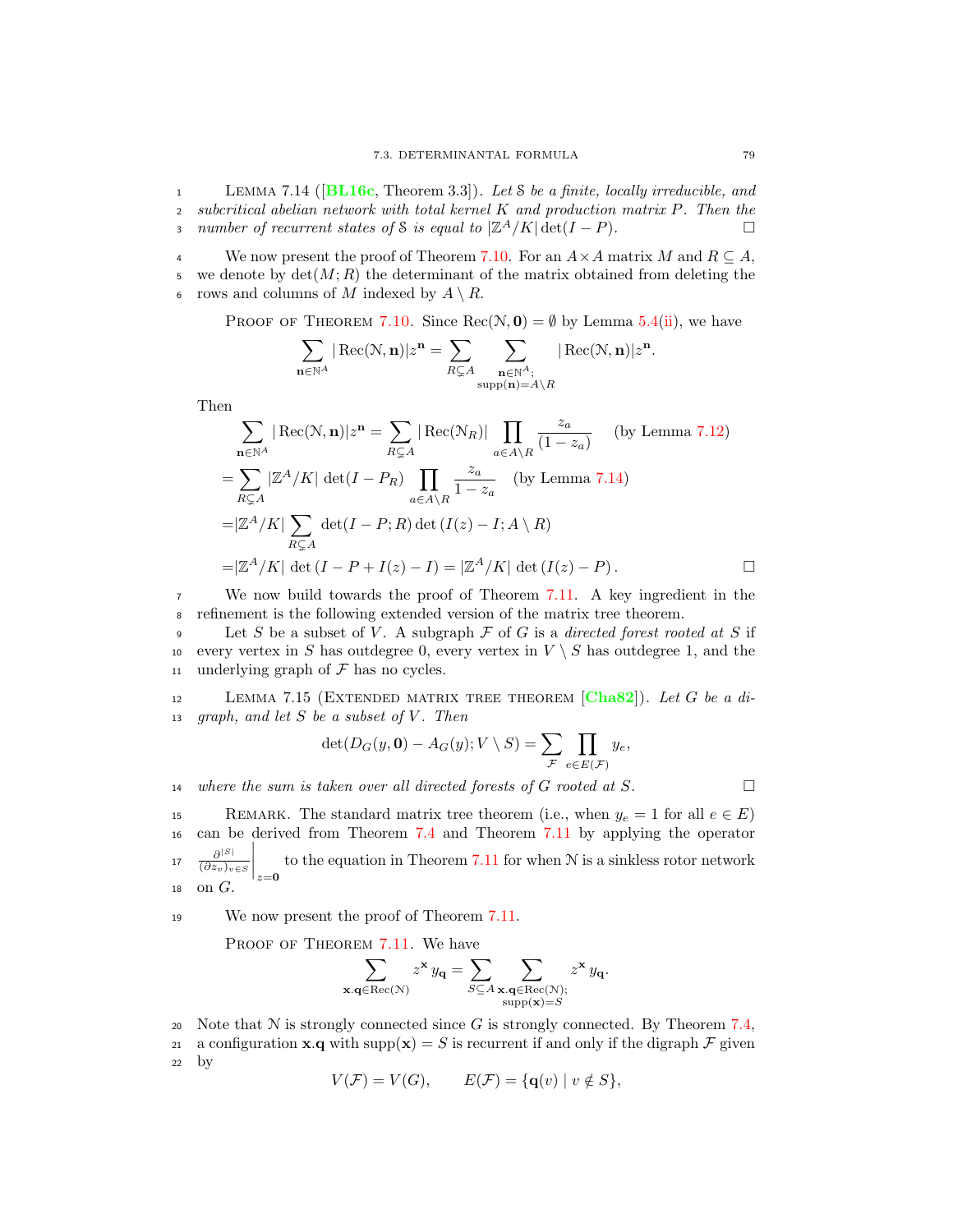is a directed forest rooted at S. It then follows that

$$
\sum_{\mathbf{x},\mathbf{q}\in\text{Rec}(\mathcal{N})} z^{\mathbf{x}} y_{\mathbf{q}}
$$
\n
$$
= \sum_{S\subseteq A} \det(D_G(y, \mathbf{0}) - A_G(y); V \setminus S) \prod_{v\in S} \sum_{e\in\text{Out}(v)} \frac{y_e z_v}{1 - z_v} \quad \text{(by Lemma 7.15)}
$$
\n
$$
= \sum_{S\subseteq A} \det(D_G(y, \mathbf{0}) - A_G(y); V \setminus S) \det(D_G(y, z) - D_G(y); S)
$$
\n
$$
= \det(D_G(y, \mathbf{0}) - A_G(y) + D_G(y, z) - D_G(y))
$$
\n
$$
= \det(D_G(y, z) - A_G(y)). \qquad \Box
$$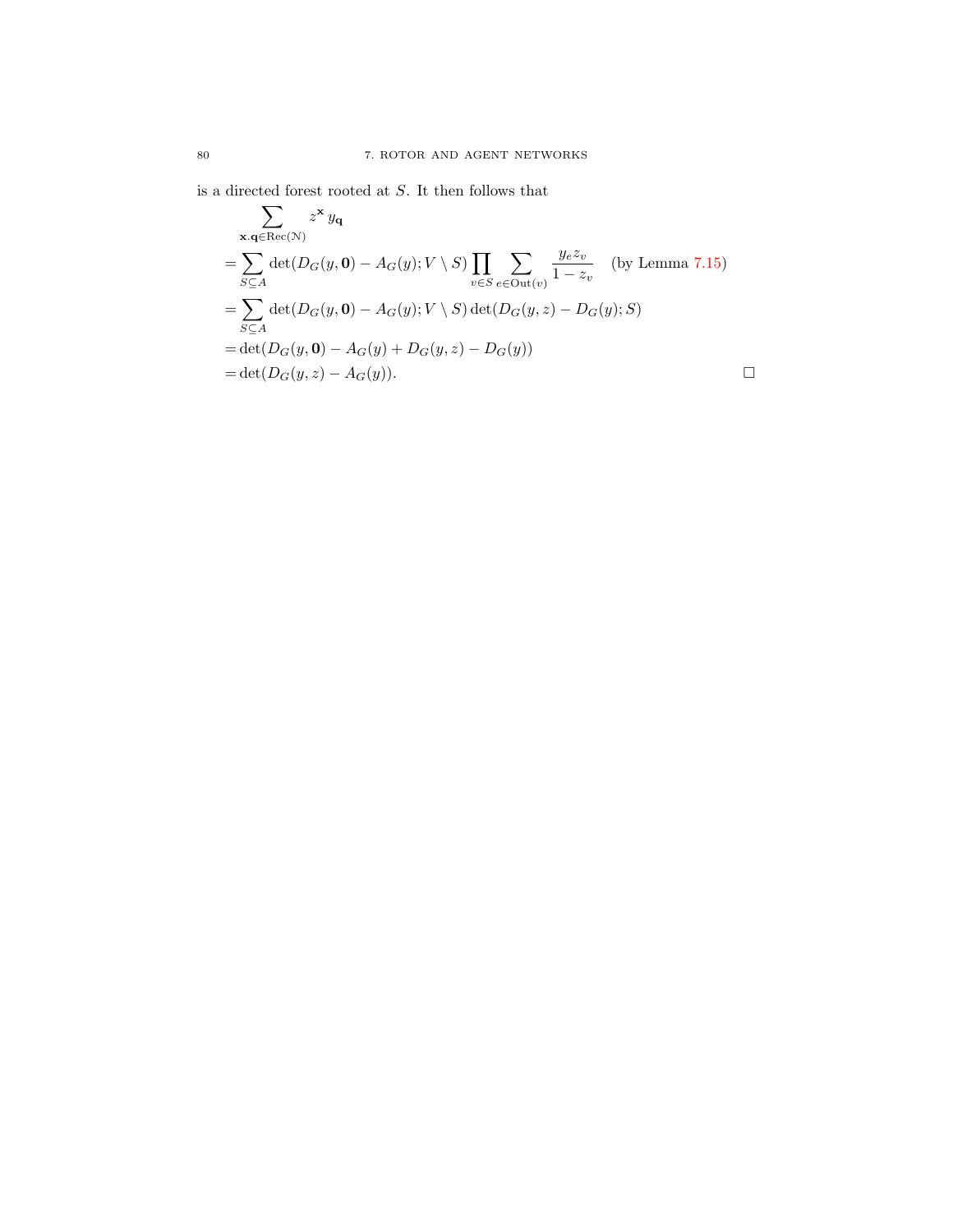## CHAPTER 8

## <sup>1</sup> Concluding Remarks

We conclude with a few directions for future research.

## 8.1. A unified notion of recurrence and burning test

 We have seen the definition of recurrent states (Definition [4.26\)](#page-47-0) and recurrent configurations (Definition [5.2\)](#page-51-2) for subcritical and critical networks, respectively, which play a central role in the dynamics of abelian networks. In both cases we have a burning test (Theorem [5.7](#page-53-3) for subcritical, and Theorem [5.6](#page-53-2) for critical networks) to check recurrence.

 A natural next step would be to extend the definition of recurrence to super-critical networks and beyond.

 Question 8.1. Give a definition of recurrence for all (finite, locally irreducible, 12 strongly connected) networks that specializes to Definition  $\frac{1}{26}$  and Definition [5.2](#page-51-2) for subcritical and critical networks, respectively.

 This unified definition of recurrence should come with a burning test that spe- cializes to Theorem [5.7](#page-53-3) and Theorem [5.6](#page-53-2) for subcritical and critical networks, re-spectively.

#### 8.2. Forbidden subconfiguration test for recurrence

 For a configuration x.q of a sandpile network on an simple Eulerian digraph 19 (V, E), a nonempty set  $U \subset V$  is called a *forbidden subconfiguration* [[Dha90](#page-92-4)] if

$$
\mathbf{x}(u) + \mathbf{q}(u) < \# \{ v \in U : (v, u) \in E \}
$$

- 20 for all  $u \in U$ . Likewise, let us define a *forbidden subconfiguration* in a rotor network 21 as a set U such that either as a set  $U$  such that either
- 22 (i)  $U = \{u\}$  and  $\mathbf{x}(u) < 0$ ; or<br>
23 (ii) the rotors  $\{\mathbf{q}(u) : u \in U\}$
- 23 (ii) the rotors  $\{q(u) : u \in U\}$  form an oriented cycle, and  $\mathbf{x}(u) = 0$  for all  $u \in U$ .  $u \in U$ .

 By the critical burning test (Theorem [5.6\)](#page-53-2) in the sandpile case, and the cycle test 26 (Theorem [7.4\)](#page-80-2) in the rotor case,  $x \cdot q$  is a recurrent configuration if and only if it has no forbidden subconfigurations. It would be interesting to characterize the forbidden subconfigurations of other critical networks, such as the McKay-Cartan networks.

 Question 8.2. Give a recurrence test for sinkless height-arrow networks on Eulerian digraphs that specializes to the forbidden subconfiguration test for sandpile and rotor networks.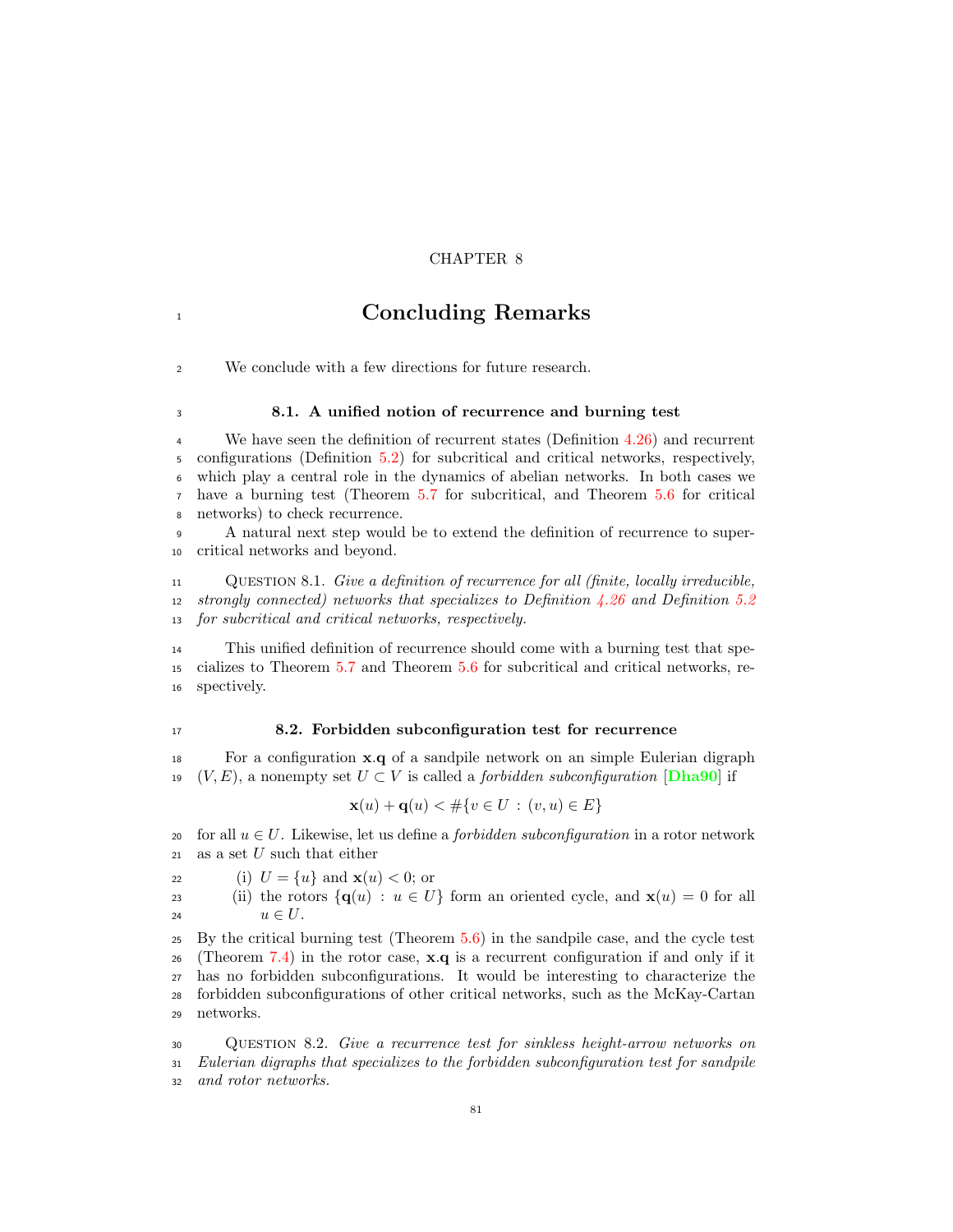

<span id="page-89-0"></span>FIGURE 8.1. Two recurrent configurations in the sinkless rotor network on the bidirected cycle  $C_4$ , where the circled number on  $v \in V$  records  $\mathbf{x}(v)$  and the (red) thick outgoing edge of v records the state  $q(v)$ . The configuration on the left has weight 2 modulo 4 (due to the 2 counterclockwise red edges) and the configuration on the right has weight 3 modulo 4 (due to the chip at  $v_3$ ).

## <sup>1</sup> 8.3. Number of recurrent configurations in a recurrent component

2 Consider the sinkless rotor network (Example [3.11\)](#page-27-0) on the bidirected cycle  $C_n$ . 3 The weight function  $\mathsf{wt}: E \to \mathbb{Z}_n$  for edges of  $C_n$  is defined by

$$
\text{wt}(e) := \begin{cases} 1 & \text{if } e = (v_k, v_{k-1}) \text{ for some } k \in \mathbb{Z}_n; \\ 0 & \text{otherwise.} \end{cases}
$$

4 The weight function  $\mathsf{wt}: \mathbb{Z}^A \times Q \to \mathbb{Z}_n$  for configurations of N is defined by

$$
\mathrm{wt}(\mathbf{x}.\mathbf{q}):=\sum_{k\in\mathbb{Z}_n}\mathbf{x}(v_k)k+\mathrm{wt}(\mathbf{q}(v_k))\mod \mathbb{Z}_n.
$$

<sup>5</sup> See Figure [8.1](#page-89-0) for examples.

<sup>6</sup> One can check that any execution in this network leaves the weight unchanged *i*.e.,  $wt(\mathbf{x}.q) = wt(\mathbf{x}'.q')$  if  $\mathbf{x}.q \rightarrow \mathbf{x}'.q'$ . In particular, weight depends only on <sup>8</sup> the component a configuration is contained in. One can also check that, for any 9 positive m and  $i \in \mathbb{Z}_n$ , there exists a unique recurrent component that has level m <sup>10</sup> and weight *i*. We denote this recurrent component by  $\mathcal{C}_{n,m,i}$ .<br>
Let  $r(\mathcal{C}_{n,m,i})$  denote the number of recurrent configurat

11 Let  $r(C_{n,m,i})$  denote the number of recurrent configurations in the recurrent component  $C_{n,m,i}$ . Table 8.1 shows the values  $r(C_{n,n,i})$  for small n. An intriguing component  $C_{n,m,i}$ . Table [8.1](#page-90-0) shows the values  $r(C_{n,n,i})$  for small n. An intriguing feature of this table is the near equality of entries in each row. How fast does feature of this table is the near equality of entries in each row. How fast does 14 max<sub>i,j∈ $\mathbb{Z}_n$ </sub>  $|r(\mathcal{C}_{n,n,i}) - r(\mathcal{C}_{n,n,j})|$  grow?

15 In some cases the equality is exact: Data for small  $m, n$  support the following <sup>16</sup> conjecture.

17 CONJECTURE 8.3. For  $n \geq 3, m \geq 1$  and  $i, j \in \mathbb{Z}_n$ , we have  $r(\mathcal{C}_{n,m,i}) =$ 18  $r(\mathcal{C}_{n,m,j})$  whenever  $gcd(n,m,i) = gcd(n,m,j)$ .

19 The case when  $i - j$  is divisible by  $gcd(n, m)$  is a consequence of rotational <sup>20</sup> symmetry, but the general case seems more mysterious.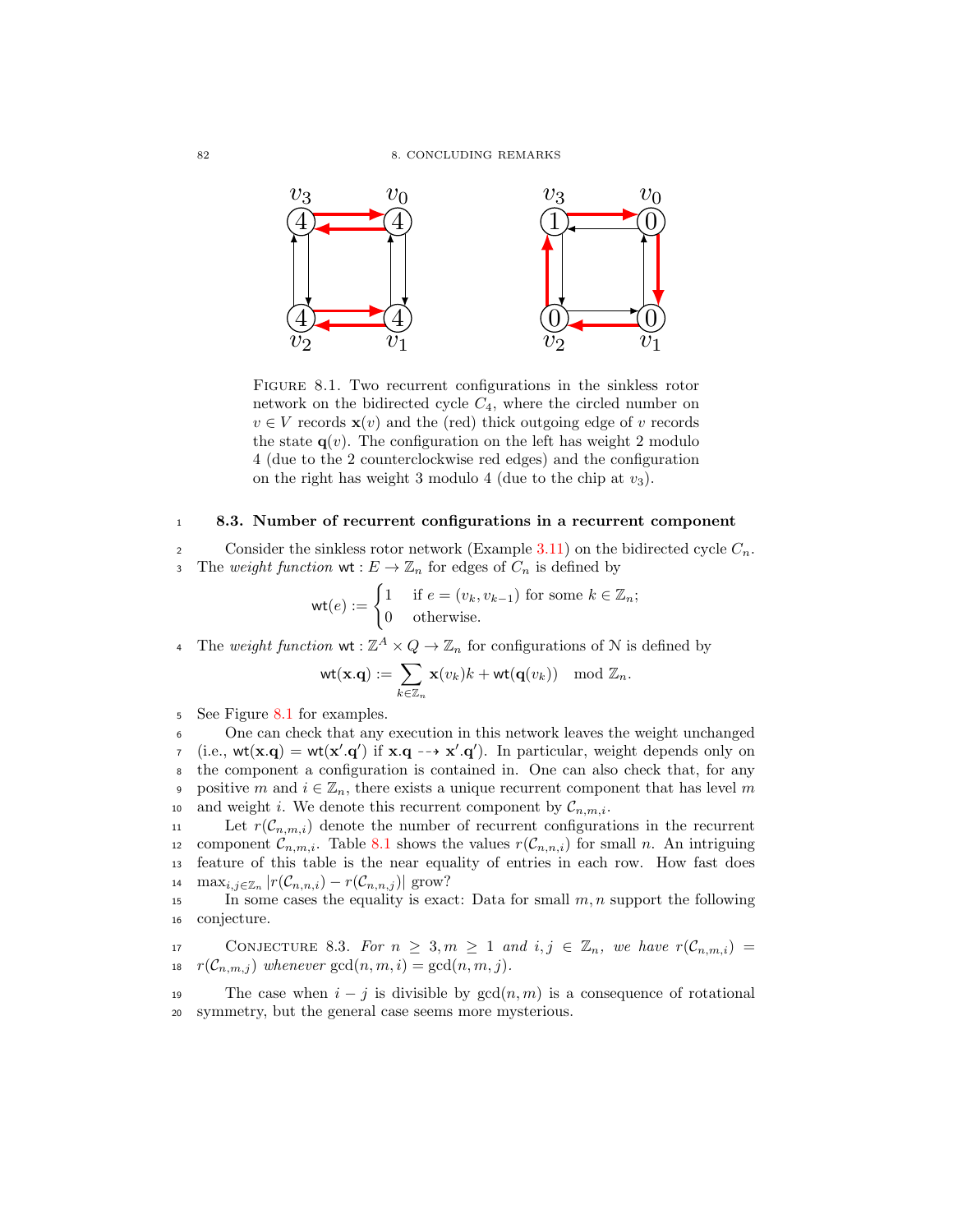<span id="page-90-0"></span>Table 8.1. Counts of the number of recurrent configurations in some recurrent components of the sinkless rotor network on the bidirected cycle  $C_n$ . The  $(i, n)$ -th entry of the table corresponds to the recurrent component with weight  $i$  and total number of chips  $% \mathcal{N}$  $\boldsymbol{n}.$ 

| $\dot{i}$<br>$\it n$ | $\overline{0}$ | 1      | $\overline{2}$ | 3      | $\overline{4}$ | 5      | 6      | 7      |
|----------------------|----------------|--------|----------------|--------|----------------|--------|--------|--------|
| 3                    | 26             | 24     | 24             |        |                |        |        |        |
| 4                    | 122            | 120    | 118            | 120    |                |        |        |        |
| 5                    | 642            | 640    | 640            | 640    | 640            |        |        |        |
| 6                    | 3630           | 3624   | 3624           | 3630   | 3624           | 3624   |        |        |
| 7                    | 21394          | 21392  | 21392          | 21392  | 21392          | 21392  | 21392  |        |
| 8                    | 130090         | 130080 | 130072         | 130080 | 130086         | 130080 | 130072 | 130080 |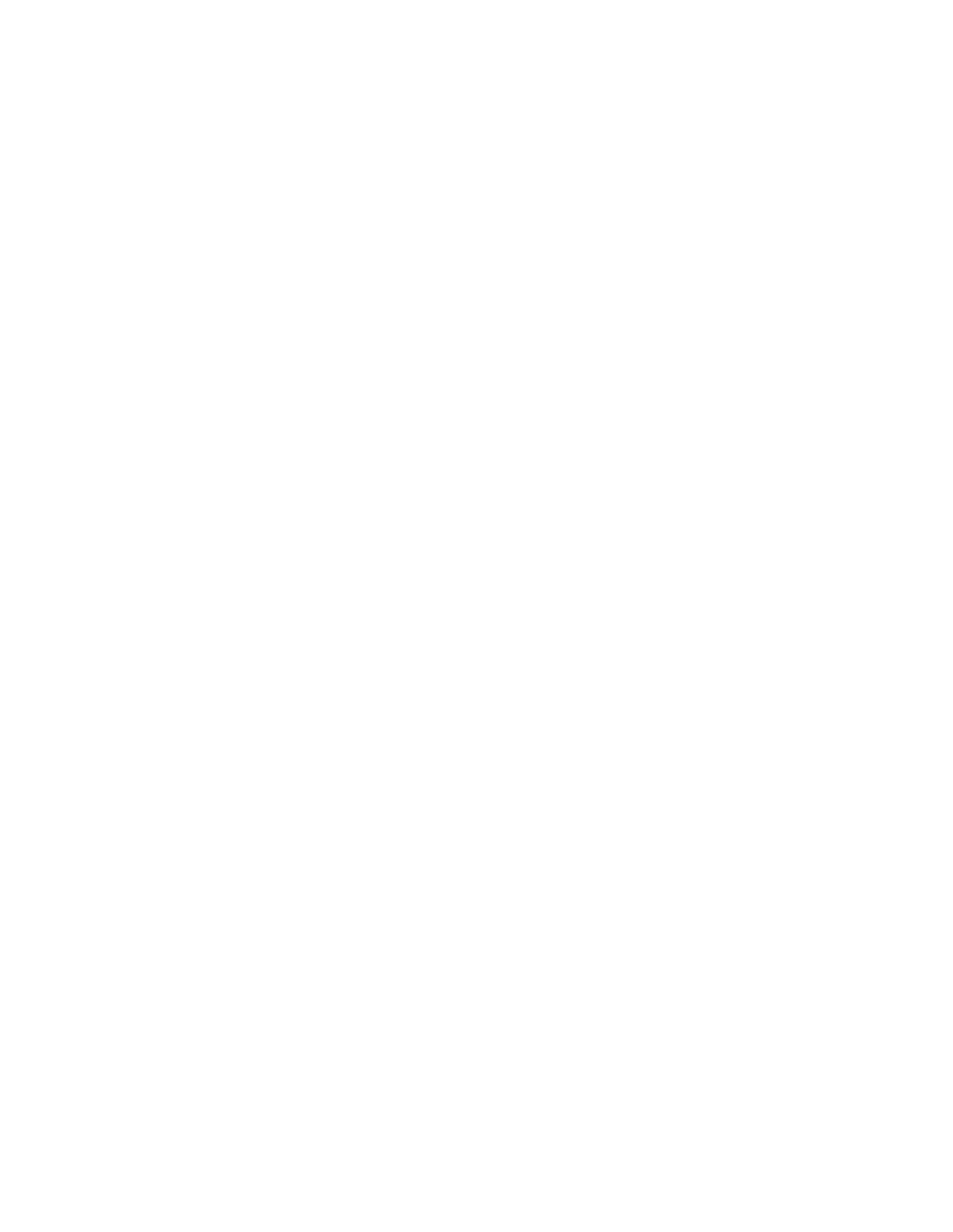# <sup>1</sup> Bibliography

<span id="page-92-4"></span><span id="page-92-3"></span><span id="page-92-2"></span><span id="page-92-1"></span><span id="page-92-0"></span>

| $\overline{\mathbf{c}}$   | AB10                         | Arash Asadi and Spencer Backman, <i>Chip-Firing and Riemann-Roch Theory for Di-</i>         |
|---------------------------|------------------------------|---------------------------------------------------------------------------------------------|
| 3                         |                              | rected Graphs, ArXiv e-prints $(2010)$ , 1–29.                                              |
| 4                         | $[BCC+17]$                   | Benjamin Braun, Hugo Corrales, Scott Corry, Luis David García Puente, Darren                |
| 5                         |                              | Glass, Nathan Kaplan, Jeremy L. Martin, Gregg Musiker, and Carlos E. Valencia,              |
| 6                         |                              | Counting arithmetical structures on paths and cycles, ArXiv e-prints $(2017)$ , 1–22.       |
| $\overline{\mathfrak{c}}$ | [BCFV03]                     | Franco Bagnoli, Fabio Cecconi, Alessandro Flammini, and Alessandro Vespignani,              |
| 8                         |                              | Short-period attractors and non-ergodic behavior in the deterministic fixed-energy          |
| 9                         |                              | <i>sandpile model</i> , EPL (Europhysics Letters) 63 (2003), no. 4, 512.                    |
| 10                        | [BG92]                       | Javier Bitar and Eric Goles, <i>Parallel chip firing games on graphs</i> , Theoret. Comput. |
| 11                        |                              | Sci. 92 (1992), no. 2, 291–300. MR 1148575                                                  |
| 12                        | $[\text{Big99}]$             | N. L. Biggs, <i>Chip-firing and the critical group of a graph</i> , J. Algebraic Combin. 9  |
| 13                        |                              | $(1999)$ , no. 1, 25–45. MR 1676732                                                         |
| 14                        | [BKR18]                      | Georgia Benkart, Caroline Klivans, and Victor Reiner, Chip firing on dynkin diagrams        |
| 15                        |                              | and mckay quivers, Mathematische Zeitschrift (2018), 1–34.                                  |
| 16                        | BL92                         | Anders Björner and László Lovász, Chip-firing games on directed graphs, J. Algebraic        |
| 17                        |                              | Combin. 1 (1992), no. 4, 305–328. MR 1203679 (94c:90132)                                    |
| 18                        | BL16a                        | Benjamin Bond and Lionel Levine, Abelian networks I. Foundations and examples,              |
| 19                        |                              | SIAM J. Discrete Math. <b>30</b> (2016), no. 2, 856–874. MR 3493110                         |
| 20                        | BL16b                        | $\bot$ , Abelian networks II: Halting on all inputs, Selecta Math. (N.S.) 22 (2016),        |
| 21                        |                              | no. 1, 319–340. MR 3437839                                                                  |
| 22                        | [BL16c]                      | _____, Abelian networks III: The critical group, J. Algebraic Combin. 43 (2016),            |
| 23                        |                              | no. 3, 635–663. MR 3482442                                                                  |
| 24                        | BLS91                        | Anders Björner, László Lovász, and Peter W. Shor, Chip-firing games on graphs,              |
| 25                        |                              | European J. Combin. 12 (1991), no. 4, 283-291. MR 1120415                                   |
| 26                        | BP79                         | Abraham Berman and Robert J. Plemmons, Nonnegative matrices in the mathematical             |
| 27                        |                              | sciences, Academic Press   Harcourt Brace Jovanovich, Publishers , New York-London,         |
| 28                        |                              | 1979. MR 544666                                                                             |
| 29                        | BZ92                         | Anders Björner and Günter M. Ziegler, Introduction to greedoids, Matroid applica-           |
| 30                        |                              | tions, Encyclopedia Math. Appl., vol. 40, Cambridge Univ. Press, Cambridge, 1992,           |
| 31                        |                              | pp. 284–357. MR 1165545 (94a:05038)                                                         |
| 32                        | [Cai15]                      | Hannah Cairns, Some halting problems for abelian sandpiles are undecidable in di-           |
| 33                        |                              | <i>mension three</i> , ArXiv e-prints $(2015)$ , 1-28.                                      |
| 34                        | [CDST07]                     | Joshua Cooper, Benjamin Doerr, Joel Spencer, and Gábor Tardos, Deterministic                |
| 35                        |                              | random walks on the integers, European J. Combin. $28$ (2007), no. 8, 2072-2090.            |
| 36                        |                              | MR 2351511                                                                                  |
| 37                        | [Cha82]                      | Seth Chaiken, A combinatorial proof of the all minors matrix tree theorem, SIAM             |
| 38                        |                              | Journal on Algebraic Discrete Methods 3 (1982), no. 3, 319–329.                             |
| 39                        | [Cha18]                      | Swee Hong Chan, Abelian sandpile model and Biggs-Merino polynomial for directed             |
| 40                        |                              | graphs, J. Combin. Theory Ser. A 154 (2018), 145-171.                                       |
| 41                        | [CV18]                       | Hugo Corrales and Carlos E. Valencia, Arithmetical structures on graphs, Linear Al-         |
| 42                        |                              | gebra and its Applications 536 (2018), $120 - 151$ .                                        |
| 43                        | $\lceil \text{Dal06} \rceil$ | Luca Dall'Asta, Exact solution of the one-dimensional deterministic fixed-energy            |
| 44                        |                              | sandpile, Phys. Rev. Lett. <b>96</b> (2006), 058003.                                        |
| 45                        | DF11                         | Benjamin Doerr and Mahmoud Fouz, Quasi-random rumor spreading: reducing ran-                |
| 46                        |                              | domness can be costly, Inform. Process. Lett. 111 (2011), no. 5, 227–230. MR 2790745        |
| 47                        | Dha90                        | Deepak Dhar, Self-organized critical state of sandpile automaton models, Phys. Rev.         |
| 48                        |                              | Lett. $64$ (1990), no. 14, 1613–1616. MR 1044086 (90m:82053)                                |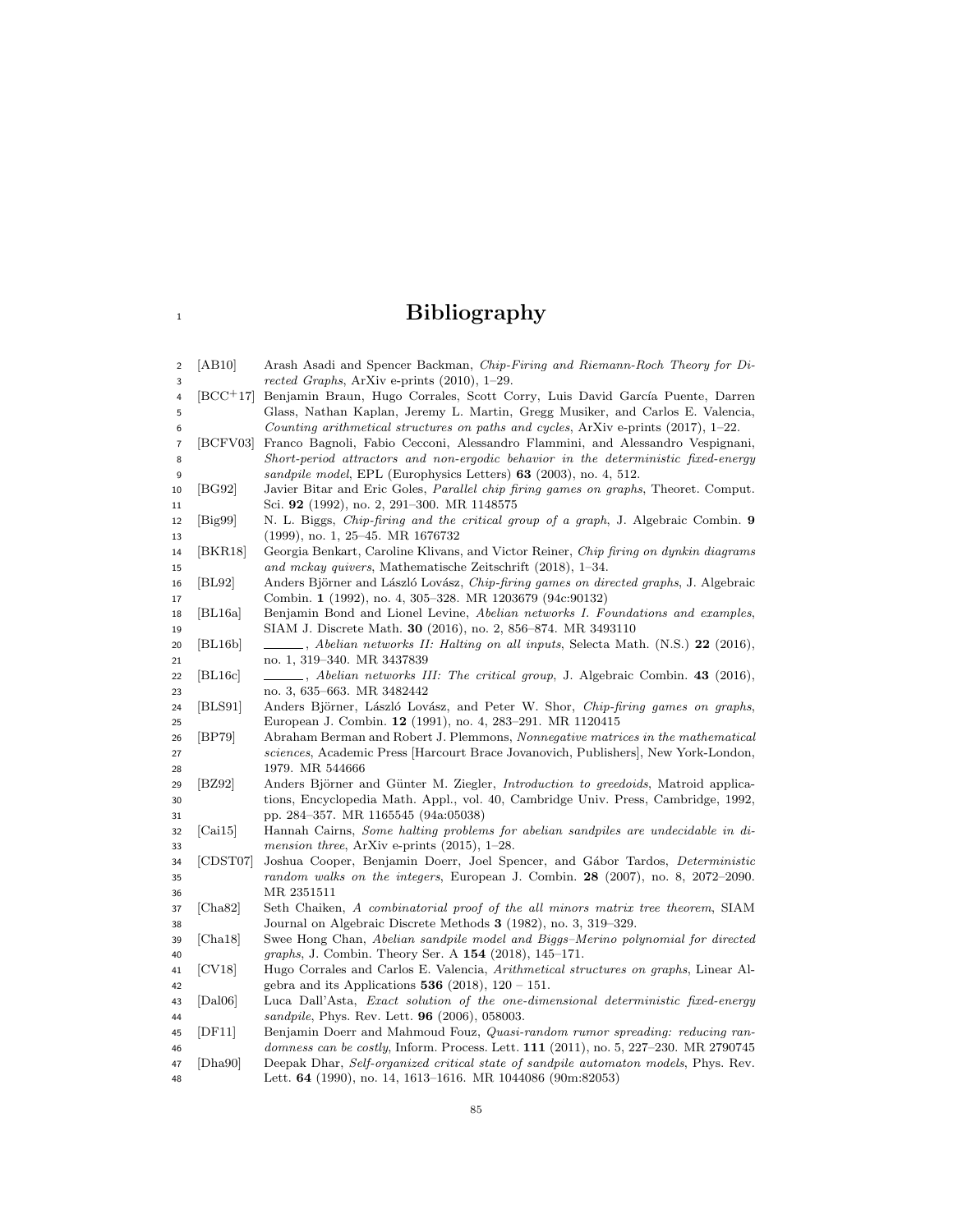86 BIBLIOGRAPHY

<span id="page-93-3"></span><span id="page-93-2"></span><span id="page-93-1"></span><span id="page-93-0"></span>

| 1<br>$\overline{\mathbf{c}}$<br>3 | $ \text{Dic}13 $                    | Leonard Eugene Dickson, Finiteness of the Odd Perfect and Primitive Abundant<br>Numbers with n Distinct Prime Factors, Amer. J. Math. 35 (1913), no. 4, 413-422.<br>MR 1506194                                                                                                 |
|-----------------------------------|-------------------------------------|--------------------------------------------------------------------------------------------------------------------------------------------------------------------------------------------------------------------------------------------------------------------------------|
| 4<br>5                            | DR04                                | Arnaud Dartois and Dominique Rossin, Height arrow model, FPSAC PROCEEDINGS<br>2004 ACTES SFCA 2004 Vancouver CANADA, 2004, p. 87.                                                                                                                                              |
| 6<br>7                            | $ {\rm FL16} $                      | Matthew Farrell and Lionel Levine, <i>CoEulerian graphs</i> , Proc. Amer. Math. Soc. 144<br>$(2016)$ , no. 7, 2847–2860. MR 3487219                                                                                                                                            |
| 8<br>9                            | FLP10                               | Anne Fey, Lionel Levine, and Yuval Peres, Growth rates and explosions in sandpiles,<br>J. Stat. Phys. 138 (2010), no. 1-3, 143–159. MR 2594895                                                                                                                                 |
| 10<br>11                          | For 93                              | Robin Forman, <i>Determinants of Laplacians on graphs</i> , Topology <b>32</b> (1993), no. 1,<br>35–46. MR 1204404 (94g:58247)                                                                                                                                                 |
| 12<br>13                          | Gab93                               | Andrei Gabrielov, Abelian avalanches and Tutte polynomials, Phys. A 195 (1993),<br>no. 1-2, 253–274. MR 1215018                                                                                                                                                                |
| 14<br>15                          | $ {\rm GK}}\mathbf{15} $            | Johnny Guzmán and Caroline Klivans, Chip-firing and energy minimization on M-<br><i>matrices</i> , J. Combin. Theory Ser. A <b>132</b> (2015), 14-31. MR 3311336                                                                                                               |
| 16<br>17                          | GM97                                | Eric Goles and Maurice Margenstern, Universality of the chip-firing game, Theoret.<br>Comput. Sci. 172 (1997), no. 1-2, 121–134. MR 1432859                                                                                                                                    |
| 18<br>19                          | Gri01                               | Pierre Antoine Grillet, Commutative semigroups, Advances in Mathematics (Dor-<br>drecht), vol. 2, Kluwer Academic Publishers, Dordrecht, 2001.<br>MR 2017849                                                                                                                   |
| 20<br>21<br>22                    | [Gri07]                             | (2004h:20089)<br><i>Irreducible actions</i> , Period. Math. Hungar. <b>54</b> (2007), no. 1, 51–76.<br>MR 2310367                                                                                                                                                              |
| 23<br>24                          | HKT17                               | Bálint Hujter, Viktor Kiss, and Lilla Tóthmérész, On the complexity of the chip-<br>firing reachability problem, Proc. Amer. Math. Soc. 145 (2017), no. 8, 3343-3356.<br>MR 3652788                                                                                            |
| 25<br>26<br>27                    | $[{\rm HLM^{+}08}]$                 | Alexander E. Holroyd, Lionel Levine, Karola Mészáros, Yuval Peres, James Propp, and<br>David B. Wilson, <i>Chip-firing and rotor-routing on directed graphs</i> , In and out of equi-<br>librium. 2, Progr. Probab., vol. 60, Birkhäuser, Basel, 2008, pp. 331–364. MR 2477390 |
| 28<br>29<br>30                    | HLW15                               | (2010f:82066)<br>Alexander E. Holroyd, Lionel Levine, and Peter Winkler, Abelian logic gates, ArXiv                                                                                                                                                                            |
| 31<br>32                          | HP10                                | e-prints $(2015)$ , 1-33.<br>Alexander E. Holroyd and James Propp, Rotor walks and Markov chains, Algorithmic                                                                                                                                                                  |
| 33<br>34                          |                                     | probability and combinatorics, Contemp. Math., vol. 520, Amer. Math. Soc., Provi-<br>dence, RI, 2010, pp. 105–126. MR 2681857                                                                                                                                                  |
| 35<br>36                          | Hue80                               | Gérard Huet, Confluent reductions: abstract properties and applications to term<br>rewriting systems, J. Assoc. Comput. Mach. $27$ (1980), no. 4, 797-821.                                                                                                                     |
| 37<br>38                          | Jia10                               | Tian-Yi Jiang, On the Period Lengths of the Parallel Chip-Firing Game, ArXiv e-<br>prints $(2010)$ , 1-13.                                                                                                                                                                     |
| 39<br>40<br>41                    | $ {\rm JSZ15} $<br>[Ken11]          | Tian-Yi Jiang, Ziv Scully, and Yan X. Zhang, Motors and impossible firing patterns<br>in the parallel chip-firing game, SIAM J. Discrete Math. $29$ (2015), no. 1, 615–630.<br>Richard Kenyon, Spanning forests and the vector bundle Laplacian, Ann. Probab. 39               |
| 42                                | KNTG94                              | $(2011)$ , no. 5, 1983–2017. MR 2884879 $(2012k:82011)$<br>Marcos A. Kiwi, René Ndoundam, Maurice Tchuente, and Eric Goles, No polynomial                                                                                                                                      |
| 43<br>44<br>45                    |                                     | bound for the period of the parallel chip firing game on graphs, Theoret. Comput. Sci.<br>136 (1994), no. 2, 527-532. MR 1311220                                                                                                                                               |
| 46<br>47                          | $\lfloor$ Lan $\lfloor 0.2 \rfloor$ | Serge Lang, Algebra, third ed., Graduate Texts in Mathematics, vol. 211, Springer-<br>Verlag, New York, 2002. MR 1878556                                                                                                                                                       |
| 48<br>49<br>50                    | Lev11                               | Lionel Levine, Parallel chip-firing on the complete graph:<br>devil's staircase and<br><i>Poincaré rotation number</i> , Ergodic Theory Dynam. Systems 31 (2011), no. 3, 891-910.<br>MR 2794953                                                                                |
| 51<br>52                          | $ {\rm Lev15} $                     | , Threshold state and a conjecture of Poghosyan, Poghosyan, Priezzhev and<br><i>Ruelle</i> , Comm. Math. Phys. <b>335</b> (2015), no. 2, 1003-1017. MR 3316648                                                                                                                 |
| 53<br>54                          | Lors9                               | Dino J. Lorenzini, Arithmetical graphs, Math. Ann. 285 (1989), no. 3, 481-501.<br>MR 1019714                                                                                                                                                                                   |
| 55<br>56<br>57                    | LP16                                | Russell Lyons and Yuval Peres, Probability on trees and networks, Cambridge Series in<br>Statistical and Probabilistic Mathematics, vol. 42, Cambridge University Press, New<br>York, 2016. MR 3616205                                                                         |